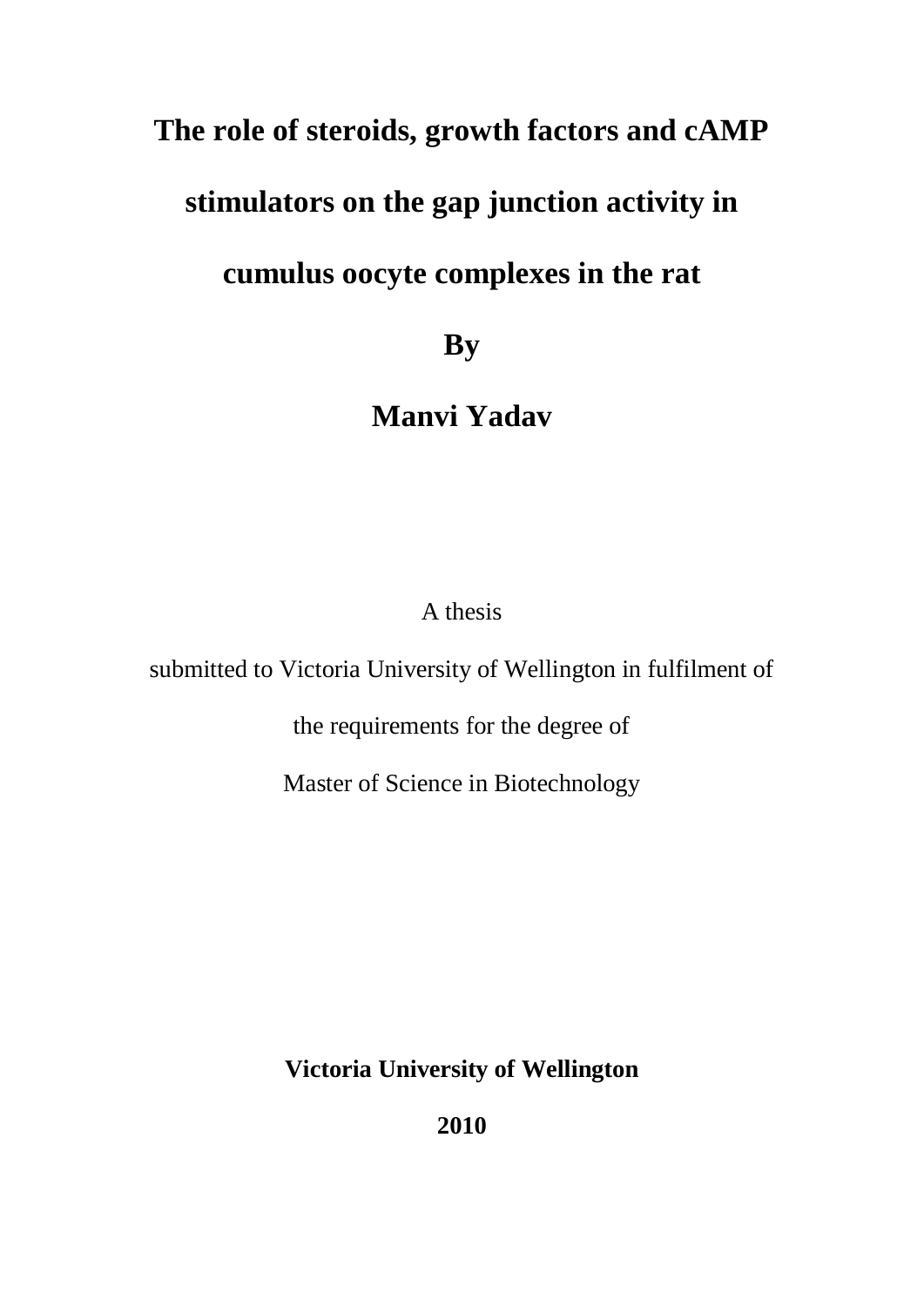### **Acknowledgements**

I would like to acknowledge, with appreciation the people who have contributed to this research.

Firstly, I thank Professor Ken McNatty for being a great supervisor, for his encouragement, expertise and proofreading. His guidance & support have been unequivocally beneficial due to which I have learned a lot and enjoyed this research project.

I am thankful to Norma Hudson for her support, ideas, supplying me with resources for experiments and most of all, for her patience. It has been great working with you.

I am thankful to Dr Janet Crawford for introducing me to PCR and proofreading.

I would also like to thank Dr Doug Eckery for providing guidance and the entire reproduction team for encouragement. Special thanks to Joy Lin for helping me with SPSS.

I would like to thank my family for encouraging me to follow my goals and all my close friends for being there for me.

Lastly, I am thankful to the School of Biological Sciences for being a flexible and supportive workplace.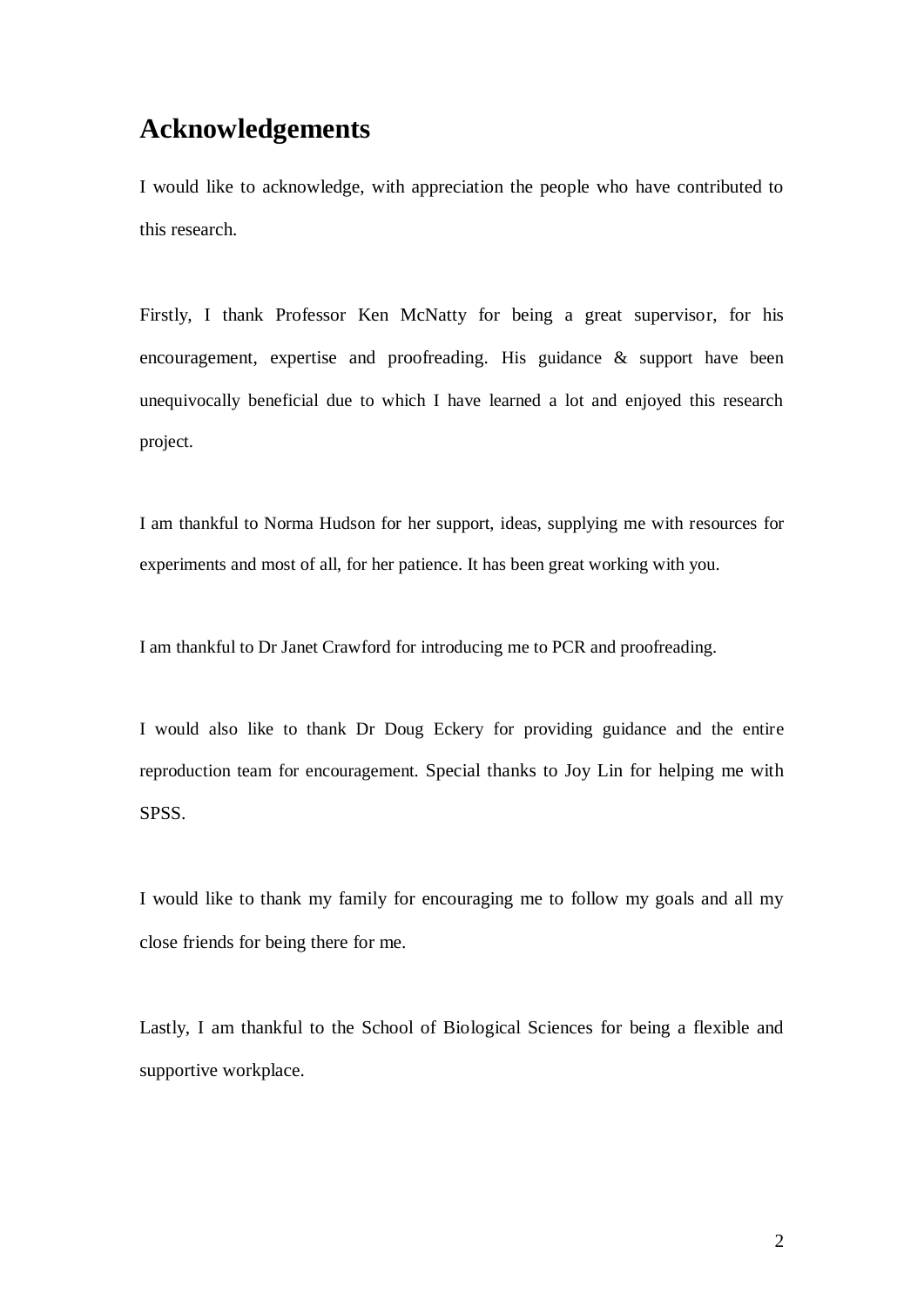### **Abstract**

Bidirectional communication between mammalian oocytes and their surrounding somatic cells is essential for oocyte maturation. Gap junctions promote the transfer of essential metabolites, nucleotides, amino acids and ions from cumulus cells to the oocyte that are crucial for oocyte growth and development. However, the range of factors present in the microenvironment of the developing antral follicle, which modulate gap junction activity of the cumulus-oocyte complexes (COCs), is largely unknown.

The primary objective of this study was to determine the effects of various steroids, growth factors and cAMP stimulators on the gap junction activity in rat COCs. The gap junction activity was measured in presence or absence of different treatments using a fluorescence dye and in the presence of milrinone, a phosphodiesterase type 3 inhibitor.

The major findings of this study were that cAMP stimulators increased the rate of dye transfer from cumulus cells to the oocyte. Under in vitro conditions it was established that neither steroids nor IGF1 by themselves were able to modulate gap junction activity in rat COCs. Furthermore, forskolin, a potent cAMP stimulator; caused a relative increase in Cx37 gene expression levels following a four hours incubation period.

The outcomes from the present study may help to provide new insights into developing suitable in vitro conditions, for the in vitro maturation of mammalian oocytes.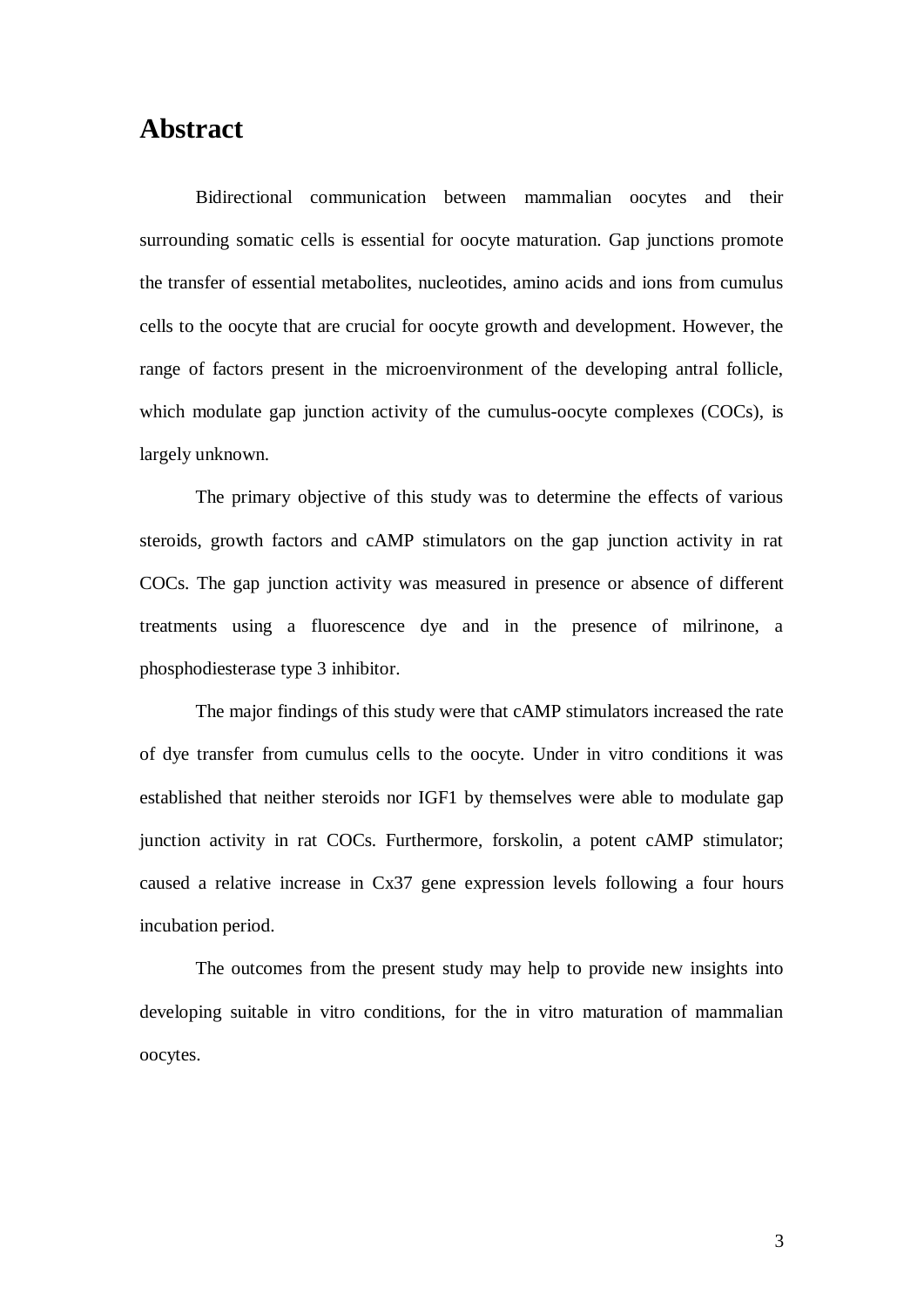## **Table of Contents**

|        | Acknowledgements                                                      | $\overline{2}$ |  |
|--------|-----------------------------------------------------------------------|----------------|--|
|        | Abstract                                                              |                |  |
|        | Table of Contents                                                     |                |  |
|        | List of Tables and Figures                                            |                |  |
|        | Abbreviations                                                         | 9              |  |
|        | <b>Chapter 1: Introduction</b>                                        | 10             |  |
| 1.1    | In Vitro Maturation                                                   | 10             |  |
| 1.2    | Follicular development                                                | 12             |  |
| 1.2(i) | The Mammalian Ovary                                                   | 12             |  |
|        | 1.2(ii) Development of the Oocyte: Oogenesis                          | 14             |  |
|        | 1.2(iii) Follicular growth                                            | 16             |  |
|        | 1.2(iv) Hormones and the regulation of ovarian follicular development | 18             |  |
| 1.3    | Role of steroids in follicular development                            | 22             |  |
| 1.4    | Gap Junctions                                                         | 23             |  |
| 1.5    | Importance of Gap Junctions in follicular development                 | 26             |  |
| 1.6    | Oocyte Maturation                                                     | 27             |  |
| 1.7    | <b>Regulation of Oocyte Maturation</b>                                | 30             |  |
| 1.7(i) | cAMP                                                                  | 30             |  |
|        | 1.7(ii) Phosphodiesterases                                            | 31             |  |
| 1.8    | Oocyte-Somatic cell interactions: role of GDF9 and BMP15              | 32             |  |
| 1.9    | Mimicking the follicular microenvironment: the effects of Milrinone,  |                |  |
|        | Forskolin, FSH and IGF1                                               | 35             |  |
| 1.10   | The rat oestrous cycle                                                | 37             |  |
| 1.11   | Aim of study                                                          | 38             |  |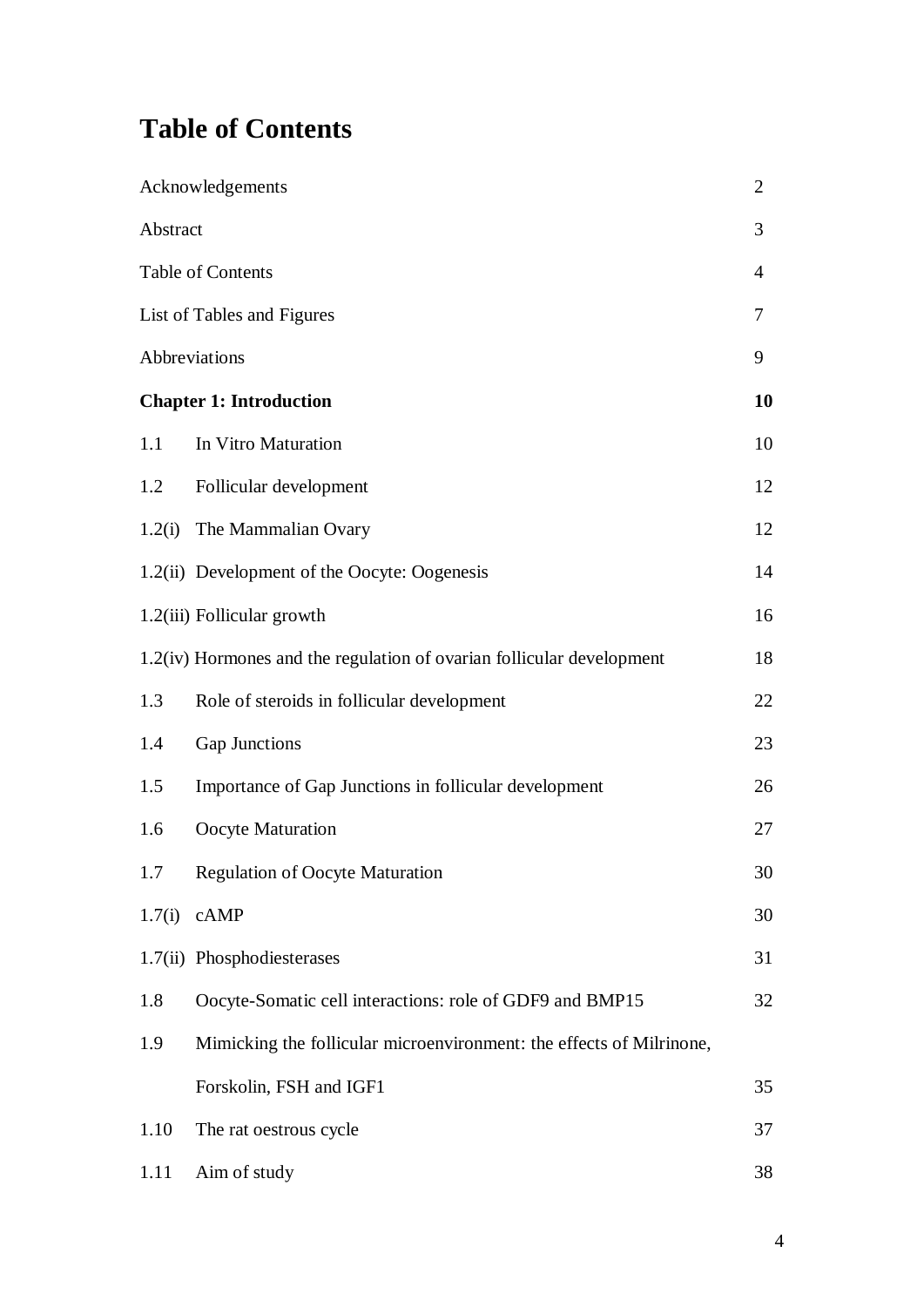| 40<br><b>Chapter 2: Materials and Methods</b> |                                                                         |    |  |
|-----------------------------------------------|-------------------------------------------------------------------------|----|--|
| 2.1                                           | Media composition                                                       | 40 |  |
| 2.2                                           | <b>Stock solutions</b>                                                  | 40 |  |
| 2.3                                           | Microscopy                                                              | 41 |  |
| 2.4                                           | Ovaries                                                                 | 42 |  |
| 2.5                                           | Storage of ovaries before dissection                                    | 42 |  |
| 2.6                                           | Isolation of cumulus-oocyte complexes                                   | 42 |  |
| 2.7(i)                                        | Gap junction Assay: Effect of time                                      | 43 |  |
|                                               | 2.7(ii) Gap junction Assay: Effect of treatments                        | 43 |  |
| 2.8                                           | Quantitative PCR                                                        | 45 |  |
|                                               | 2.8(i) Collection of COC samples for QPCR                               | 45 |  |
|                                               | 2.8 (ii) Array Pure Nano-scale RNA extractions                          | 46 |  |
|                                               | 2.8(iii) Reverse Transcription PCR                                      | 47 |  |
|                                               | 2.8(iv) Quantitative PCR                                                | 48 |  |
| 2.9                                           | <b>Statistical Analyses</b>                                             | 51 |  |
| 53<br><b>Chapter 3: Results</b>               |                                                                         |    |  |
| 3.1                                           | Quality of oocytes and cytoplasmic characteristics                      | 53 |  |
| 3.2                                           | Effect of time on calcein dye transfer through gap junctions in rat COC | 54 |  |
| 3.3                                           | Effect of steroids on gap junction activity                             | 55 |  |
| 3.4                                           | Effect of IGF1 on gap junction activity in rat COC                      | 59 |  |
| 3.5                                           | Effect of forskolin on gap junction activity in rat COC                 | 60 |  |
| 3.6                                           | Effect of other cAMP stimulators                                        | 62 |  |
| 3.7                                           | Effects of various treatment combinations                               | 64 |  |
| 3.8                                           | Effects of various combination of treatments in the same experiments    | 68 |  |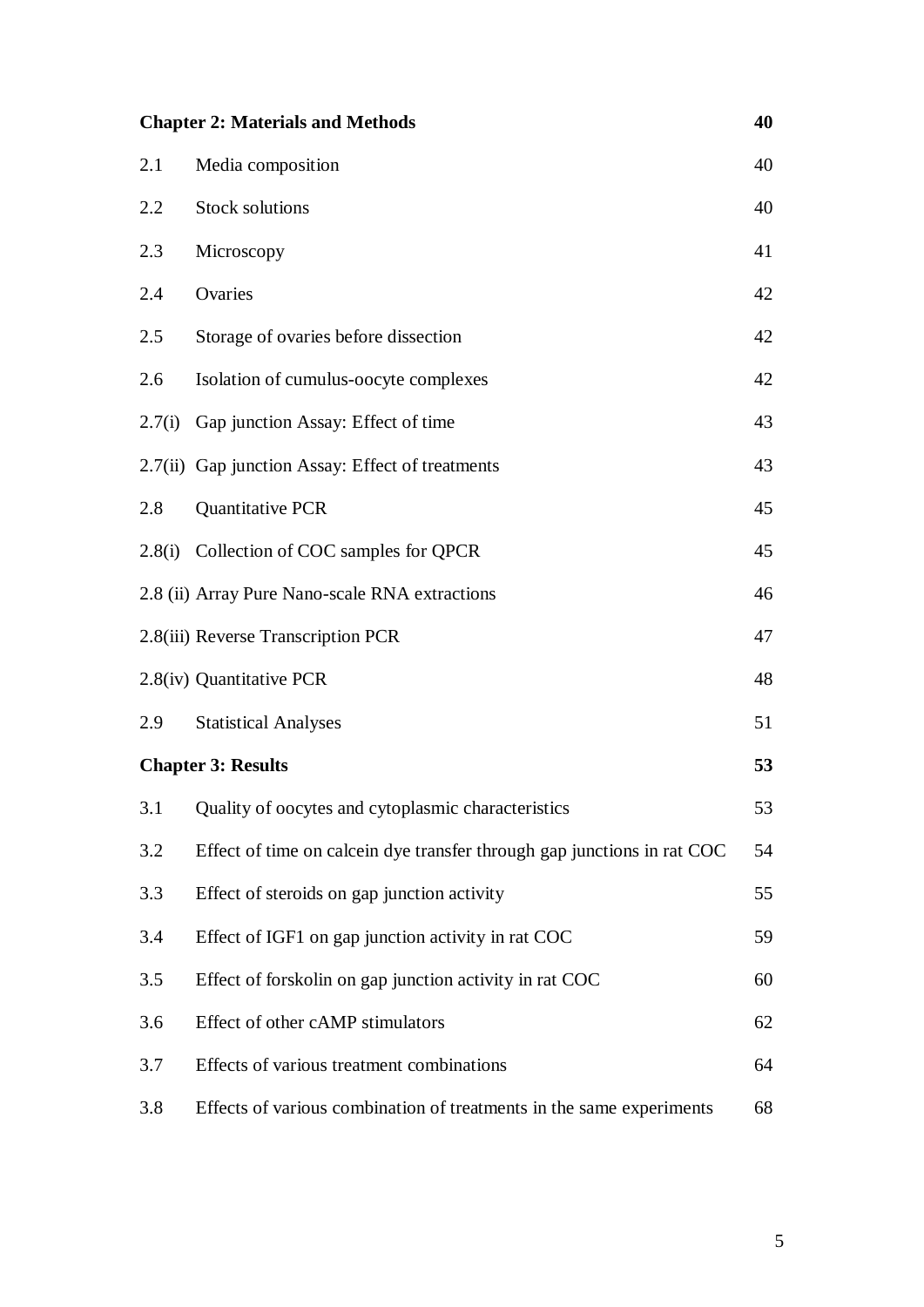| 3.9<br><b>QPCR</b> results   | 71 |
|------------------------------|----|
| <b>Chapter 4: Discussion</b> |    |
| <b>Chapter 5: Conclusion</b> | 82 |
| References                   | 83 |
| Appendices                   | 98 |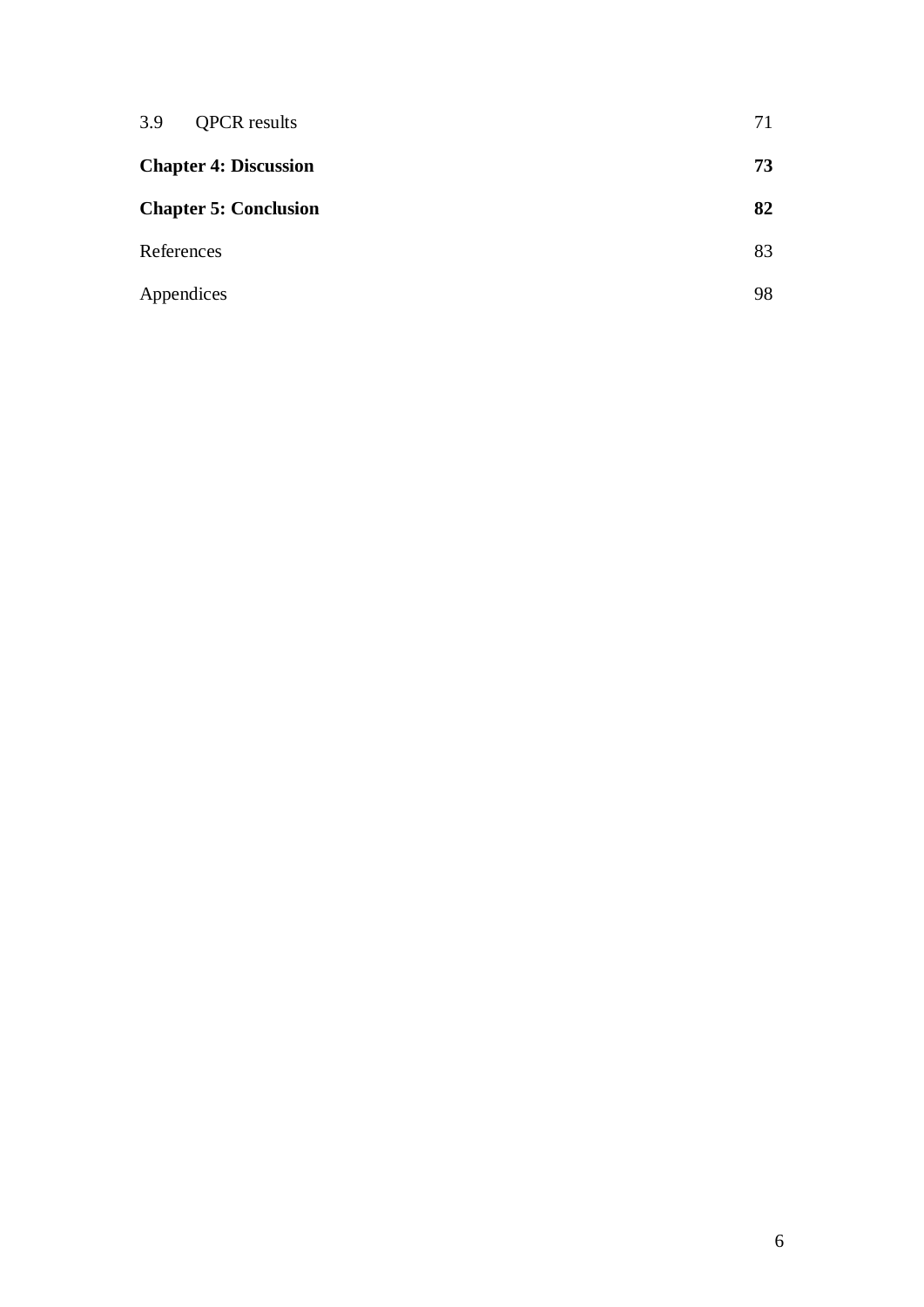# **List of Tables and Figures**

| Figure 1.1        | The ovary, follicles and oocytes                                          | 13 |
|-------------------|---------------------------------------------------------------------------|----|
| Figure 1.2        | Representation of oogenesis in mammals                                    | 14 |
| Figure 1.3        | Development of ovarian follicle in a rodent                               | 16 |
| <b>Figure 1.4</b> | Control of oestrogen secretion in the ovarian follicle                    | 19 |
| Figure 1.5        | Changes in hormonal concentrations and impact on                          |    |
|                   | follicular development in humans                                          | 20 |
| Figure 1.6        | Assembly of connexins, connexon, intercellular                            |    |
|                   | channel and gap junction                                                  | 25 |
| <b>Figure 1.7</b> | Acquisition of meiotic competence during follicular                       |    |
|                   | growth                                                                    | 28 |
| Figure 1.8        | Oocyte-somatic cell interactions: role of GDF9 and                        |    |
|                   | BMP15                                                                     | 32 |
| <b>Figure 1.9</b> | Forskolin, a diterpene produced by coleus forskohlii                      | 36 |
| Table 2.1         | The different treatments and concentrations                               |    |
|                   | used in gap junction assay                                                | 45 |
| Table 2.2         | Sequences of forward and reverse primers specific for                     |    |
|                   | $Cx37, Cx43$ and RPL19 genes                                              | 49 |
| Table 2.3         | Taqman probes contained a fluorophore located at the                      |    |
|                   | 5' end and a quencher on the 3' end                                       | 49 |
| Table 2.4         | Concentration of primers and probes required for QPCR                     | 50 |
| Figure 3.1        | Impact of oocyte cytoplasm characteristics on                             |    |
|                   | fluorescence intensity                                                    | 53 |
| <b>Figure 3.2</b> | Effect of incubation time on relative fluorescence of                     |    |
|                   | calcein in denuded oocytes                                                | 54 |
|                   | Figure 3.3(i) Effect of oestradiol on fluorescence intensity of calcein   |    |
|                   | in denuded oocytes                                                        | 56 |
|                   | Figure 3.3(ii) Effect of testosterone on fluorescence intensity of        |    |
|                   | calcein in denuded oocytes                                                | 57 |
|                   | Figure 3.3(iii) Effect of androstenedione on fluorescence intensity of    |    |
|                   | calcein in denuded oocytes                                                | 58 |
|                   | <b>Figure 3.3(iv)</b> Effect of progesterone on fluorescence intensity of |    |
|                   | calcein in denuded oocytes                                                | 59 |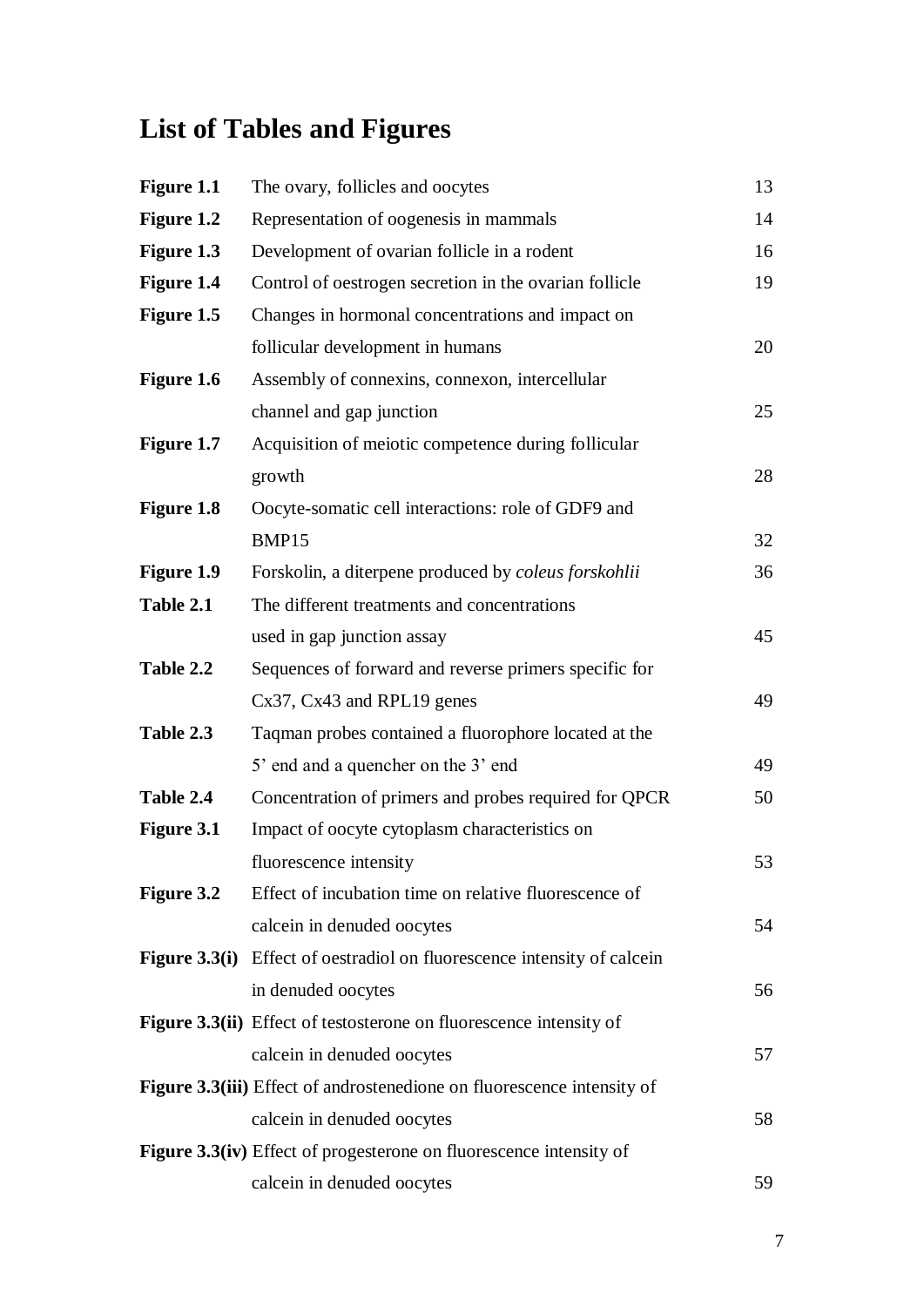| <b>Figure 3.4</b> | IGF1 has no effect on calcein transfer from cumulus                                   |    |
|-------------------|---------------------------------------------------------------------------------------|----|
|                   | cells to the oocyte in vitro                                                          | 60 |
| <b>Figure 3.5</b> | Forskolin causes an increase in fluorescence intensity in                             |    |
|                   | denuded oocytes after 240 min incubation in vitro                                     | 61 |
|                   | <b>Figure 3.6(i)</b> Dibutyryl cAMP causes an increase in calcein transfer            |    |
|                   | from cumulus cells to the oocyte in vitro                                             | 62 |
|                   | Figure 3.6(ii) FSH causes an increase in calcein transfer from                        |    |
|                   | cumulus cells to the oocyte in vitro                                                  | 63 |
|                   | <b>Figure 3.7(i)</b> Effect of testosterone $+$ forskolin on fluorescent              |    |
|                   | intensity in denuded oocytes at 0 and 240 min                                         | 64 |
|                   | <b>Figure 3.7(ii)</b> Effect of testosterone $+$ forskolin $+$ IGF1 on                |    |
|                   | fluorescence intensity in denuded oocytes at 0 and 240 min                            | 65 |
|                   | <b>Figure 3.7(iii)</b> Effect of oestradiol $+$ forskolin on fluorescence             |    |
|                   | intensity in denuded oocytes at 0 and 240 min                                         | 66 |
|                   | <b>Figure 3.7(iv)</b> Effect of oestradiol + Forskolin + IGF1 on the                  |    |
|                   | fluorescent intensity in denuded oocytes at 0 and 240 min                             | 67 |
|                   | <b>Figure 3.7(v)</b> Effect of androstenedione $+$ forskolin on the fluorescent       |    |
|                   | intensity in denuded oocytes at 0 and 240 min                                         | 68 |
|                   | <b>Figure 3.8(i)</b> Effects testosterone, forskolin and testosterone +               |    |
|                   | forskolin on the fluorescence intensities in denuded                                  |    |
|                   | oocytes at 0 and 240 min                                                              | 69 |
|                   | <b>Figure 3.8(ii)</b> Effects oestradiol, forskolin and oestradiol + forskolin on the |    |
|                   | fluorescence intensities in denuded oocytes at 0 and 240 min                          | 70 |
|                   | <b>Figure 3.9(i)</b> Effect of no treatment and forskolin on the relative             |    |
|                   | Cx37 gene expression in COC at 0 and 240mins                                          | 71 |
|                   | <b>Figure 3.9(ii)</b> Effect of no treatment and forskolin on the relative            |    |
|                   | Cx43 gene expression in COC at 0 and 240mins                                          | 72 |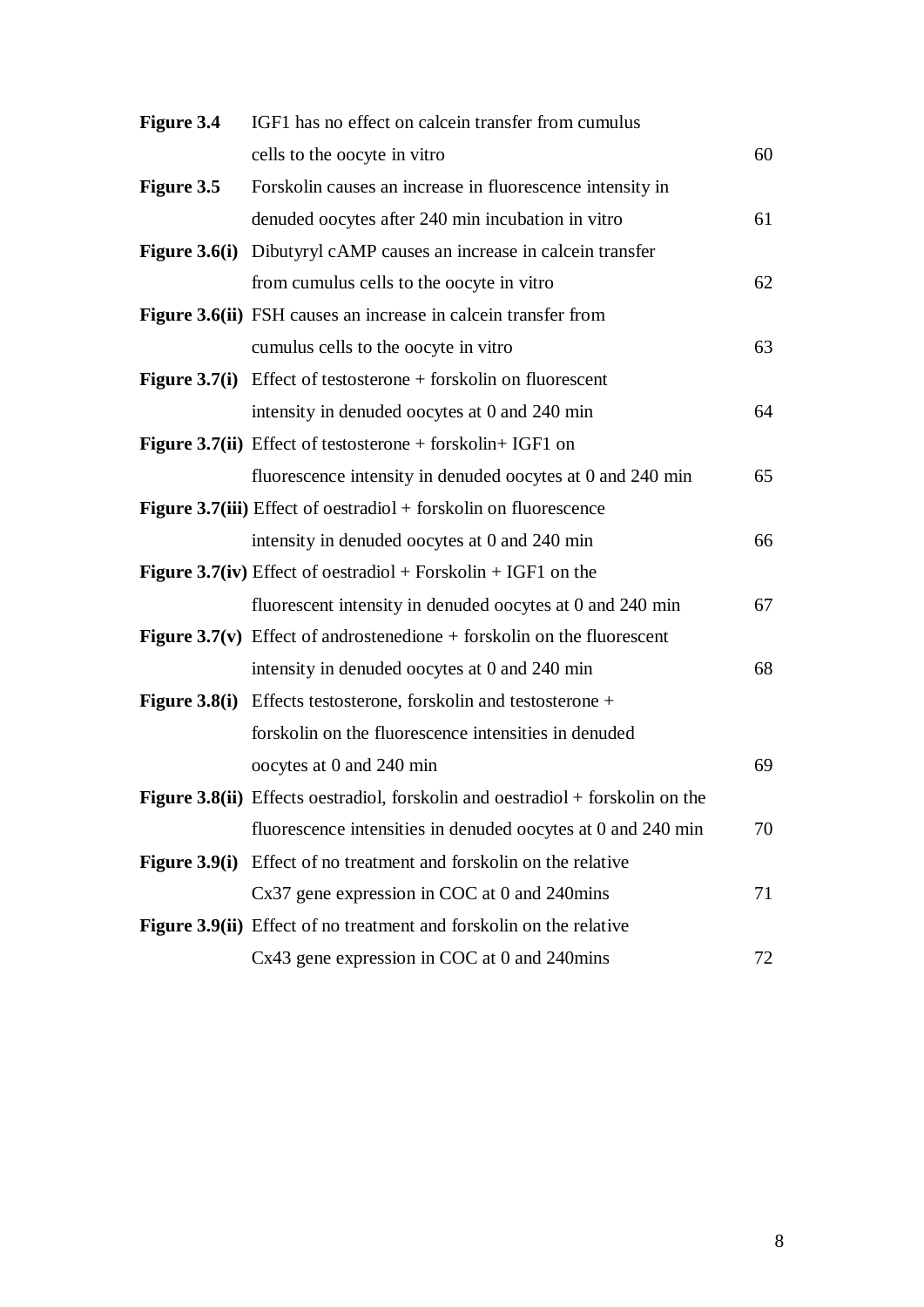## **List of Abbreviations**

| COC          | Cumulus-oocyte complex                  |
|--------------|-----------------------------------------|
| <b>IVM</b>   | In-vitro maturation                     |
| <b>IVF</b>   | In-vitro fertilisation                  |
| CC           | Cumulus cells                           |
| <b>MGC</b>   | Mural granulosa cells                   |
| GnRH         | Gonadotrophin-releasing hormone         |
| LH           | Luteinising hormone                     |
| <b>FSH</b>   | Follicle stimulating hormone            |
| $C_{X}$      | Connexin                                |
| <b>GVBD</b>  | Germinal vesicle breakdown              |
| cAMP         | Cyclic adenosine monophosphate          |
| <b>PKA</b>   | Protein kinase A                        |
| AC           | Adenylate cyclase                       |
| <b>PDE</b>   | Phosphodiesterase enzyme                |
| <b>PBS</b>   | Phosphate buffered saline               |
| <b>PVA</b>   | Polyvinyl alcohol                       |
| <b>BSA</b>   | Bovine serum albumin                    |
| BMP15        | Bone morphogenetic protein 15           |
| GDF9         | Growth differentiation factor 9         |
| IGF1         | Insulin growth factor 1                 |
| E            | Oestradiol                              |
| T            | Testosterone                            |
| F            | Forskolin                               |
| A            | Androstenedione                         |
| $\mathbf{P}$ | Progesterone                            |
| dcAMP        | Dibutryl cyclic adenosine monophosphate |
| Mins         | Minutes                                 |
|              |                                         |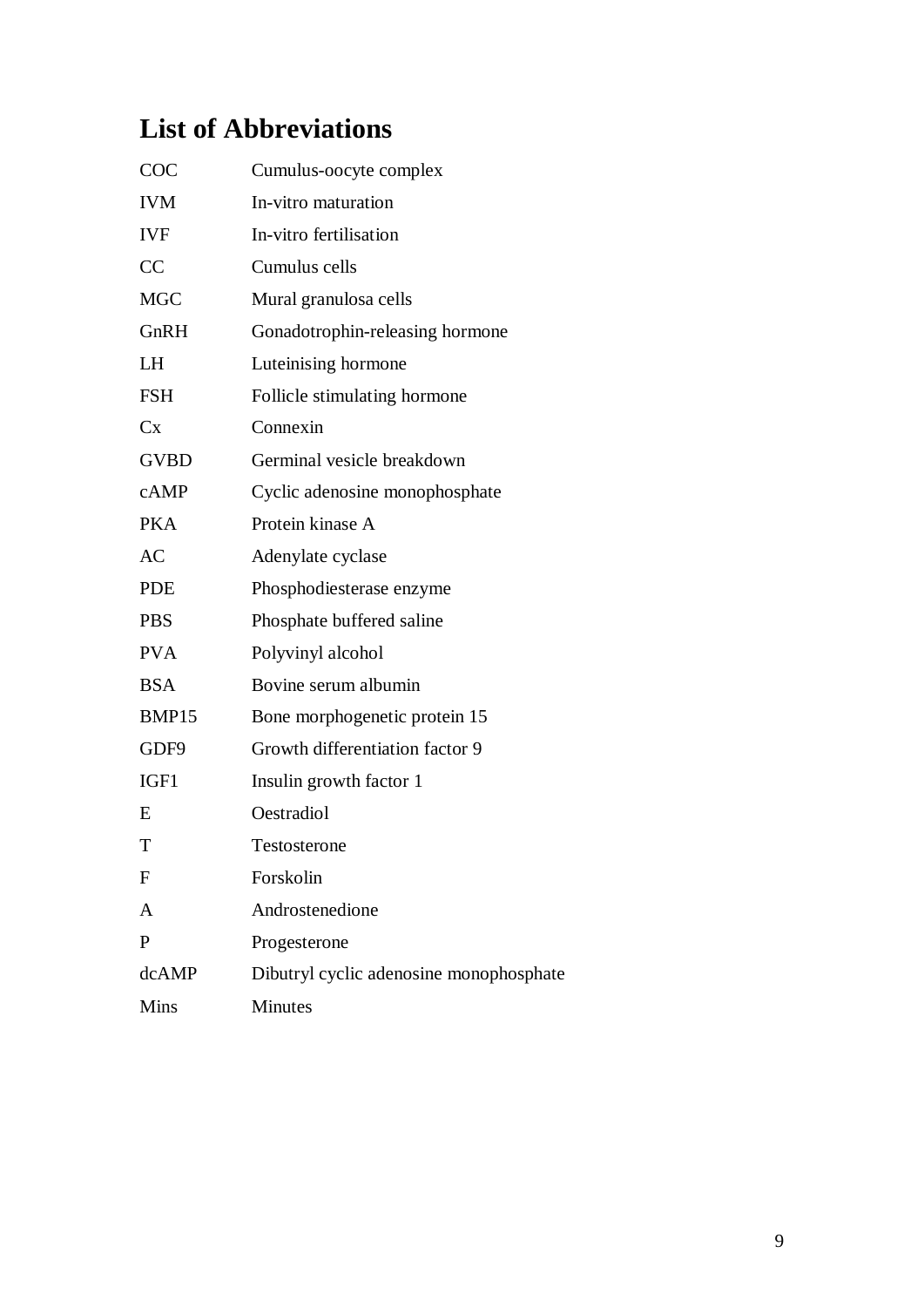### **INTRODUCTION**

#### **1.1 In Vitro Maturation**

I*n-vitro* maturation (IVM) is a process which involves retrieving immature cumulus-oocyte cell complexes (COC) from ovarian antral follicles and subjecting these to a maturation process before undergoing an in vitro fertilisation procedure (IVF). For IVM, the COC are usually recovered under the guidance of an ultrasound procedure from donors who are not subjected to a course of exogenous hormone treatments that normally occurs with the IVF procedure. Thereafter, the COC are matured in a defined culture medium for 24-48 hours (1). During this interval the oocytes mature, resume meiosis and the cumulus cells lose their attachments with one another and the oocyte. The resulting oocytes that have reached metaphase II after this time are then fertilised by adding sperm to the culture wells or by a process known as intracytoplasmic sperm injection (ICSI). Two to three days after fertilisation, selected embryos are transferred to the donors. While IVM has a greater laboratory-based commitment it is considered to have the potential to be more cost-effective, safer and less time consuming than current IVF procedures.

In a standard IVF treatment, the women donors are subjected to two weeks of hormone injections to stimulate maturation of multiple ovarian follicles. IVM avoids the use of multiple hormone treatments, involves a reduced level of monitoring of patients and is therefore less costly and demanding for the donor (1). It also has the potential to utilise large numbers of immature oocytes from developing antral follicles. As well as being time-consuming and expensive, a potentially serious sideeffect of hormone injections in IVF is a condition known as ovarian hyperstimulation syndrome (OHSS) caused by to excessive ovarian response to exogenous hormones

10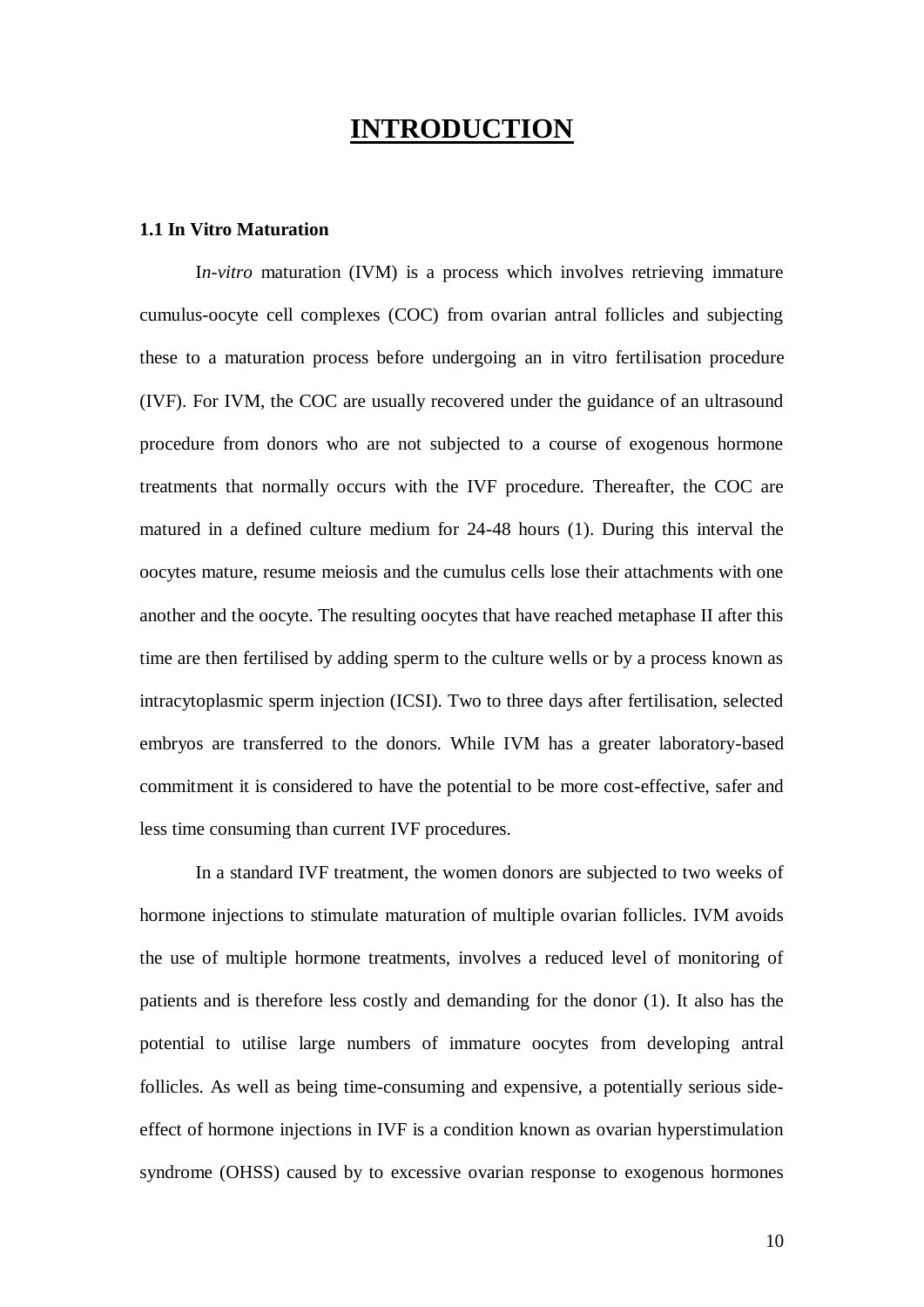(1). Furthermore, IVM potentially offers a safer treatment for women with Polycystic Ovary Syndrome (PCOS). Women with PCOS have a tendency to have a vigorous response to ovarian stimulation and are at significant risk of OHSS. A milder stimulation treatment as envisaged by IVM would be expected to reduce this risk (1). Thus, IVM is considered to be the next important addition to the portfolio of artificial reproductive technologies as it has the potential to utilise large numbers of immature oocytes from developing antral follicles.

Pregnancy rates following IVM are reported to be variable (4-54%) and generally lower than IVF (1, 2). Nevertheless, more than 300 children have been born worldwide through IVM treatment  $(2, 3)$ . With IVF, delivery rates (i.e. of live-born), up to 59% have been achieved for fresh and frozen transfers following IVF (4) whereas in IVM, significantly lower delivery rates of around 13% have been achieved thus far  $(2)$ .

To increase the efficacy of IVM technology, one great challenge is to understand the role that the ovarian follicular microenvironment surrounding the oocyte plays in its progress to become fully competent (5). IVM differs to natural *in vivo* oocyte maturation in two ways: Firstly, COC are collected from antral follicles that include oocytes that have not completed capacitation as oocytes only acquire meiotic and developmental competence during the final stages of folliculogenesis (5). Thus, premature recovery of COC from immature antral follicles hinders the progression of oocytes to acquiring meiotic and developmental competence (5). Secondly, removing COC from their follicular microenvironment results in loss of the natural meiotic inhibiting factors which can result in spontaneous meiotic maturation of the oocyte *in vitro* before competence has been acquired (5). The loss of these meiotic inhibitory factors leads to premature breakdown of gap junctions in COC, in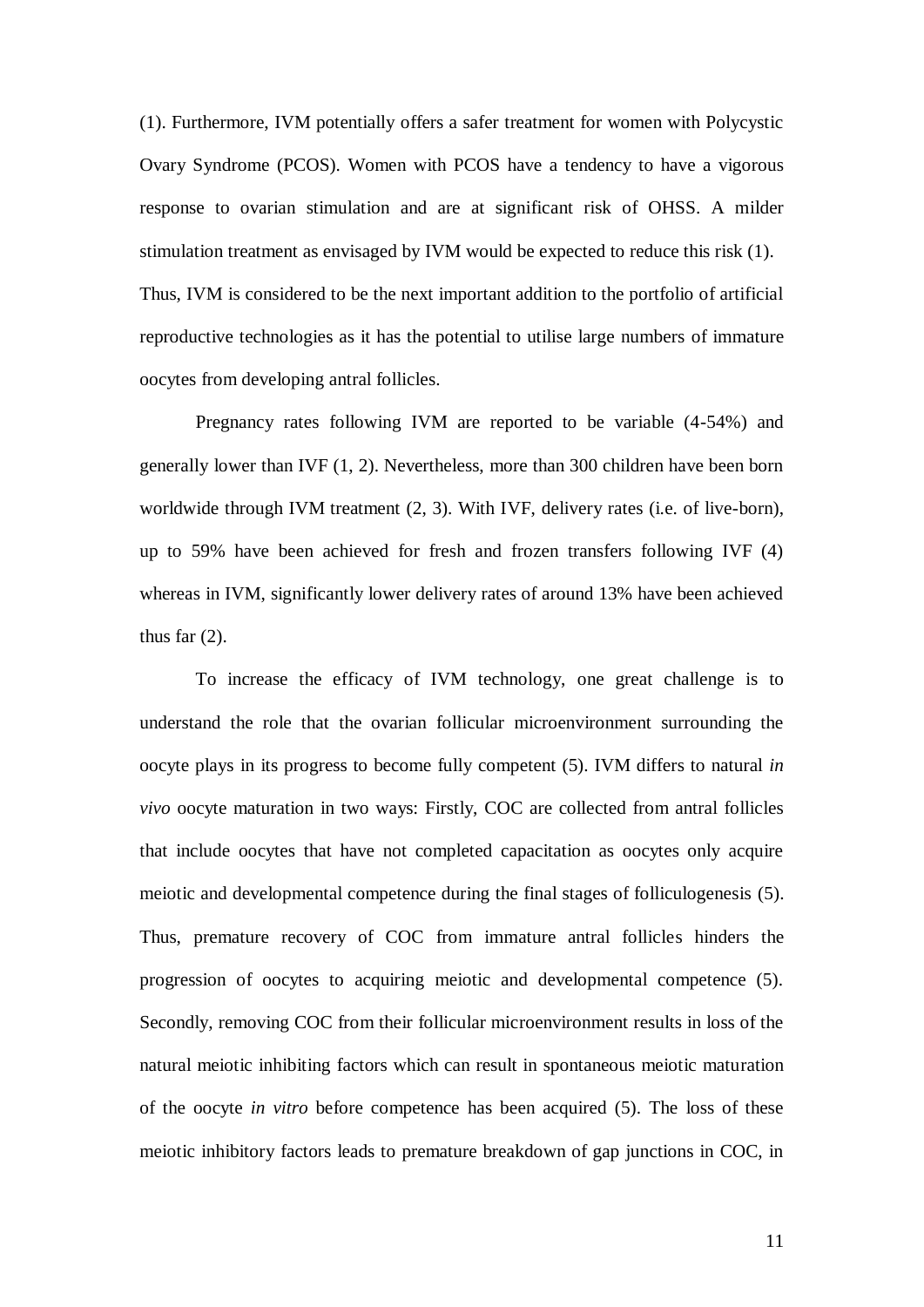turn causing loss of beneficial cumulus cell metabolites, such as ions, amino acids and nucleotides needed for oocytes in their progress to acquiring meiotic competence (6).

Thus a key challenge to enhance IVM efficacy involves improving oocyte developmental competence by maintaining the integrity of the COC*,* delaying spontaneous nuclear maturation and providing the appropriate *in vitro* culture microenvironment to ensure that the oocyte is able to acquire meiotic competence before attempting IVF (5). Theoretically, the objective of this approach is to increase oocyte-cumulus gap-junctional communication in vitro to allow ooplasm development since gap junction mediated transport of molecules initially taken up by the granulosa cells is essential for metabolic processes crucial for oocyte growth and cytoplasmic development. The question arises as to what are the key factors present in the follicular microenvironment that are important for influencing gap- junction activity in COC.

#### **1.2 Follicular development**

#### **1.2(i) The Mammalian Ovary**

The female reproductive system includes two ovaries and a reproductive tract with uterine tubes, uterus and vagina. The ovaries are almond- sized organs in the upper pelvic cavity, one on each side of the uterus. The ovary is covered normally by a single layer of cells which constitutes the surface epithelium. The two main morphological regions of the ovary are referred to as the cortex and medulla. The cortical region encompasses most, if not all, of the growing and non-growing follicles (Figure 1) and corpora lutea separated by stromal or interstitial cells and blood capilliary vessels. The medulla incorporates all the innermost parts of the ovary and the hilum by which the ovary is attached, and through which the blood, nerves and lymphatic vessels enter (7).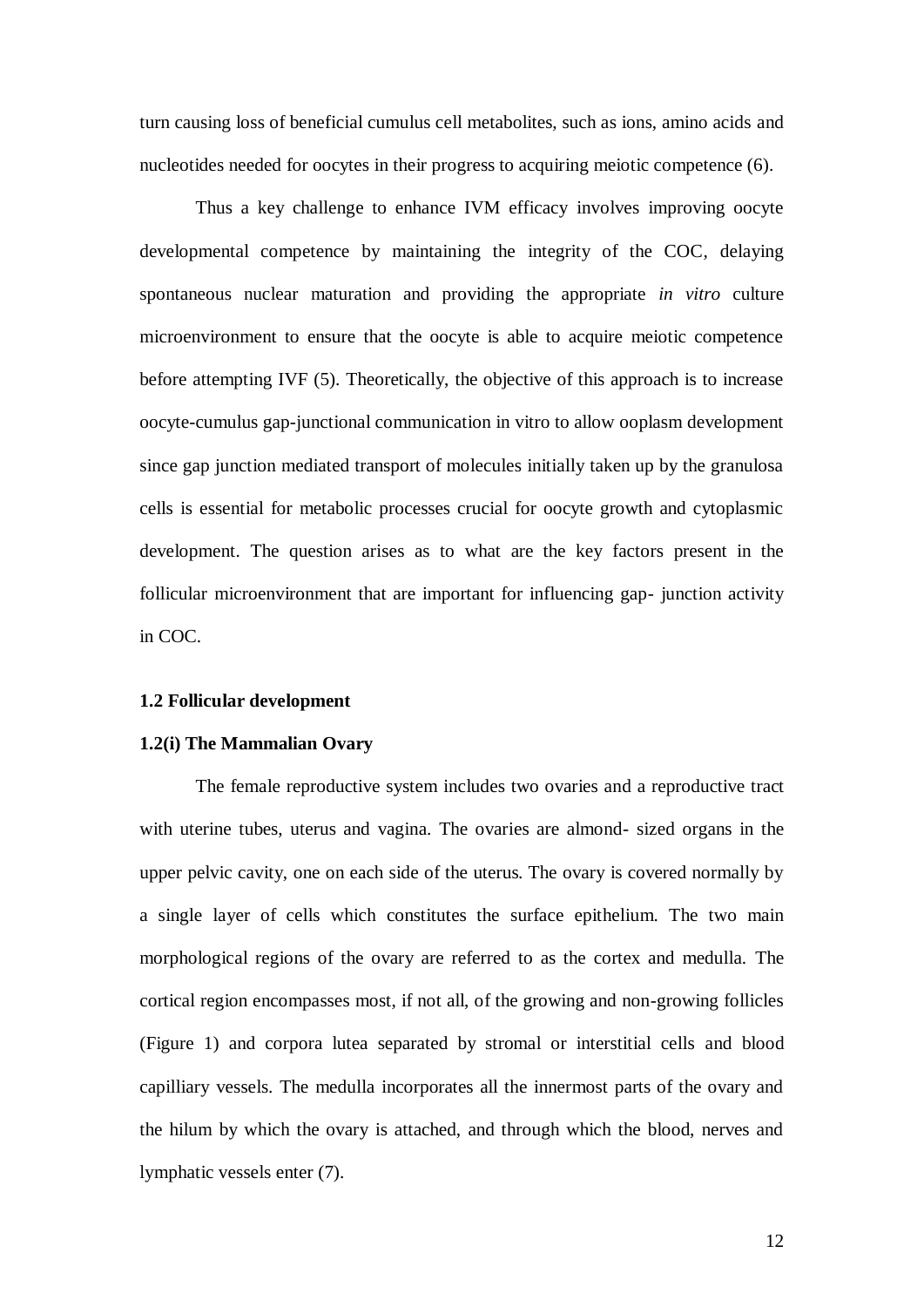

**Figure 1.1:-** The sheep ovary (upper left) with solid arrows indicating surface visible follicles and open arrows indicating corpus luteum, primordial follicle (lower left) showing a large oocyte and centrally-located nucleus with three darkly-stained granulosa cells around the periphery of the oocyte, and section though the ovarian cortex (right hand image) showing preantral follicles immediately below the ovarian surface epithelium and a series of growing preantral and antral follicles with the uppermost antral follicle displaying both mural granulosa cells and cumulus cells immediately adjacent to the oocyte surrounded by follicular fluid. On the extreme right hand side a large antral follicle is partly visible with the mural layer of granulosa cells and a large fluid-filled cavity (Figure supplied by Professor Ken McNatty).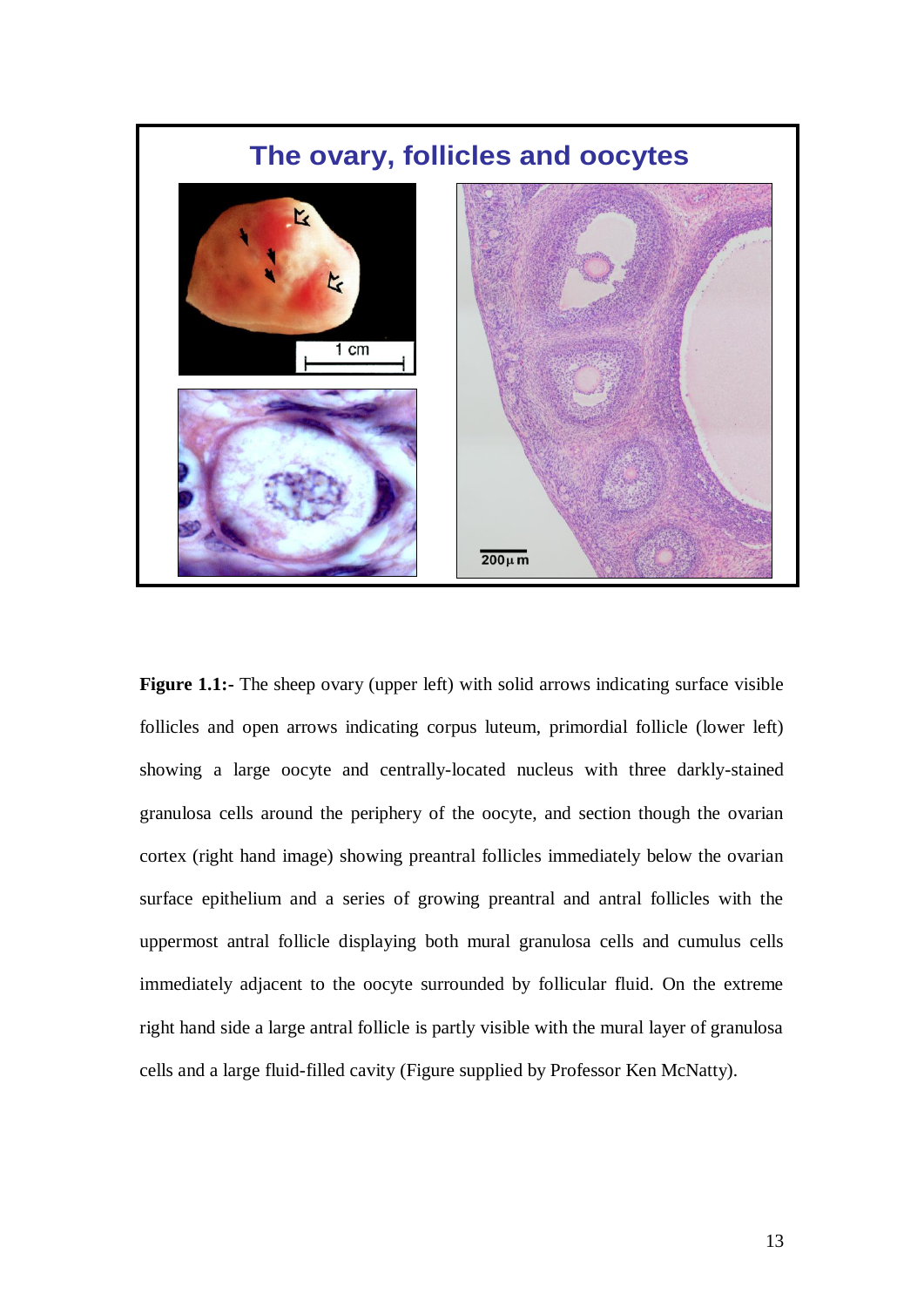#### **1.2(ii) Development of the Oocyte: Oogenesis**

In most mammals (e.g. primates, ruminants, rodents) oogenesis begins during fetal development. At birth or shortly afterwards, females will contain all the germ cells (oocytes) she will ever have during her lifetime. In human females, the number oocytes (i.e. often referred to as eggs) have been estimated to be between 2-4 million (8). Out of this vast population of eggs, only a few are destined to be ovulated with all others undergoing degeneration at some point in their development. During early fetal development (Figure 1.2), oogenesis begins with primordial germ cell formation and involves a series of transformations, from primordial germ cells to oogonia and then to oocytes (9).



**Figure 1.2:-** Representation of oogenesis in mammals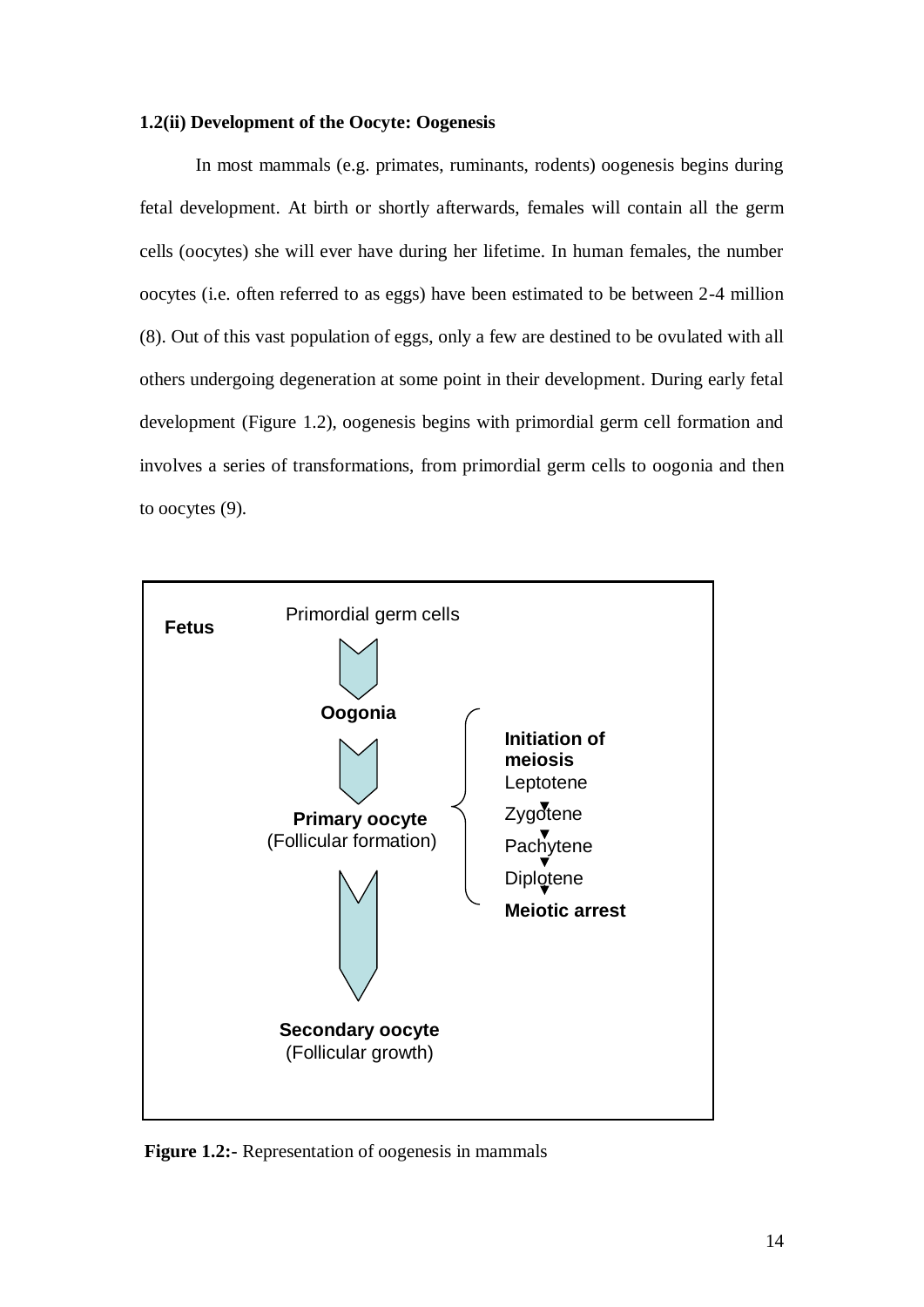Oocytes originate from embryonic stem cells which differentiate into primordial germ cells. During early fetal development in humans and ruminants, primordial germ cells differentiate further to oogonia which exhibit a high frequency of mitotic division. During this period oogonia recruit adjacent mesenchymal and surface epithelial cells which are the precursor granulosa cells (10, 115). Around the end of the first trimester, the oogonia enter meiosis, cease dividing and during preleptotene transform into primary oocytes. This preleptotene interphase marks the initiation of first meiotic prophase. At this time, the oocyte-pregranulosa cell complexes form a basement membrane that isolate them from adjacent oocyte-pregranulosa cell complexes enclosed within extensive numbers of ovigerous cords. These isolated oocytepregranulosa cell complexes are referred to as primordial follicles. These primary oocytes in meiotic arrest will eventually progress through leptotene followed by zygotene and pachytene stages of the first meiotic prophase (9). However, completion of this first meiotic division does not occur until shortly before ovulation during adult life. All human oocytes within ovarian follicles during the first stages of meiosis contain 46 chromosomes (9). As follicles form in fetal life, ovarian follicles begin to grow sequentially so that during the third trimester, the ovarian cortex contains oogonia entering meiosis, oocyte-somatic cell complexes within ovigerous cords, primordial follicle formation as well as follicular growth to the early stages of antral growth (10). By contrast, in rodents the sequence of events is the same, except that follicular formation and growth does not occur until the time of birth and in the first few days of post-natal life. During follicular growth, the oocyte undergoes major changes in organelle composition and function. Also, in mice for example, oocytes undergo a 300 fold increase in volume, from a diameter of  $12\mu$ m to about 80  $\mu$ m (9, 11).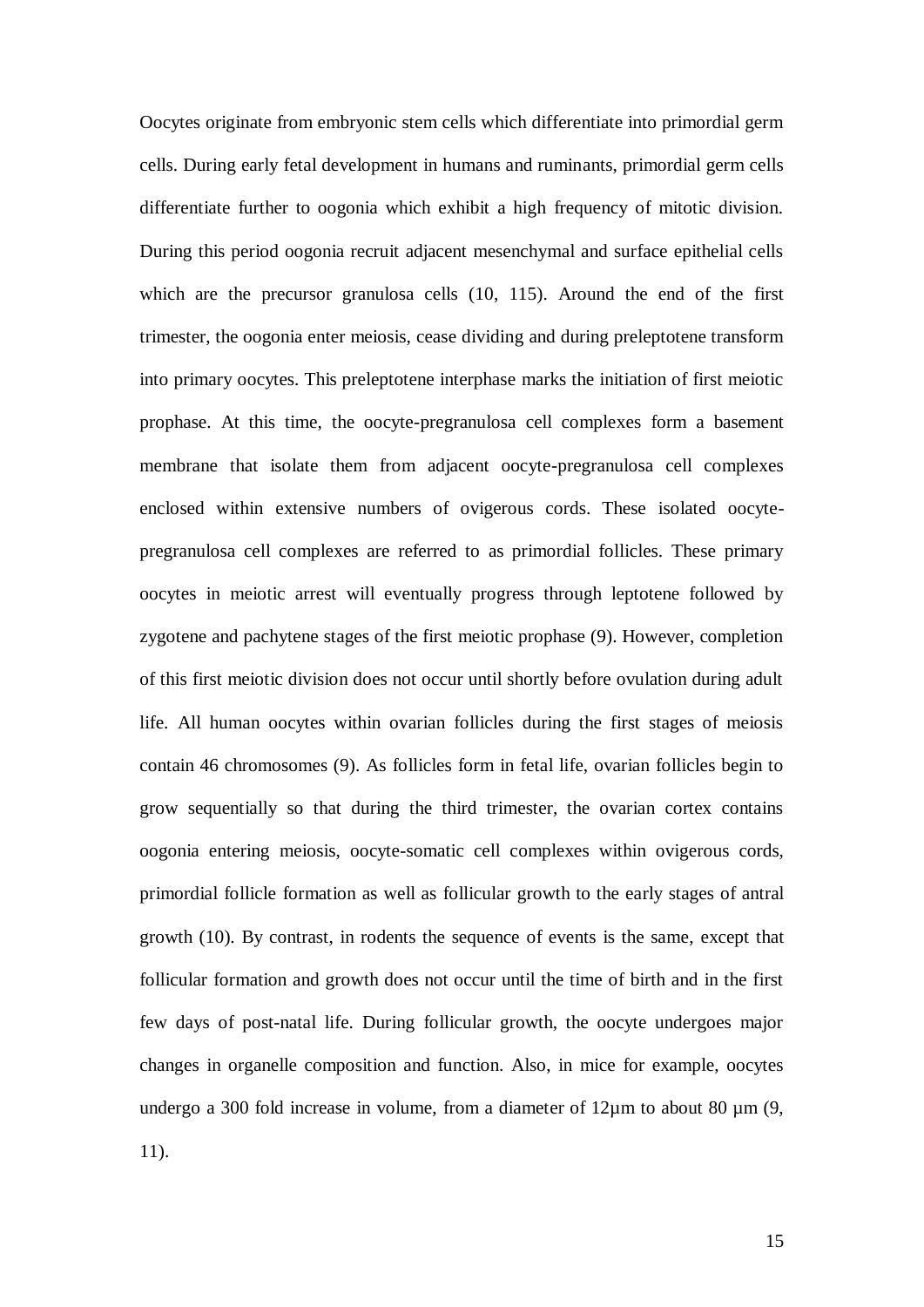#### **1.2 (iii) Follicular growth**

As mentioned previously, follicles form as structures known as primordial follicles. These primordial follicles each consist of a primary oocyte surrounded by a single layer of flattened cells known as granulosa cells and this entity is bounded by a continuous basement membrane (see also Figure 1.1).





In the rodent, the primary follicle is developmental stage 2; the preantral phases are stages 2-6 and the antral phase"s stages 7-9. The blue ring immediately outside the granulosa cell layers represents the basement membrane (basement membrane surrounding primordial follicle not shown). Growing follicles also include a cell layer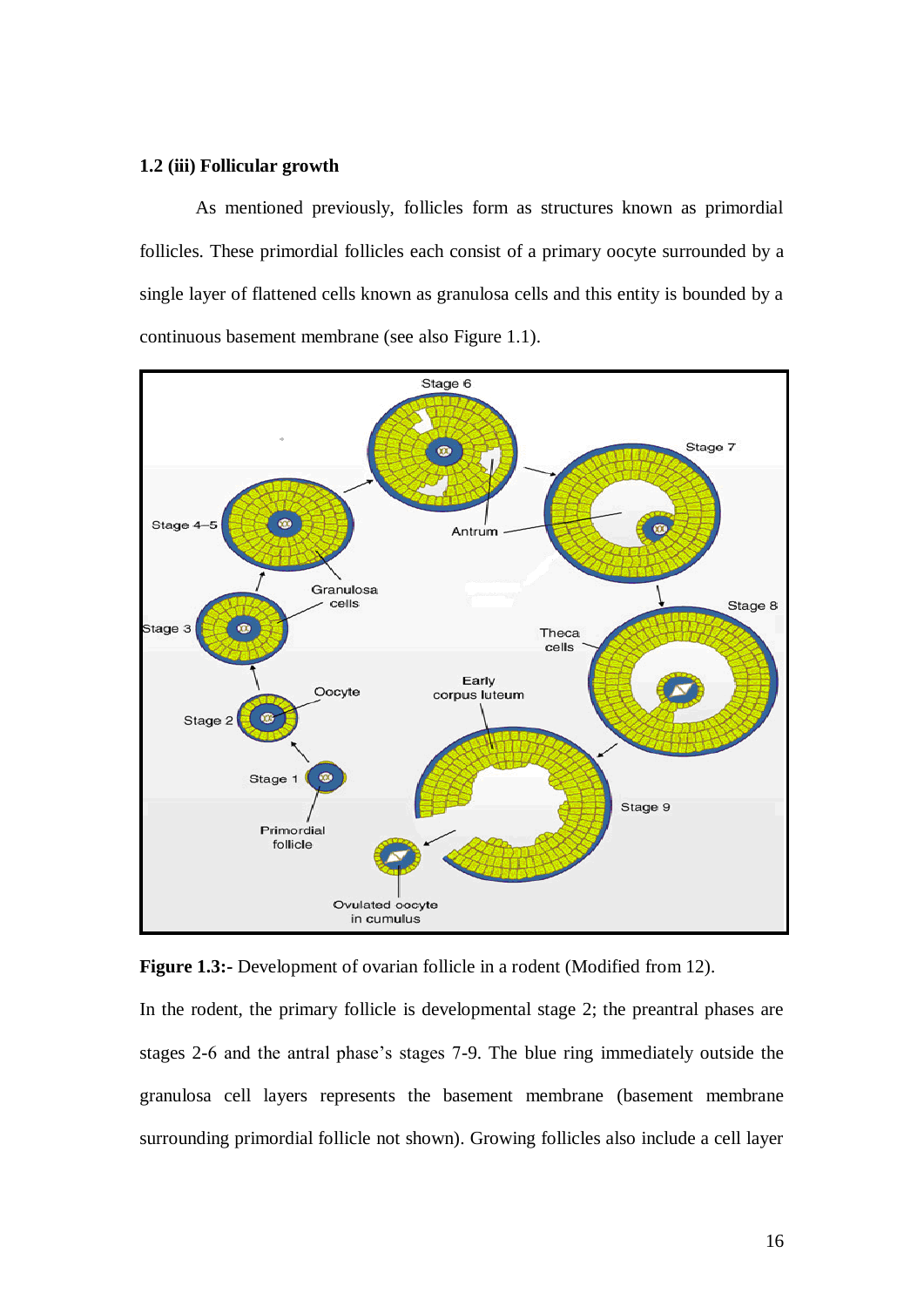immediately outside the basement membrane (not shown) and this cell-type is referred to as theca interna cells.

The growth of primordial follicles into mature ovulatory follicles is a process referred to as folliculogenesis. During folliculogenesis, ovarian follicles progress through a series of defined developmental stages that are classified as the primary, secondary (pre-antral) and tertiary (antral) growth stages (12; see Figure 1.1 and 1.3). As follicular growth is initiated, the flattened granulosa cells become cuboidal (13) and proliferate by mitosis to form multiple concentric layers around the oocyte. By the secondary follicle stage, somatic cells immediately outside the basement membrane of the follicle differentiate to form cells known as theca interna. As increasing numbers of concentric layers of granulosa cells form, proteoglycans secreted from these cells lead to pockets of fluid accumulation (Figure 1.3) (14). As a result of these secretions, an enlarged fluid-filled space, called the antral fluid, forms amongst the granulosa cells. As the antrum expands, the granulosa cell layers immediately surrounding the egg differentiate into cumulus cells (CCs) and the cells lining the follicle wall develop into the mural granulosa cell (MGC) phenotype. These events lead to the formation of a tertiary or antral follicle.

In humans, the progression of primordial follicles to the preantral and early antral stages occurs sequentially beginning in fetal life and continues throughout childhood, the menstrual cycle and even pregnancy until the primordial pool of follicles is depleted around the menopausal interval. Once follicles start to grow they continue to grow until they die (atresia) or ovulate (15). Thus although most follicles in the ovaries are present as primordial follicles, there are also numerous follicles present in the primary, preantral and antral growth stages (9).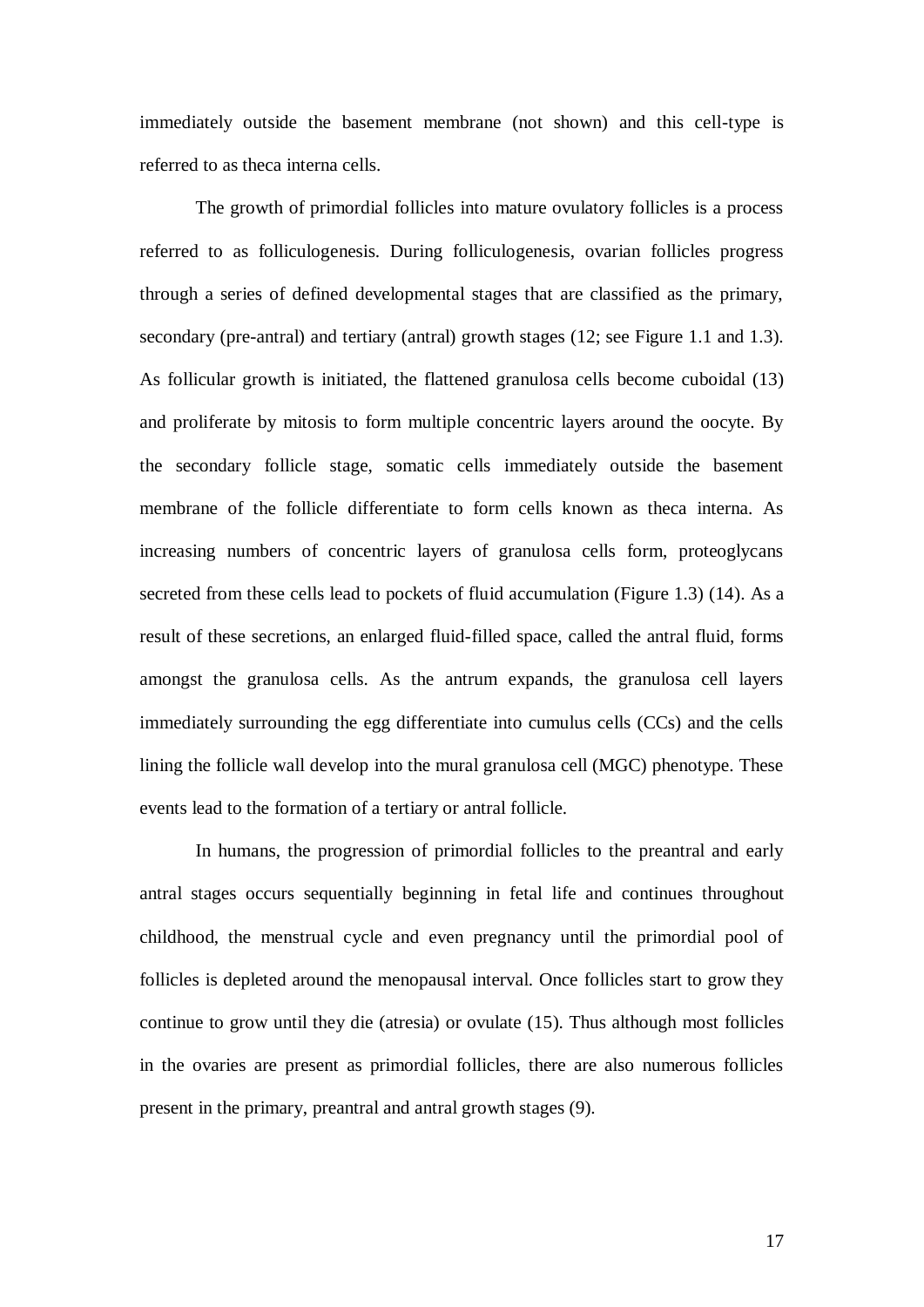#### **1.2 (iv) Hormones and the regulation of ovarian follicular development**

Follicular development from primordial to the secondary stage of growth is essentially gonadotrophin-independent and involves enlargement of the oocyte, granulosa and theca cell proliferation. During preantral development, granulosa and theca cells acquire receptors for and develop a responsiveness to gonadotrophins but the presence of gonadotrophins is not essential for follicular growth at this time. However, from the secondary stage onwards the follicular growth becomes increasingly dependent upon the gonadotrophins, follicle stimulating hormone (FSH) and luteinising hormone (LH) (16, 17). FSH and LH are synthesized and secreted by the anterior pituitary gland following stimulation by gonadotrophin-releasing hormone (GnRH) which is, in turn, synthesised and secreted by the hypothalamus. LH and FSH are relatively large glycoproteins composed of a common alpha but different beta subunits. The alpha subunit contains 92 amino acid residues with five disulphide bonds and two carbohydrate moieties. The FSH beta unit is composed of 111 amino acids, 6 disulphide bonds and carbohydrate moieties which are N- linked at asparagine residue (18). LH has a beta subunit of 121 amino acids. The unique beta subunit of FSH and LH endows each hormone with the ability to bind its own receptor.

The two distinct lineages of granulosa cells that arise during folliculogenesis, namely the MGC and CC, exhibit increasingly divergent responses during antral follicular growth and the preovulatory period. This is due to different functions required by these cells. The CCs become subservient to the needs of the oocyte whereas the MGC are more actively involved in steroidogenesis and endocrine signalling (19, 20). Moreover, during preovulatory development, MGC develop more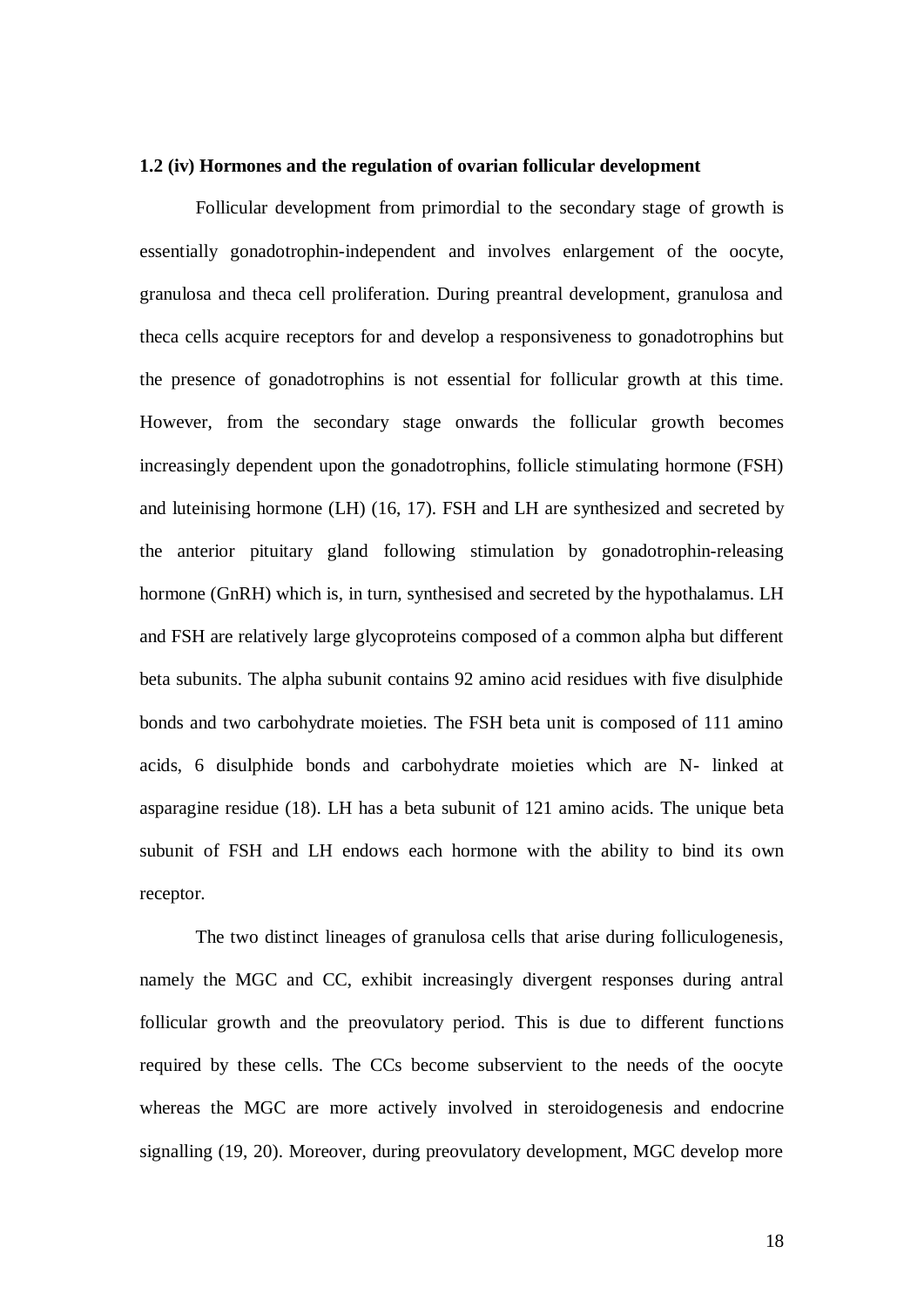LH-receptors than the CC enabling the former to undergo luteinisation after ovulation (11, 21). Importantly during the later preantral, antral and preovulatory growth phases CC and MGCs acquire receptors and responsiveness to FSH (22).

There is always a number of developing preantral and early antral follicles in the adult ovary. However, the development of the antral follicles to the preovulatory stage is critically dependent on stimulation by FSH and LH. One key role for FSH is to stimulate granulosa cells to stimulate aromatase (P450) enzyme synthesis. Another key role is to stimulate proteoglycan synthesis to enhance fluid uptake and enlargement of the antrum. LH and thecal cells play key roles in helping granulosa cells produce the steroid oestradiol (see Figure 1.4). LH acts upon the theca cells, stimulating them to synthesize androgens such as, androstenedione and to a lesser extent testosterone. The androgens are secreted into the bloodstream but they also diffuse across into the granulosa cells where they are converted by the aromatase enzyme into oestrogen (23).



**Figure 1.4:-** Control of oestrogen secretion in the ovarian follicle

During the initial transition of a small antral follicle into a preovulatory follicle, the level of oestradiol continues to increase concomitant with increasing numbers of both granulosa and thecal cells and an increasing sensitivity of these cells to FSH and LH. As a result, plasma FSH concentrations decline through the negative feedback effects of oestradiol on FSH release. Consequently, with declining FSH only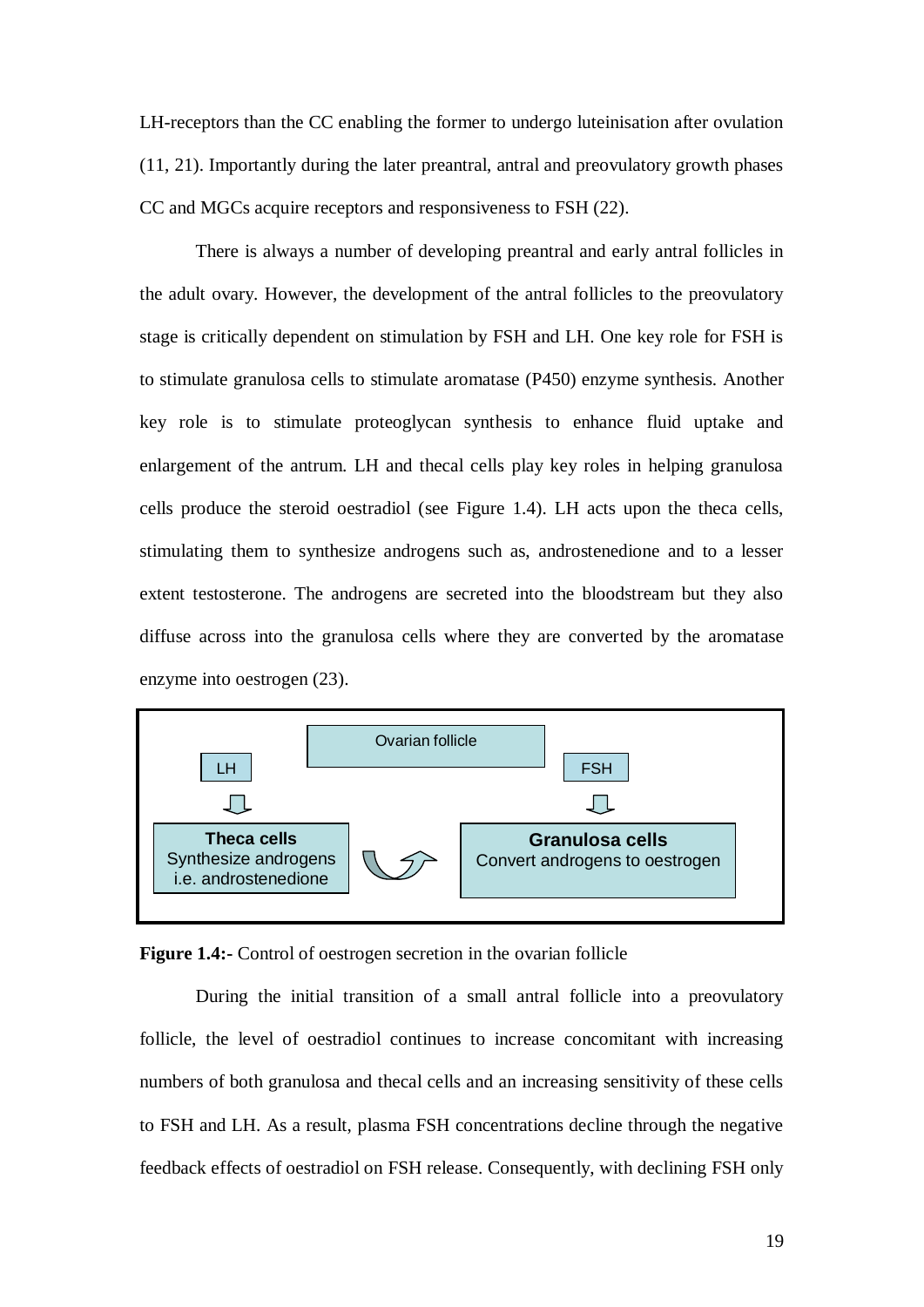the largest and most responsive follicle(s) continue to be able to respond to FSH whereas all the smaller antral follicles are unable to maintain their growth and undergo atresia. Thus, the declining FSH concentrations results in only the largest most gonadotrophin-sensitive (i.e. dominant) follicle(s) able to survive to continue growth to ovulation.



**Figure 1.5:-** Changes in hormonal concentrations and impact on follicular development in humans (Modified from 26)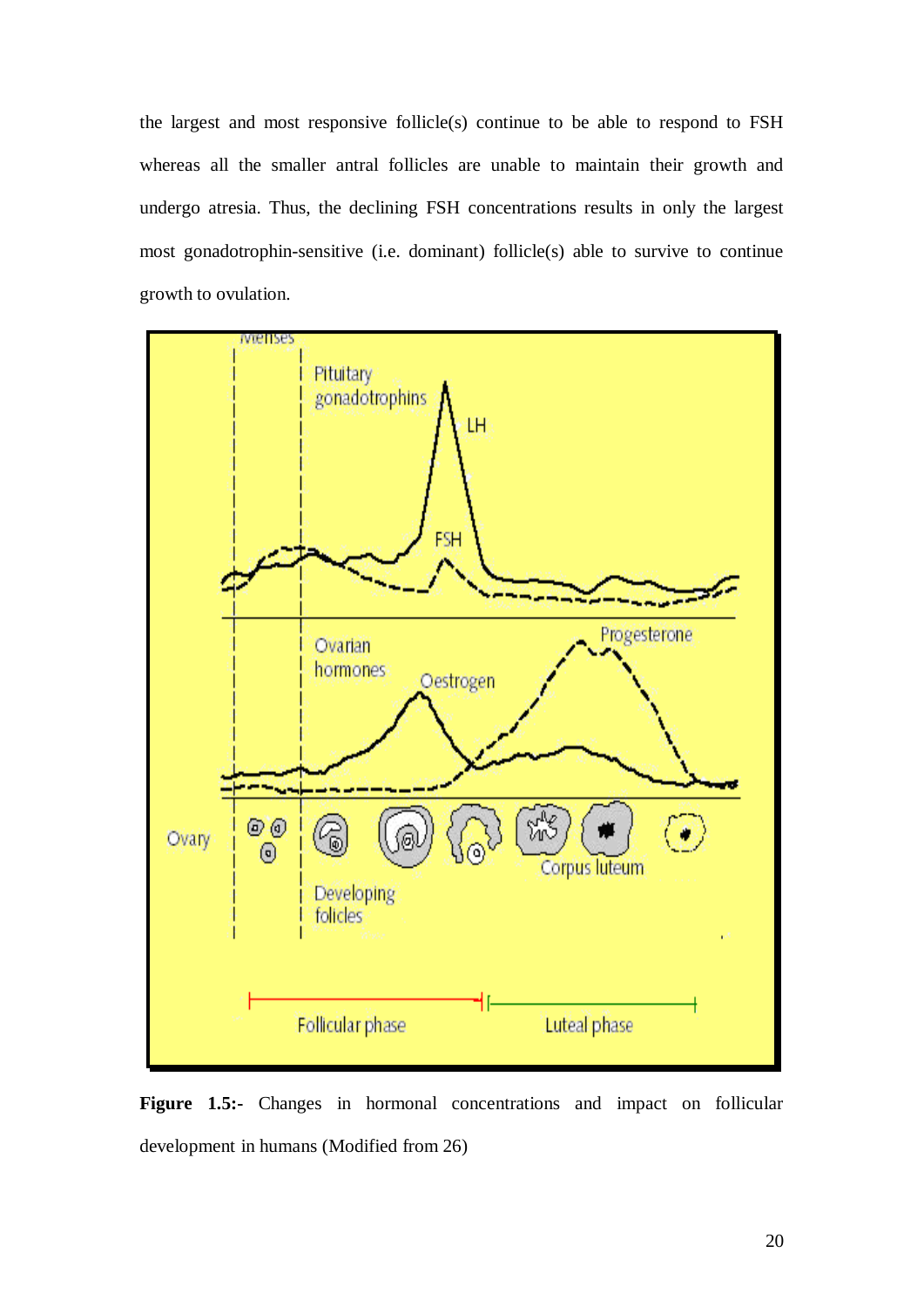In addition, during this critical period, granulosa cells in the dominant follicle acquire LH receptors in response to increasing responsiveness to FSH and aromatase activity. Thus, granulosa cells now begin to be stimulated not only by FSH but also by LH (24). In this way, FSH and LH have profound influences on the proportion of follicles which can either undergo ovulation or atresia (25). Eventually, the dominant follicle starts to secrete enough oestradiol to cause a significant rise in the plasma concentration of this steroid. In turn, this increase in plasma oestradiol exerts a positive-feedback effect on the pituitary release of both FSH and LH (see Figure 1.5). The net result is that, as the rate of follicular oestradiol secretion reaches a critical threshold during late follicular phase, it causes a major surge of release of LH (and FSH). As a consequence of this gonadotrophin surge, the oocytes resumes and completes its first meiotic division and also cytoplasmic maturation and an irrevocable chain of events is initiated that lead to follicular rupture, release of the matured oocyte and luteinisation of the MGC. This is followed by the formation of the corpus luteum (CL) and in humans an increase in both the plasma concentrations of progesterone and oestradiol. The CL-derived secretions of progesterone and oestradiol cause a decrease in secretion of gonadotrophins by the pituitary gland which in turn, prevents the growth of large antral follicles during the luteal phase (Figure 1.5). However, if pregnancy doesn"t occur, the corpus luteum degenerates leading to a rise in gonadotrophin secretion and the stimulation of growth of follicles beyond the small antral stages.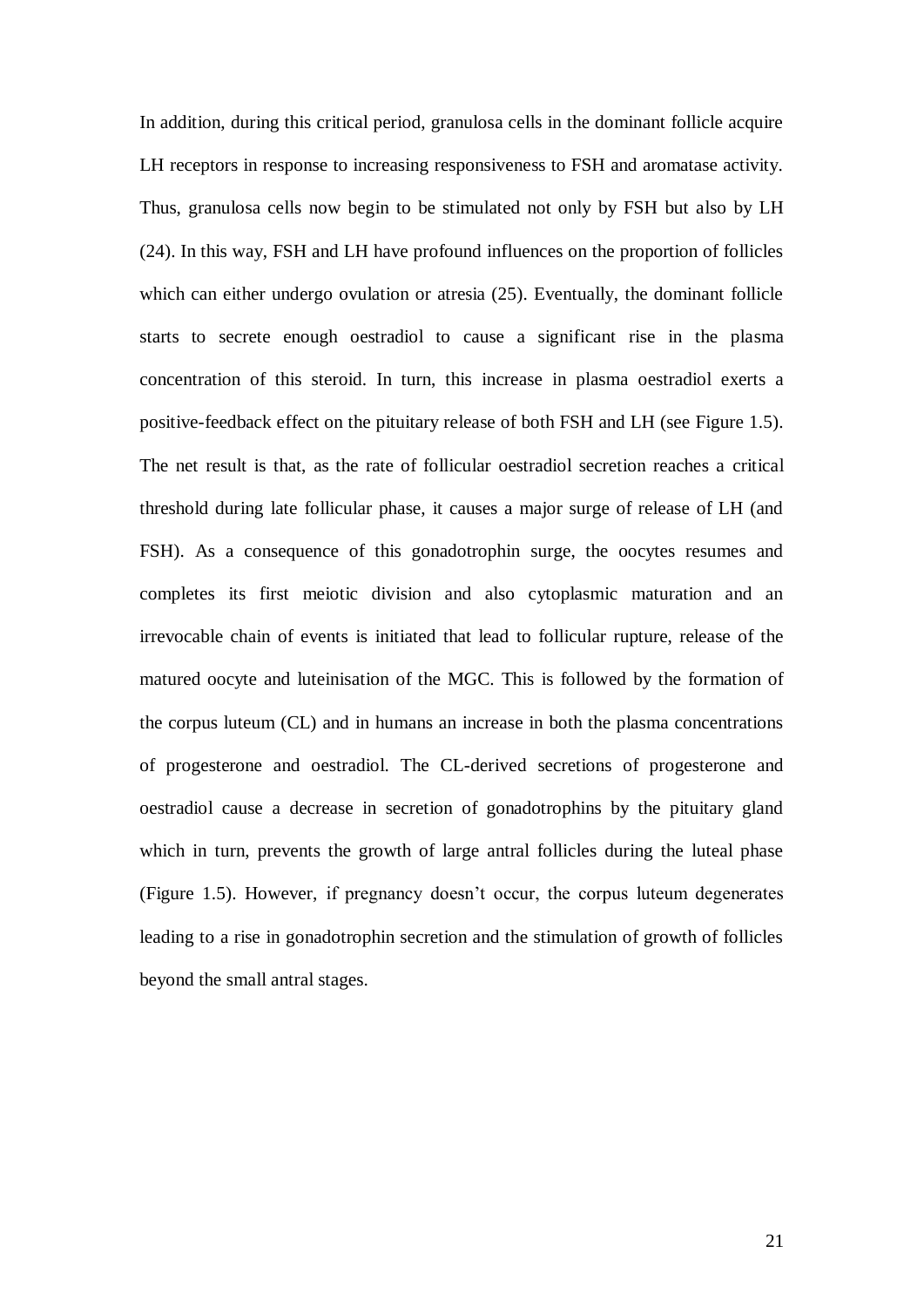#### **1.3 Role of steroids in follicular development**

As indicated in Figure 1.5 and in the previous section, ovarian follicles synthesize and secrete several steroid hormones such as progestins, androgens and oestrogens. The major precursor is cholesterol and a key intermediatory is pregnenolone for the synthesis of these steroids. Progesterone is the major progestin produced by the ovary and is synthesised mainly by the corpus luteum and also by the follicular granulosa cells shortly before ovulation in some species. Androstenedione and testosterone are the two major androgens present in ovary. Androstenedione is a biologically weak androgen and a major precursor for the more potent testosterone or for the synthesis of oestradiol. The follicle has the highest levels of androstenedione and oestradiol-17β during its final stages of growth i.e. antral follicle due to the size of its granulosa cell population and capacity for androgen aromatisation (Figure 1.5; 27).

In vitro culture of mouse pre-antral follicles in presence of testosterone showed significant increase in follicular diameter due to more granulosa cell proliferation (28). By contrast when follicles were cultured with an anti-androgen or an androgen receptor antagonist they grew at a relatively slower rate (29, 28) whereas the addition of androstenedione caused an accelerated rate of growth. Mice lacking an androgen receptor had a reduced ovulation rate. Ovulatory genes such as HAS2 were not induced and as a result the COC released at ovulation had a disorganized structure, suggesting role of androgen receptor in ovulatory process (30). Overall, it seems evident that androgens play a role in regulating follicular development.

Oestrogens act on target cells via the receptors, ERα and ERβ. Mice knockout studies suggest that knockout of these receptors lead to infertility in mice. ERβ receptor knock out mice show a partial loss of fertility due to fewer growing follicles

22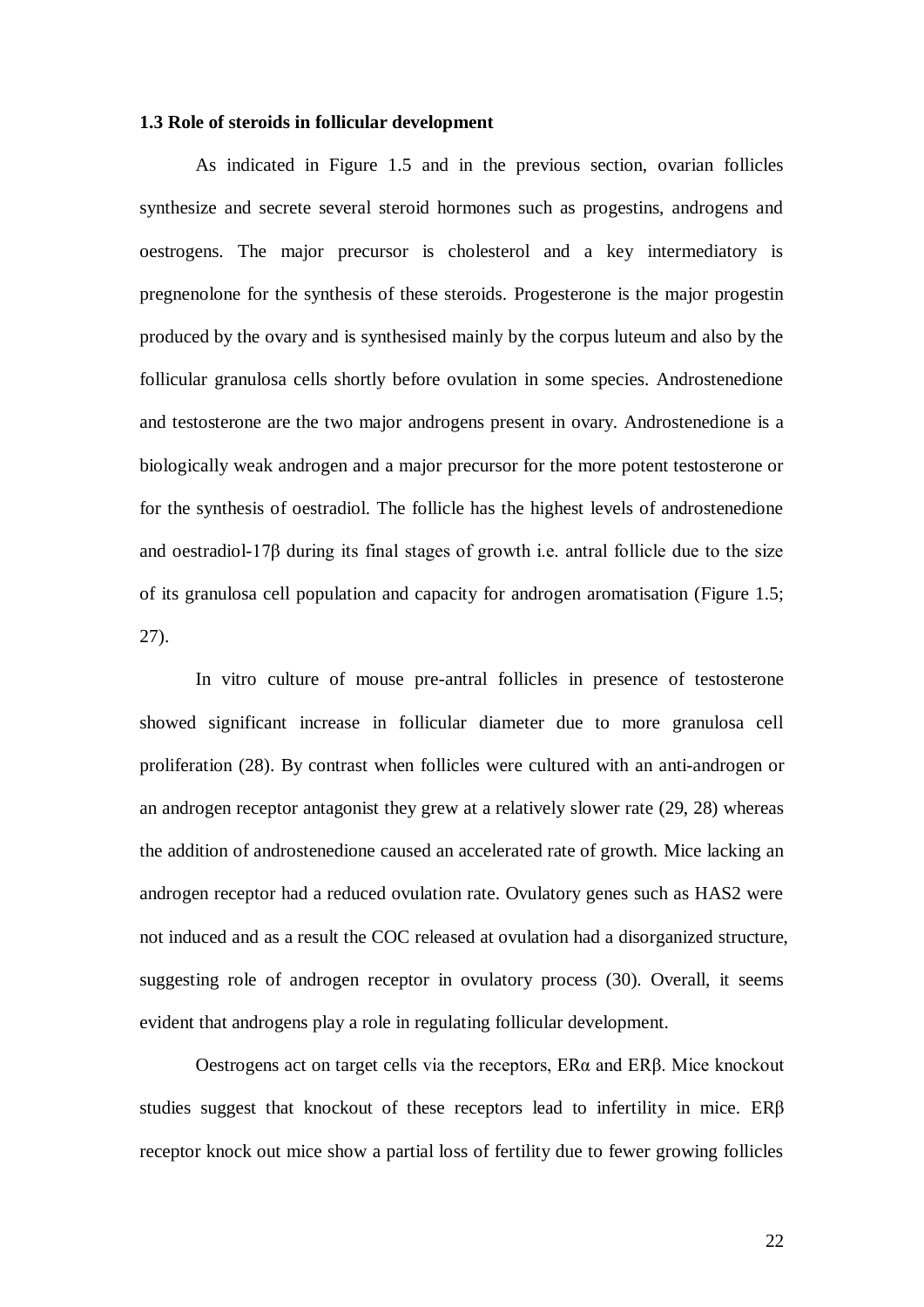arrested in the early antral stage and the ovaries being smaller in size (31, 32). ER $\alpha$ knock out mice showed evidence of ovulation inhibition and increased proliferation of granulosa cells (33). Thus as with androgens, there is compelling evidence to suggest that oestrogen is important for normal follicular development.

The effect of steroids on mammalian oocyte maturation has also been studied. It has been postulated that although the gonadotrophin-induced meiotic response of the mammalian oocyte is not steroid-mediated (34), that some steroids may influence oocyte maturation (35). Oestradiol-17β, progesterone, androstenedione and testosterone have all been shown to inhibit meiotic maturation in mice (35), and oestradiol to inhibit spontaneous maturation of porcine oocytes (36). Progesterone has been reported to inhibit mouse and rabbit (37) oocyte maturation, but not to affect maturation of human (38) or porcine oocytes (36). It remains uncertain as to whether the very high concentrations of steroids that may be present in follicular fluid are influential in effecting the bi-directional communication systems including gap junction functions between MGC and CC or between the CC and oocyte.

#### **1.4 Gap Junctions**

In the previous section, attention was focussed on the roles of gonadotrophin and steroidogenesis during follicular development. This largely involved the MGC and thecal cells. Here the focus is on the cell networks within the follicle including that for the COC. Intercellular communication is an essential aspect of ovarian folliculogenesis (39). The granulosa cells communicate with each other and also with the oocyte via a network of gap junctions (13, 40). This network of gap junctions unites the mural and cumulus granulosa cells with the oocyte which assists in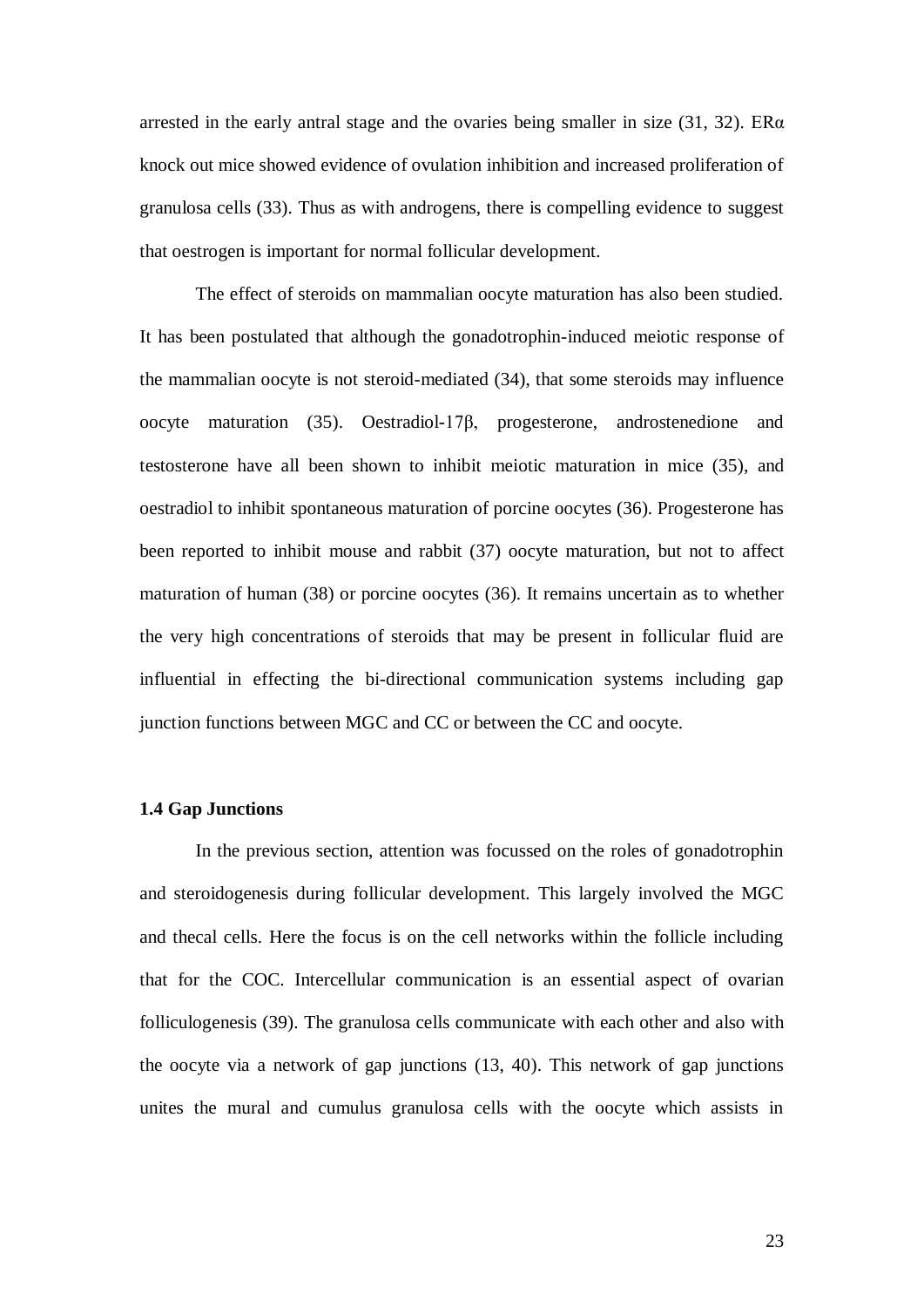coordinating the timing of oocyte development with that of somatic cell proliferation and differentiation.

During the early stages of follicular growth, signalling between developing oocytes and the surrounding granulosa cells is facilitated by transzonal projections from the granulosa cells that contact the oocyte surface (41). These projections from granulosa cells that traverse the zona pellucida and terminate on the oocyte cell surface are reported to be most abundant in preantral follicles (41). In rat, rabbit and sheep, the expression of gap junction genes and the presence of the proteins in granulosa cells and oocytes are detectable from the primary stage of follicular growth (McNatty & Bibby, unpublished data). It is likely that gap junctions become extremely important as follicles begin to form an antrum and the appearance of a cumulus cell phenotype becomes apparent (13). There is an increase in the size and number of gap junctions concurrent with granulosa cell proliferation and oocyte growth (42).

Gap junctions are specialized intercellular channels responsible for the transfer of low molecular weight molecules between cells with intimate contact (43; see also Figure 1.6). The gap junction channels possess unique structures as they span the plasma membranes of adjacent cells. The basic unit of the gap junction is a hexameric structure known as a connexon. Two connexons docking end-to-end within the extra cellular space results in the formation of a gap junction channel (see Figure 1.6). Each connexon is formed by the oligomerization of the structural protein subunits, connexins (Cx).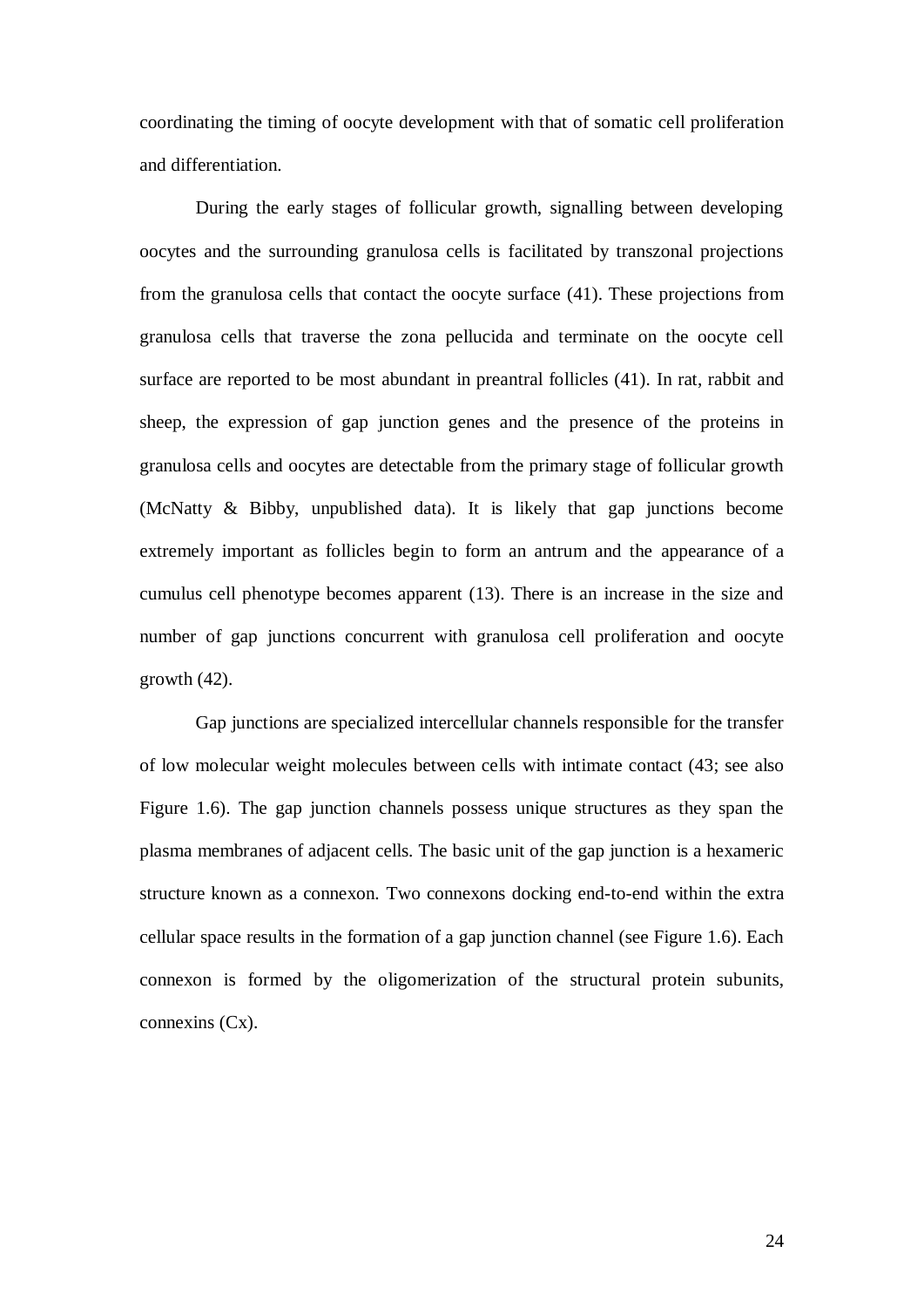

Figure 1.6:- Assembly of connexins, connexons, intercellular channel and gap junction (Adapted from 24)

Connexins comprise a family of homologous membrane proteins. All connexins consist of four membrane-spanning domains, two extracellular loops, a cytoplasmic loop, and cytoplasmic N and C termini (39). The connexins oligomerize as a connexon, which is then transported to the plasma membrane. In turn, connexons from adjacent cells then interact to form the gap junctions: these cell-to-cell channels generally cluster in specialised regions on plasma membranes. Although there are many connexin (Cx) subtypes expressed in ovarian follicles, it is evident that two of these, Cx 43 and Cx37, are essential for ovarian follicular development (6, 45 and 46). Cx43 is expressed in the granulosa cells throughout folliculogenesis (6, 47) whereas Cx37 is found on the oocyte plama membrane within the zona pellucida (6, 39).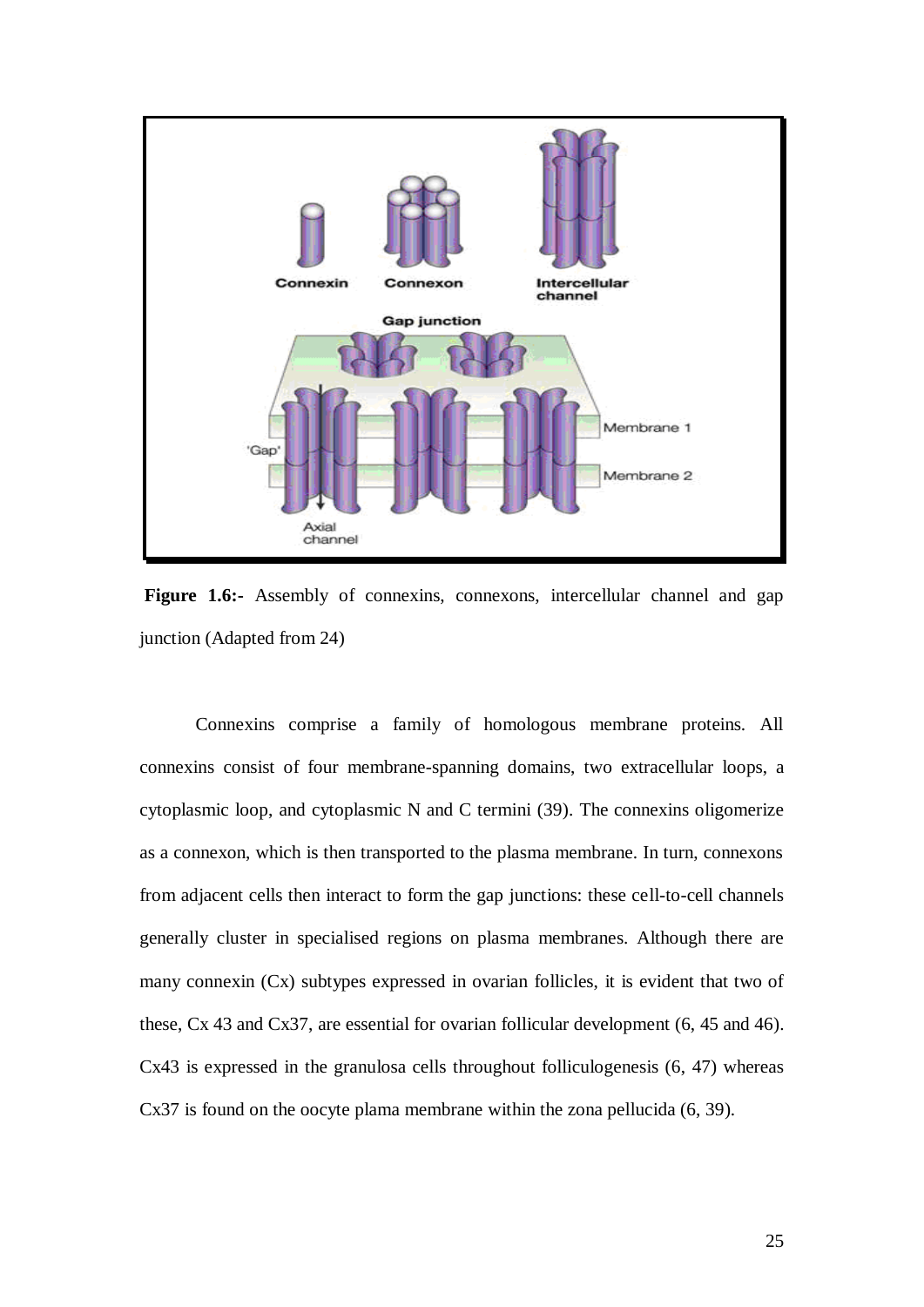#### **1.5 Importance of Gap junctions in follicular development**

Ovarian folliculogenesis and the production of fertilisable oocytes are critically dependent upon gap junctions for intercellular communication. Gap junctions facilitate the transfer of low MW materials (e.g. <1000mer) between cells. Reagents such as amino acids, inorganic ions, second messengers, nucleotides and glucose metabolites are amongst the materials transferred to the growing oocyte from gap junctions (48). Gap junctions also mediate metabolic cooperativity (46). Disruption of gap junctional communication can compromise the oocyte's ability to produce energy from glucose metabolites since the granulosa/cumulus cells have a high capacity to metabolise glucose to pyruvate and to supply the oocyte with this essential metabolite (49). In addition, regulatory signals for protein phosphorylation and dephosphorylation, and signals that control meiotic maturation are regulated by granulosa/cumulus cells and these regulators rely upon gap junctional communication for their specific targeted effects (50).

The importance of gap junctional intercellular communication has been established in connexin knockout mice. Mice lacking Cx37 as a result of targeted mutation in the Cx37 gene show arrested folliculogenesis and lack mature follicles (45). Oocyte development arrests before meiotic competence is achieved and follicles fail to ovulate (45). These results demonstrate that gap junctional communication influences the acquisition of meiotic competence by the oocyte and provides evidence that gap junctions play essential roles in folliculogenesis and oogenesis.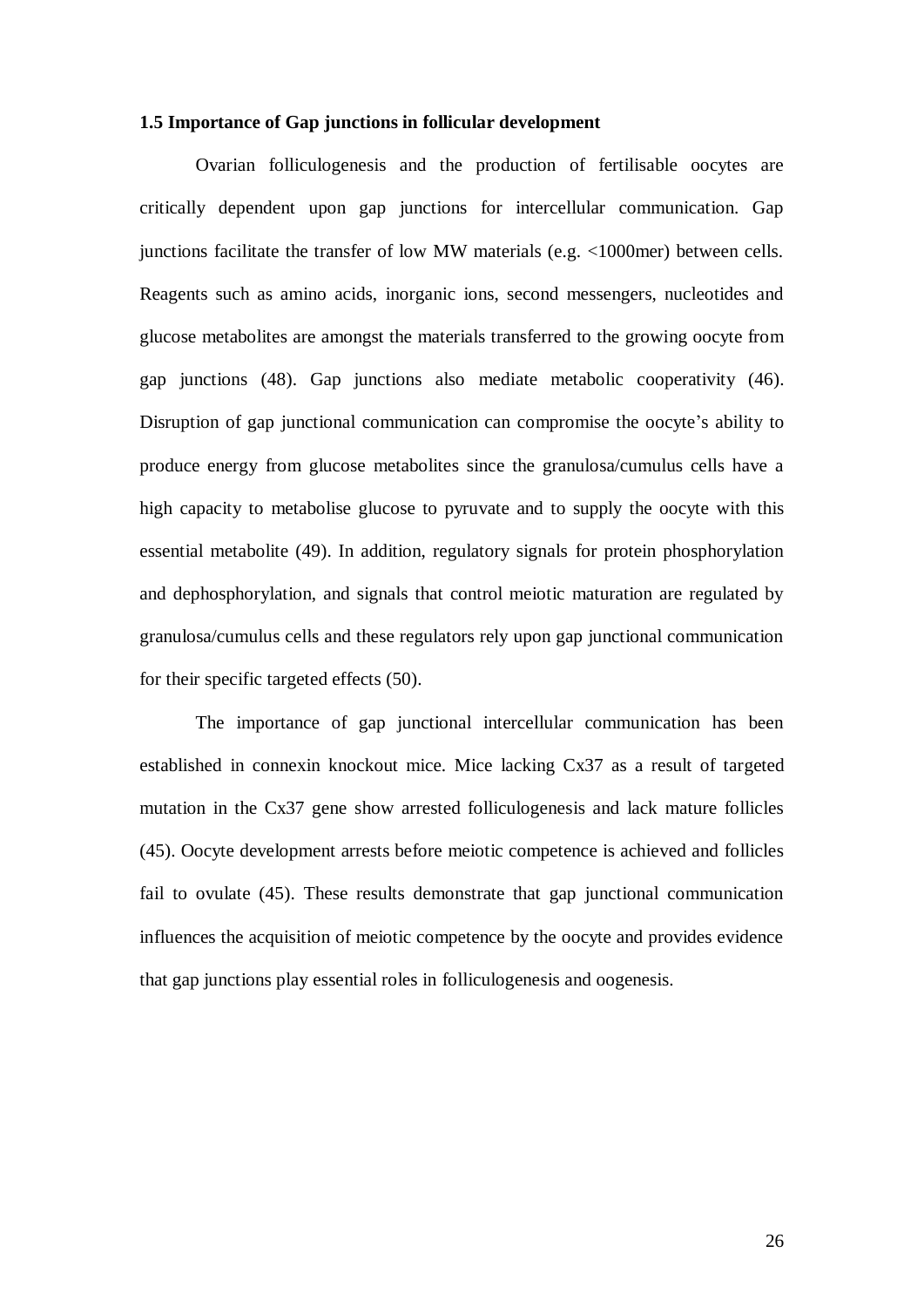#### **1.6 Oocyte Maturation**

In mammals, the first meiotic division is initiated during fetal life and proceeds up to the diplotene stage of the first prophase (51, 52, and 53). Oocyte growth occurs concomitantly with follicle growth, but the oocyte remains arrested at prophase I until a preovulatory surge of LH from the pituitary stimulates meiotic resumption. The fully grown immature oocyte then resumes meiosis, progressing from prophase of the first meiotic division to metaphase of the second meiotic division, where it becomes arrested again. The progression from prophase I to metaphase II is termed oocyte maturation and is a process that includes nuclear as well as cytoplasmic changes that allow the mature egg to be fertilized (53, 54). Only oocytes that have been meiotically matured are capable of being fertilized and undergo development normally (53).

The first structural change that is evident during the resumption of meiosis in oocytes is germinal vesicle breakdown (GVBD) (11, 51). GVBD is followed by chromosome condensation and spindle formation. Separation of homologous chromosomes then occurs, together with asymmetric cleavage of oocyte cytoplasm. Further progression of oocytes from metaphase II requires fertilization.

During follicular growth, oocytes remain in diplotene stage and are incompetent to resume meiosis. The acquisition of meiotic competence occurs during oocyte growth and during the transition from preantral to antral stage; oocytes become increasingly competent (55; see Figure 1.7). In humans, ruminants and rodents, oocytes acquire full meiotic competence and attain full size during the final phases of the menstrual and oestrous cycles respectively.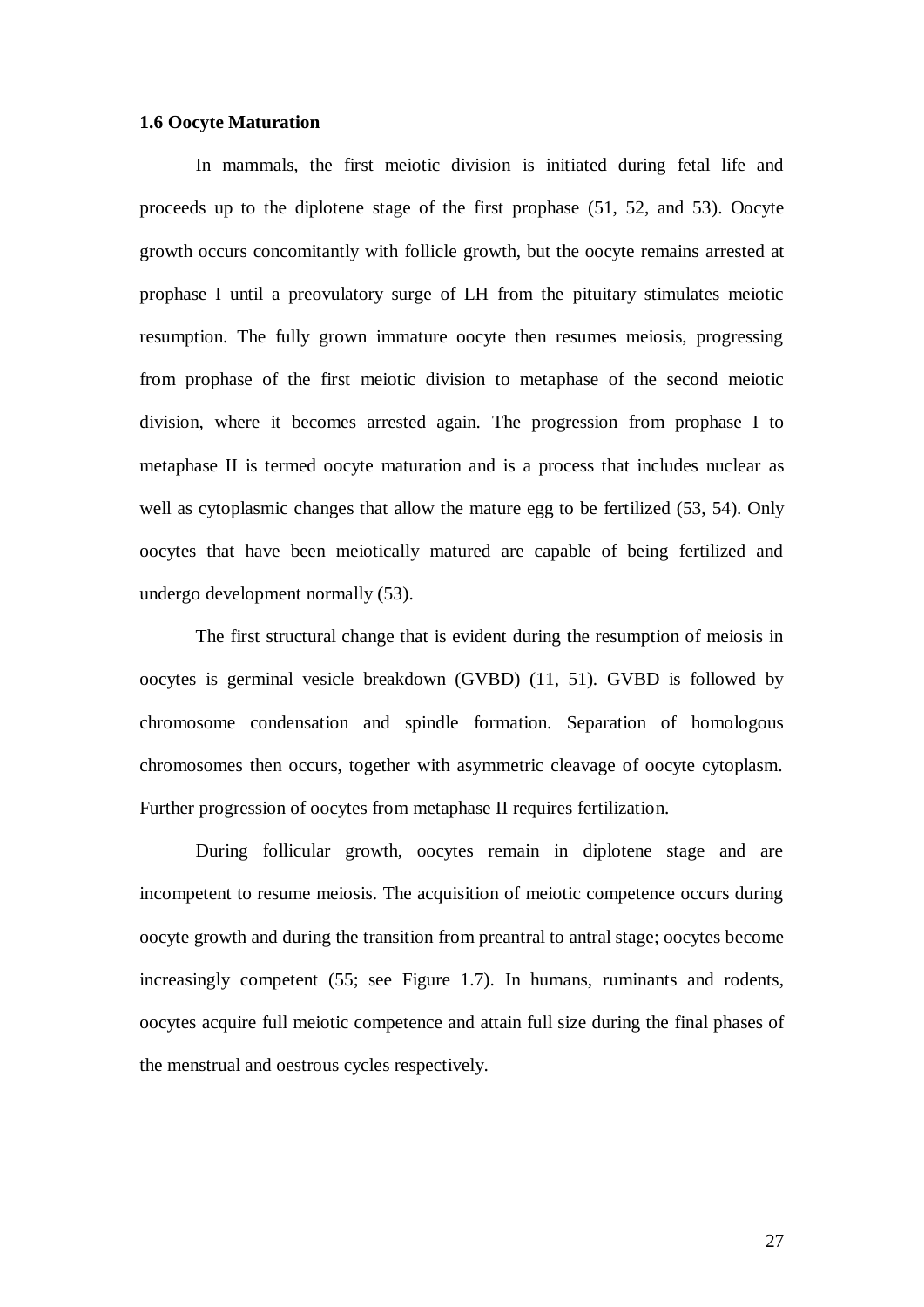

**Figure 1.7:-** Acquisition of meiotic competence during follicular growth (Modified from 56)

It has been observed that when meiotically-arrested oocytes are removed from the ovarian antral follicles they spontaneously resume meiosis, suggesting that the follicular microenvironment maintains the oocyte in meiotic arrest (57). In vivo, it has been well established that in preovulatory follicles, LH induces a sequence of events leading to the resumption of oocyte maturation (11, 16, and 54). Since LH receptors are located on the mural granulosa cells, but not cumulus cells or the oocyte, the mechanism by which LH stimulates oocyte maturation is indirect (58). It has been hypothesized that LH acts in either removing an inhibitory, maturation arresting substance or it could provide a positive, maturation-promoting substance to the oocyte (51, 52). Among the various explanations as to how LH triggers meiotic resumption, one is that LH causes gap junction degradation which in turn results in reduction in the transfer of meiosis-arresting substances from granulosa and cumulus cells to the oocyte. Hypoxanthine has been shown to be a factor capable of inhibiting meiotic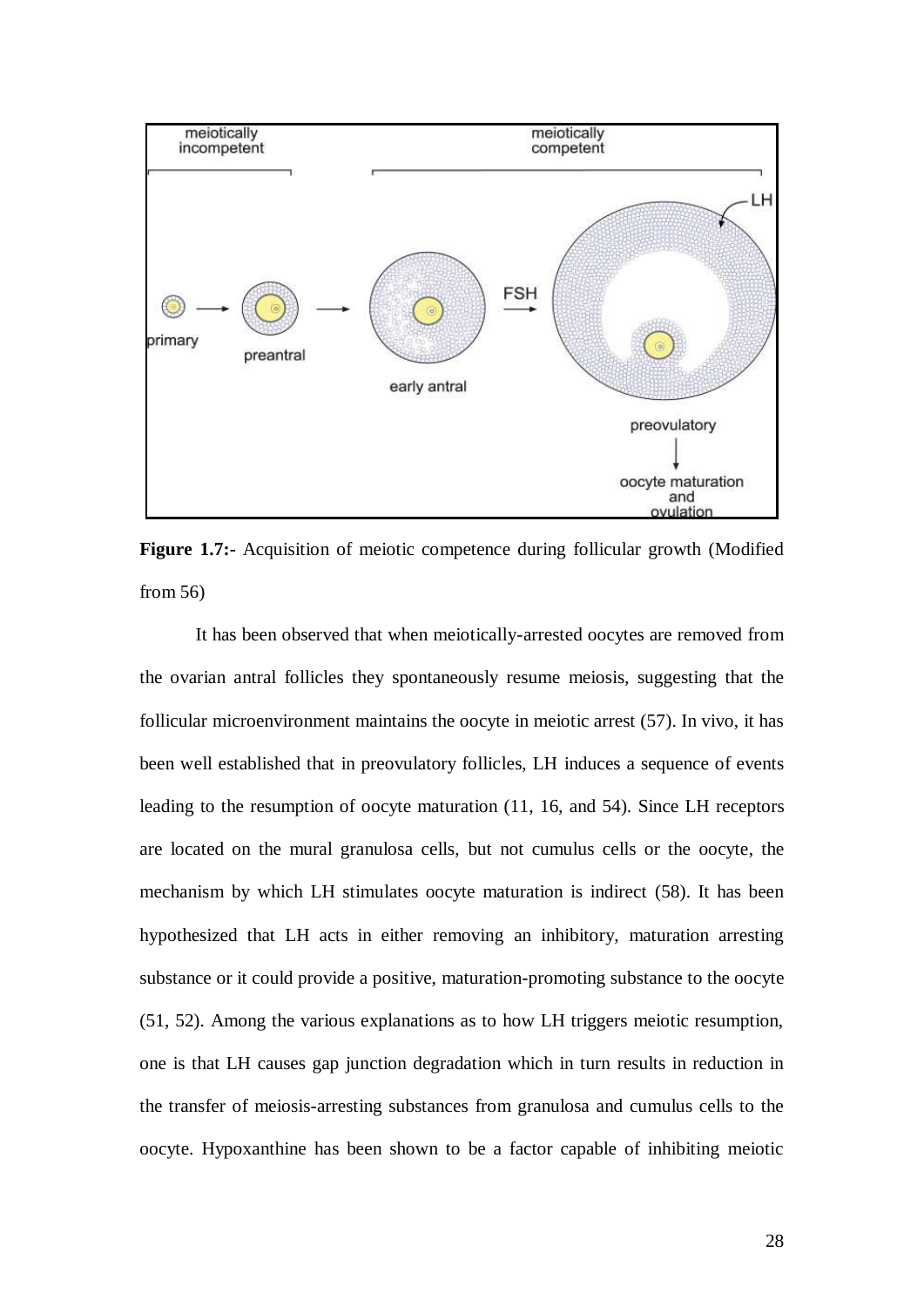resumption and is present in follicular fluid of rodents at concentrations of ~2-4mM (59). In the absence of hypoxanthine, meiotically competent oocytes underwent spontaneous GVBD in vitro whereas in the presence of hypoxanthine 95% of competent oocytes were maintained in meiotic arrest (59). Cyclic adenosine 3,5 monophosphate (cAMP) also functions as an inhibitory signal produced by granulosa and cumulus cells that is transferred to the oocyte through gap junctions (60).

Another hypothesis is that LH doesn"t induce sufficient degradation of gap junctions per se but induces a positive signal from granulosa cells to the oocyte to override the inhibitory effects of cAMP, to promote meiotic resumption (52). The sterol, follicular fluid–meiosis-activating sterol (4,4-dimethyl-5a-cholesta 8,14,24 trien-3b-ol; FF-MAS), is a candidate oocyte maturation-inducing substance (52, 61). FF-MAS stimulate the resumption of meiosis in isolated oocytes of various mammalian species including mouse, rat, and human (61). Calcium also plays a role in providing a positive signal, since LH causes an increase in calcium in granulosa cells and this increased level of calcium in oocytes may cause GVBD (62, 63).

Irrespective of the mechanisms involved it is clear that the loss of gap junctional communication between granulosa and cumulus cells and the oocyte is associated with the resumption of meiosis (64, 65). The loss of gap junctions between the cumulus cells and the oocyte will inevitably lead to a reduction in the transfer of meiotic inhibitory substances from follicle cells to oocyte. Just prior to ovulation, there is a significant decrease in the number of gap junctions as well as a decrease in the extent of ionic coupling (6, 65, 66). Ionic coupling and transfer of molecules are maximal before the preovulatory surge and decreased afterwards (67). In this context, LH has been shown to decrease gap junctional permeability between follicular cells, before GVBD (68).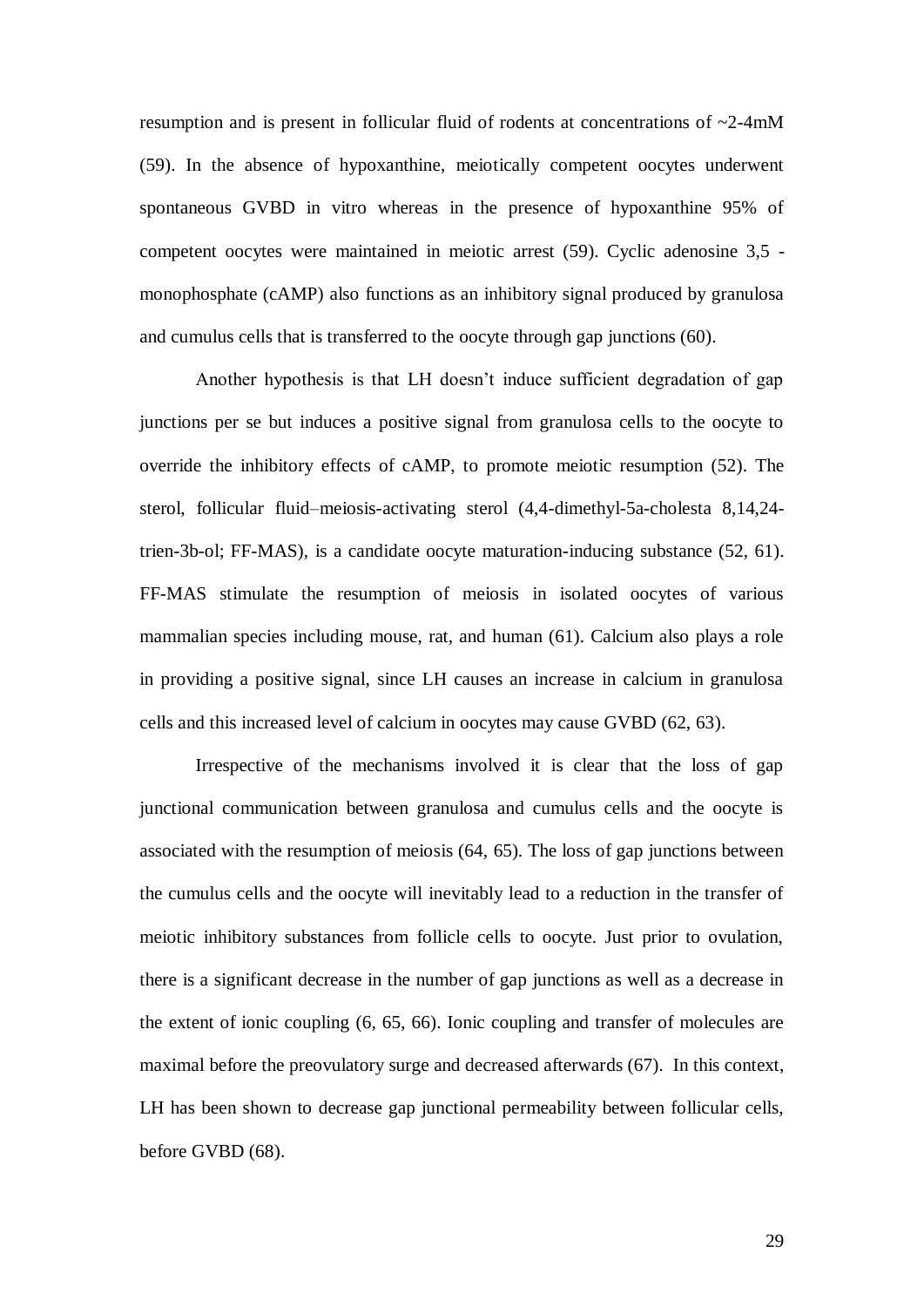#### **1.7 Regulation of Oocyte maturation**

When mammalian COC are recovered from antral follicles and cultured in vitro, they spontaneously undergo meiotic maturation. As mentioned earlier, the follicular microenvironment prevents this premature maturation. It is likely that the recovery of COC from the follicular microenvironment disrupts the extent and viability of gap junctions formerly present between MGC and CC but also between the CC and between the CC and oocyte. This process of recovery of COC and separation from MGC is likely to cause a loss of cAMP synthesis and thus a reduction in delivery of this factor to oocytes.

#### **1.7 (i) cAMP**

The level of cAMP in tissues or biological fluids is regulated by two major enzymes; adenylate cyclase (AC) and phosphodiesterase (PDE) that respectively catalyze the synthesis and degradation of cAMP respectively. Adenylate cyclase catalyzes the conversion of ATP to 3', 5'-cyclic AMP (cAMP) and pyrophosphate. The resulting cAMP acts as a second messenger by interacting with and regulating other proteins such as protein kinase A (PKA) and cyclic nucleotide-gated ion channels. Cyclic AMP acts by activating the cellular type I and II PKA pathways and in turn the timing of oocyte meiotic maturation (59).

Cyclic AMP can be generated within the oocyte and/or transferred to the oocyte from the CC via gap junctions (67). The evidence suggests that the CC are the major contributor to the total cAMP content of the oocyte and thus cAMP within the oocyte is maintained at high levels through transfer from somatic cells. As mentioned earlier, high levels of cAMP have shown to prevent meiotic resumption (70, 71). The high levels of cAMP maintain PKA in an active state which causes phosphorylation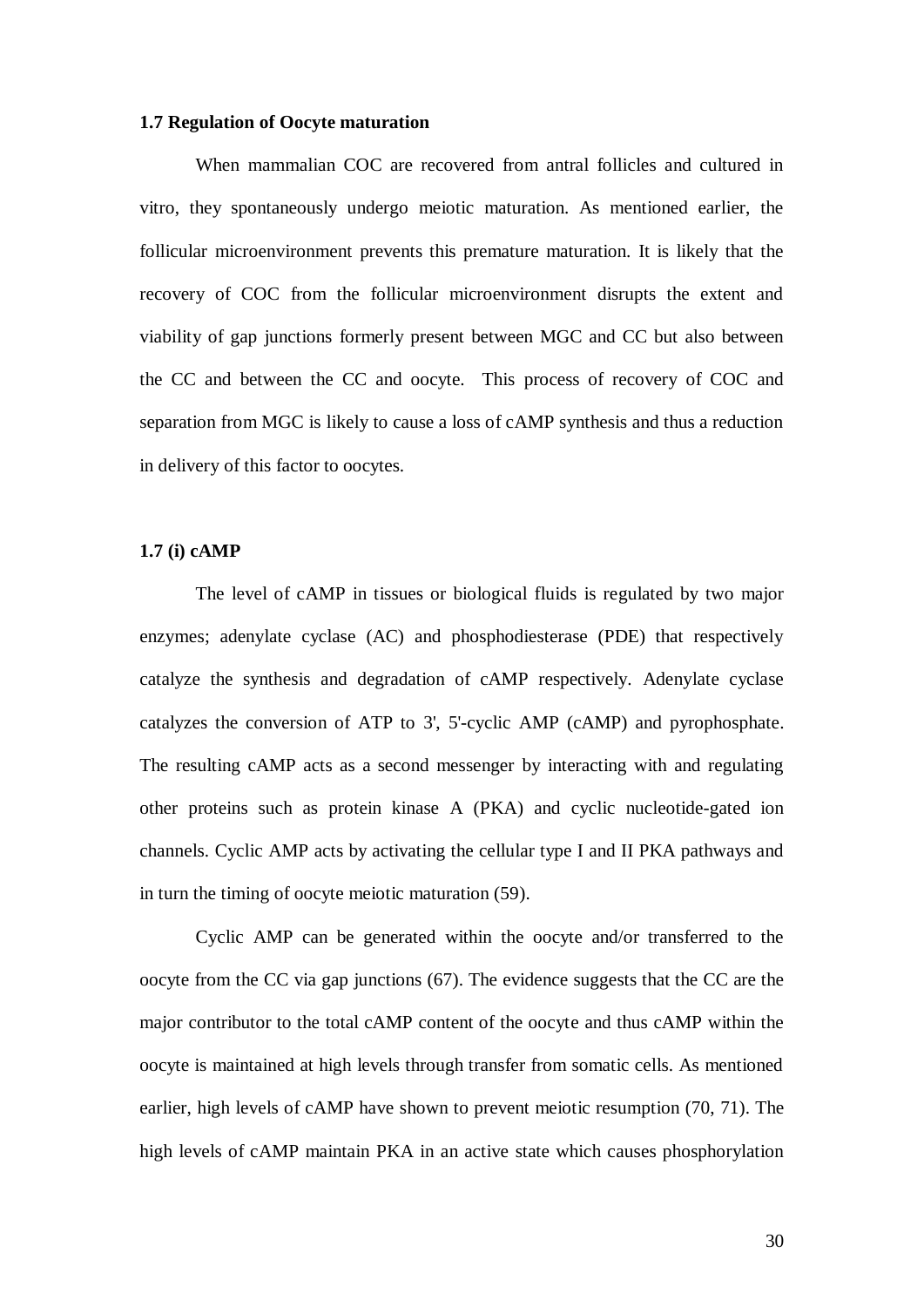of protein substrates. These phosphorylations are inhibitory to oocyte maturation. A fall in intracellular cAMP levels signals reentry of the oocytes into meiotic progression and a decrease in cAMP levels of the oocyte occurs just before GVBD in vivo and in vitro (72, 73). Under low cAMP conditions, the oocyte phosphoproteins would be dephosphorylated and meiotic maturation would be initiated.

Therefore, it is likely that cAMP is continuously transferred to the oocytes to maintain meiotic arrest. However, during the LH surge, the resulting high cAMP levels in mural granulosa cells induces a major differentiative change in these cells resulting in luteinization and a concomitant loss of gap junctions with cumulus cells (74). In turn, the high intrafollicular gonadotrophin levels, probably of FSH, results in high CC cAMP levels leading to CC expansion due to a change in proteoglycan synthesis and an associated loss of gap junctions and therefore the uninterrupted flow of cAMP to the oocyte is compromised (6, 71).

#### **1.7 (ii) Phosphodiesterases**

Phosphodiesterases (PDE) are enzymes that degrade cAMP. They act by hydrolysing the bond between the phosphate and the 3-hydroxyl group of the ribose sugar in cAMP. Different types of PDEs control cAMP levels in the granulosa cells and oocyte and play essential roles in the control of meiosis. In mammals, PDE4 gene expression is specific for the follicular cells such as mural granulosa and cumulus cells, whereas the PDE3 gene is expressed primarily in the oocytes (75). Recently, the use of PDE inhibitors has demonstrated the essential role of PDEs in regulating meiotic arrest (75, 76). PDE inhibitors prevent cAMP degradation resulting in the accumulation of cAMP, which in turn maintains meiotic arrest. Inhibitors selective for PDE3 were most effective inhibitors of GVBD suggesting that PDE3 activity is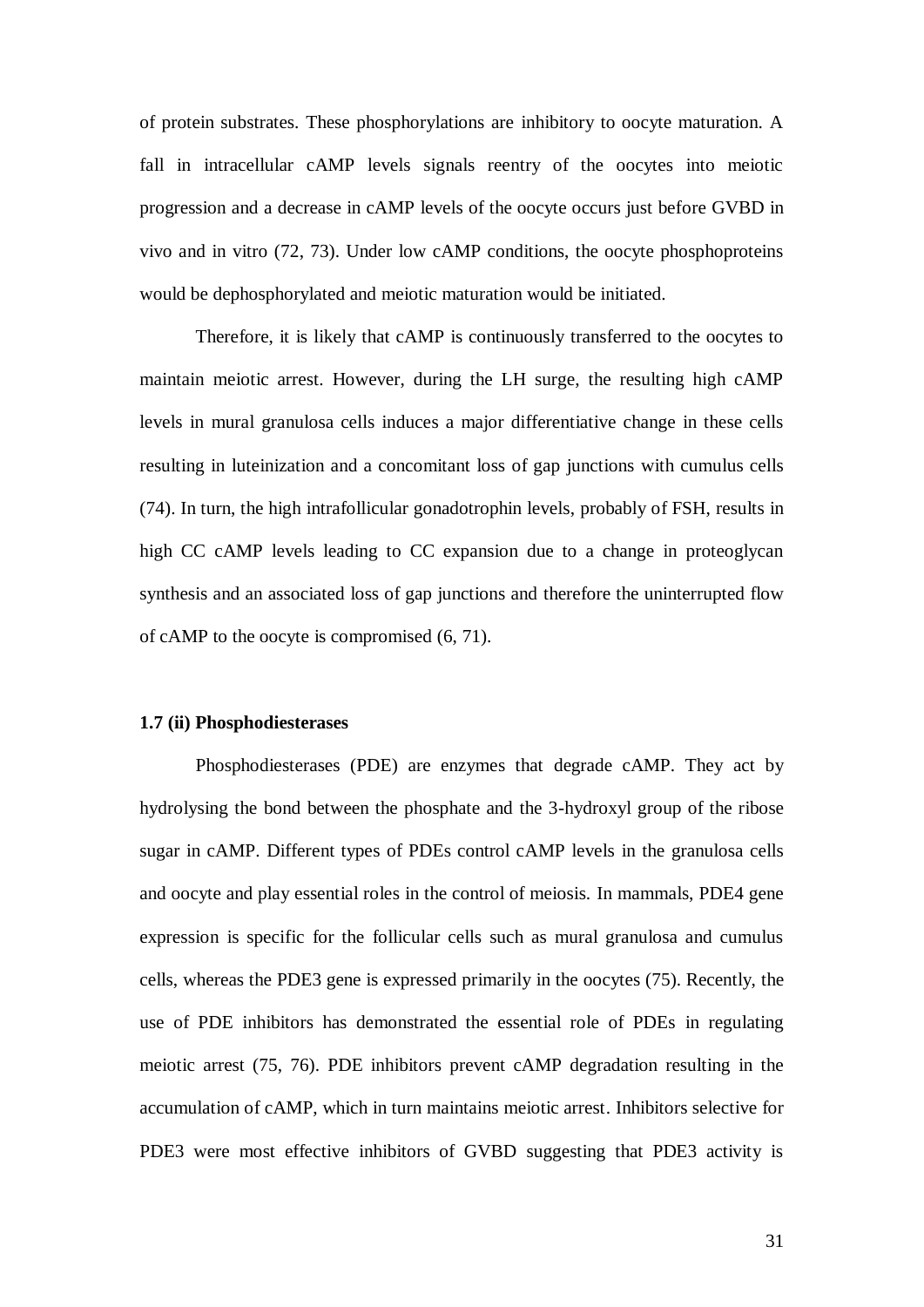necessary for resumption of meiosis or oocyte maturation both in vitro and in vivo (75, 76).

#### **1.8 Oocyte-Somatic cell interactions: role of GDF9 and BMP 15**

Bi-directional communication between the oocyte and somatic cells plays an important role during folliculogenesis (Figure 1.8). Granulosa and cumulus cells assist oocyte growth and development by influencing nutrient and energy availability and promoting meiotic arrest and maturation as outlined earlier.



**Figure 1.8:-** Bi directional communication between the oocyte and its granulosa cells (adapted from 11). The Oocyte (O) secretes paracrine factors that influence adjacent somatic cell proliferation and differentiation.

In turn, the growth and differentiation of follicular somatic cells is critically dependent upon oocyte paracrine signalling. The oocyte promotes follicular growth and somatic cell differentiation via the secretion of paracrine factors such as growth differentiating factor 9 (GDF9) and bone morphogenetic protein 15 (BMP15) (78).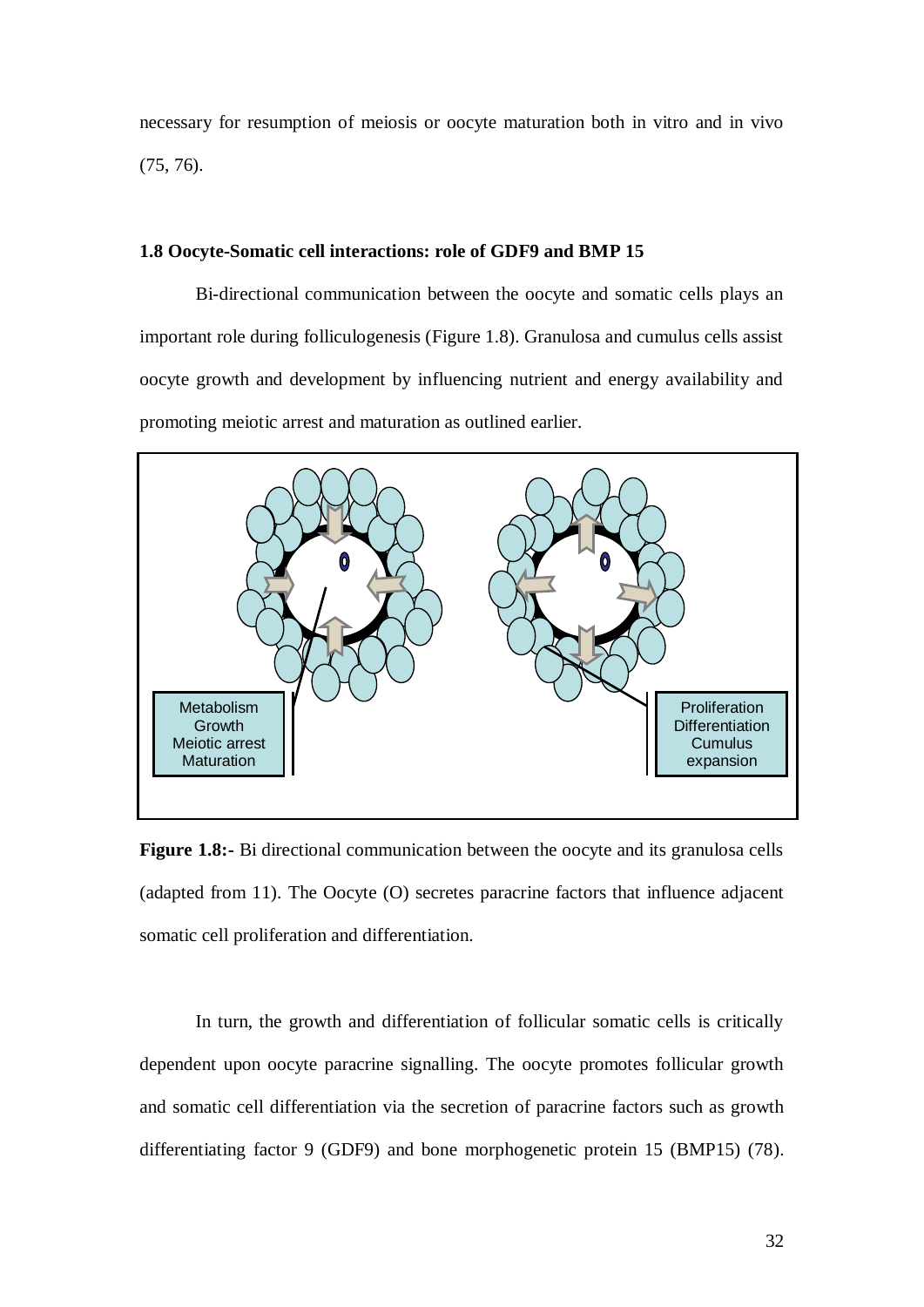GDF9 and BMP15 are members of the Transforming Growth factor β (TGF β) family of proteins. The amino acid sequence of mouse GDF9 contains four N- linked glycosylation sites, one of which is in mature region, whereas mouse BMP15 contains five N- linked glycosylation sites, two of which are in the mature region (79, 80). The GDF9 mature region is comparatively conserved as opposed to BMP15 mature region, which diverges greatly among species. Within the ovary, the oocyte is the site of GDF9 and BMP15 gene expression (81).

GDF9 and BMP15 have been found to play important roles in fertility; however the relative importance of them differs among species. GDF9 knockout mice showed cessation of follicular development and were infertile due to impaired granulosa cell proliferation (82); however, BMP15 knockout mice did not have arrested follicular growth suggesting that BMP15 doesn"t play part in normal follicular development in this species (83). Naturally occurring mutations of BMP15 or GDF9 in sheep resulted in infertility due to an inhibition of normal follicular growth from the primary follicle stage (84). This suggested that BMP15 and GDF9 are both critical for follicular development and fertility in sheep. Also, it's worth noting that naturally-occuring genetic mutations in BMP15 in women also results in an absence of normal follicular development and primary ammenorhoea (85).

In addition to GDF9 being essential for follicular growth, it is also important for the development of the cumulus cell phenotype (81, 82). Recombinant GDF9 enhances the growth of preantral follicles isolated from immature rats and also promotes proliferation of granulosa cells (86) by increasing DNA synthesis. Also, as the oocyte grows, the secretion of GDF9 stimulates granulosa cells to secrete the growth factor kit-ligand. In turn, kit ligand interacts with the kit receptor on the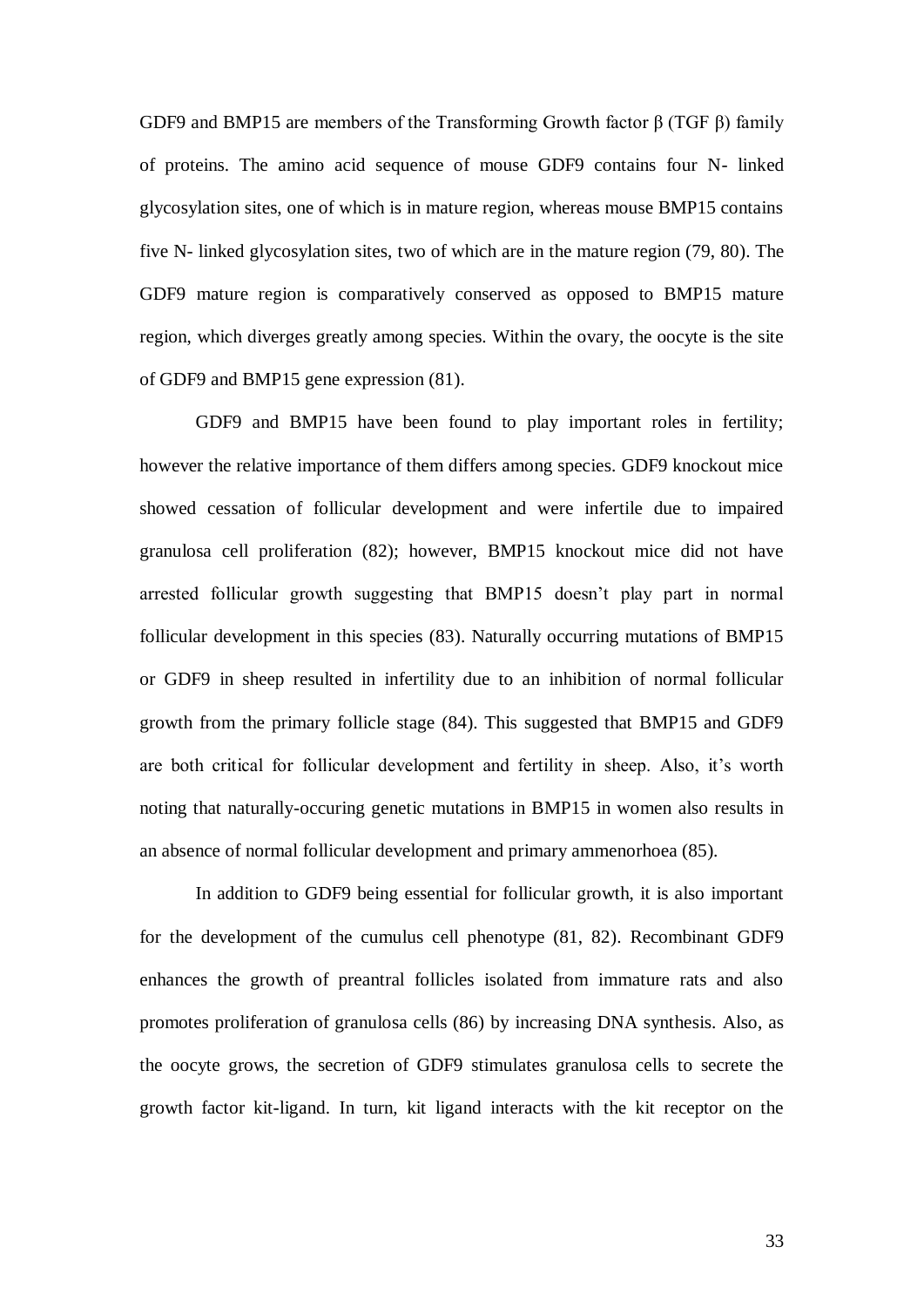oocyte to promote oocyte growth until it becomes mature, where GDF9 then suppresses kit ligand expression on granulosa cells hence ceasing oocyte growth (87). These oocyte secreted factors are mitogenic promoting both MGC and CC DNA synthesis and they either indivually or collectively regulate ganulosa/cumulus cell differentiation (78). CC differ from MGC as they have very low LHR expression, high proliferation rate and can undergo expansion. GDF9 suppresses luteinizing hormone receptor expression on CCs and regulates steroidogenesis in these cells by inhibiting luteinisation (81, 86). Hence the oocyte maintains the distinct CC phenotype via the secretion of GDF9, while the MGC some distance away from the oocyte and thus exposed to a lower concentration of GDF9 are thought to be inhibited sufficiently not to luteinise during follicular growth but not enough to inhibit the expression of the LHR.

BMP15 can also inhibit progesterone synthesis by granulosa cells in vitro (88) and as progesterone is an indicator of cellular luteinisation, it shows that BMP15 and GDF9 can both act as luteinisation inhibitors during follicular development. While there is strong evidence to indicate that GDF9 is synthesized and secreted to act in a paracrine manner with the developing follicle, it remains uncertain, in rodents at least, as to whether BMP15 protein is secreted in rodents before the preovulatory LH surge (88).

After the preovulatory gonadotrophin surge, in rodents, GDF9 and BMP15 play vital roles in the preovulatory follicle by enabling CC expansion in part by up regulating the genes encoding hyaluronan synthase 2 in CC (78). In sheep, these factors have been shown to be critical for ovulation and the formation of normal functioning corpora luteum (81). Hence BMP15 and GDF9 play dominant roles in female fertility in a species dependent manner.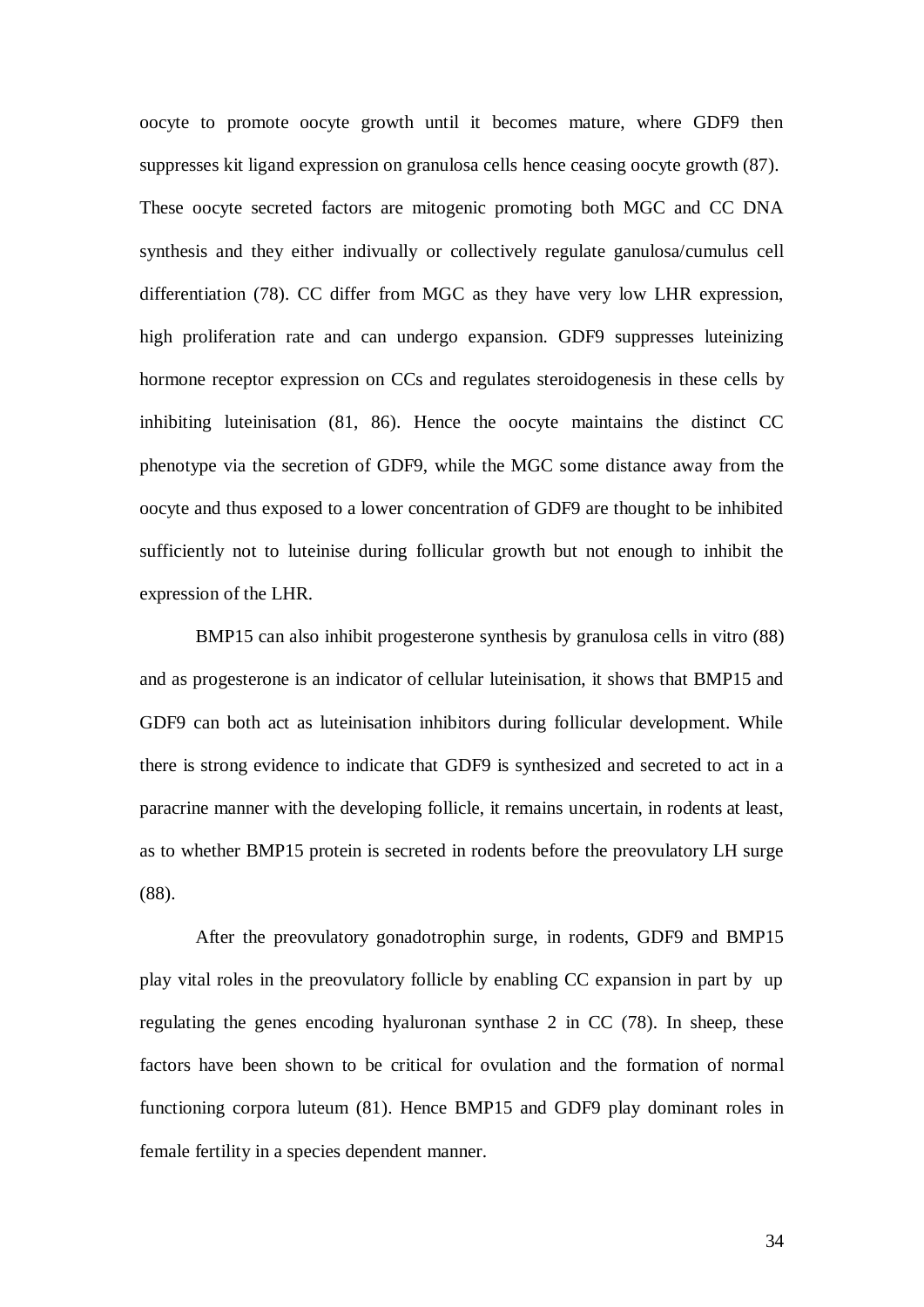### **1.9 Mimicking the follicular microenvironment: effect of Milrinone, Forskolin, FSH and IGF1**

The follicular microenvironment is crucial for the attainment of developmental competence in oocytes, and it is an utmost requirement for the in vitro maturation of oocytes to have similar follicular environment conditions. As discussed earlier, the approach to delay spontaneous meiotic maturation *in vitro* allows complete cytoplasmic maturation and attainment of development competence.

In rats, selective inhibition of PDE3 blocks meiotic resumption without affecting ovulation (77). PDE inhibitors can be classified on the basis of specificity for different PDE"s that are compartmentalized either within somatic cells i.e. PDE4 or the oocyte i.e. PDE3. Milrinone inhibits the PDE3 enzyme in the oocyte, rolipram inhibits PDE4 enzyme in granulosa cells and IBMX is a non-selective PDE inhibitor (75, 76). It has been reported that inhibition of PDE3 enzyme by milrinone causes a delay in oocyte meiotic maturation which was characterised by GVBD (75). Milrinone prevents cAMP degradation by PDEs causing intracellular cAMP accumulation in mammalian oocyte. On the other hand, rolipram is ineffective in preventing GVBD, instead it promotes oocyte maturation (75). It has been suggested that PDE4 is essential for normal ovulation and in PDE4 null mice, the follicles fail to reach pre-ovulatory stage due to premature luteinization (89). The lack of PDE4 causes accumulation of cAMP in granulosa cells leading to premature luteinzation and entrapment of oocytes in immature luteinized follicles (89). Also inhibition of PDE4 in granulosa cells results in activation of protein kinase II (PKAII), whose activation causes GVBD (90). These results emphasize that the selective inhibition of oocyte PDE3 by milrinone can control oocyte maturation.

As mentioned earlier, high levels of cAMP in the oocyte is important with respect to maintenance of meiotic arrest. Forskolin stimulates cAMP production by

35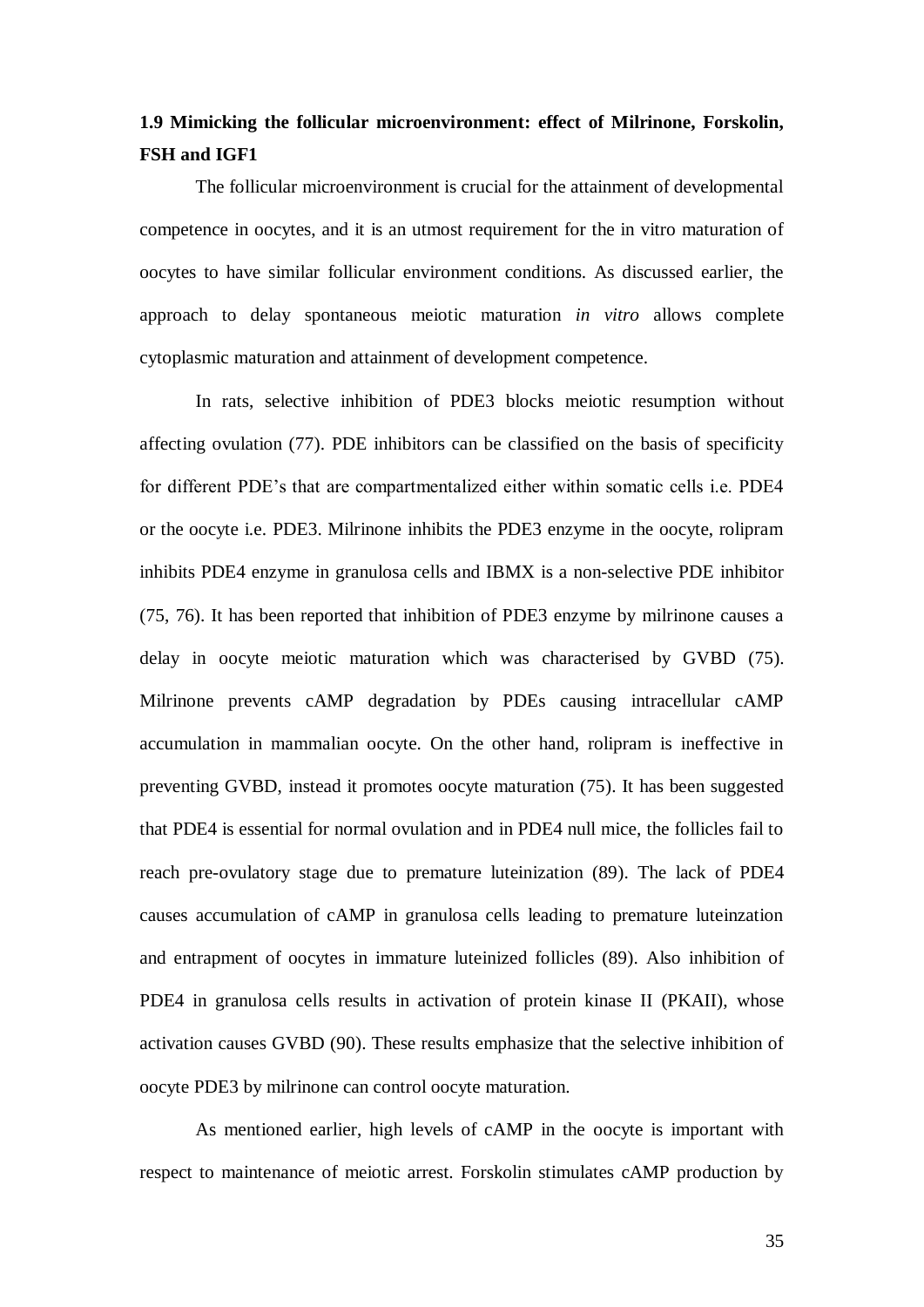activating adenyl cyclase very rapidly and reversibly (91). It is a plant derivative and has a diterpene structure as shown in Figure 1.9.



**Figure 1.9:-** Forskolin, a diterpene produced by *Coleus forskohlii* (Adapted from 91)

It has been demonstrated that forskolin inhibits spontaneous maturation of rat oocytes in vitro (6, 92). The effect of FSH on the oocyte is mediated through the surrounding somatic cells. It stimulates somatic cells to produce factors that are important for the completion of oocyte growth and maturation, both in vitro and in vivo. FSH is the major factor contributing towards antral follicle growth in vivo and is essential to achieve developmentally competent oocytes in vitro (93). FSH triggers granulosa cell proliferation, prevents atresia, induces synthesis of luteinizing hormone receptors on mural granulosa cells and promotes steroid expression in vivo (93). FSH causes cAMP synthesis as it activates membrane receptors and G proteins of granulosa cells which inturn activate adenyl cyclase leading to cAMP production (56). There is evidence that in defined conditions, FSH enhances the ability of the oocyte to reach the blastocyst stage after fertilization in mice and has been shown to improve embryonic development (94).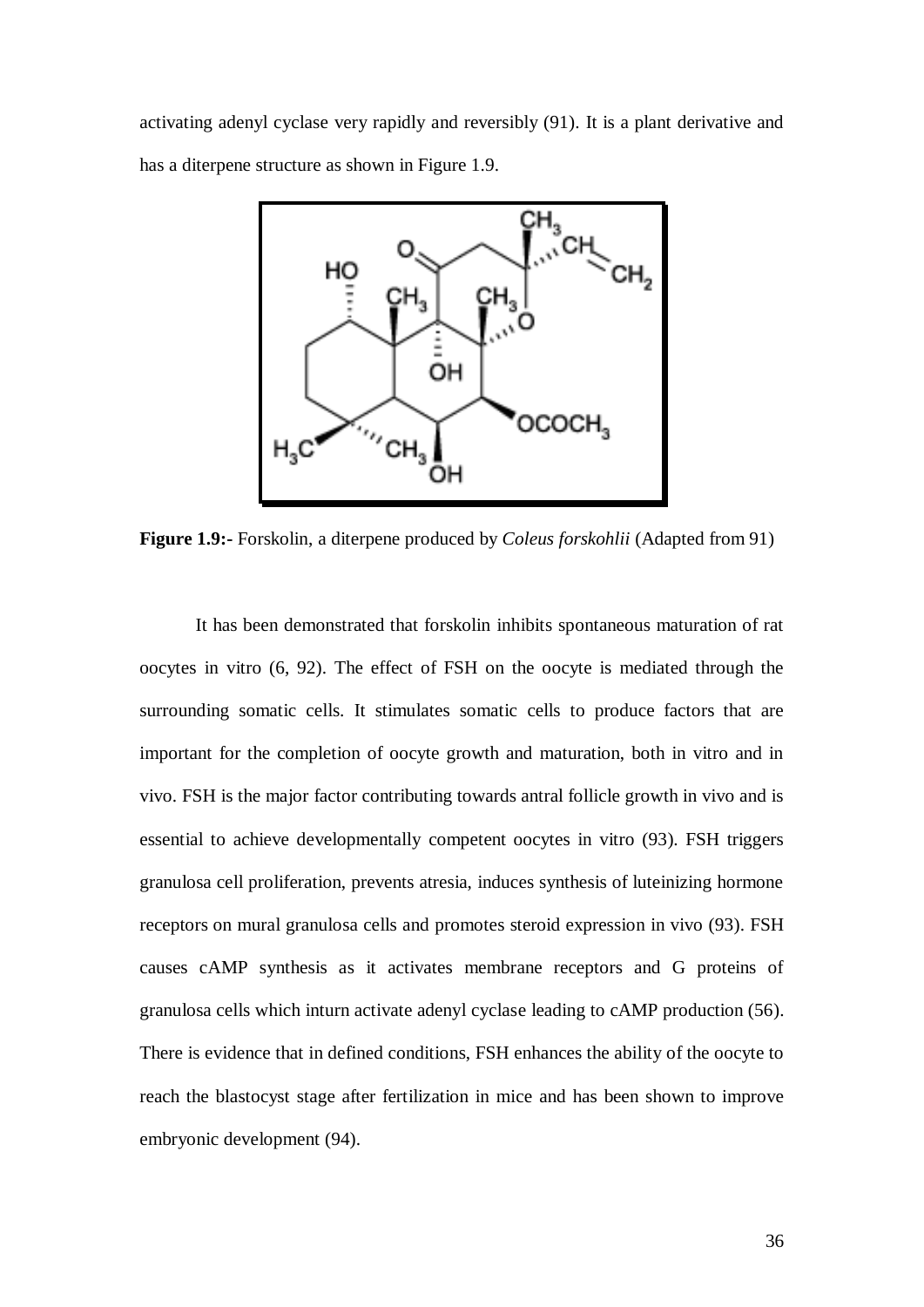Insulin-like growth factor-1 (IGF-1) is secreted from somatic cells in response to gonadotrophins. IGF1 binds to the extracellular domain of a membrane- bound receptor 1(IGFR1) which forms a tetramer structure composed of two α subunits and two β subunits that are linked by interchain disulphide bonds (95). An important action of IGF1 is to enhance the action of FSH or LH on ovarian follicular development. IGF1 enhances FSH-induced granulosa cell proliferation and differentiation by stimulating proteoglycan production which causes antrum formation, in pre-antral rat follicles. It enhances FSH-induced aromatase activity which in turn promotes androgen production in theca cells and also enhances LHR expression (96, 97). Studies on pre-antral rat follicles cultured with IGF1 show an increased number of gap junctions between oocytes and granulosa cells, suggesting that IGF1 assists in follicular development by promoting gap junctions within the rat pre-antral follicles (98). Furthermore, the addition of IGF-1 to the culture medium increases the in vitro nuclear maturation rate in rabbits (99).

#### **1.10 The rat oestrous cycle**

The present study utilizes rats as the animal model therefore it is of value to outline the physiological events that regulate the rat oestrous cycle. The oestrous cycle of the rat is divided into four stages: pro-oestrus, oestrus, metoestrus and dioestrus. In the pro-oestrus stage the ovarian follicles develop towards the preovulatory stage and an increasing endometrial activity occurs at this stage. During the oestrous stage, the preovulatory follicles secrete high levels of oestradiol leading to ovulation and the development of the corpus luteum from the ovulated follicle starts in metoestrus cycle and release of oestrogen from the ovary is inhibited. Throughout the dioestrus phase, development of corpus luteum continues and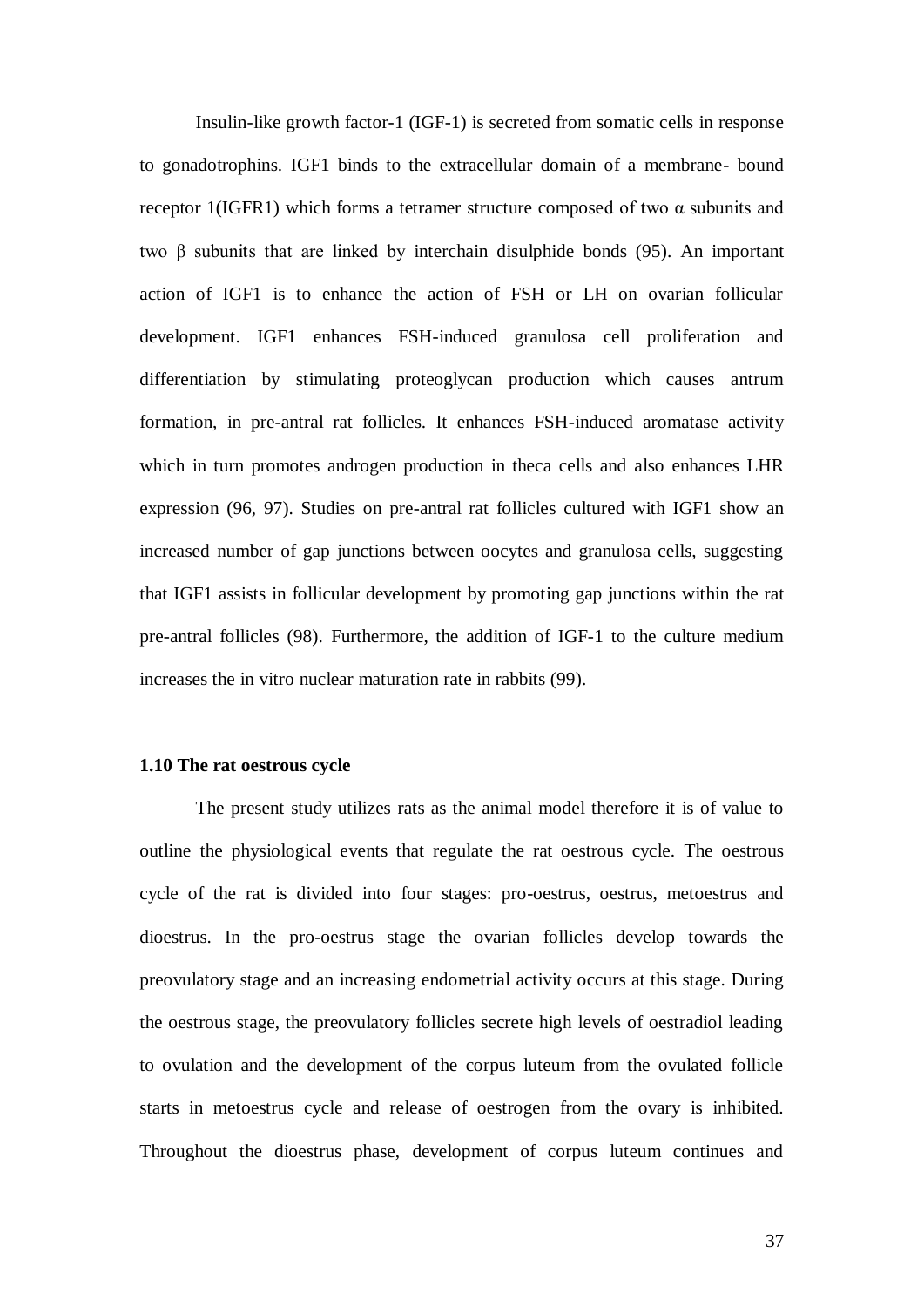progesterone is released. Follicle growth increases more than 8 fold as it reaches early oestrous stage. Rats undergo regular oestrous cycles throughout the year and are polyoestrous.

### **1.11 Aim of study**

The primary aim of this study was to investigate the effects of various steroids, growth factors and cAMP stimulators on gap junction activity in oocyte-cumulus cell complexes. It was hypothesized that factors present within the microenvironment of the developing antral follicle such as steroids, growth factors or cAMP stimulators, influence the rate of transfer of low molecular weight compounds from the cumulus cells to the oocyte.

To address this aim, a gap junction assay was developed in which the cumulusoocyte complexes were recovered from their follicular environment and the transfer of the fluorescent compound, Calcein-acetoxymethyl (Calcein-AM), from cumulus cells into the oocyte was used as a measure of gap junction activity. Calcein AM is a nonfluorescent, hydrophobic compound that easily permeates through cumulus cells. Endogenous esterases within cumulus cells cleave the acetoxy methyl (AM) group producing the green fluorescent calcein, a hydrophilic strongly fluorescent compound that is well-retained in the cell cytoplasm and is non toxic to cells. In this study, the gap junction activity was assessed in COC recovered from rat antral follicle. The gap junction activity was observed within COCs obtained from sexually immature 21-25 day old Sprague-Dawley rats without any hormonal treatments. The second aim of this study was to use a PCR technique to measure Cx37 and Cx43 expression levels in oocytes and cumulus cells respectively following exposure of COC to one of the test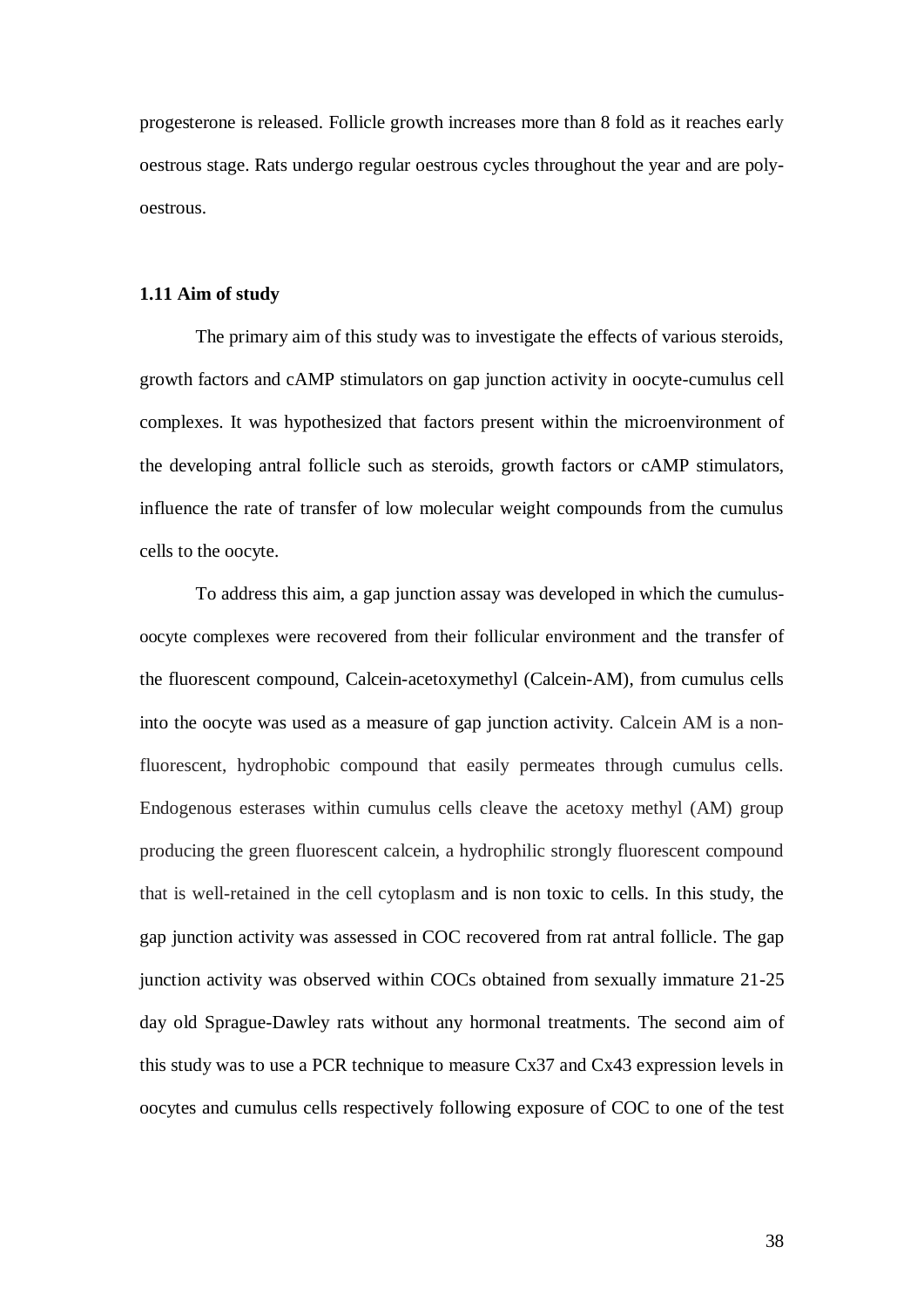reagents that was shown to alter the transfer rate of Calcein from cumulus cells to the oocyte.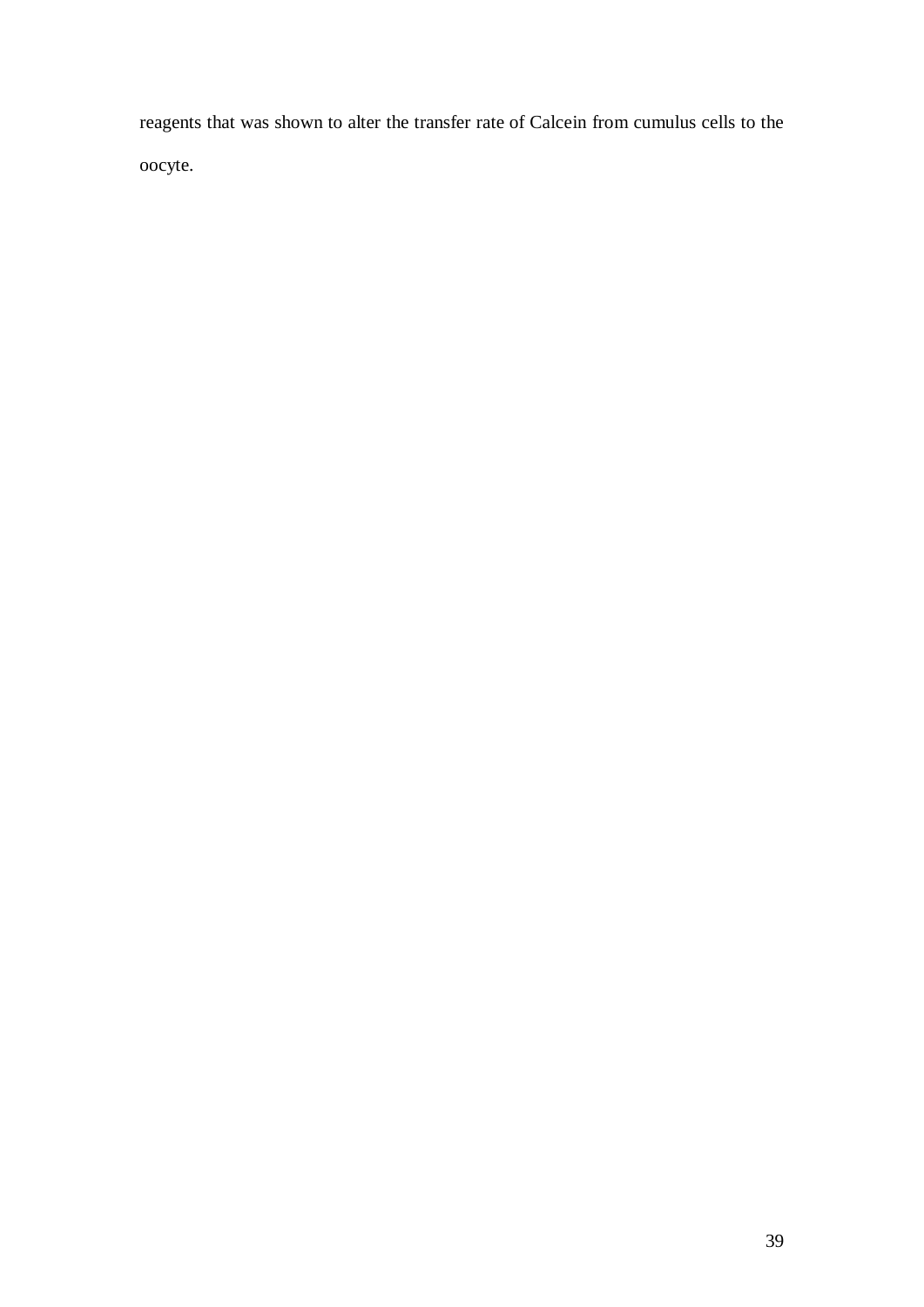# **MATERIALS AND METHODS**

# **2.1 Media composition:**

# **2.1a Dissection medium**

L-15 Lebowitz solution (Invitrogen; cat# 11415-114; for address of companies refer to Appendix 1) containing phenol red and L-glutamine, supplemented with 0.1% BSA (w/v: ICP Bio Ltd.), 100 IU Penstrep (Invitrogen) and 15mM Hepes buffer (Sigma-Aldrich) was used as the dissection medium. Milrinone (100µM; Sigma-Aldrich) was added to the stock dissection medium before use.

# **2.1b Incubation media**

Phenol red-free Medium199 (M199) (Invitrogen; cat# 11150-059) containing L-glutamine, 2.2g/L Sodium bicarbonate and Earle"s salts was supplemented with 0.3mg/ml Polyvinyl alcohol (PVA) and was used as incubation medium. Milrinone  $(100\mu)$  was added to the stock incubation medium before use.

# **2.1c Wash media**

The wash medium consisted of Phenol red-free M199 supplemented with 100 IU Penstrep and 0.1% BSA. Milrinone (100µM) was added to the stock wash medium before use.

# **2.2 Stock solutions**

The phosphodiesterase inhibitor, Milrinone was dissolved in DMSO and made up in phenol red-free M199 at a concentration of 1mM and stored at -20ºC. The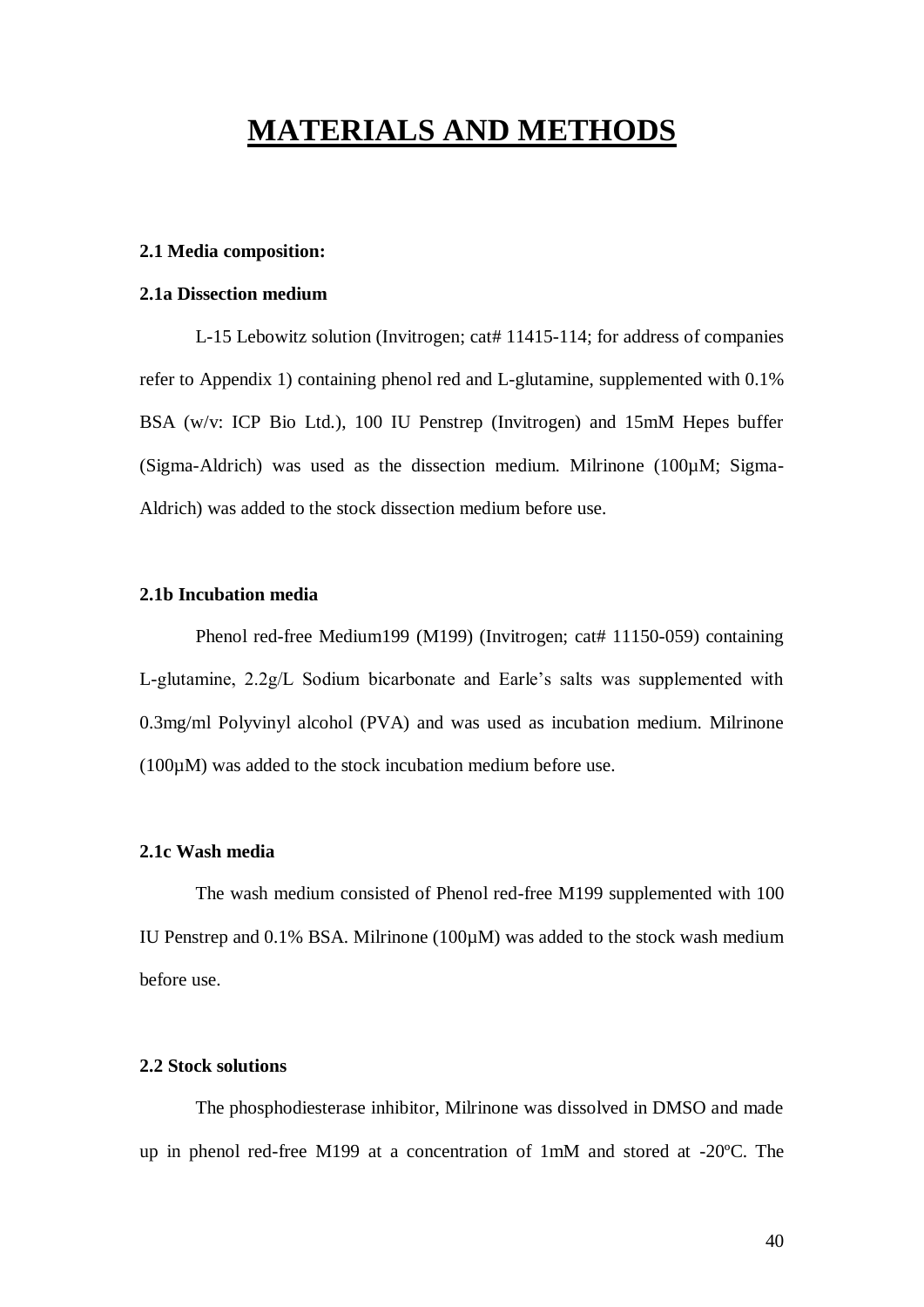fluorescent dye Calcein-AM (Invitrogen; cat# c1430), which was used to measure gap junction activity, was stored in DMSO at a concentration of 1mM at -20ºC. The cAMP stimulator, Forskolin (Sigma-Aldrich) was dissolved in absolute ethanol at a concentration of 1mM and stored at -20ºC. Insulin like Growth Factor (IGF1) (Novozymes) was made up in M199 at a concentration of  $\ln g/\mu$ l and stored at 4°C. Recombinant human-Follicle Stimulating Hormone (Rh-FSH) (Prospec) was prepared at a concentration of 150mIU/µl in M199 containing 0.1% BSA, and stored at -20ºC. Dibutryl cyclic AMP (dcAMP; Sigma-Aldrich) was dissolved in M199 at a concentration of 100µM. Steroids such as oestradiol, testosterone, androstenedione and progestrone (Sigma-Aldrich) were prepared and stored at 4ºC. Stock solutions of oestradiol (100µg/ml in absolute ethanol), testosterone (100µg/ml in absolute methanol), progesterone (100µg/ml in absolute ethanol) and androstenedione (100µg/ml in absolute ethanol) were prepared and stored at 4ºC. The control solutions of absolute ethanol and methanol were also stored at 4ºC.

# **2.3 Microscopy**

For ovarian dissections and collection of COCs, a Ziess stereo-zoom dissection microscope (475265, West Germany) was used. The intensity of fluorescence within denuded oocytes was measured using a Leica inverted fluorescence microscope (CTR4000; Albany 0751, New Zealand) fitted with a CRAIC technology fluorescence detection system. The fluorescence recordings were captured using the CRAIC technology software and saved on hard drive. The fluorescent settings on the detection system were 50 millisecond recordings over the wavelengths 300-700nm.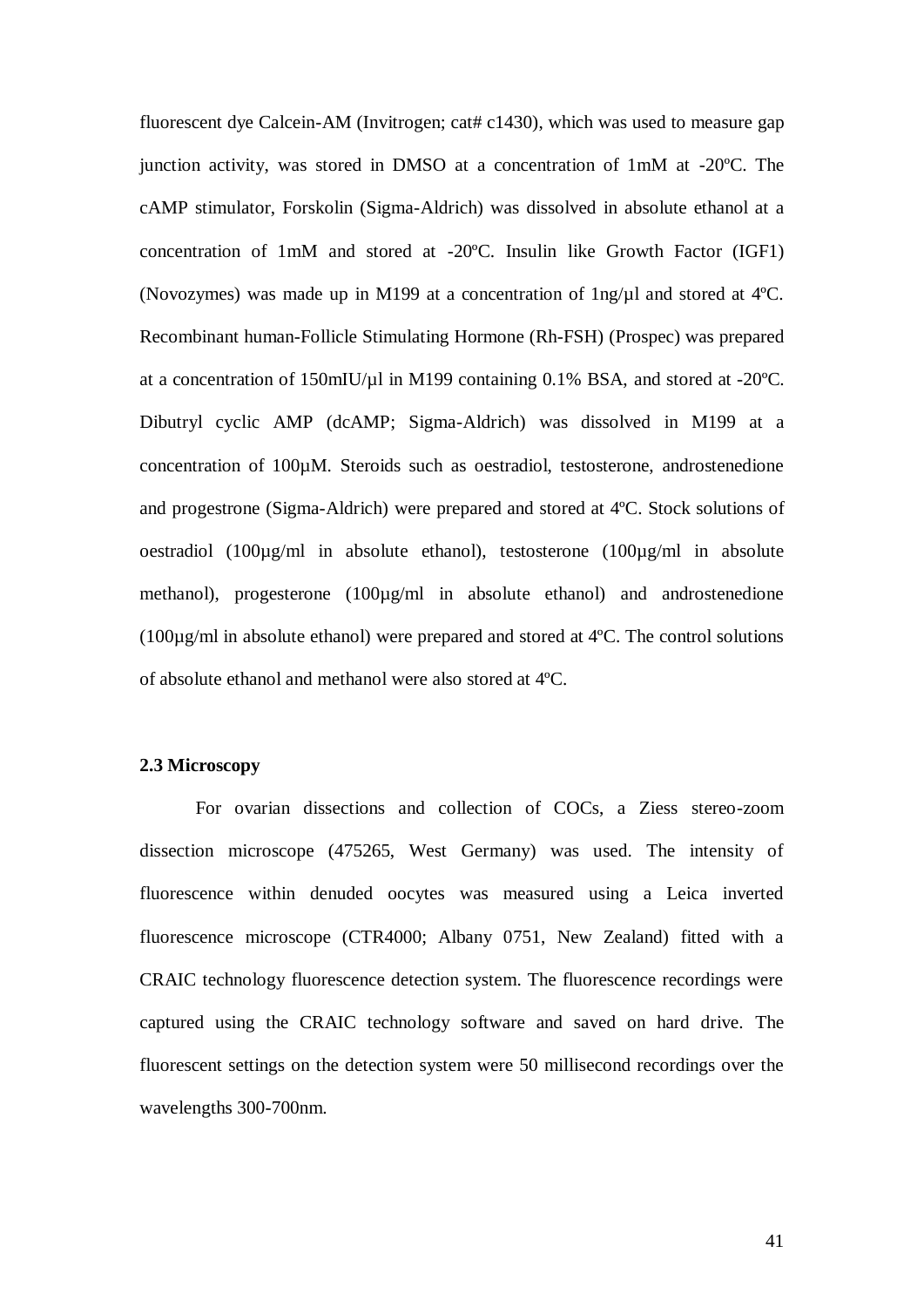# **2.4 Ovaries**

The ovaries were obtained from 21-25 day old sexually immature Sprague-Dawley rats provided by the Department of Psychology, Victoria University of Wellington. The ovaries were obtained on my behalf by Ms Norma Hudson (School of Biological Sciences) from female rats that were being culled from the breeding colony. Rats were housed in a temperature-controlled room with food and water provided *ad libitum*. Animals were sacrificed using Carbon dioxide.

#### **2.5 Storage of ovaries before dissections**

Ovaries were removed and collected into 1ml of Dissection media containing milrinone (100µM), and were stored in a 37°C water bath until further use. COCs were isolated from the ovarian follicles within 2 hours of ovary collection.

#### **2.6 Isolation of cumulus-oocyte complexes**

Ovaries submerged in dissection media were cleaned of their surrounding fat layer using dissecting scissors and forceps under the dissecting microscope. To isolate COCs, antral follicles (~0.5-1mm diameter) visible on the ovarian surface were punctured using a 20 gauge needle to recover the COC. Approximately 60 COCs were recovered from each pair of ovaries. All COCs collected were examined under the microscope and those selected for further study were those with two or more intact layers of cumulus cells surrounding the oocyte. Selected COCs were then transferred to either a 48-well plate for performance of a gap junction assay or to a culture dish for preparation for QPCR analysis.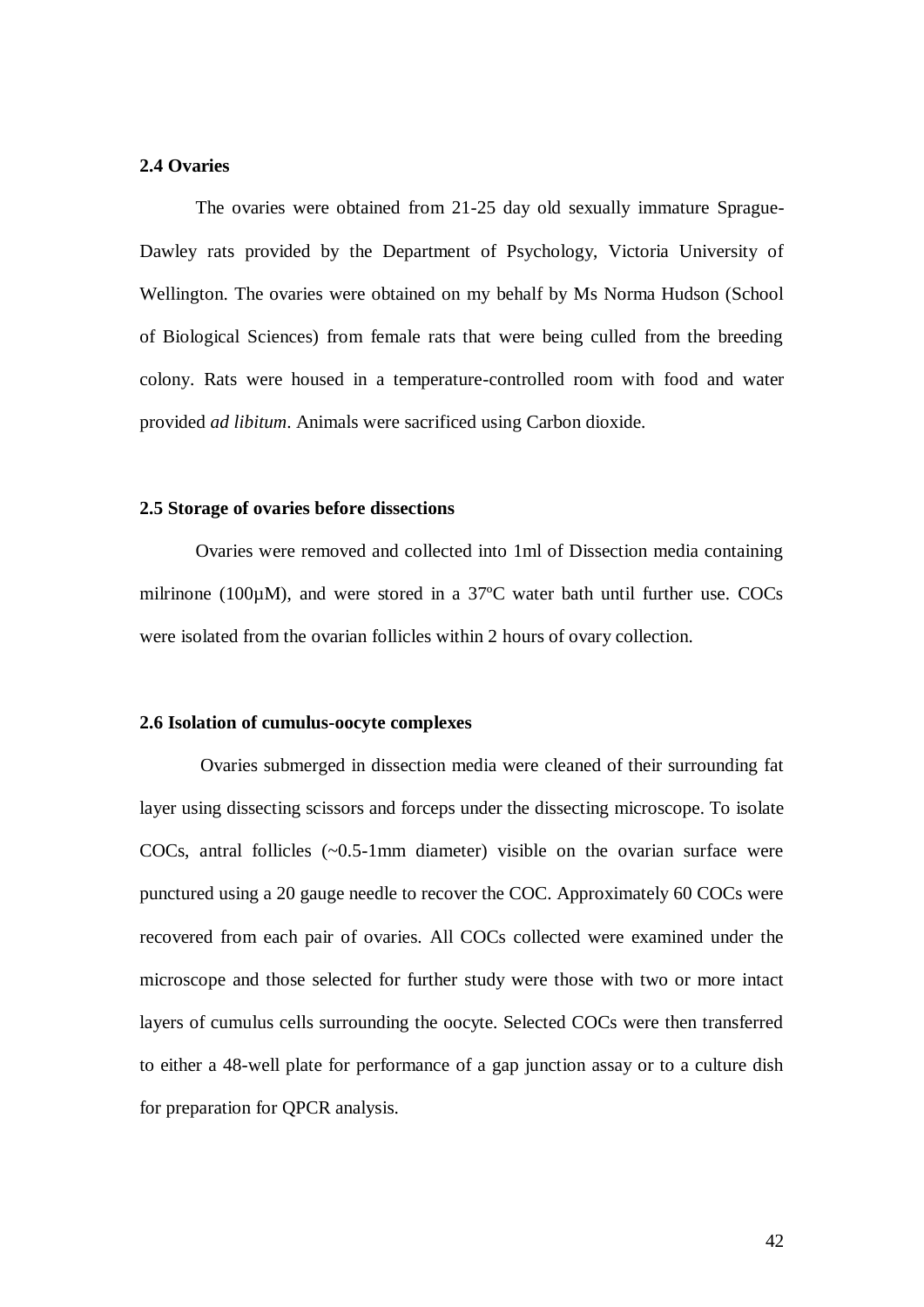# **2.7(i) Gap Junction Assay: Effect of time**

After isolation, a minimum of 10 COCs were transferred into each of six wells (T0, 60, 120, 180, 240 and 360 minutes) containing of 200µl wash media supplemented with milrinone  $(100\mu)$  in a 48-well plate. Each well represented the time interval after which gap junction activity was measured. Care was taken to ensure that the amount of dissection media transferred with the COC was negligible, since phenol red is known to interfere with the fluorescence readings of calcein. To remove any excess phenol red media, this wash step was repeated twice by transferring COCs into new wells containing fresh wash media (200µl) containing milrinone (100µM). All COCs were then transferred into new wells containing 200µl incubation media supplemented with milrinone and pulsed with calcein-AM dye (1µM) for 10 minutes in a 37ºC CO2 (5%) incubator at 96% humidity. Thereafter, COCs were transferred into new wells containing fresh incubation media (200µl) supplemented with milrinone. After the respective incubation times (ie 0, 60, 120, 180, 240 and 360 minutes), COCs were washed twice in 200µl incubation media containing milrinone and were transferred to an eppendorf tube. Oocytes were then denuded of their surrounding cumulus cells by vigorous vortexing for 5 minutes. The fluorescence intensities of the denuded oocytes were then measured using the CRAIC fluorescence system.

#### **2.7(ii) Gap Junction Assay: Effect of Treatments**

The effect of different treatments on the amount of dye (Calcein) transfer from the cumulus cells to the oocyte was also examined using the gap junction assay. The various concentrations of treatments used are illustrated in Table 2.1. Appropriate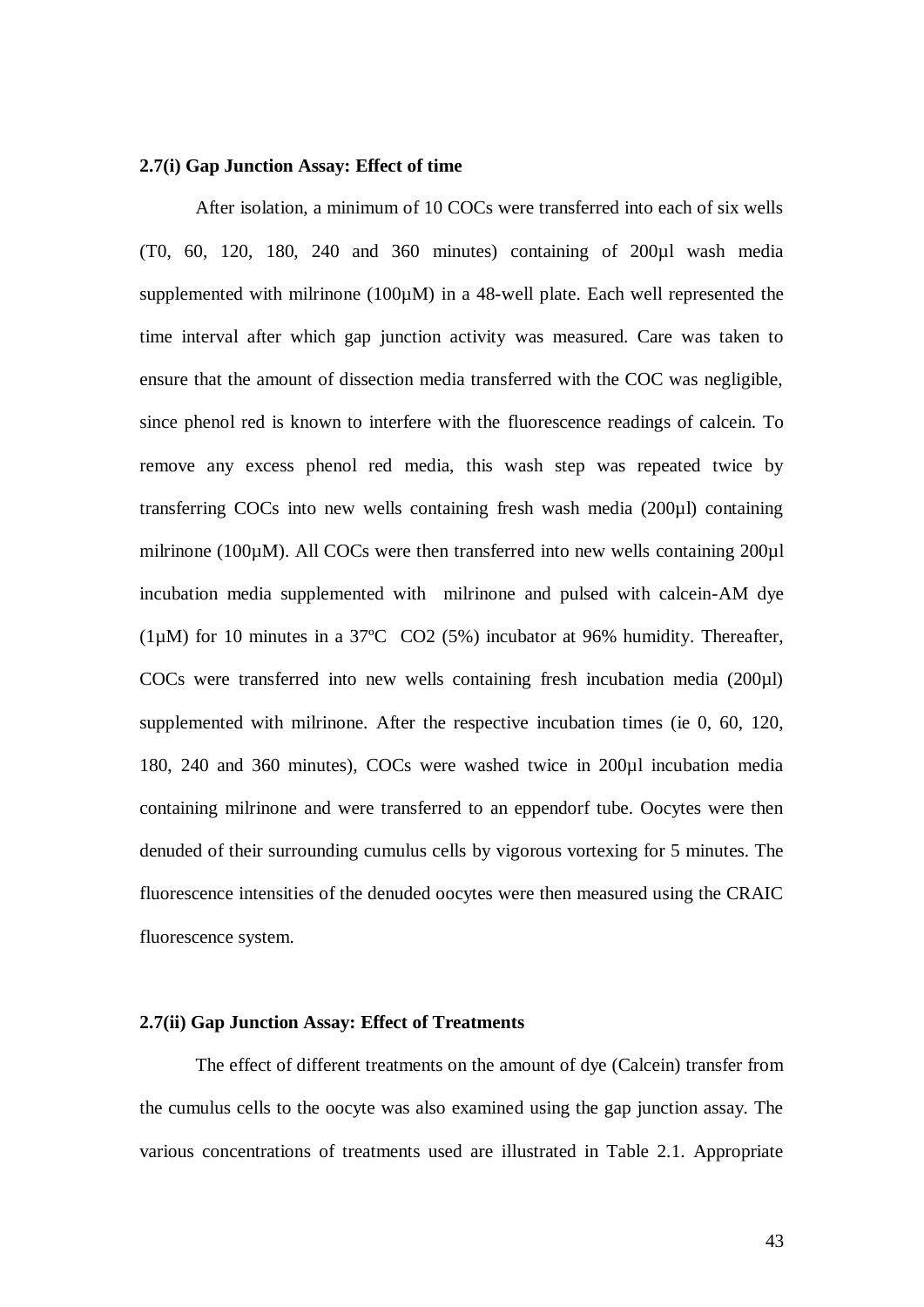controls were used in all experiments, i.e. if a solvent was used to prepare the treatment stock solution; the solvent was added to the media in the control wells. COCs were examined at time 0 (T0) to provide a zero time reference point and after 240 min (T240) of exposure to different treatments and also for the controls.

After isolation, a minimum of 10 COCs were transferred into each of four wells (Control T0; Control T240; Treatment T0 and Treatment T240) containing 200µl of wash media supplemented with 100µM milrinone in a 48-well plate. Care was taken to ensure that the amount of dissection media transferred with the COC was minimal. This wash step was repeated twice. All COCs were then transferred into new wells containing 200µl of incubation media supplemented with 100µM milrinone, and pulsed with 1µM calcein-AM dye for 10 minutes by placing the plate in a 37ºC incubator gassed with 5% CO2 and held at 96% humidity. Thereafter, COCs from all wells were transferred into new wells containing either 200µl of incubation media supplemented with milrinone and the appropriate solvent (only if it was used to prepare treatment in question); or 200µl of incubation media supplemented with milrinone and the appropriate treatment (refer to Table 2.1) and returned to a 37ºC incubator gassed with 5% CO2 and held at 96% humidity. After the respective incubation times (i.e. 0 and 240 minutes), COCs were washed twice in 200µl of incubation media containing milrinone and transferred to an eppendorf tube. Oocytes were denuded of their surrounding cumulus cells by vigorous vortexing for 5 minutes. The fluorescence intensities of the denuded oocytes were measured using the CRAIC fluorescence system.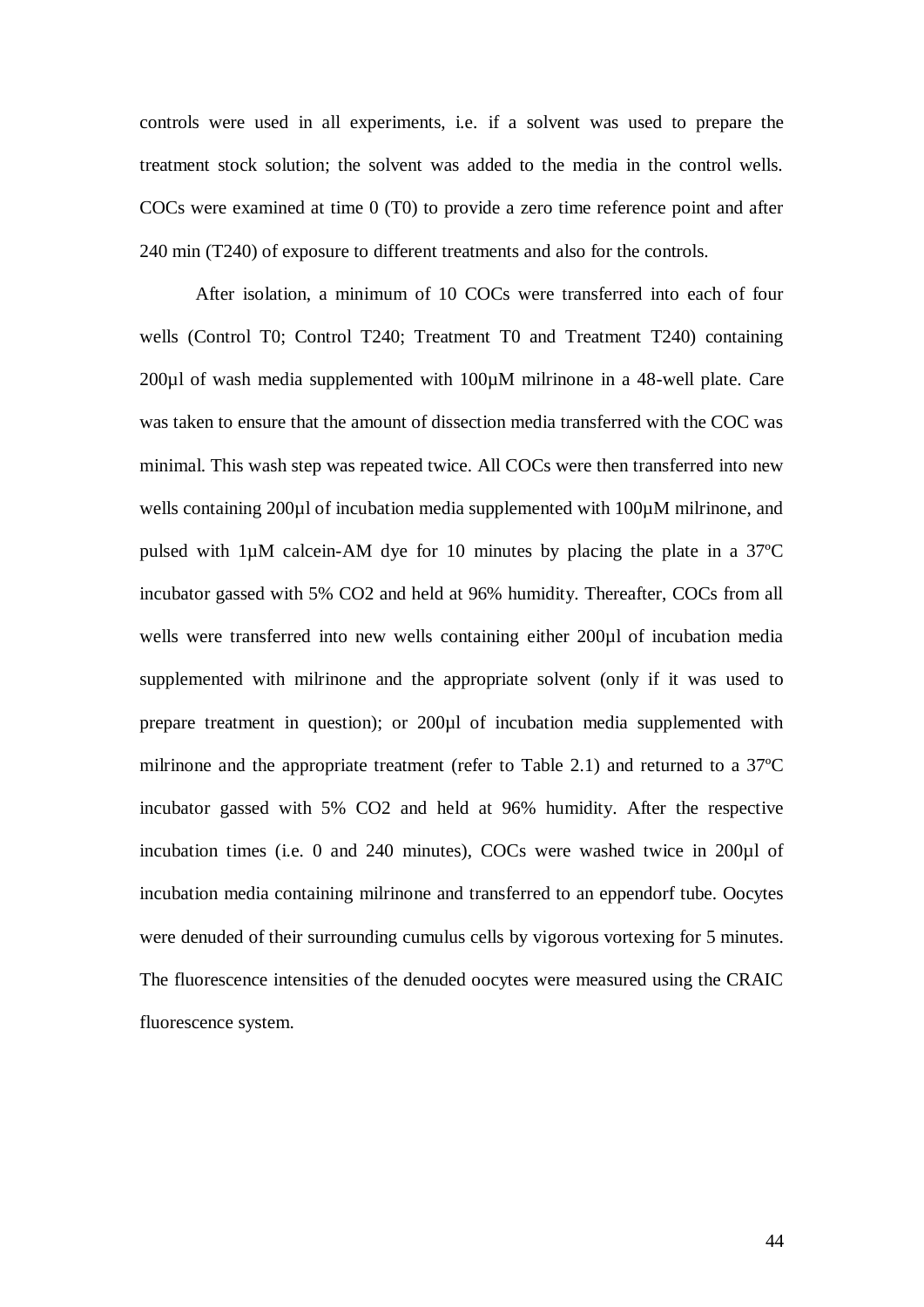| <b>Treatment</b>              | <b>Concentration</b>                 |
|-------------------------------|--------------------------------------|
|                               |                                      |
| Oestradiol                    | $1\mu$ g/ml                          |
| Testosterone                  | $1\mu$ g/ml                          |
| Progesterone                  | $1\mu$ g/ml                          |
| Androstenedione               | $1\mu$ g/ml                          |
| IGF1                          | 10 <sub>ng</sub> /ml                 |
| Forskolin                     | $10^{-5}$ M/ml                       |
| Rh-FSH                        | 50mIU                                |
| dcAMP                         | $1 \mu M$                            |
| Oestradiol+ Forskolin         | $1\mu$ g/ml + $10^{-5}$ M/ml         |
| Testosterone+ Forskolin       | $1\mu$ g/ml + $10^{-5}$ M/ml         |
| Androstenedione + Forskolin   | $1\mu$ g/ml + $10^{-5}$ M/ml         |
| Oestradiol+ Forskolin+ IGF1   | $1\mu$ g/ml + $10^{-5}$ M/ml+10ng/ml |
| Testosterone+ Forskolin+ IGF1 | $1\mu$ g/ml + $10^{-5}$ M/ml+10ng/ml |

**Table 2.1:-** The different treatments and respective concentrations used in the gap junction assay

# **2.8 Quantitative PCR (QPCR)**

QPCR was employed to analyse changes in the gene expression of Cx37 and Cx43 present in oocytes and cumulus cells, respectively after exposure to no treatment or forskolin. The QPCR method was validated previously by Dr Janet Crawford (School of Biological Sciences).

# **2.8(i) Collection of COC samples for QPCR**

After isolation, approximately 30-35 COCs were selected and transferred into a clean culture dish containing 2000µl of wash media supplemented with 100µM milrinone. This wash step was repeated twice and the COCs were then transferred into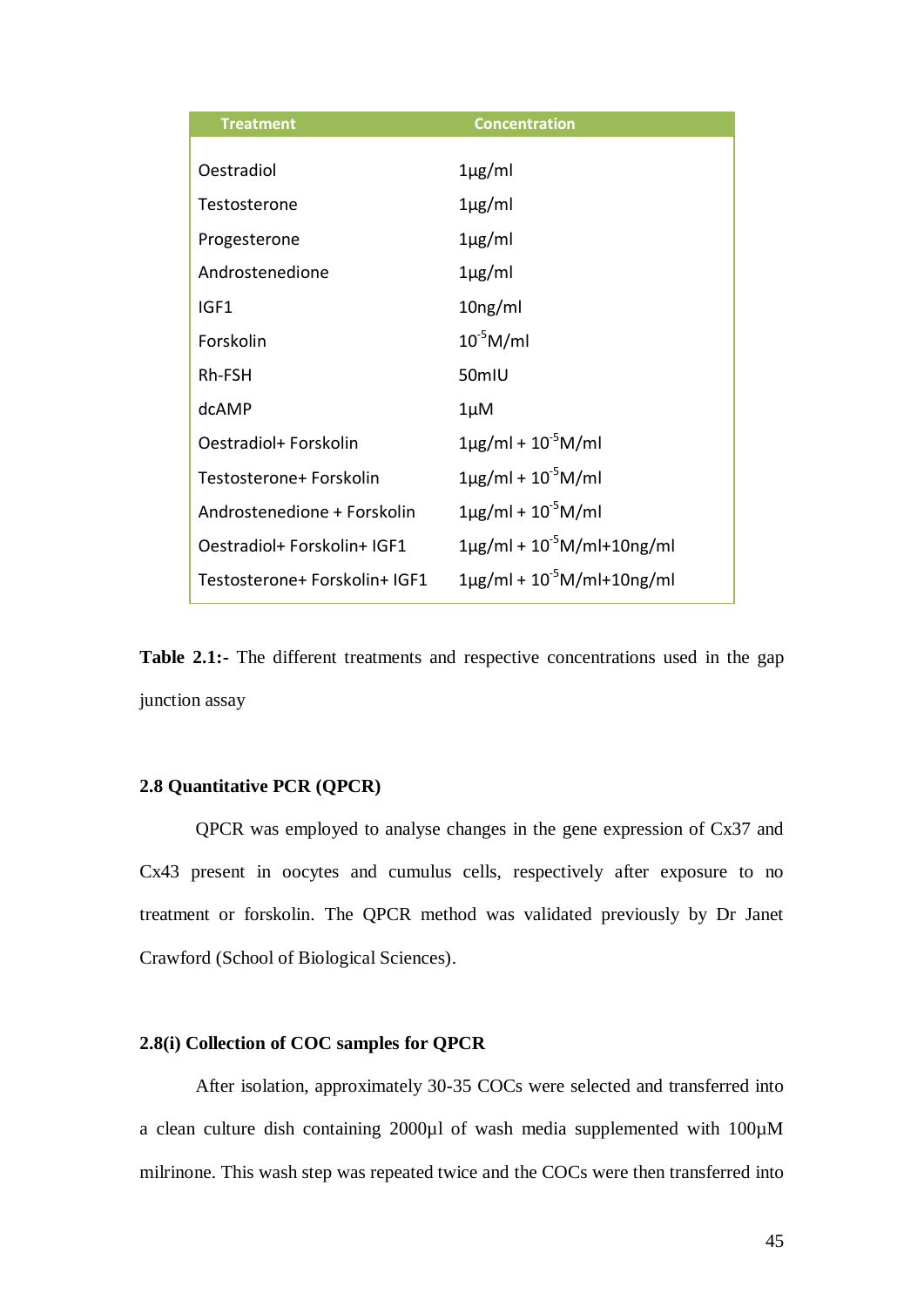respective culture dishes (with or without treatment), with a minimum of 7-8 COCs in each dish. The culture dish with treatment contained 2000ul of incubation media supplemented with 100 $\mu$ M milrinone and 10<sup>-5</sup> M/ml Forskolin or vehicle (i.e ethanol). The culture dishes were kept in the incubator gassed with 5% CO2 and held at 96% humidity and after the respective incubation times (i.e. 0 and 240 minutes), each individual COC was washed in phosphate buffered saline (PBS) supplemented with milrinone, so that one COC was present in each well of a 96-well plate. Thereafter, each individual COC in a volume of 5µl was transferred into a sterile eppendorf tube on dry ice and then stored at -80ºC until QPCR analysis.

# **2.8(ii) ArrayPure Nano-scale RNA extraction**

Total RNA (tRNA) was extracted from COCs using reagents provided in the ArrayPure purification kit (Epicentre; cat# MPS04050) and following manufacturer's instructions.

For logistical purposes, RNA was extracted from 10 samples at a time. Samples were thawed, vortexed and briefly centrifuged. A pre-mix solution of 10µl of Proteinase K solution (5µg/µl) in 300µl of Nano-scale Lysis solution was prepared on ice. To each sample, 30µl of this premix solution was added and the samples were mixed thoroughly by vortexing for 1 minute followed by incubation at 67ºC in a water bath for 15 minutes. The lysed samples were then placed on ice for 5 minutes, after which 18µl of MPC Protein Precipitation Reagent was added and samples were vortexed briefly. The precipitate was pelleted by centrifugation for 7 minutes at 4ºC at 12000*g* and the supernatant was transferred to clean eppendorf tube. The tRNA was precipitated by the addition of 50µl of absolute isopropanol (Sigma-Aldrich) and then centrifugation for 5 minutes at 4ºC at 12000*g*. All of the residual isopropanol was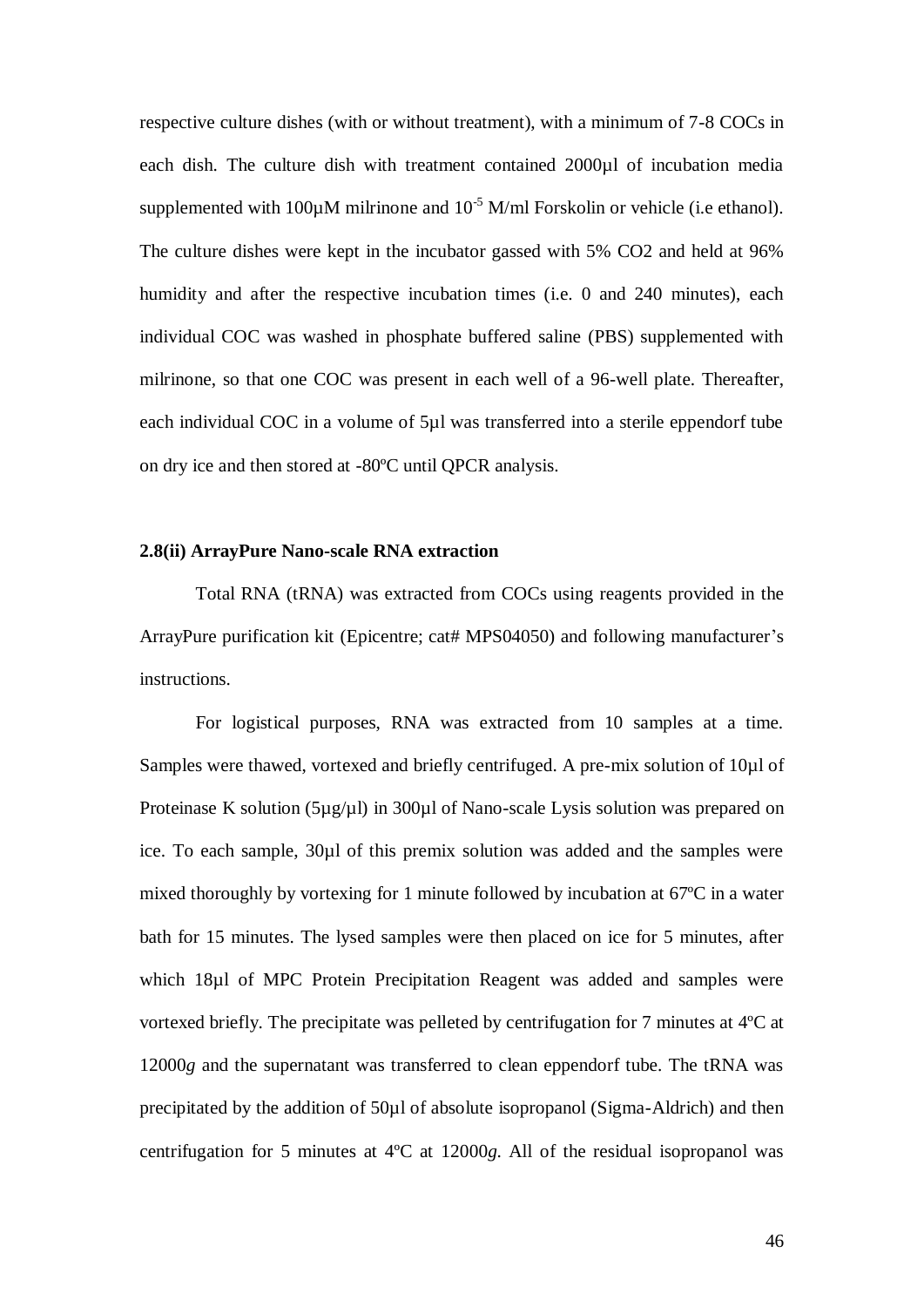removed using a pipette and the pellet was air-dried for 5 minutes. Meanwhile, a premix solution of 5µl of RNase-free DNase I in 200µl of 1 x DNase Buffer was prepared on ice and 20µl was added to each tRNA pellet for resuspension. Samples were then vortexed for 1 minute followed by incubation at 37 ºC in a water bath for 30 minutes to ensure all contaminating DNA is removed. After incubation, 20µl of 2x Nano-scale lysis solution and 20µl MPC Protein Precipitation Reagent were added to the samples and were mixed by vortexing briefly after the addition of each reagent. The precipitate was pelleted by centrifugation for 5 minutes at 4ºC at 12000*g*. On ice, the supernatant containing the tRNA was transferred into sterile eppendorf tubes. The tRNA was precipitated by addition of 50µl isopropanol and centrifuged for 5 minutes at 4ºC at 12000 x g. The isopropanol was aspirated and the pellet was washed by the addition of 50µl of 70% ethanol and centrifuged at 12000 x g for 3 minutes. All the residual ethanol was removed using a pipette and the pellet was air dried for 5 minutes. The purified tRNA was resuspended in 10µl Ultra-Pure distilled water. All samples were then incubated at 56°C for 2 minutes, vortexed for 1 minute and stored at -80ºC.

# **2.8(iii) Reverse Transcription PCR**

Complementary DNA (cDNA) was synthesised using the reagents provided in the SuperScript VILO kit (Invitrogen cat # 11754-250) and following manufacturer"s instructions.

This kit consisted of a 10X SuperScript Enzyme mix and a 5X VILO Reaction mix. The 10X SuperScript Enzyme mix comprised an RNaseOUT Recombinant Ribonuclease inhibitor, a proprietary helper protein and SuperScript III RT enzyme,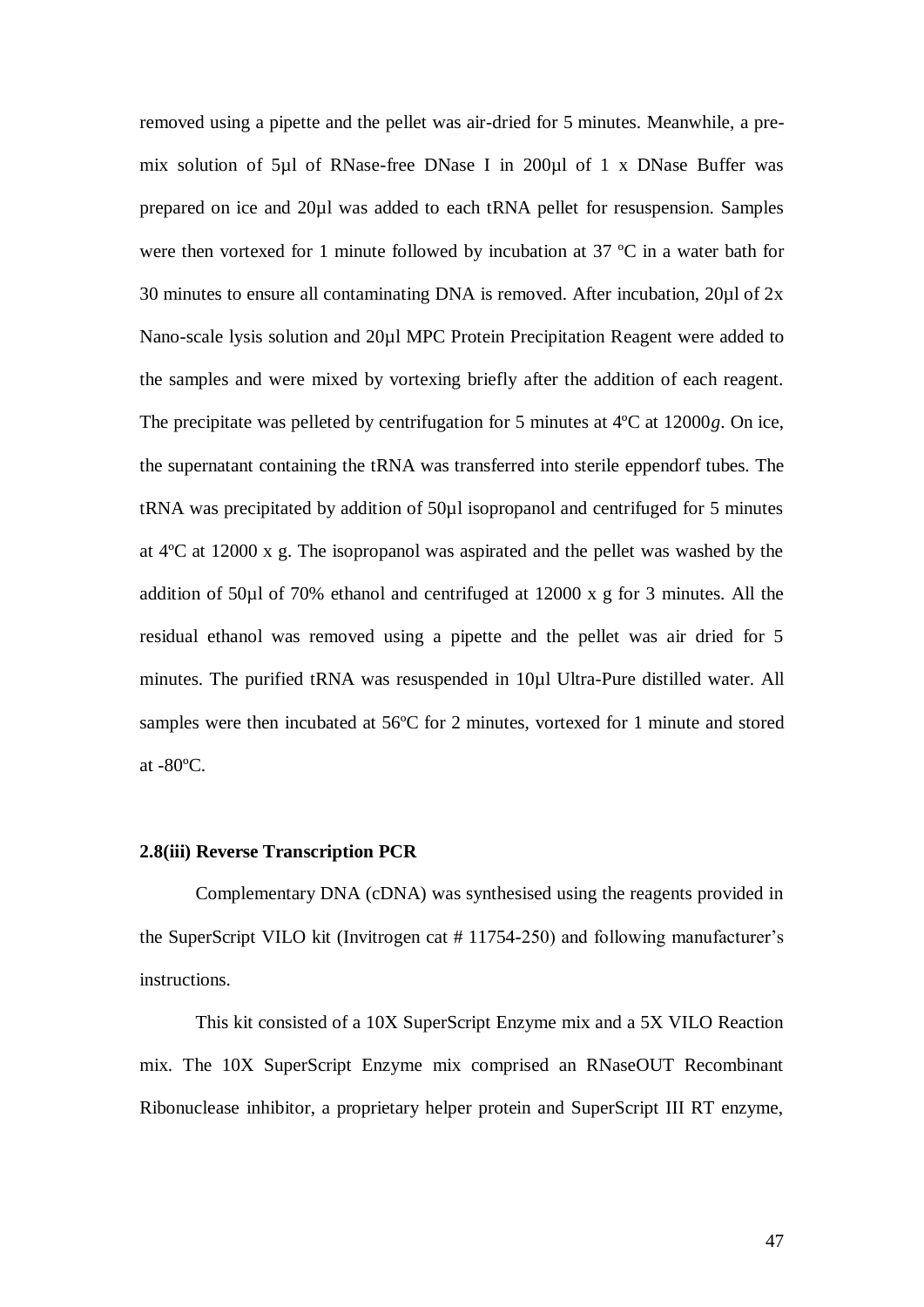which had reduced RNase activity and an increased thermal stability. The 5X VILO Reaction mix contained random primers,  $MgCl<sub>2</sub>$  and dNTPs in a buffer.

For logistical purposes, Reverse Transcription PCR was performed for 20 tRNA samples at a time. The tRNA samples were thawed, vortexed and briefly centrifuged. A pre-mix solution of 4µl of 5X VILO Reaction mix, 2µl of 10X SuperScript enzyme mix and 4µl of Ultra Pure distilled water were prepared for each set of samples. To each Corbett 0.2ml PCR tube (Corbett Research) on ice, an aliquot of 10µl of this premix solution was added to 10µl of tRNA for a total volume of 20µl. Care was taken to ensure that the RNA was well mixed with the premix reagents by vortexing all tubes briefly. Samples were then placed in a Rotor-Gene 6000 Rotary Analyser (Corbett Research; model# RG6000) under the following conditions: 25ºC for 10 minutes, 42ºC for 120 minutes and the reaction was terminated by 85ºC for 5 minutes. The cDNA samples were stored at -20ºC until further analysis using QPCR.

# **2.8(iv) Quantitative PCR**

QPCR reactions were carried out using Brilliant Multiplex QPCR Master mix (Stratagene; cat # 600553) as it provided all the buffer components in a preoptimized solution. It also contained SureStart *Taq* DNA polymerase with hot start capability and 5mM of  $MgCl<sub>2</sub>$ .

Specific forward and reverse primers, and Taqman probes were designed for each gene of interest (i.e. Cx37 and Cx43) and the housekeeping gene (RPL19) using the computer package "Beacon Designer" (premier Biosoft International, Palo Alto, CA, USA) by Dr Janet Crawford (School of Biological Sciences) (Refer to Table 2.2, 2.3).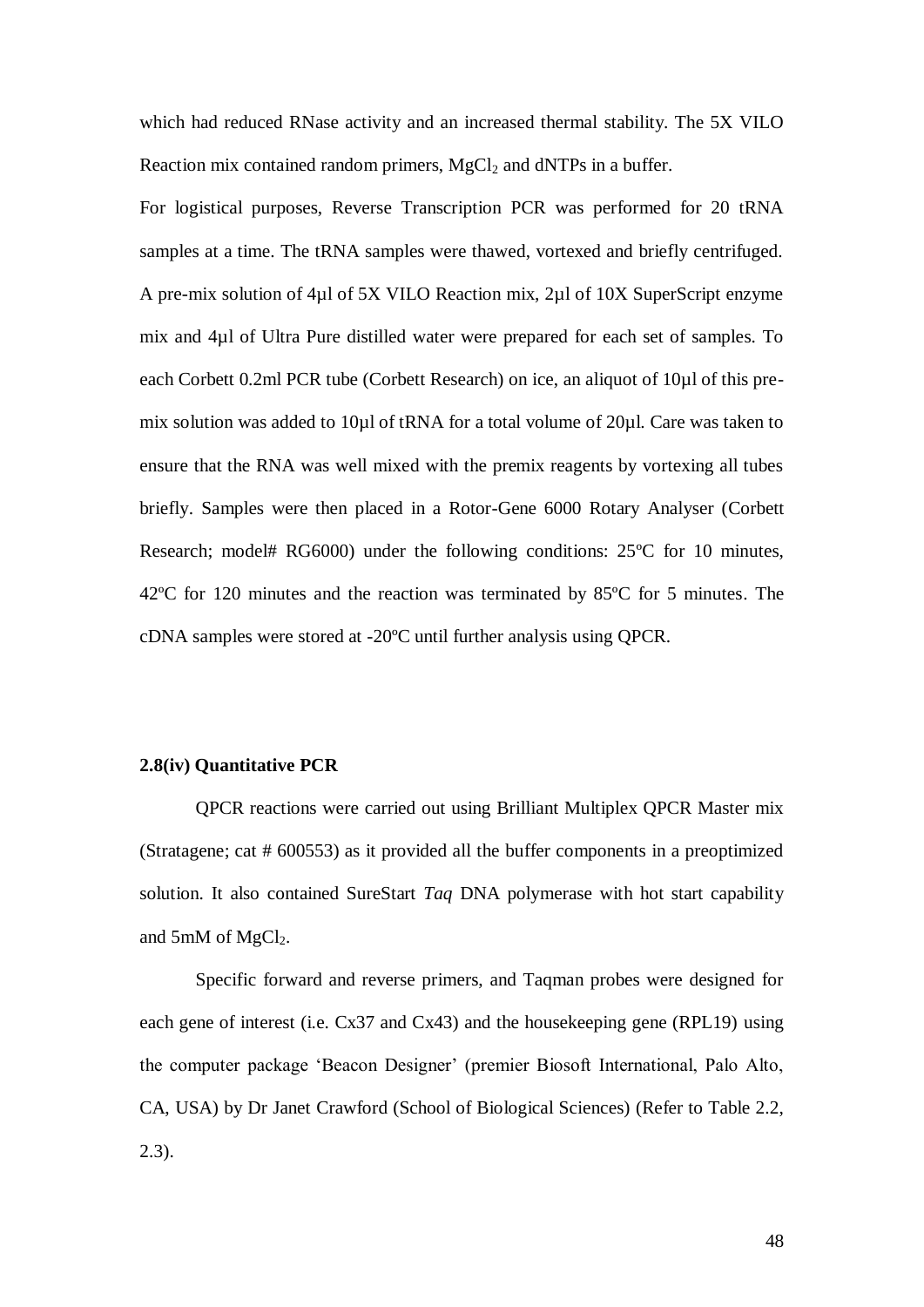| Gene            | Primer sequence $(5' - 3')$     | Molecular<br>Weight<br>$(\mu$ g/ $\mu$ mole) | % $GC$ |
|-----------------|---------------------------------|----------------------------------------------|--------|
| $Cx37-Forward$  | <b>GACGGTCGTCTTCGCATTCG</b>     | 6423                                         | 60     |
| $Cx37-Reverse$  | ACGCCACTGGCCATAGAGG             | 6128.8                                       | 63     |
| Cx43-Forward    | AGACTGCGGATCTCCAAAATACG         | 7415.6                                       | 47     |
| $Cx43$ -Reverse | <b>CTTGTTGTAATTGCGGCACGAG</b>   | 7138.4                                       | 50     |
| RPL19-Forward   | GACCCCAATGAAACCAACGAAATC 7683.8 |                                              | 45     |
| RPL19-Reverse   | <b>GGAATGGACAGTCACAGGCTTC</b>   | 7141.4                                       | 54     |

**Table2.2:-** Sequences of forward and reverse primers specific for Cx37, Cx43 and RPL19 genes

| Gene              | Probe sequence $(5^{\degree} - 3^{\degree})$  |
|-------------------|-----------------------------------------------|
| Cx37              | [6FAM] CCTCCAGCACACTCTTACACAGCACACTG [BHQ1]   |
| Cx43              | [HEX] CCTCACCAACGGCTCCACTCTCGC [BHQ1]         |
| RPL <sub>19</sub> | [Cy5] CCAATGCCAACTCTCGTCAACAGATCAGGAAG [BHQ3] |

**Table2.3:-** Taqman probes contained a fluorophore located at the 5' end and a quencher (Black Hole Quencher; BHQ) on the 3' end.

For logistical purposes, QPCR was performed for 30 samples at a time and were repeated once to give two technical replicates. All samples were in duplicate, and a positive control (rat calibrator) and negative control (no template control) were included in each run.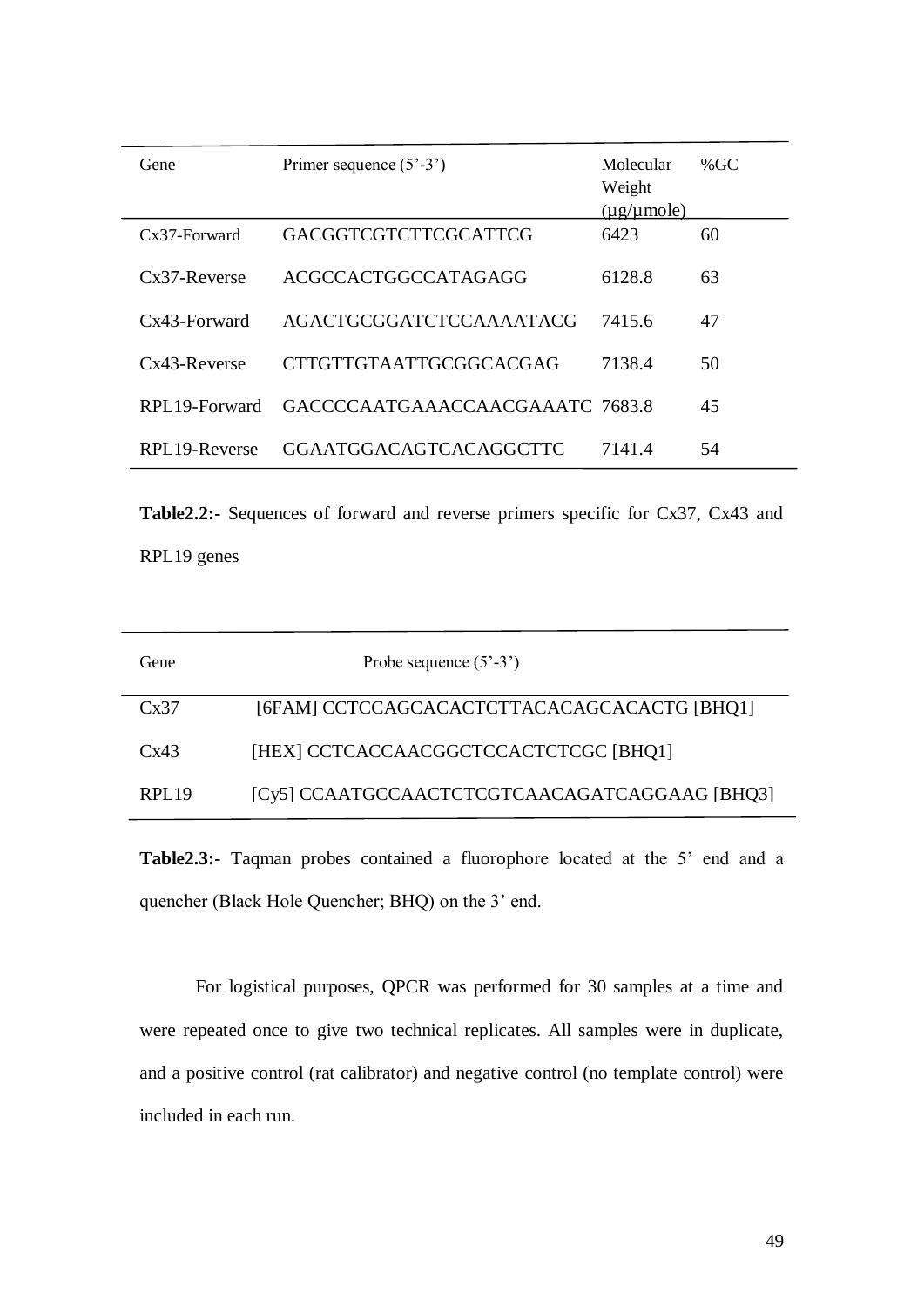The cDNA samples were thawed, vortexed and centrifuged briefly. In a single reaction, 12.5µl of 2x Brilliant Multiplex QPCR mastermix, primers and probes at the appropriate concentrations (refer to Table 2.4); 1.5µl of cDNA and Ultra-Pure distilled water to adjust the final volume to 25µl was added into Corbett 0.1mL strip tubes (Corbett Research).

| Primer/Probe    | Final Concentration (nM) |  |
|-----------------|--------------------------|--|
| Cx37-Forward    | 300                      |  |
| $Cx37$ -Reverse | 100                      |  |
| $Cx37-Probe$    | 50                       |  |
| Cx43-Forward    | 100                      |  |
| $Cx43$ -Reverse | 100                      |  |
| $Cx43-Probe$    | 50                       |  |
| RPL19-Forward   | 200                      |  |
| RPL19-Reverse   | 200                      |  |
| RPL19-Probe     | 50                       |  |

**Table2.4:-** Concentration of primers and probes required for QPCR

The tubes were sealed with strip caps (Corbett Research) and subjected to the following conditions: 95ºC for 10 minutes followed by 40 cycles of 95ºC for 15 seconds and 60ºC for 1 minute in a Rotor-gene 6000 rotary analyser (Corbett Research; model# RG6000).

The PCR program generated amplification plots and provided CT values representing gene expression due to different treatments. The CT value refers to the first cycle at which it is possible to distinguish the amplification generated fluorescence as being above the background signal. From the CT value, dCT; ddCT and  $2^{(-ddCT)}$  values were calculated. The  $2^{(-ddCT)}$  values were subjected to statistical analysis and results were analysed.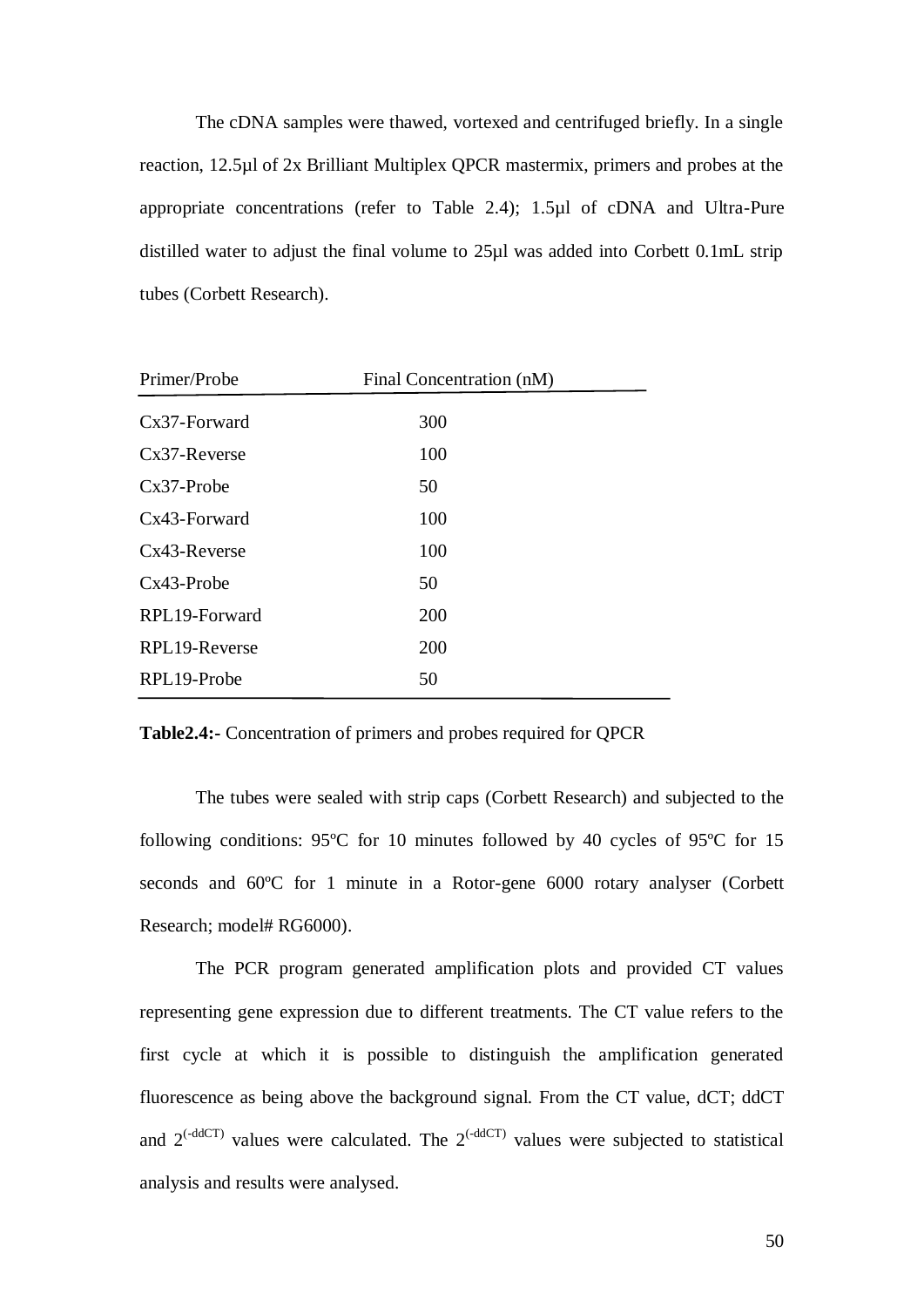#### **2.9 Statistical Analyses**

In the gap junction assay, the fluorescence intensity within each oocyte was measured using a fluorescence spectrophotometer. The fluorescent readings of individual oocytes measured for each treatment were averaged to calculate the mean fluorescent intensity. One way analysis of variance (ANOVA) and the Dunnett test was performed using SPSS 16.0 on the data obtained for testing the effect of incubation time relative to time 0. The unpaired student"s t test on non-transformed data was performed using the statistics program SPSS 16.0 when comparing the control versus treatment groups at times 0 and after 240 mins for the COCs treated with E; T; IGF1; F; T+F; E+F; E+F+IGF1; T+F+IGF1; P; A; A+F; dcAMP and FSH. For other treatment comparisons at 0 and 240 mins, the Levene"s test for homogeneity of variances revealed that the data for forskolin; dcAMP; FSH; T+F; E+F+IGF1 and A+F treatment groups had significantly different variances. Consequently, the data obtained from these treatment groups were Ln transformed to equalise the variances before undertaking the unpaired student"s t tests. For the comparisons of control, E, F, E+F and also control, T,F,T+F at times 0 and at 240 mins, ANOVA on non-transformed data followed by the Bonferroni post-hoc test was performed. In this thesis, all the data are represented as bar graphs showing arithmetic means and SEM to show the comparisons between the control and treatment groups at time 0 and at 240 mins.

The CT values obtained from QPCR of samples (COC) treated with forskolin or control (non forskolin treated), for each gene separately (i.e. Cx43 and Cx37) were calculated. The Cx43 mRNA results were corrected using the housekeeping RPL19 gene values whereas the Cx37 gene results were not corrected by RPL19.The justification for this is referred to elsewhere (i.e. in the Discussion). The relative level of gene expression in individual COCs at 0 and 240 min of incubation for Cx37 and Cx43 were each averaged to calculate the means for the forskolin treated and control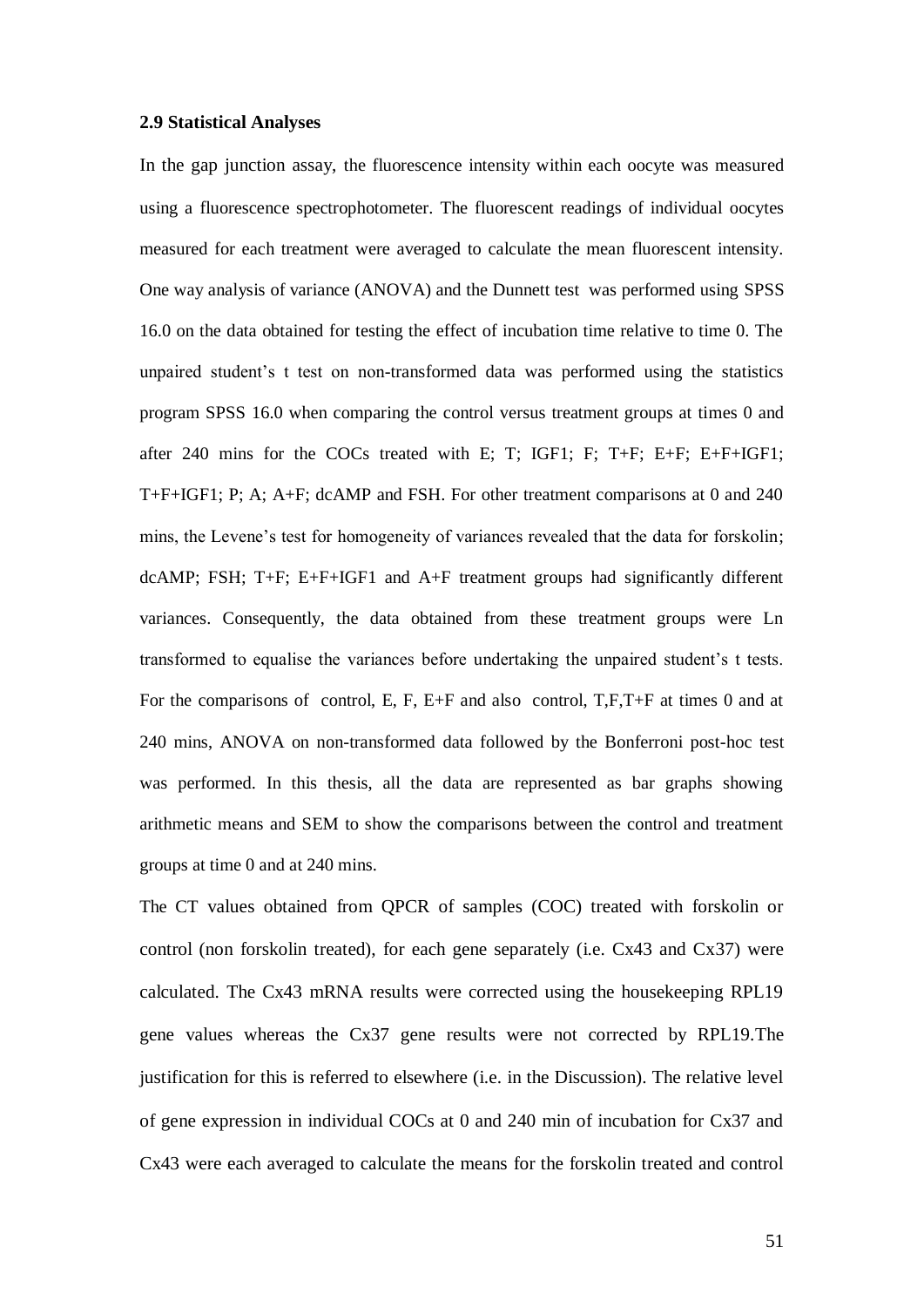groups. Thereafter, the unpaired student"s t test was performed using SPSS 16.0 to compare gene expression in the control versus forskolin treatment group at 0 and 240 mins and the data is represented as bar graphs.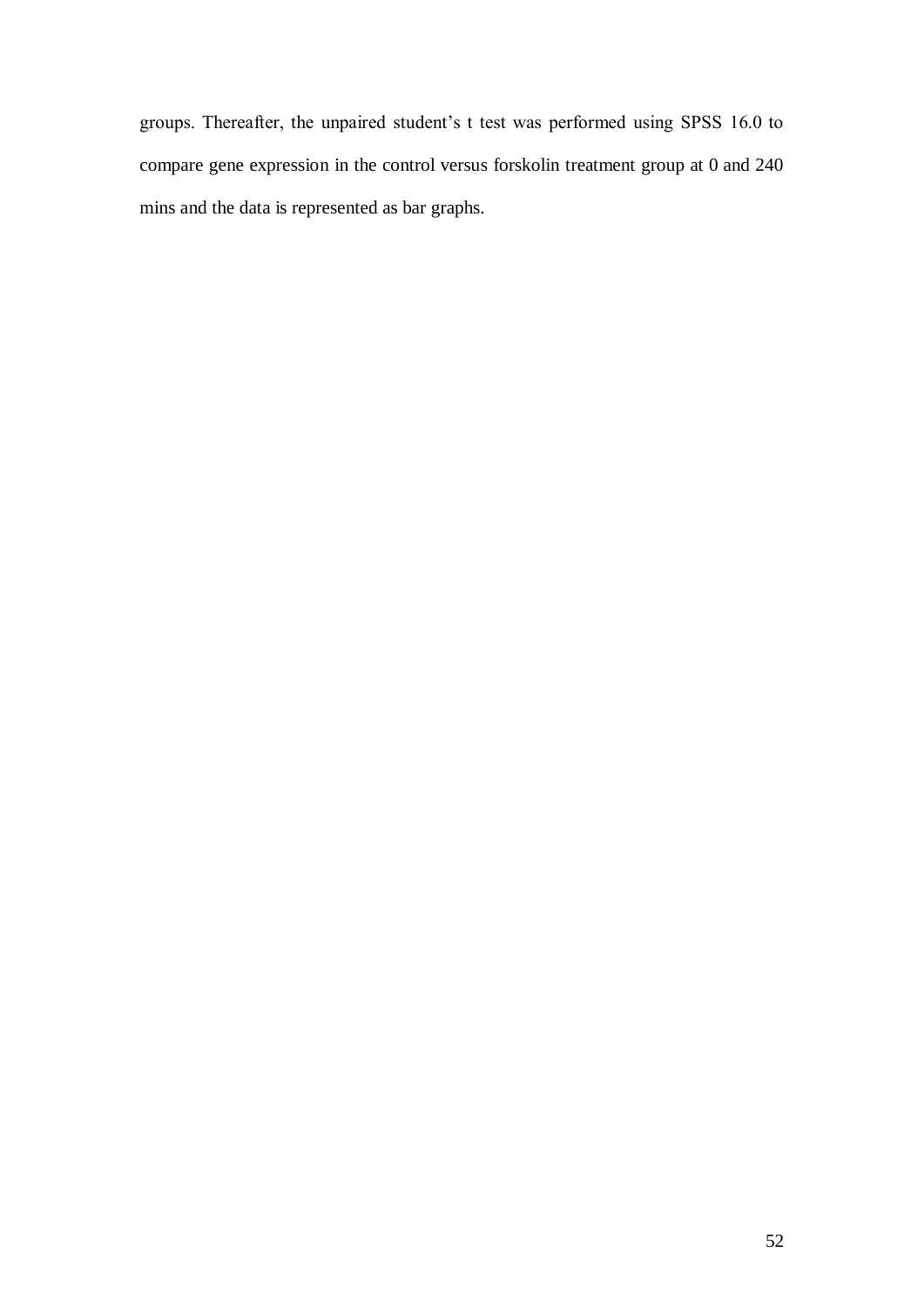# **RESULTS**

# **3.1 Quality of oocytes and cytoplasmic characteristics**

The impact of oocyte cytoplasm characteristics on fluorescence intensity is shown in Figure 3.1. The oocytes without any colour were first visualised under the inverted microscope prior to activation of the fluorescence system. The fluorescence intensity values were then assessed. Examples of these are shown in Fig 3.1 where the intensity values are highlighted in red for each respective oocyte. All denuded oocytes were from control group, without any treatments and fluorescence was measured at time 0.



**Figure 3.1:-** Impact of oocyte cytoplasm characteristics on fluorescence intensity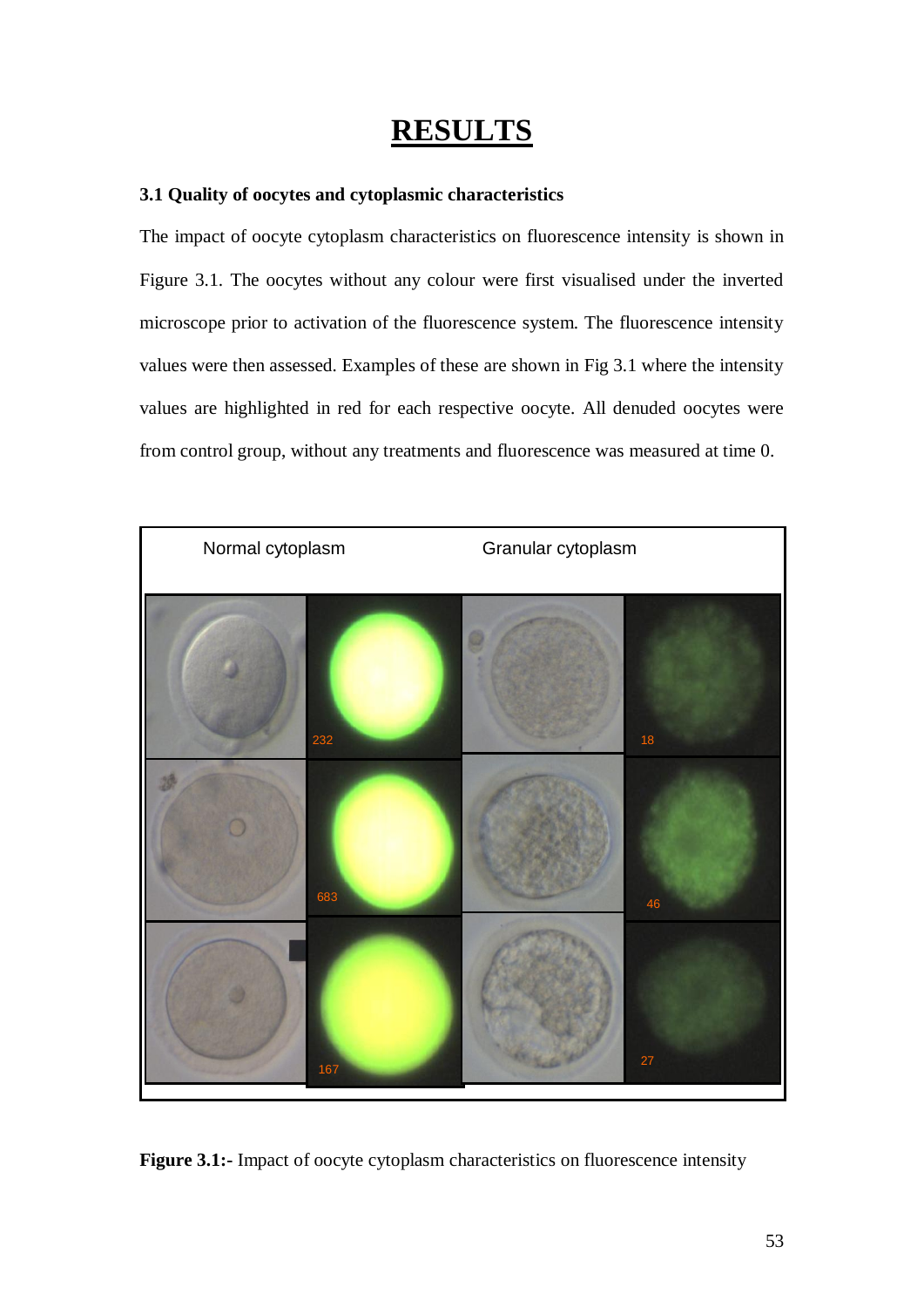# **3.2 Effect of time on calcein dye transfer through gap junctions in rat COC**

The aim of this experiment with rat COC was to determine the effect of time of incubation on the rate of calcein dye transfer from the cumulus cells to the oocyte.



**Figure 3.2:**-Effect of incubation time on the relative fluorescence of calcein in denuded oocytes after exposing COC to a 10 min pulse of calcein-AM prior to incubation in calcein-free media. At each time point, the mean  $\pm$  sem values were generated from 7 replicate experiments with 6-10 oocytes used in each replicate experiment. Means marked with asterisks are significantly different from 0 time period (\*p<0.05; \*\*p<0.01).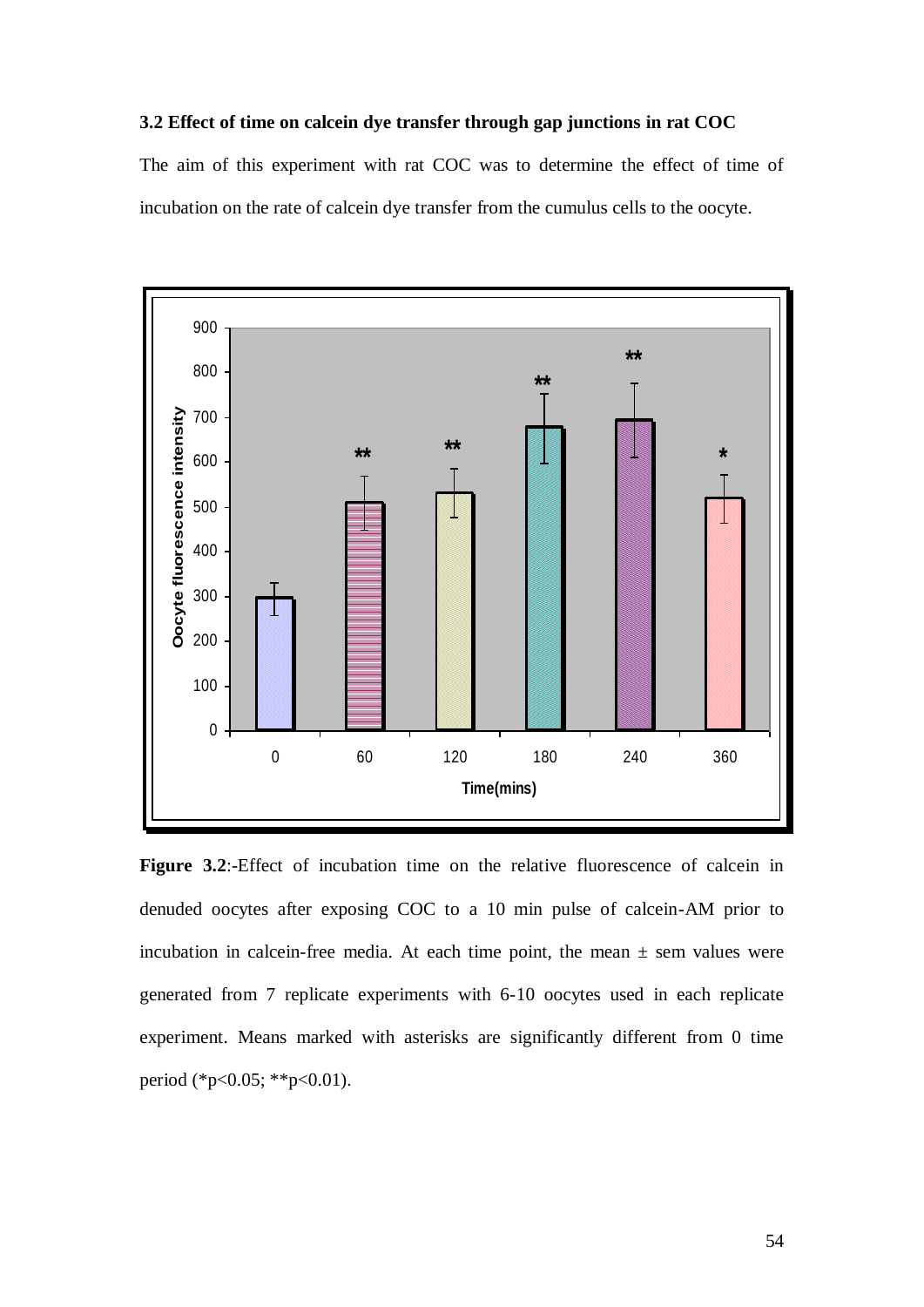The relative mean fluorescence values in denuded oocytes at 60, 120, 180, 240 and 360 mins were significantly different from those at time  $0$  ( $p<0.01$ ). The maximum dye transfer was observed at 180 to 240 mins. Thereafter, at 360 mins the relative level of fluorescence had declined by ~30% compared to that at 240 mins. For all subsequent experiments where the effects of steroids, IGF1, forskolin, dibutyryl cAMP and FSH were examined an incubation time of 240 mins for the COCs was selected.

#### **3.3 Effect of Steroids on gap junction activity**

Steroids are present in high concentrations in follicular fluid and are also important secretory products of the follicle. Since COC are exposed to high steroid concentrations their effects on gap junction communication as assessed by calcein dye transfer was examined. The major steroids known to be present in follicular fluid are oestradiol, testosterone, androstendione and progesterone. The results of the effects of these steroids when added individually to COC are summarised in Figures 3.3(i), 3.3(ii), 3.3(iii), 3.3(iv) respectively. The results show that the mean values after 240min of incubation for both control and treatment groups were significantly higher than the corresponding values at time 0, and this effect was observed for all steroid treatments  $(p<0.05)$ . No significant difference was observed for the mean fluorescence values between control and treatment groups at time 0 or after 240 min incubation, and this was observed for all steroid treatments (p>0.05). These results suggest that steroids do not affect gap junction activity in rat COCs.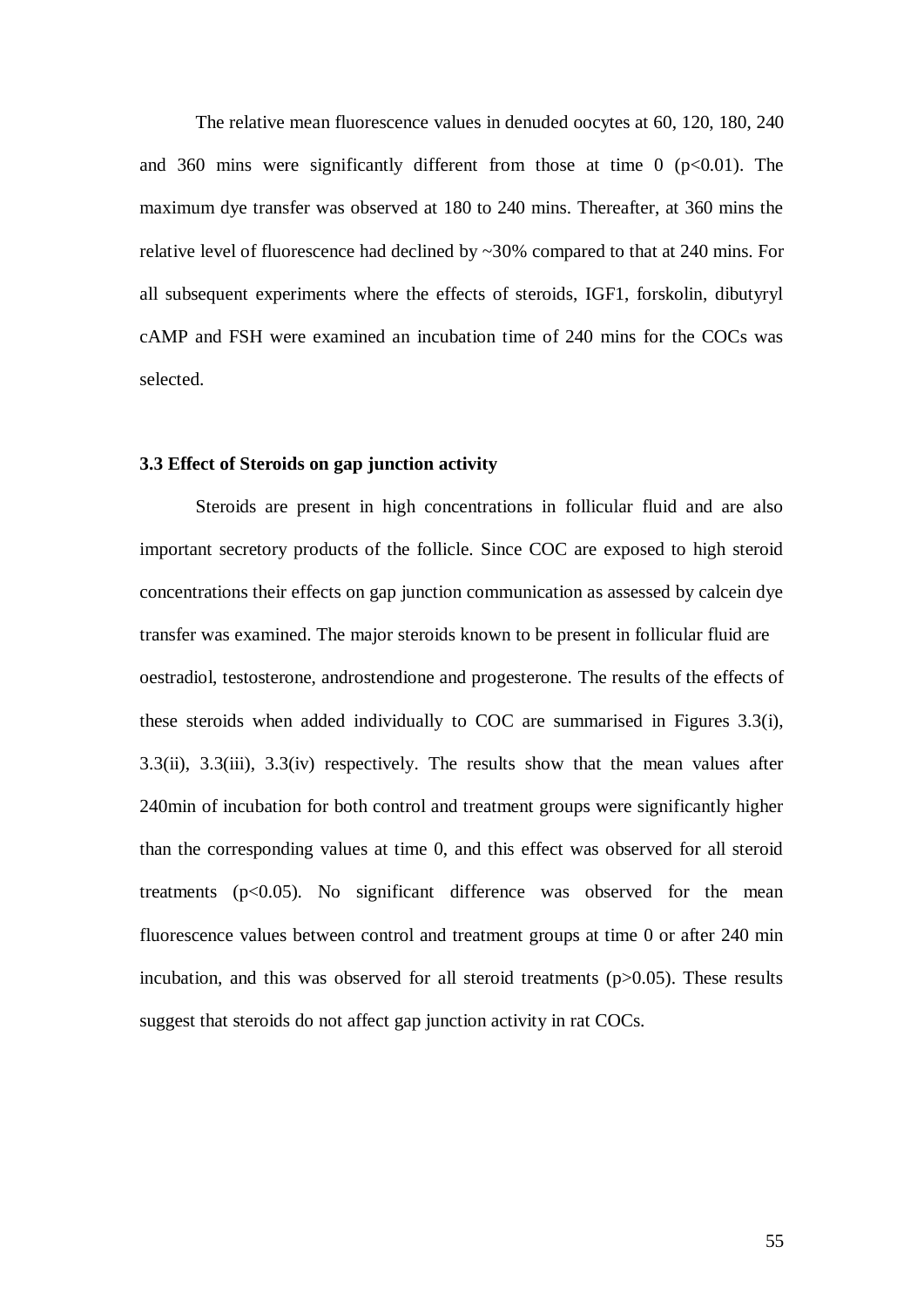

Figure 3.3(i):- Effect of oestradiol and no treatment on fluorescent intensity of calcein in denuded oocytes at 0 and 240 min. For each treatment and time, the mean± sem values were generated from 6 replicate experiments with 6-10 oocytes in each replicate experiment. Means with different alphabetical superscripts are significantly different  $(p<0.05)$ .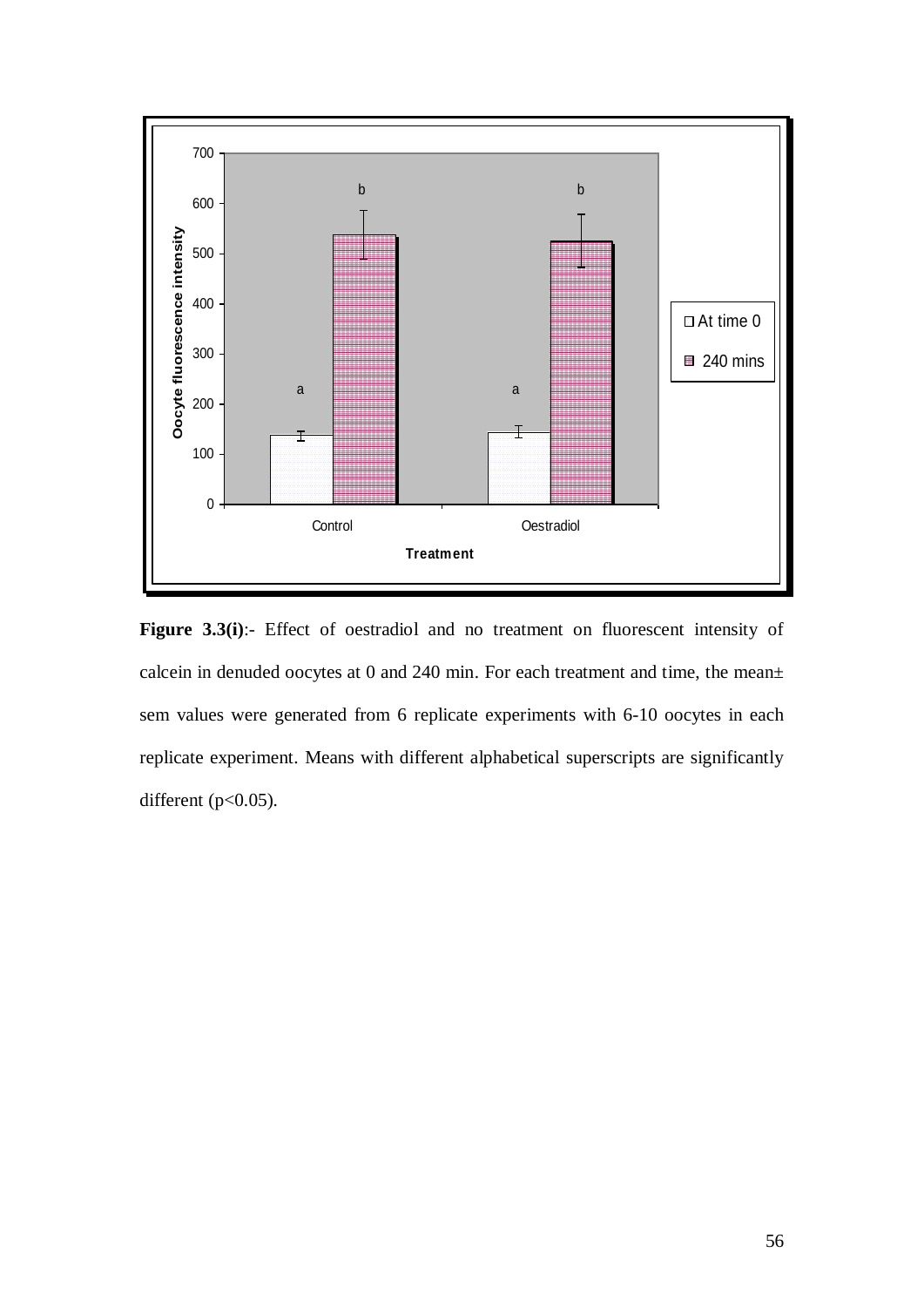

Figure 3.3(ii):- Effect of testosterone and no treatment on fluorescent intensity of calcein in denuded oocytes at 0 and 240 min. For each treatment and time, the mean± sem values were generated from 5 replicate experiments with 6-10 oocytes in each replicate experiment. Means with different alphabetical superscripts are significantly different ( $p<0.05$ ).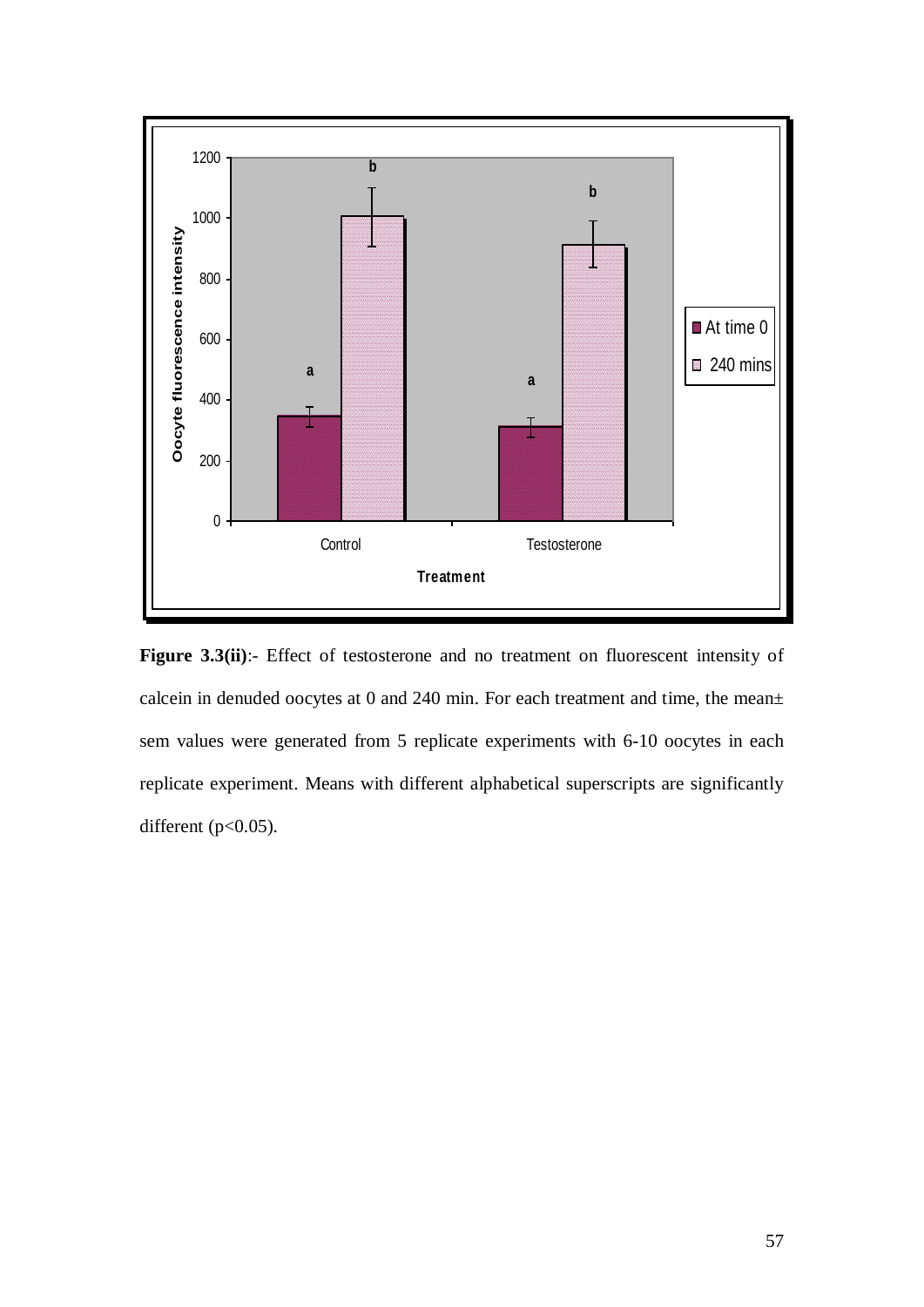

Figure 3.3(iii):- Androstenedione does not affect calcein transfer from cumulus cells to the oocyte in vitro. For each treatment and time, the mean± sem values were generated from 5 replicate experiments with 6-10 oocytes in each replicate experiment. Means with different alphabetical superscripts are significantly different  $(p<0.05)$ .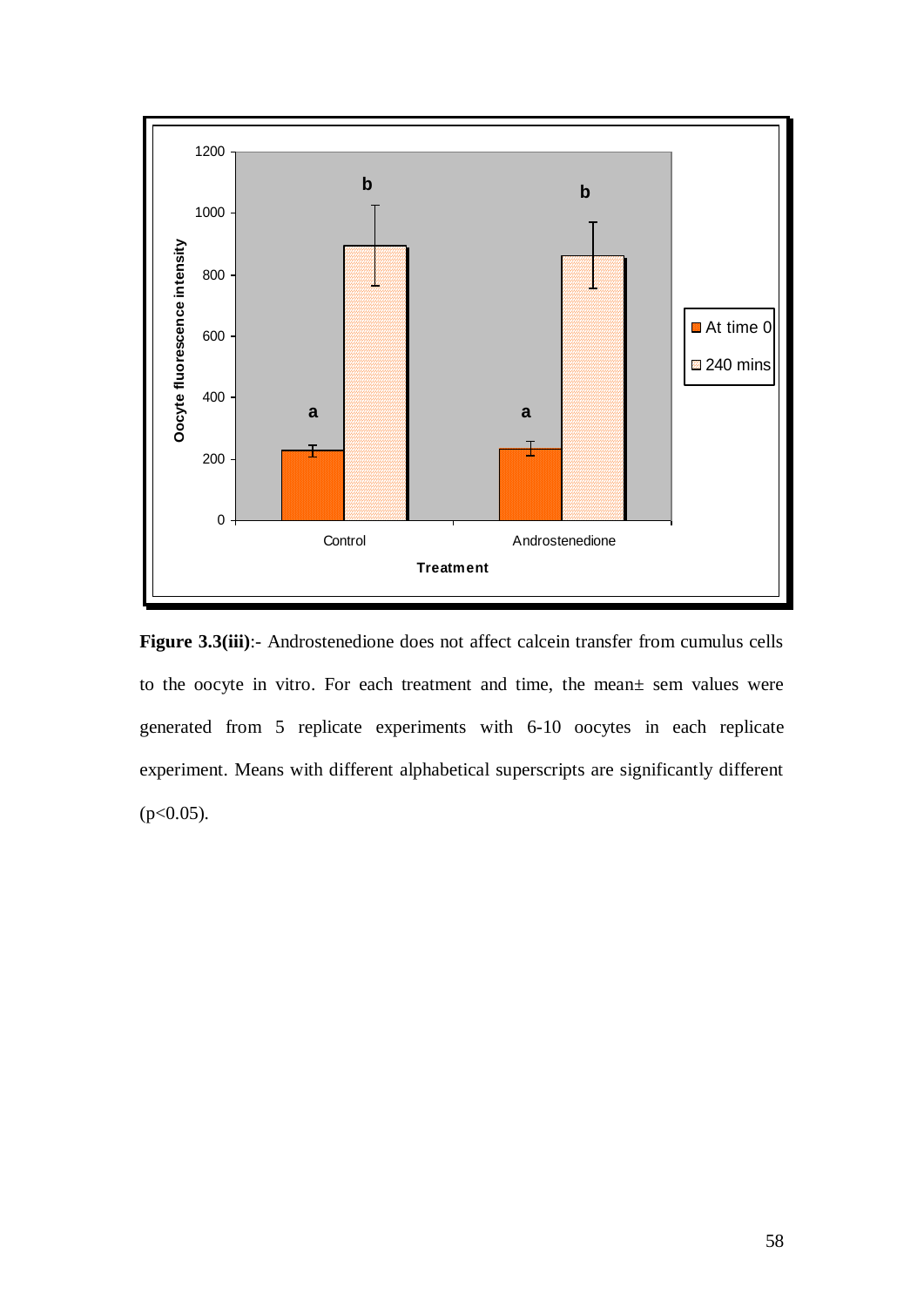

**Figure 3.3(iv):**- Progesterone does not affect calcein transfer from cumulus cells to the oocyte in vitro. For each treatment and time, the mean± sem values were generated from 5 replicate experiments with 6-10 oocytes in each replicate experiment. Means with different alphabetical superscripts are significantly different  $(p<0.05)$ .

# **3.4 Effect of IGF 1 on gap junction activity in rat COCs**

IGF1 plays an important role in follicular development by influencing the effects of FSH on granulosa cells in mammals. The effects of IGF1 on gap junction activity are not known and this was the basis for the present study. As shown in Figure 3.4, treatment of COCs with IGF1 alone had no effect on calcein transfer from cumulus cells to the oocyte as there was no significant difference in the mean fluorescence values after four hours of incubation between control and IGF1 treated COCs  $(p>0.05)$ .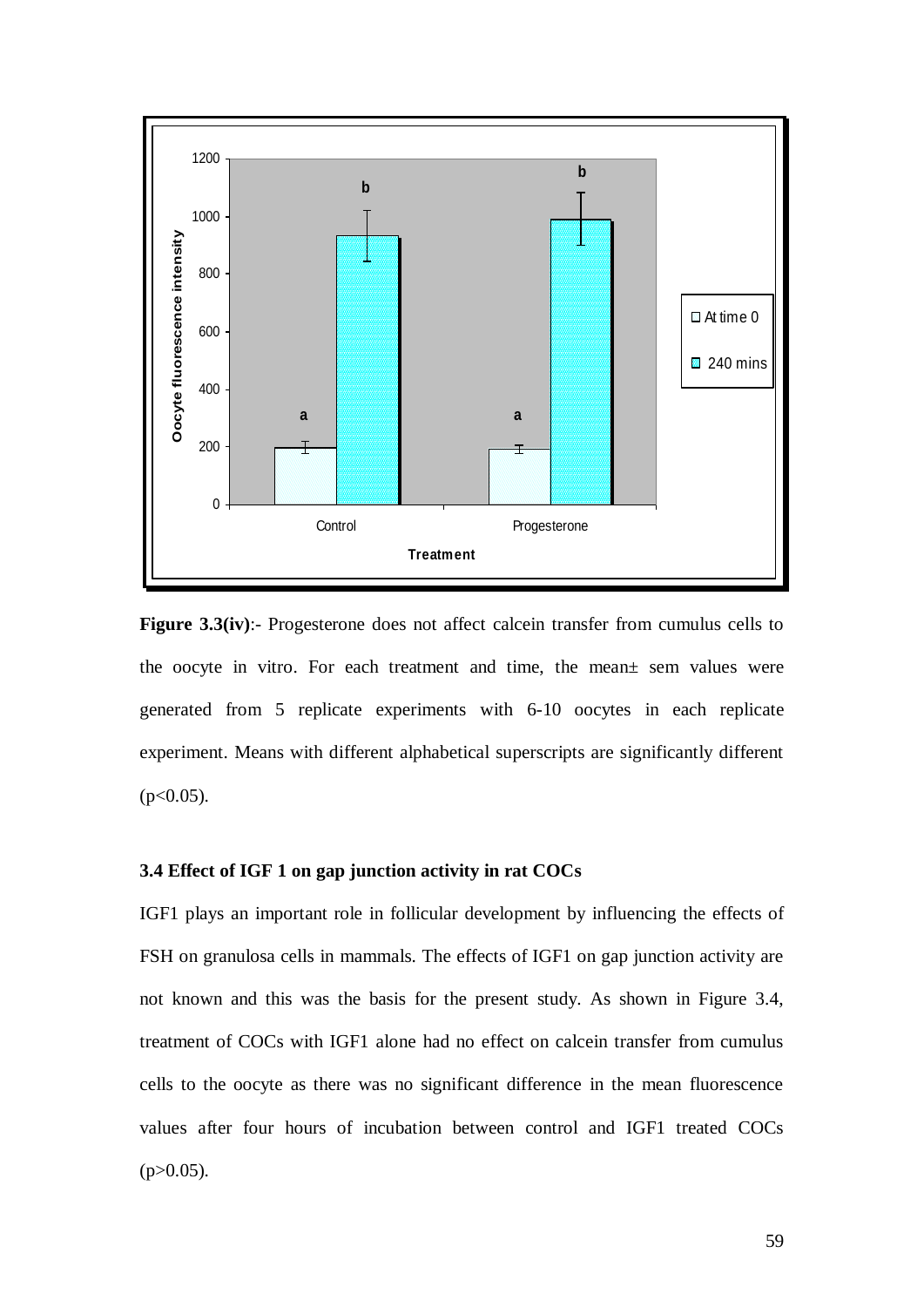

**Figure 3.4**:- IGF1 has no effect on calcein transfer from cumulus cells to the oocyte in vitro. For each treatment and time, the mean± sem values were generated from 5 replicate experiments with 6-10 oocytes in each replicate experiment. Means with different alphabetical superscripts are significantly different (p<0.05). No difference in mean fluorescence intensity was observed between the IGF1 and control treatments at 0 or 240 min.

#### **3.5 Effect of Forskolin on gap junction activity in rat COCs**

High intracellular levels of cAMP in the oocyte are known to be important with respect to maintenance of meiotic arrest in vivo. In this and other experiments, the effect of stimulators of cAMP synthesis in COC was tested for their abilities to enhance calcein dye transfer from cumulus cells to the oocyte. In this set of experiments the effect of forskolin on gap junction communication in vitro was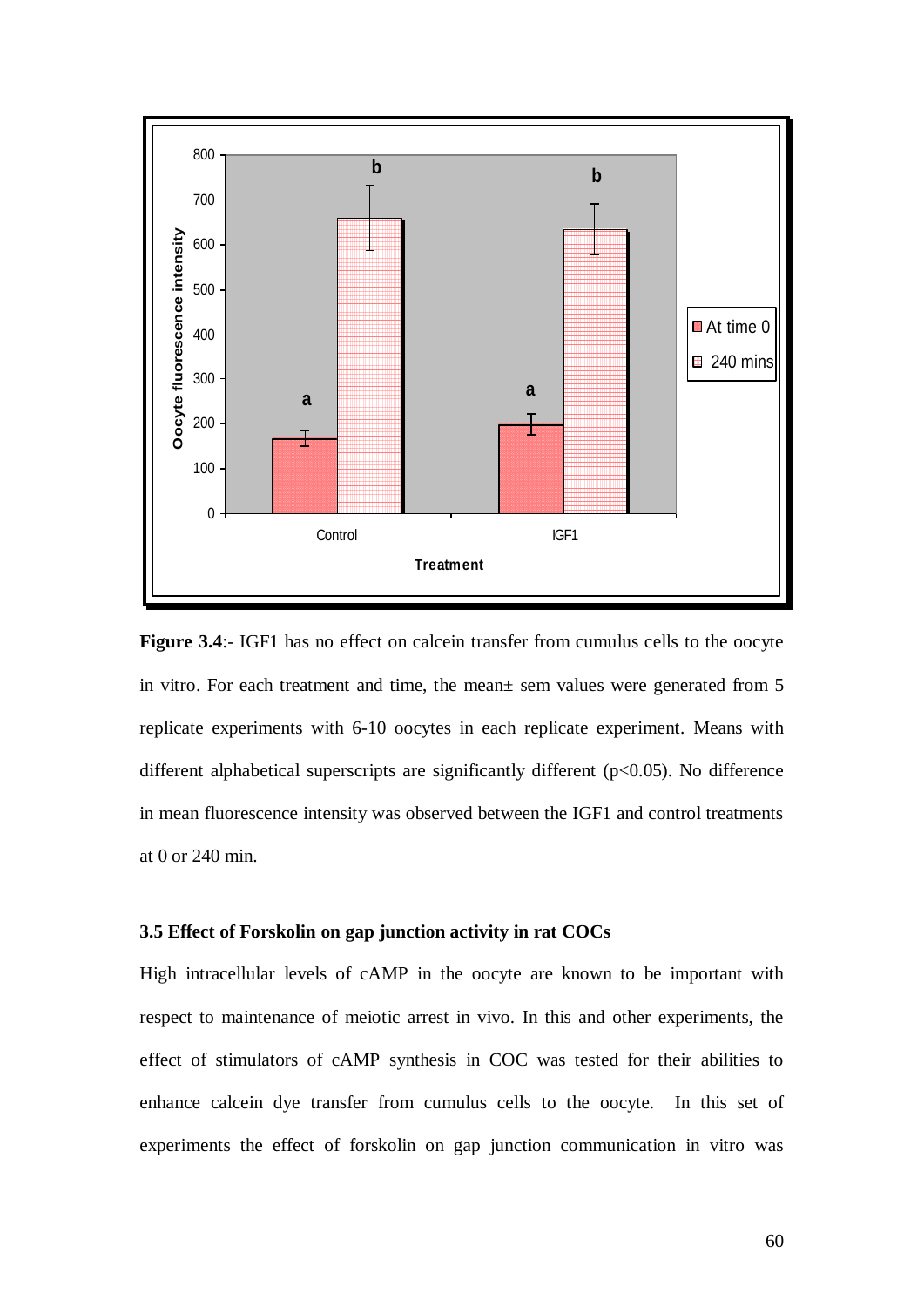investigated. The results (Figure 3.5) indicate that treatment of COCs with forskolin increased gap junction activity since there was a significant difference in the mean fluorescence values after four hours of incubation between control and forskolin treated COCs  $(p<0.05)$ . No significant difference was observed for the mean fluorescence values at time 0 between control and forskolin (p>0.05).



**Figure 3.5**:- Forskolin causes an increase in fluorescence intensity in denuded oocytes after 240 min incubation in vitro following a 10 min pulse of calcein followed by incubation of the COC in calcein free media for 0 and 240 min. For each treatment and time, the mean± sem values were generated from 7 replicate experiments with 6- 10 oocytes in each replicate experiment. Means with different alphabetical superscripts are significantly different  $(p<0.05)$ .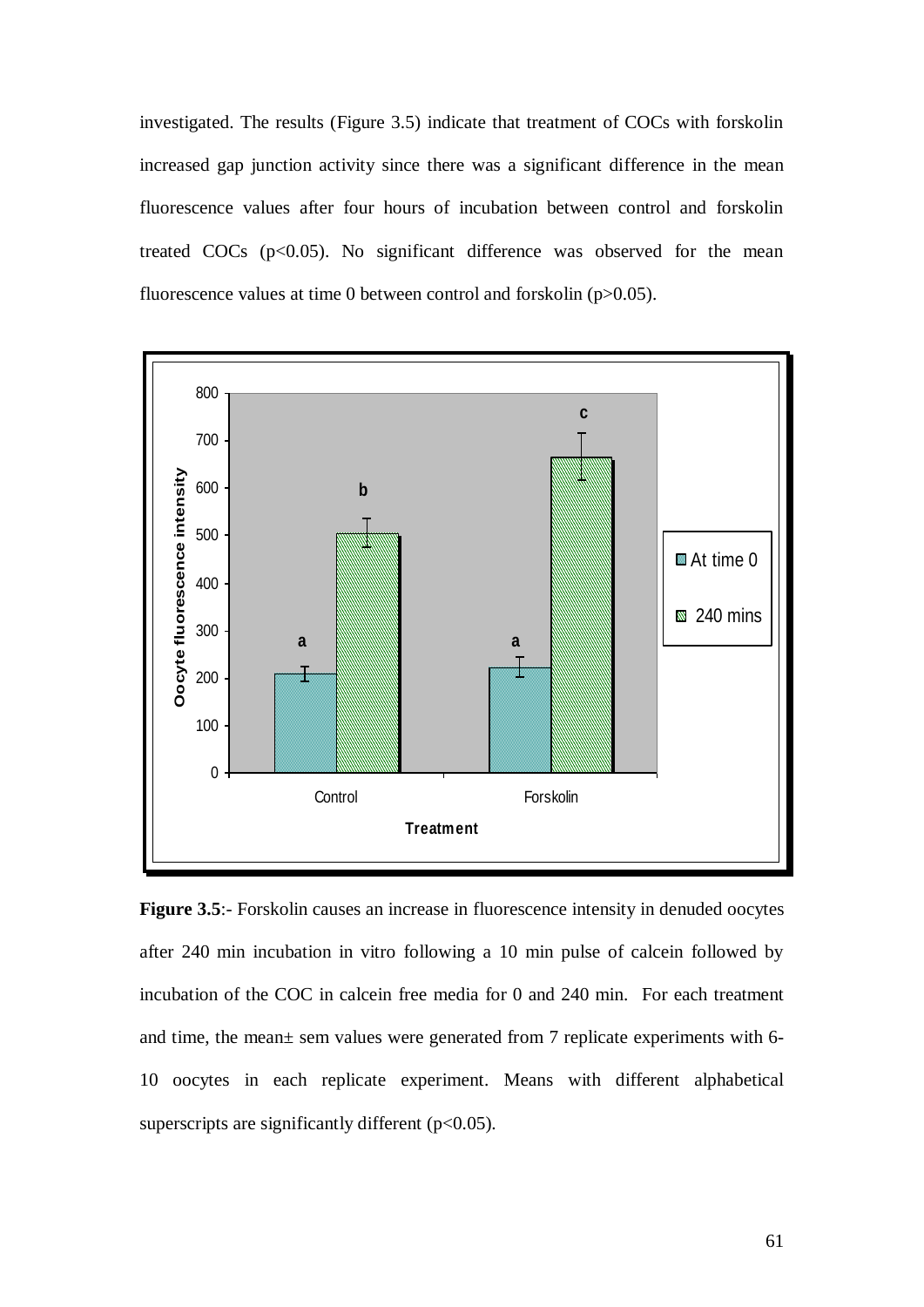# **3.6 Effect of other cAMP stimulators**

In addition to forskolin, other factors likely to increase intracellular cAMP concentrations, such as dcAMP and FSH were tested for their abilities to enhance calcein dye transfer from cumulus cells to oocytes. The results from these experiments are summarised in Figures 3.6(i) and 3.6(ii).



**Figure 3.6(i)**:-Dibutyryl cAMP causes an increase in calcein transfer from cumulus cells to the oocyte in vitro. For each treatment and time, the mean± sem values were generated from 5 replicate experiments with 6-10 oocytes in each replicate experiment. Means with different alphabetical superscripts are significantly different  $(p<0.05)$ .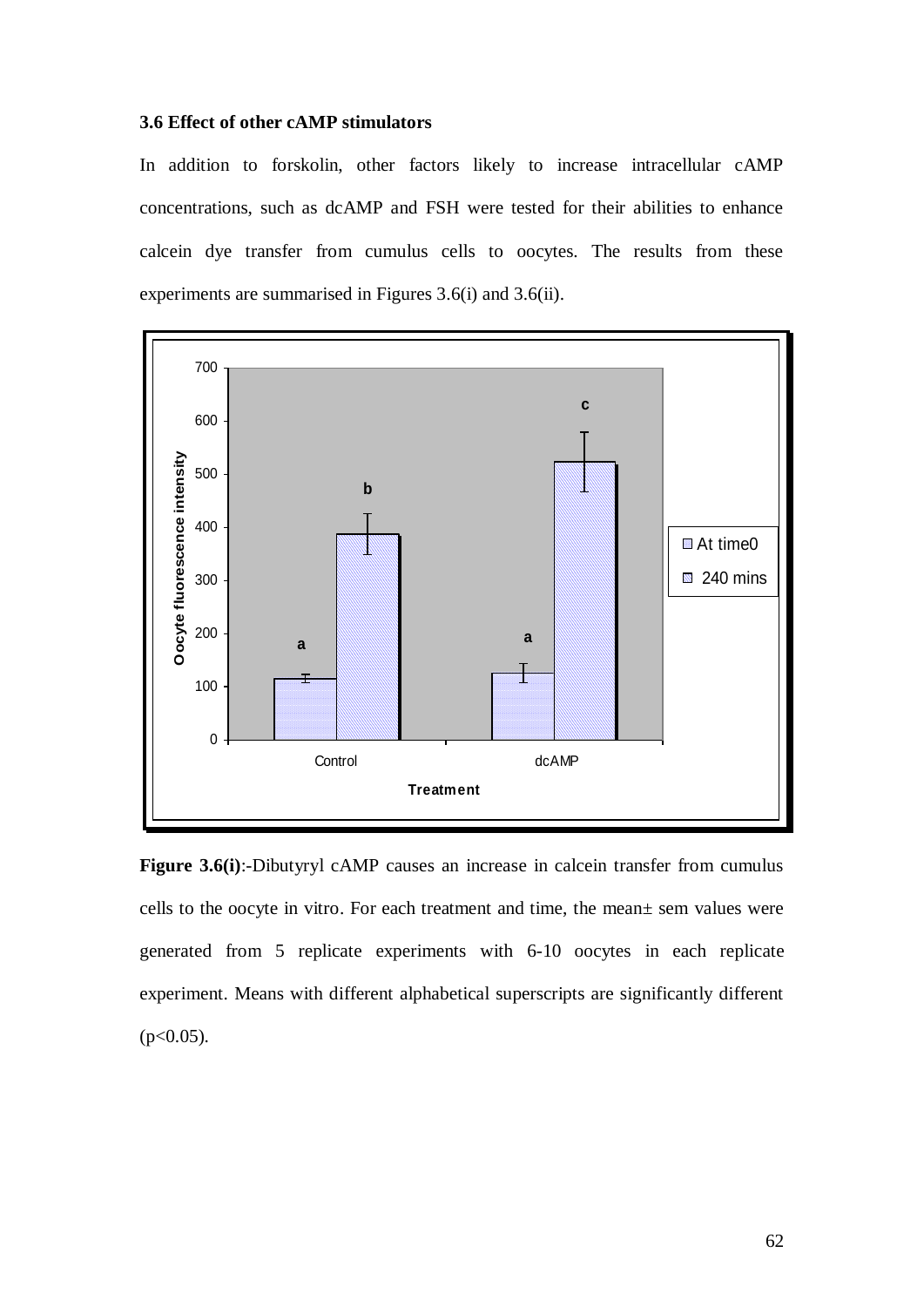

**Figure 3.6(ii):**- FSH causes an increase in calcein transfer from cumulus cells to the oocyte in vitro. For each treatment and time, the mean± sem values were generated from 5 replicate experiments with 6-10 oocytes in each replicate experiment. Means with different alphabetical superscripts are significantly different ( $p<0.05$ ).

Thus as with forskolin, both dibuyryl cAMP and FSH treatments to COCs increased the level of fluorescent dye present in oocytes after 240 min *in vitro.*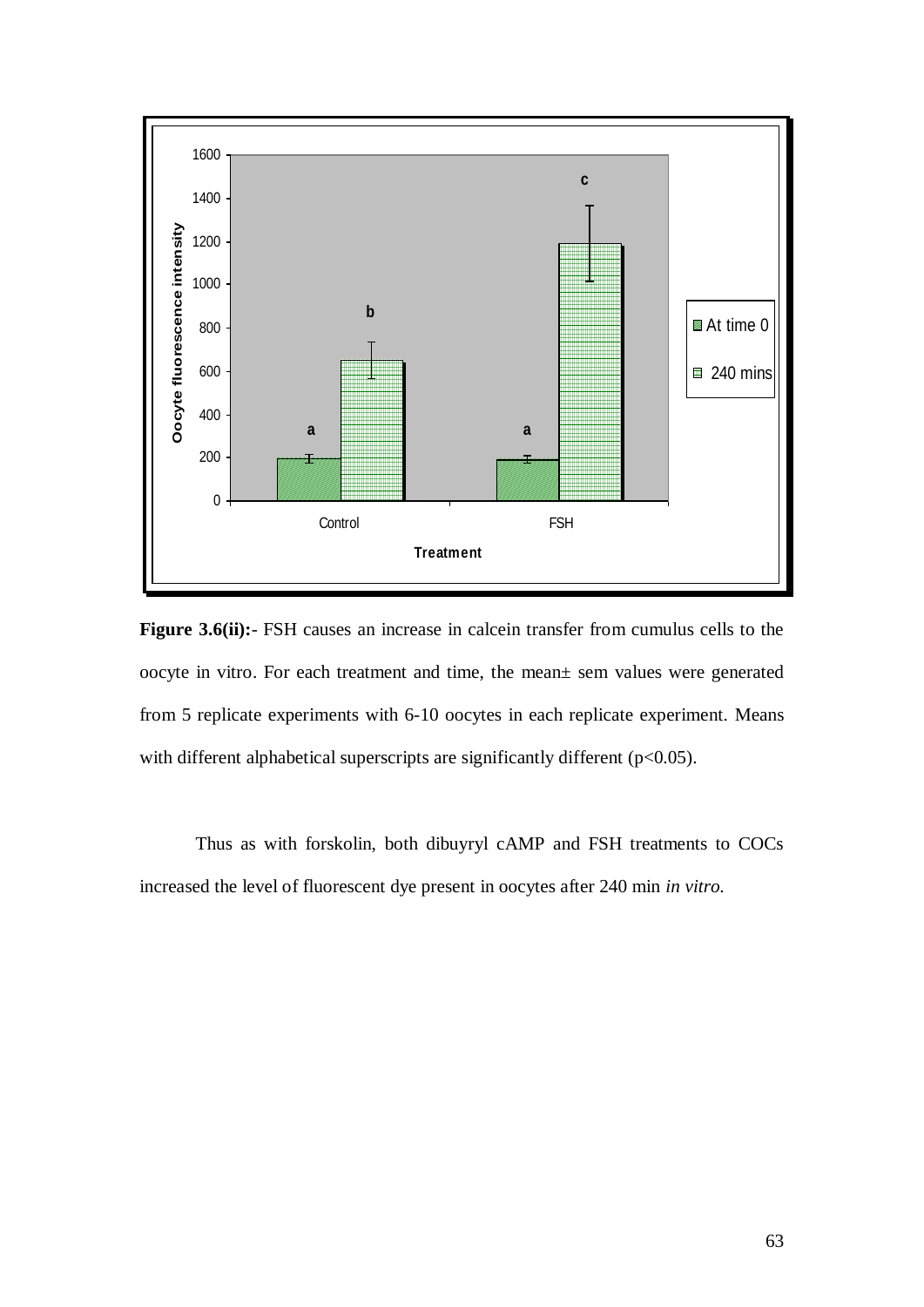#### **3.7 Effects of various treatment combinations**

COCs within developing follicles are exposed to mixtures of steroid, IGF1 and cAMP stimulators. In the following experiments, rat COCs were treated with different combinations of steroids, IGF1 and forskolin to test their effects on gap junction activity. In all the following experiments i.e. testosterone + forskolin; testosterone + forskolin + IGF1; oestradiol + forskolin; oestradiol + forskolin + IGF1, there were significant difference between control and treatments after 240 min (Figures 3.7 i-iv; all  $p<0.05$ ) but no differences noted at time 0. The only exception to this was that no difference was observed for androstenedione + forskolin compared to the untreated controls after 240 min.



**Figure 3.7(i):-** Effect of testosterone + forskolin or no treatment on fluorescent intensity in denuded oocytes at 0 or 240 min. For each treatment and time, the mean $\pm$ sem values were generated from 6 replicate experiments with 6-10 oocytes in each replicate experiment. Means with different alphabetical superscripts are significantly different  $(p<0.05)$ .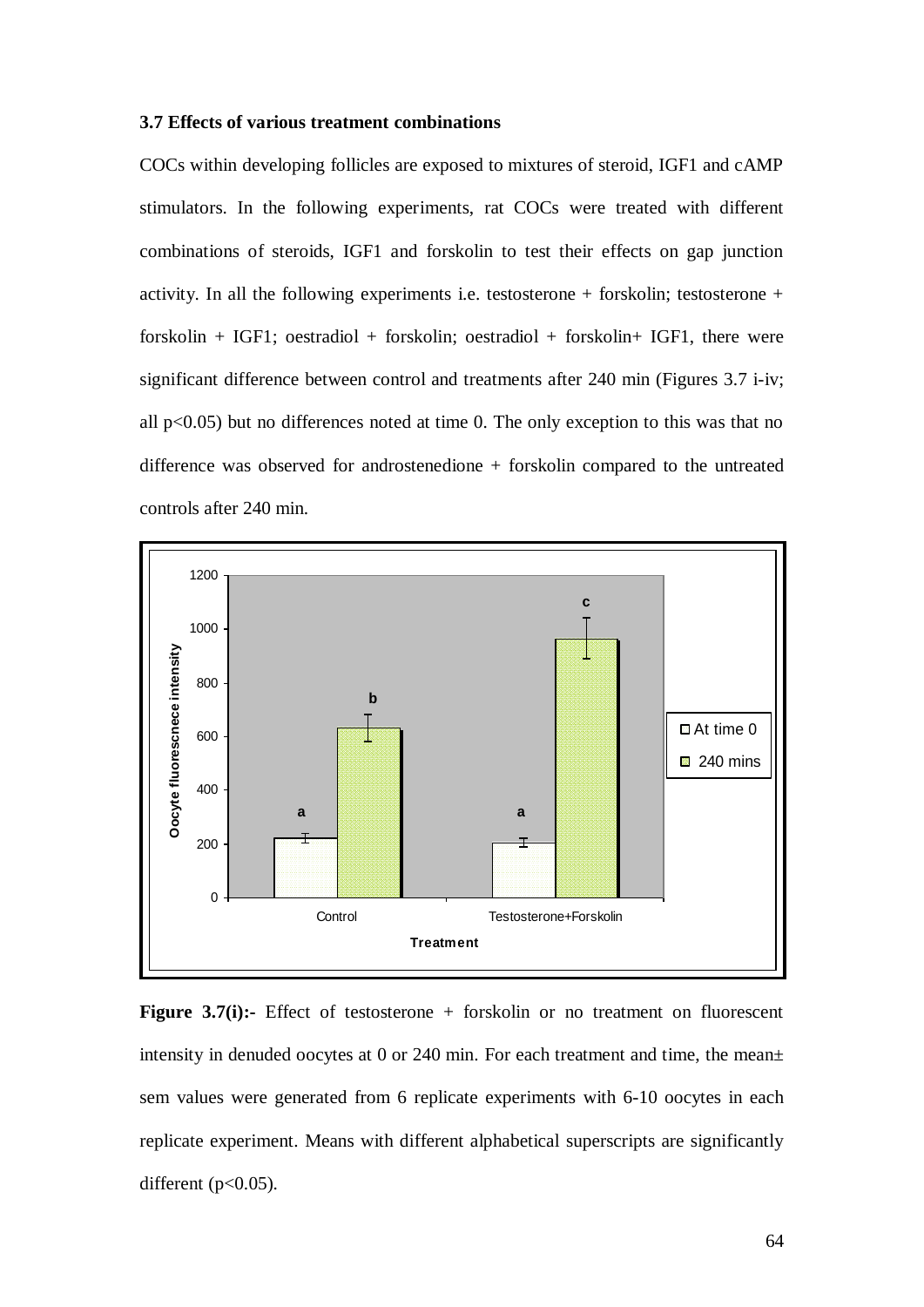

**Figure 3.7(ii)**:- Effect of testosterone + forskolin+ IGF1 on fluorescence intensity in denuded oocytes at 0 and 240 min. For each treatment and time, the mean± sem values were generated from 6 replicate experiments with 6-10 oocytes in each replicate experiment. Means with different alphabetical superscripts are significantly different  $(p<0.05)$ .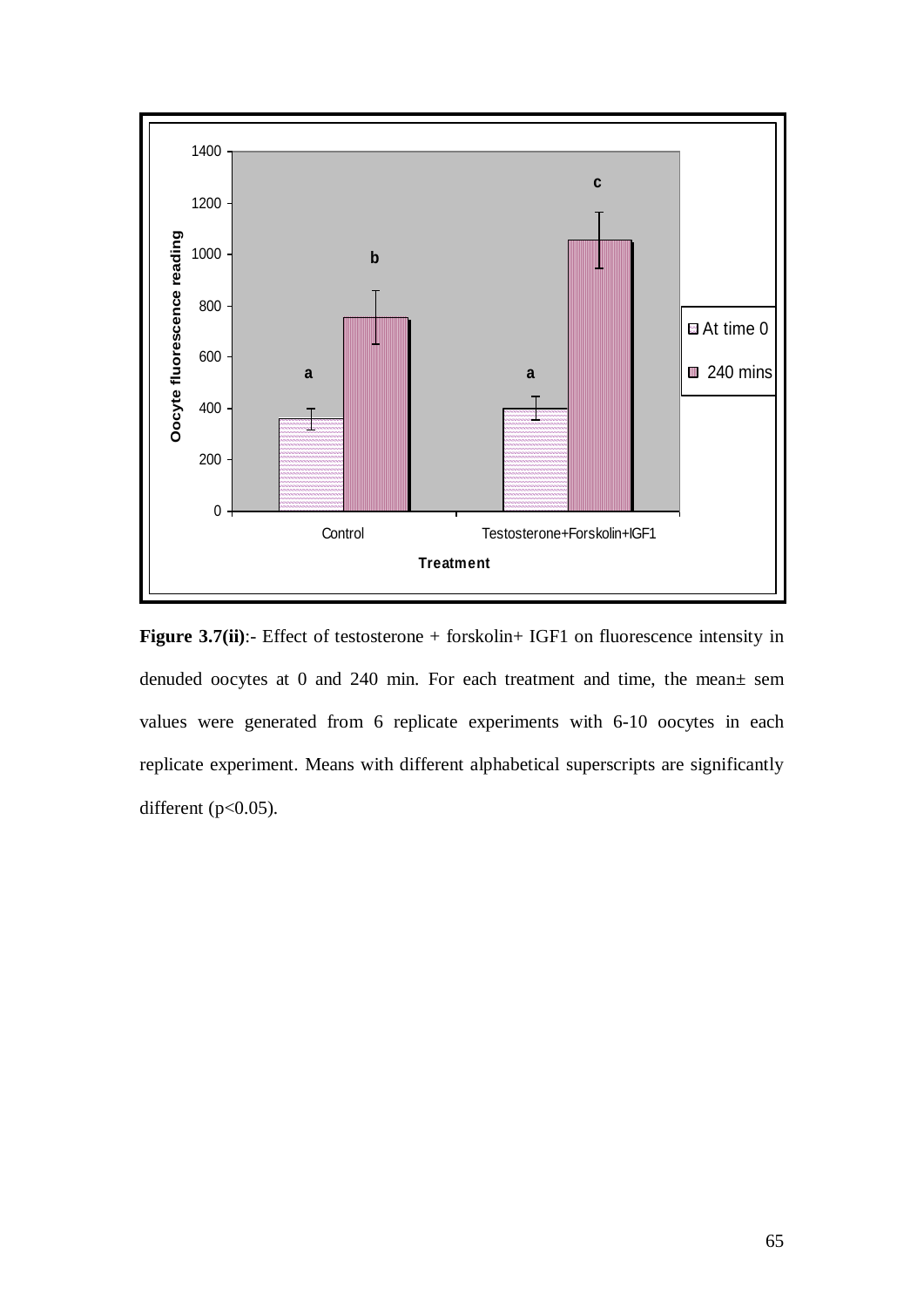

Figure 3.7(iii):-Effect of oestradiol + forskolin or no treatment on fluorescence intensity in denuded oocytes at 0 or 240 min. For each treatment and time, the mean± sem values were generated from 6 replicate experiments with 6-10 oocytes in each replicate experiment. Means with different alphabetical superscripts are significantly different  $(p<0.05)$ .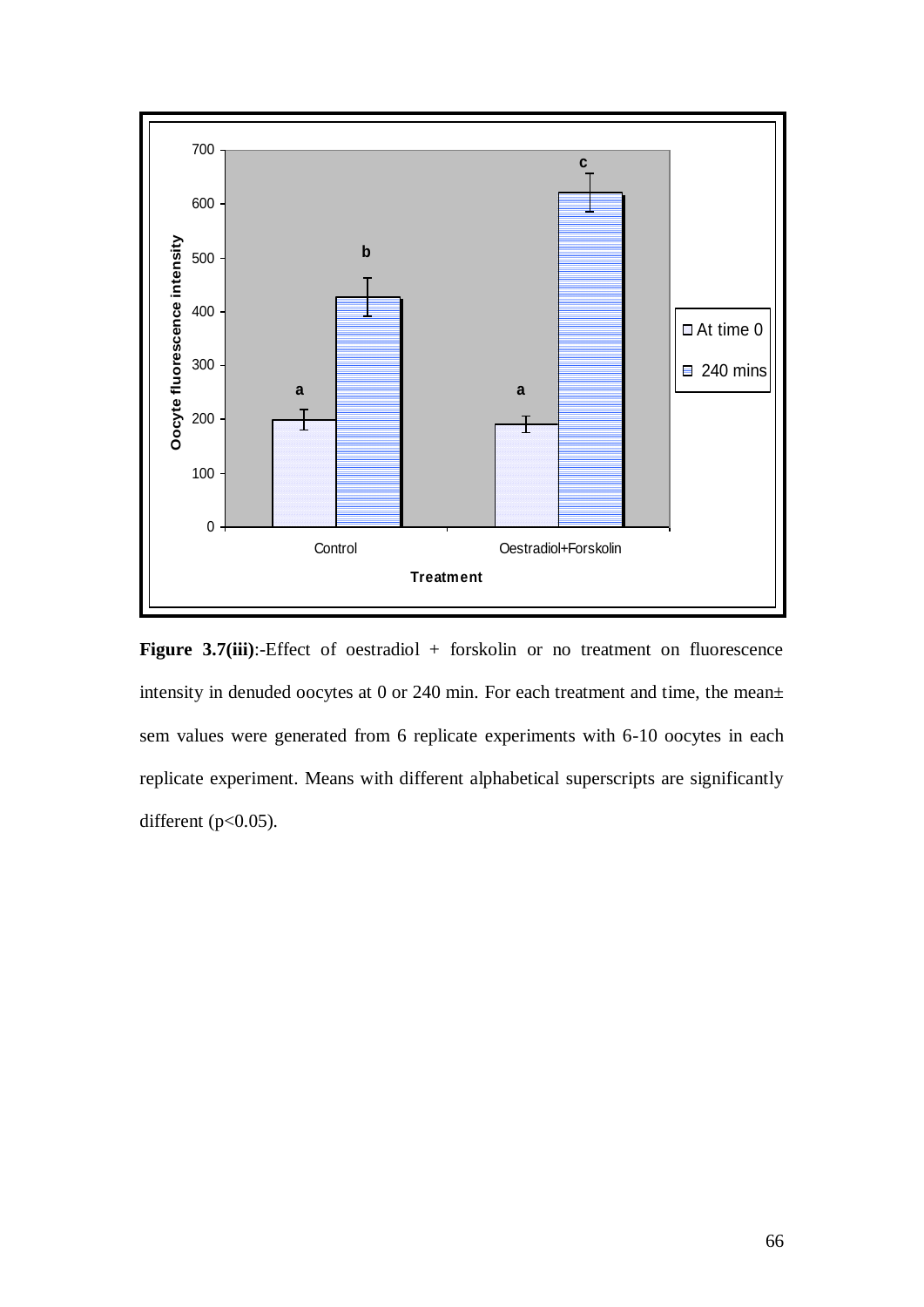

Figure 3.7(iv):- Effect of oestradiol + Forskolin + IGF1 and no treatment on the fluorescent intensity in denuded oocytes at 0 and 240 min. For each treatment and time, the mean± sem values were generated from 5 replicate experiments with 6-10 oocytes in each replicate experiment. Means with different alphabetical superscripts are significantly different  $(p<0.05)$ .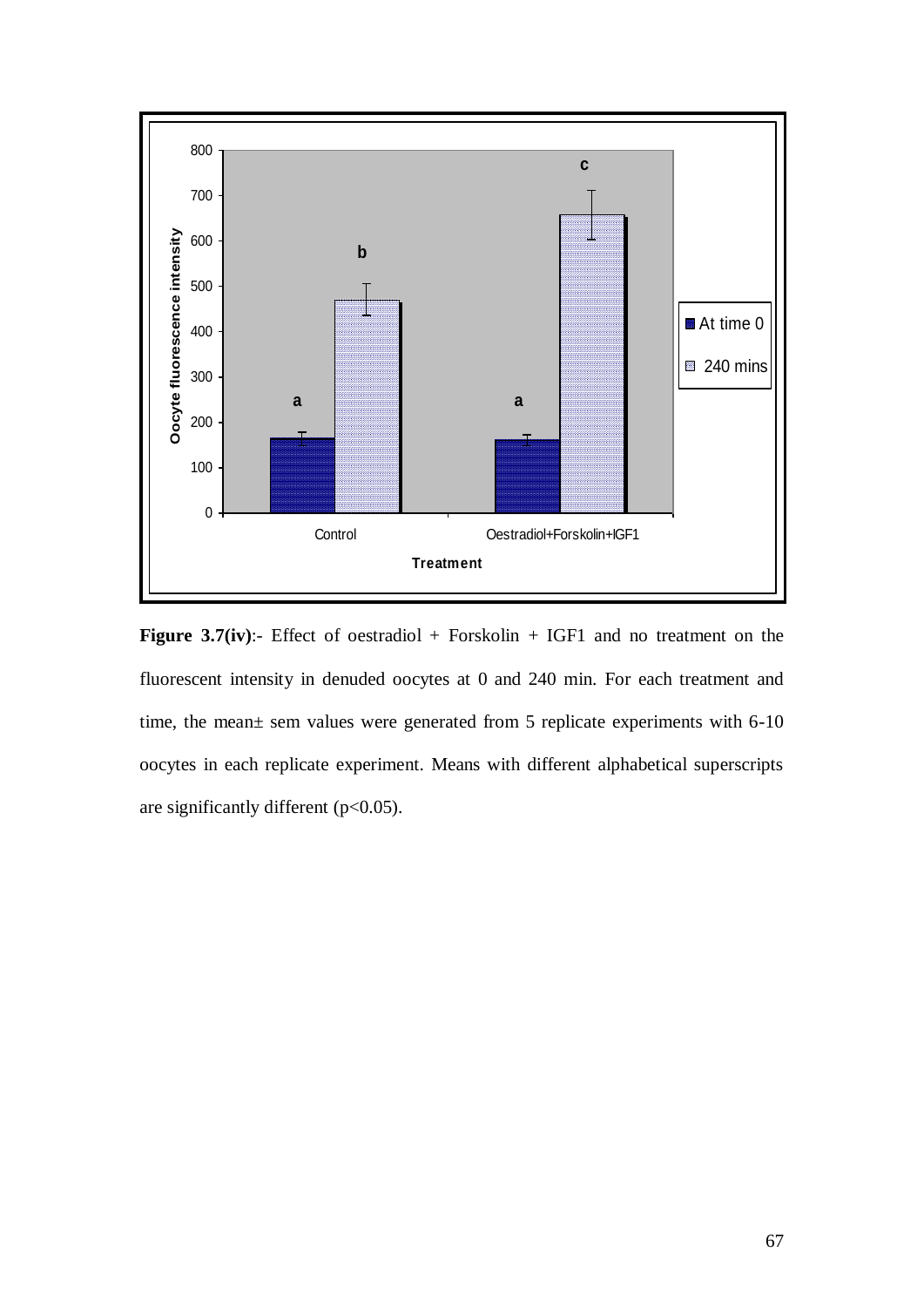

**Figure 3.7(v):**- Effect of androstenedione + forskolin and no treatment on the fluorescent intensity in denuded oocytes at 0 and 240 min. For each treatment and time, the mean± sem values were generated from 5 replicate experiments with 6-10 oocytes in each replicate experiment. Means with different alphabetical superscripts are significantly different  $(p<0.05)$ .

# **3.8 Effect of various combination of treatments on COCs in the same experiments**

In these set of experiments, the effect of treatments on gap junction activity of COCs was compared by treating the COCs from the same rat with different combinations of treatments earlier used. The aims were to test whether any of the combinations added to or negated any of the effects observed with forskolin alone. The combinations tested in the same experiments were: no treatment, testosterone, forskolin and, testosterone + forskolin and; no treatment, oestradiol, forskolin and, oestradiol +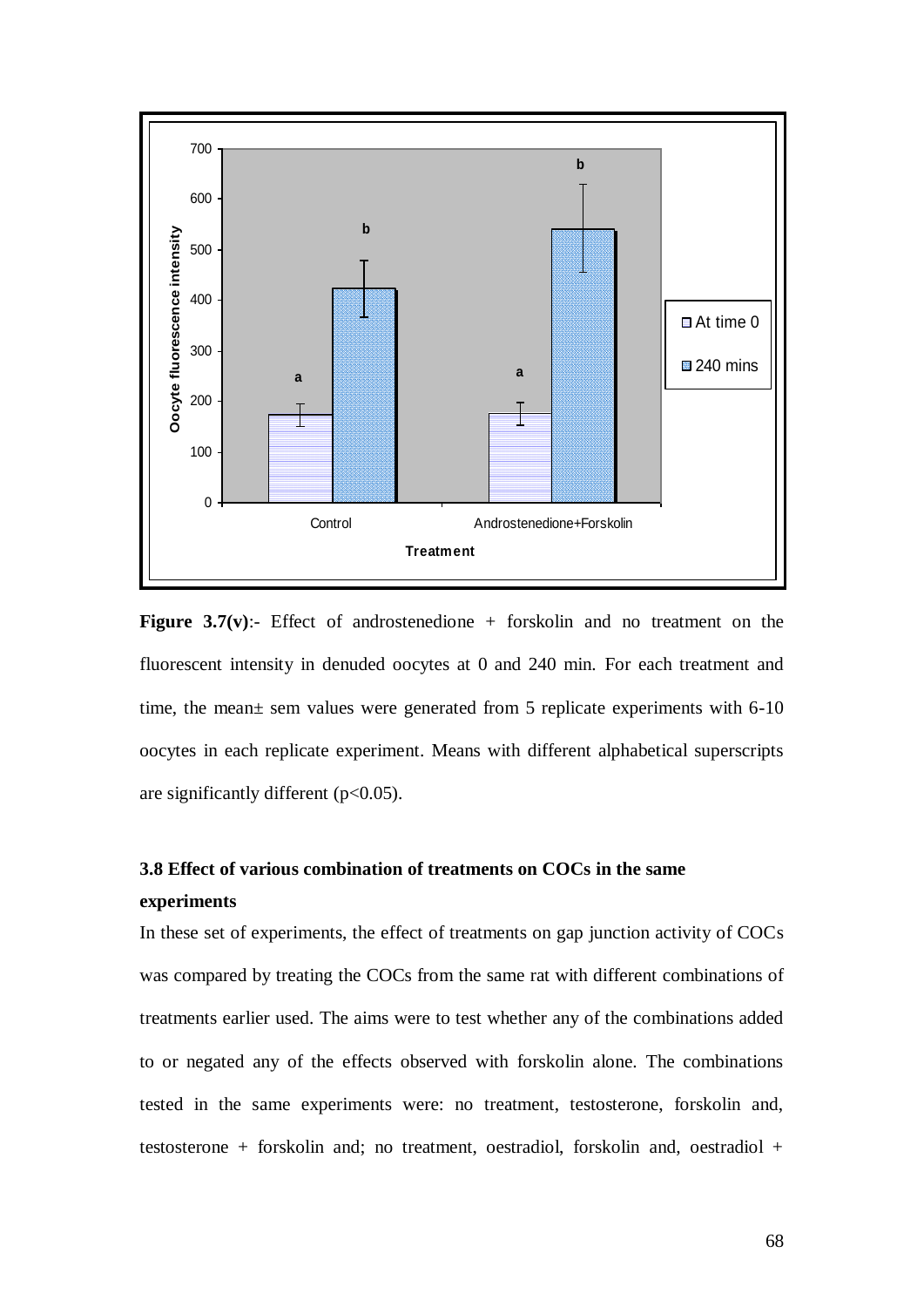forskolin. These results are summarised in Figures 3.8(i) and (ii). The results from the testosterone and forskolin combinations show that the forskolin treatments enhanced dye transfer relative to the controls and that testosterone did not enhance the effects of forskolin when both were added to the incubation media. Testosterone alone did not enhance fluorescence transfer relative to the untreated control (see Figure 3.7(i)). Likewise, the results from the Oestradiol and forskolin combinations show that the forskolin treatments enhanced dye transfer relative to the controls and that oestradiol did not enhance significantly the effects of forskolin.



**Figure 3.8(i):**- Effects of no treatment, testosterone, forskolin and testosterone + forskolin  $(T + F)$  on the fluorescence intensities in denuded oocytes at 0 and 240 min. Bars represent mean+sem fluorescence values for control and treated COCs at 0 time period and after four hours of incubation. For each treatment and time, the mean± sem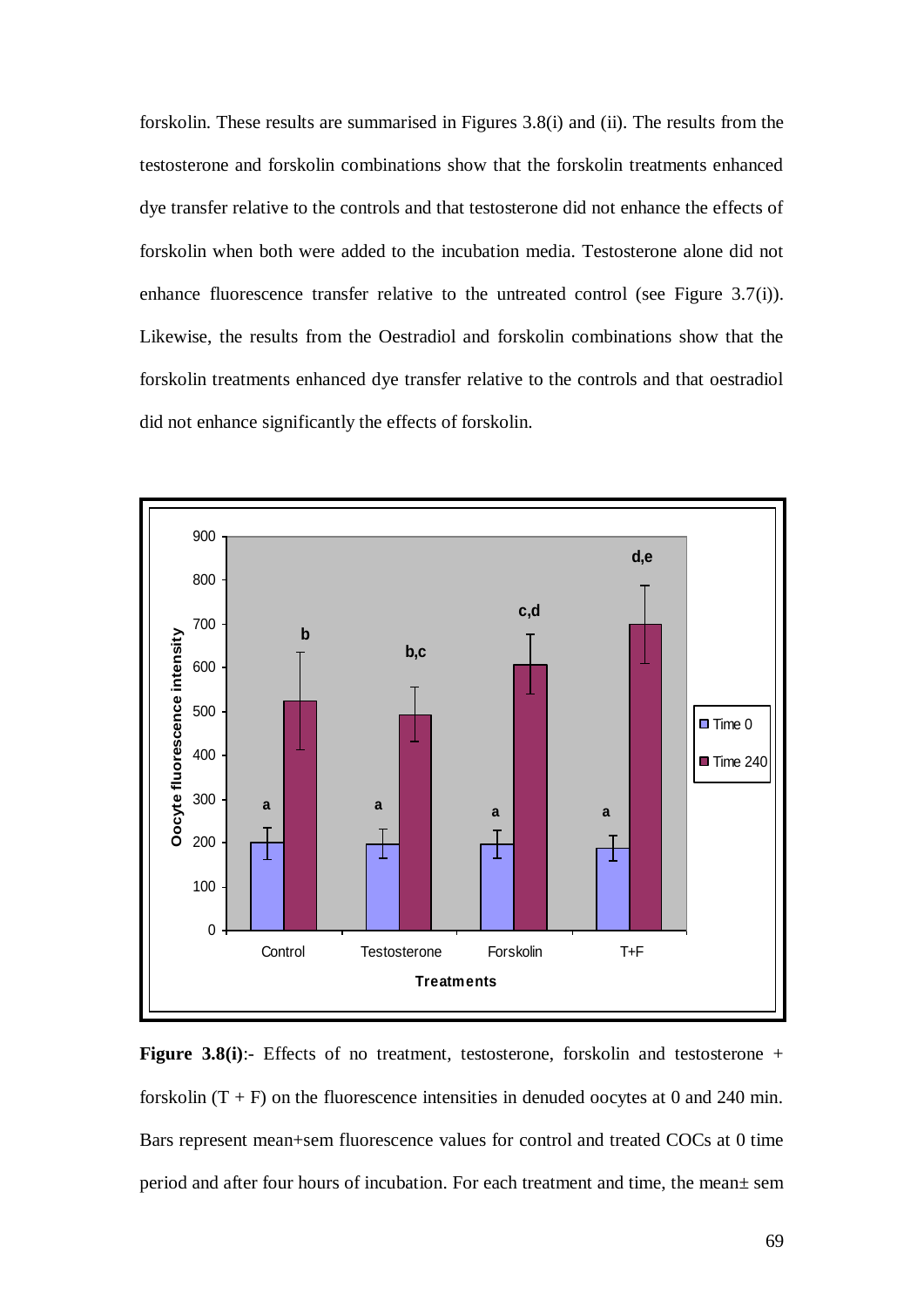values were generated from 5 replicate experiments with 6-10 oocytes in each replicate experiment. Means with different alphabetical superscripts are significantly different  $(p<0.05)$ .



**Figure 3.8(ii)**:- Effects of no treatment, oestradiol, forskolin and oestradiol + forskolin (Oestradiol + F) on the fluorescence intensities in denuded oocytes at 0 and 240 min. Bars represent mean+sem fluorescence values for control and treated COCs at 0 time period and after four hours of incubation. For each treatment and time, the mean± sem values were generated from 5 replicate experiments with 6-10 oocytes in each replicate experiment. Means with different alphabetical superscripts are significantly different (p<0.05).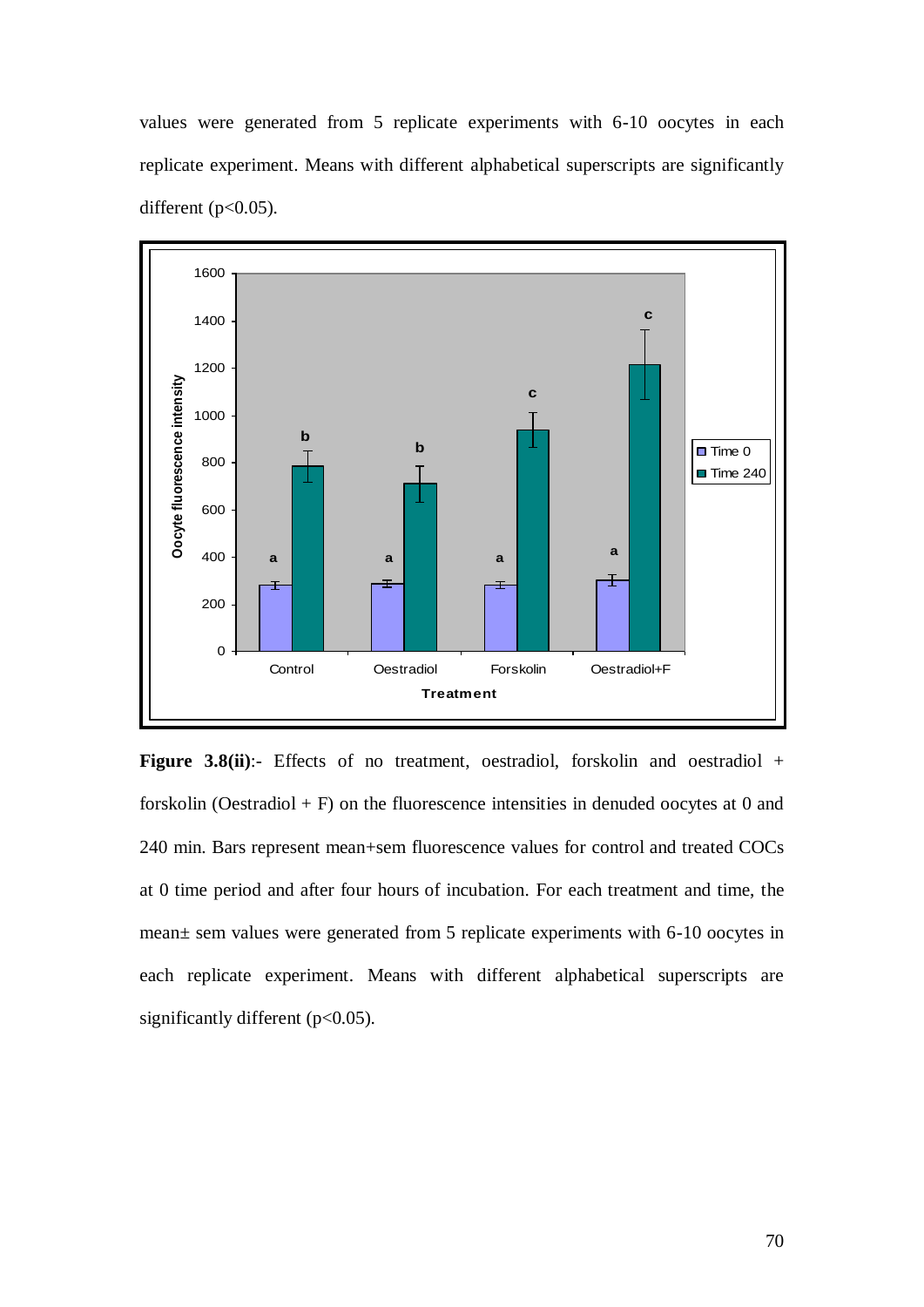#### **3.9 QPCR results**

The effects of forskolin on Cx37 and Cx42 gene expression levels in rat COC were examined. For both Cx 37 and Cx43, no differences in relative levels of gene expression were noted at time 0 between forskolin treated and control groups. As shown in Figure 3.9(i), there was a significant difference in the relative gene expression levels of Cx37 between control and forskolin treated groups after 240mins (p<0.05). However, no significant differences were observed in the relative gene expression levels of Cx43 between control and forskolin treated groups after 240mins (Figure 3.9(ii);  $p > 0.05$ ).



**Figure 3.9(i):-** Effect of no treatment and forskolin on the relative Cx37 gene expression in COC at 0 and 240mins. The bar graphs represent the mean± sem values for each treatment and means with different alphabetical superscripts are significantly different  $(p<0.05)$ .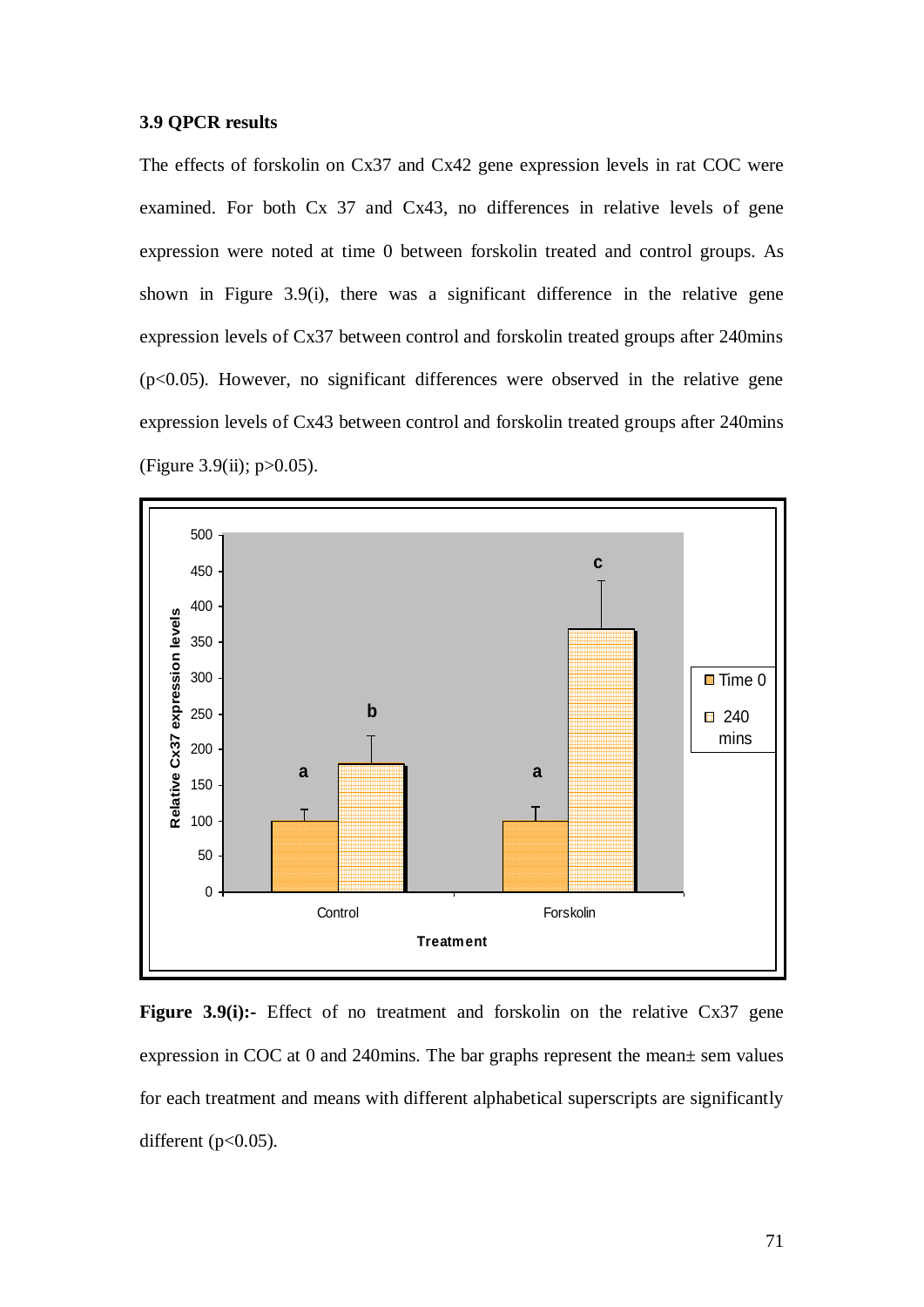

Figure 3.9(ii):- Effect of no treatment and forskolin on the relative Cx43 gene expression in COC at 0 and 240mins. Values are corrected against RPL19.The bar graphs represent the mean± sem values for each treatment and means with different alphabetical superscripts are significantly different ( $p<0.05$ ).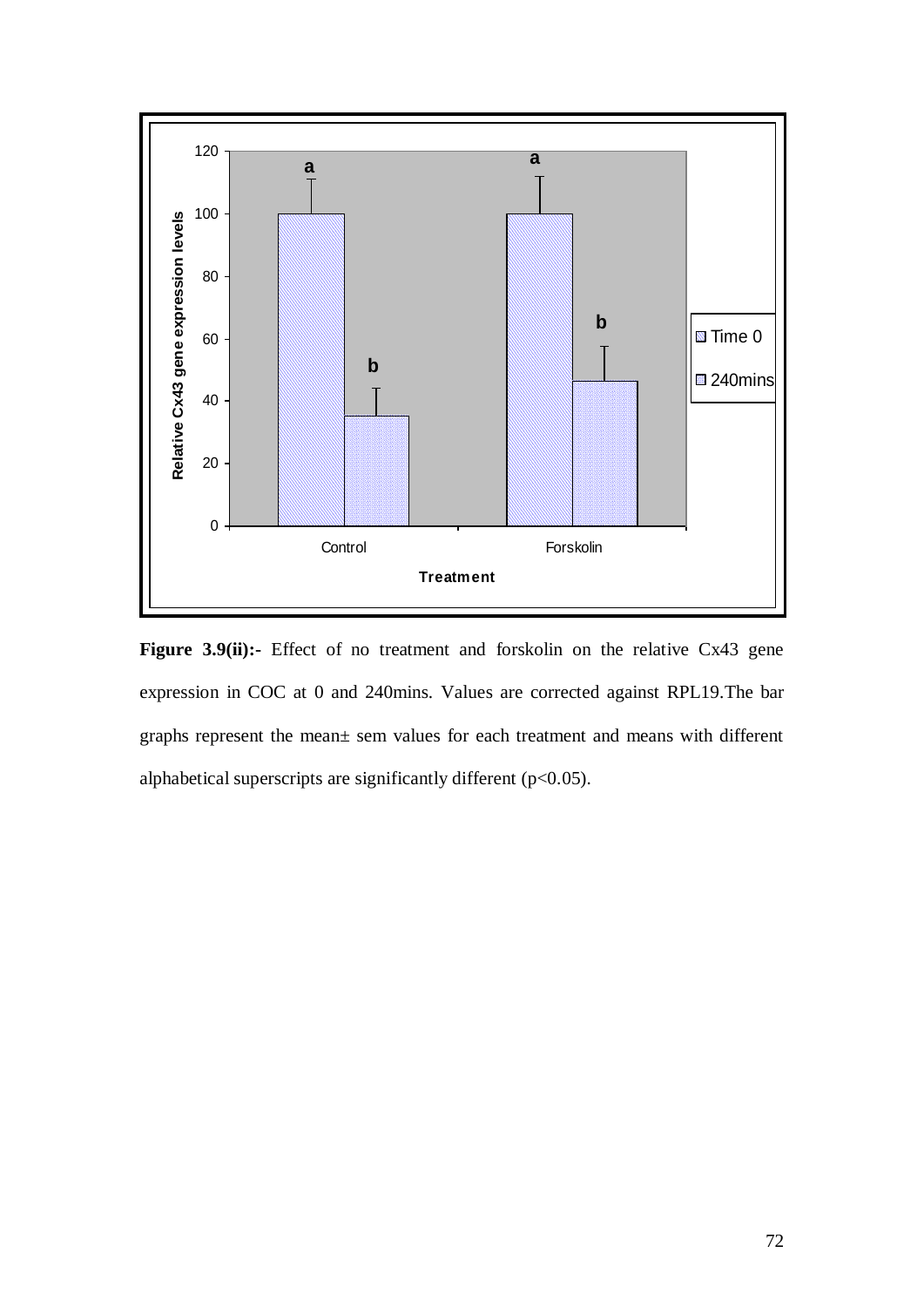# **DISCUSSION**

The major aims in this thesis, investigating COCs recovered from antral follicles, were: to 1) establish an optimal time in vitro for maximising the transfer of calcein dye from the cumulus cells to the oocyte while maintaining the oocyte in meiotic arrest and; 2) determine the effects of steroids, growth factors and cAMP stimulators on the level of fluorescent dye in the oocyte as a measure of gap junction activity in rat COC.

The application of the Calcein fluorescent dye transfer technique to measure gap junction activity was first reported by Thomas et al, in bovine COC (6). This report validated the finding that the water-soluble and cleaved form of Calcein was unable to exit cells across the cell wall but could only move from one cell to another via gap-junction. This technique has recently been validated for application in porcine COC (100) but has not to our knowledge been investigated in other species.

To carry out the assay, only oocytes with at least two layers of intact cumulus cells around the oocyte were selected. During this study it was noted that the visible characteristics of the oocyte cytoplasm influences the level of fluorescence intensity measured Fig 3.1. Some oocytes had comparatively lower fluorescence intensities than oocytes with visibly normal cytoplasm. These oocytes with low fluorescence readings had a characteristic "granular" cytoplasm. This trend was observed in all oocytes characterised as granular, regardless of what treatment were they subjected to and the time after which they were examined. The granular and normal (agranular) cytoplasm"s were variable over all the experiments. Despite differences in fluorescence being noted based on granulosa characteristics, the fluorescence readings of such oocytes were included in all further analyses. Furthermore, no significant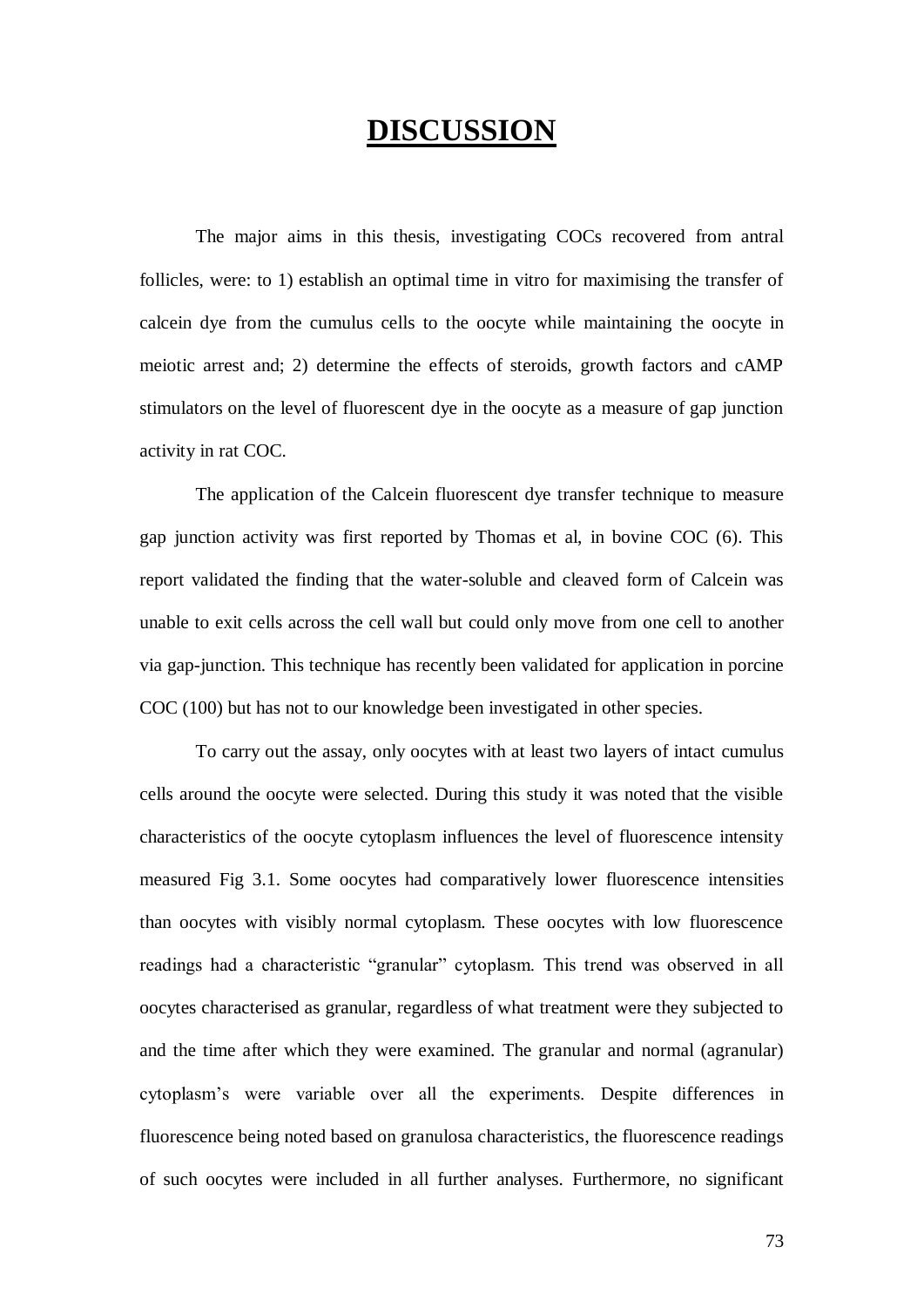difference between rats in COC readings was observed therefore the results were pooled across the experiments.

Following the exposure of COC to a 10 min exposure of Calcein, followed by incubation of the COC in Calcein-free media, it was evident that dye transfer from cumulus cells to the oocyte increased over a 180-240 min interval (see Figure 3.2) in the absence of any hormones or growth factors. This suggested that the initial isolation of COC from its follicular environment caused a disruption of gap junction activity. This may have been due to the stress imposed on the oocyte as a result of removing the COC from its gap junction network with the mural granulosa cells. If this notion is correct, then the evidence from this study showed that the COC gap junction activity can recover over time *in vitro*. After 240 min, a decrease in the gap junction activity was observed despite the presence of the PDE inhibitor milrinone. Thus, even though the COC were placed into a nutrient rich culture media, this alone was not sufficient to sustain the COC gap junction communication. An alternative explanation might be that the optimal time for maintenance of Calcein dye at maximum intensity in the oocyte is influenced by the exposure time and/or concentration of Calcein. These parameters were not tested in the present study.

In antral fluid, follicular-derived steroids are present at variable but relatively high concentrations during folliculogenesis. There is evidence that steroids influence follicular growth including granulosa cell proliferation and differentiation (101, 102). The hormonal microenvironment *in vivo* is often used as an indicator of the maturation potential of an individual follicle to develop to ovulation (103). Within this follicular microenvironment, COCs are exposed to relatively high concentrations of androgens i.e. testosterone and androstenedione. These androgens are also the major substrates for oestradiol synthesis by the granulosa cells. Our study suggests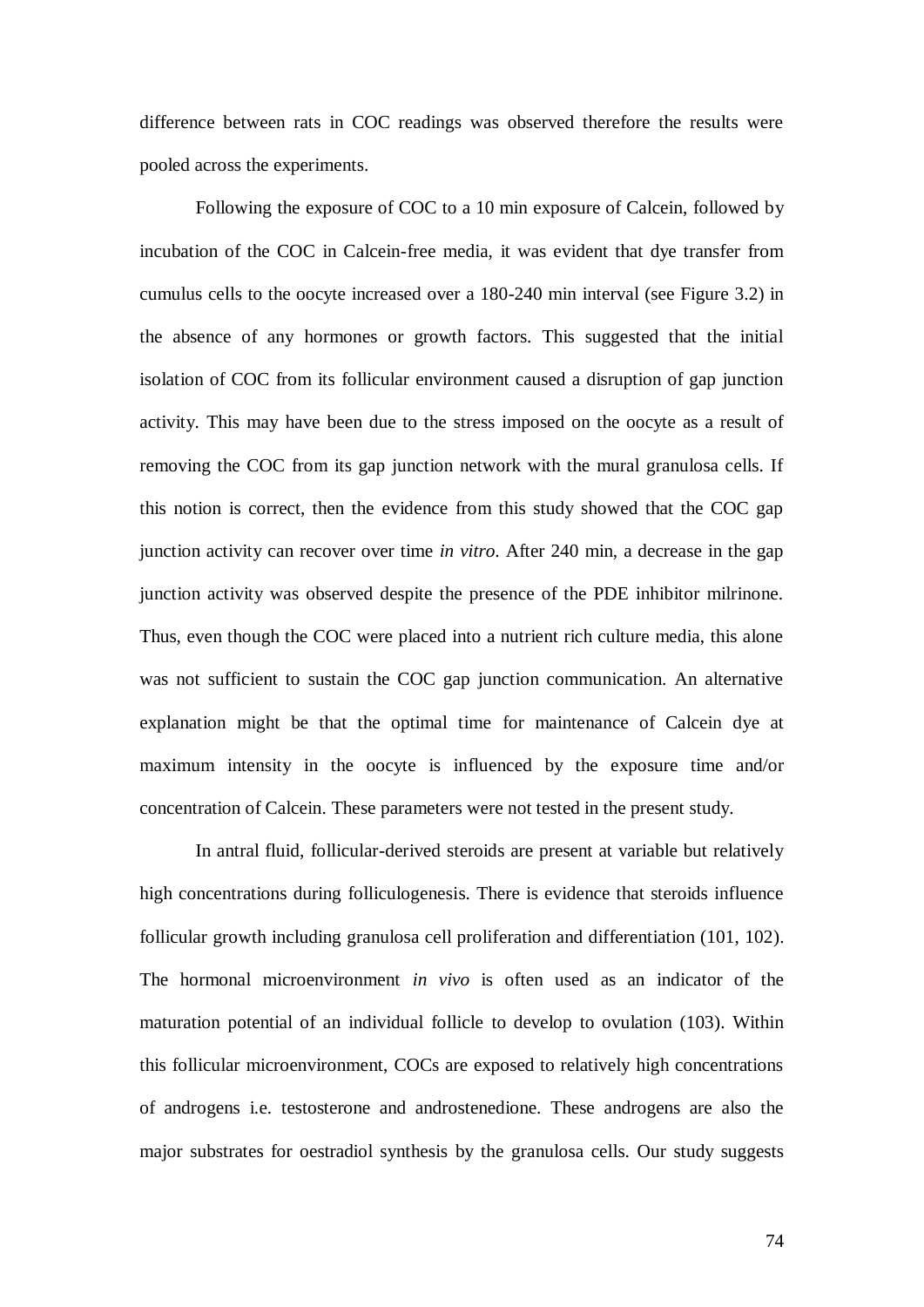that steroids alone do not have any effect on COC gap junction activity *in vitro*. None of the steroids tested i.e. oestradiol, testosterone, androstenedione and progesterone (See Fig 3.3 i-iv) caused any change in gap junction activity of rat COCs. In previous studies, it has been shown that the treatment of sexually immature rats with oestrogen implants leads to an increase in Cx43 protein expression (104). Burghardt et al 1982 demonstrated that exogenous oestradiol promotes gap junction growth indirectly in rat granulosa cells. They showed that the development of gap junctions occur at a basal rate in the absence of steroids, however exogenous oestradiol prevented atresia and promoted follicular growth during which an increase in gap junctions was observed. Therefore, it seems that oestradiol didn"t directly cause an increase in gap junction activity in granulosa cells but as follicular growth was sustained the basal rate of gap junction activity continued over a more extended period (105). The findings from that study are not inconsistent with our results since we didn"t observe any direct effect of oestradiol on gap junction activity in rat COC under *in vitro* conditions. Moreover, any indirect measures of the effects of steroids on sustaining follicular growth were beyond the scope of the present study. Nevertheless, it is acknowledged that steroids are indicative of the functional status of a follicle at any moment in time.

It is well known that the concentrations of pituitary and steroid hormones change throughout the menstrual or ovarian cycle and that they change in a specific sequence within the developing follicular environment which influences growth and secretory activity of granulosa cells (101). In the present study we tested the effects of steroids at a single concentration of 1 µg/ml. It has been found that the dominant oestrogen-secreting follicle contains 1µg of oestradiol per millilitre of antral fluid in many species and that the concentrations of androstenedione, testosterone and progesterone can, at times approach these levels (102). However, steroids do vary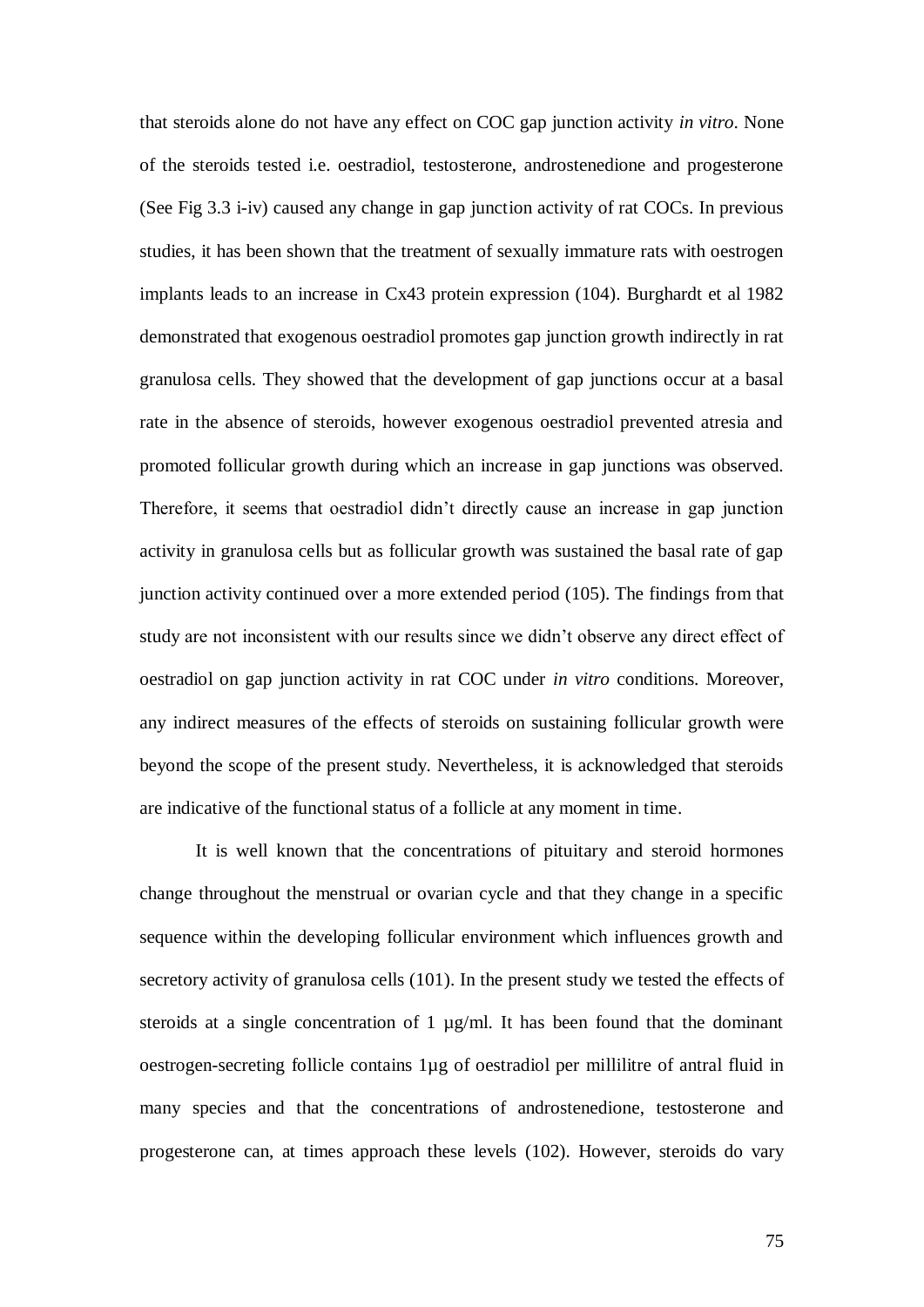significantly in their concentrations in follicular fluid. It is therefore possible that steroidal effects might be observed at lower concentrations but this was not investigated. Oestrogen is thought to be a key steroid and essential for cytoplasmic maturation and in the absence of oestrogen, granulosa cells fail to proliferate (102; 106). However, our study suggests that these processes are unlikely to be influenced directly by the effects of oestradiol on gap junction activity.

The present results demonstrate that IGF1 alone at a concentration of 10ng/ml was unable to show any effect on gap junction activity in rat COC. Previous studies have reported that more gap junctions both among granulosa cells or theca cells and between granulosa cells and the oocyte were observed in follicles cultured in the presence of IGF-I (98). In comparison to our findings, Zhao et al analysed the effect of IGF1 on preantral follicles however their measures of gap junction formation were qualitative rather than quantitative.

The role of forskolin, a cAMP stimulator, was examined in this study and an increase in gap junction activity was observed when compared to COCs without treatment (See Fig 3.5). In contrast with our results, studies with bovine COC showed that treatment of COCs with forskolin prolonged the maintenance of gap junction communication by preventing the loss of gap junctions (6). This study also demonstrated that the effect of forskolin in delaying the loss of gap junctions was enhanced by the presence of milrinone, a PDE3 inhibitor. While milrinone was also present in all our studies, we did not test the effects of time on maintaining gap junction activity nor was the effect of excluding milrinone tested. Previous studies have shown that forskolin inhibits the spontaneous maturation of rat and bovine oocytes in vitro and maintained them in meiotic arrest (6, 92). Moreover, the arresting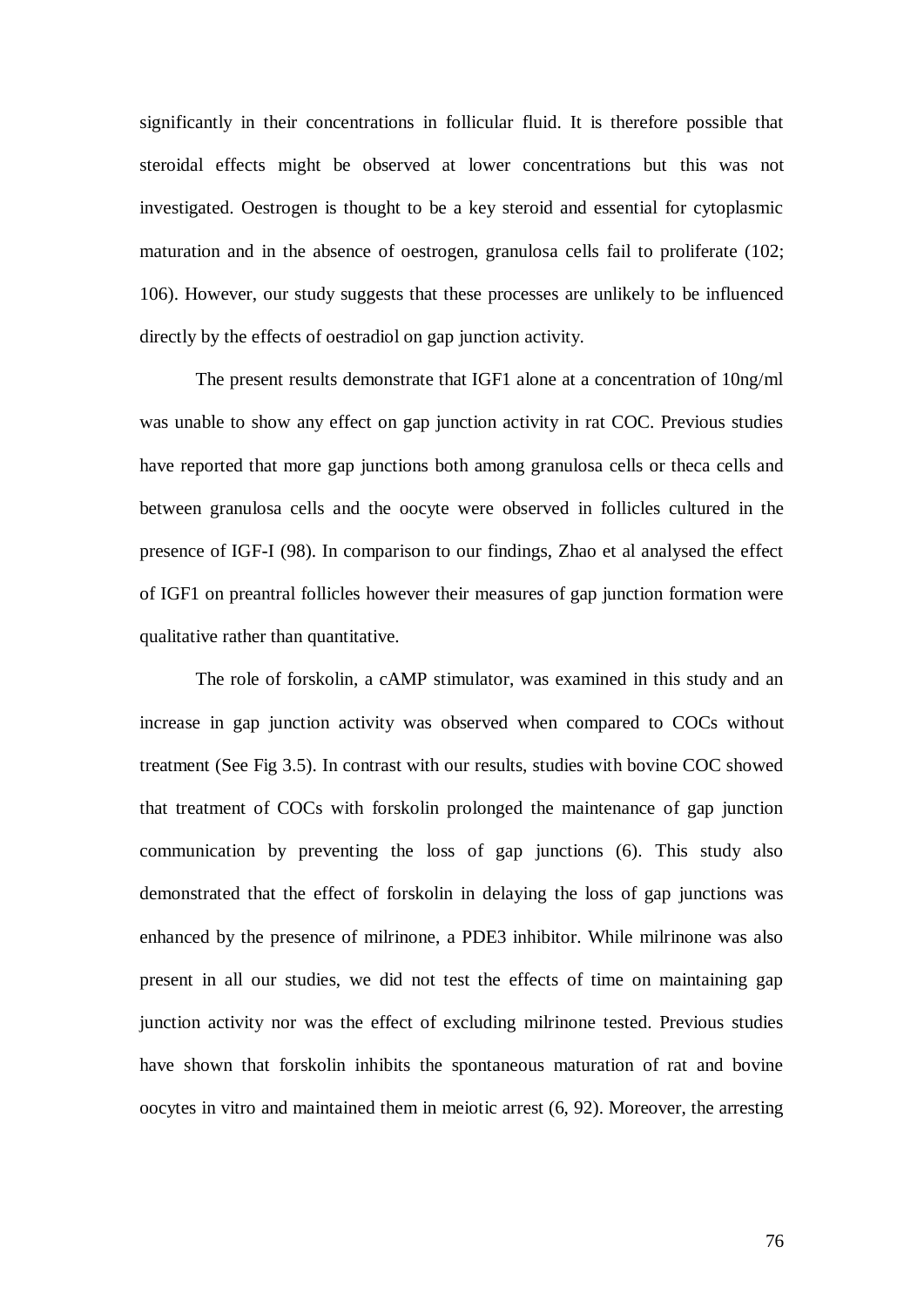action of forskolin was dependent upon the presence of surrounding cumulus cells, as cumulus free oocytes underwent GVBD.

In the present study, although steroids or IGF1 alone didn"t show any effect on gap junction activity, the combined effect of various steroids or IGF1 and forskolin (See Fig 3.7 i-v) caused an increase in dye transfer via gap junctions from cumulus cells to the oocyte. The only exception to this was the results of the study with androstenedione+ forskolin. In this study, the androstenedione+ forskolin values were 1.3 fold higher than the control but this did not reach statistical significance. Nevertheless, from these results it was of interest to know if whether the increases in gap junction activity were solely due to forskolin since it was the only factor that earlier demonstrated an ability to increase dye transfer or whether due to the cumulative effects of steroids or IGF1 and forskolin. The results from our studies summarised in Fig 3.8 (i), (ii) suggests that the addition of steroids did not enhance the effects of forskolin when both were added to the incubation media indicating that forskolin alone was responsible for the increase in gap junction activity. While the effects of forskolin+IGF1 were not compared to those of forskolin alone, it seems likely that the significant effects of the former were due to forskolin alone.

Other cAMP stimulators or analogues such as FSH and dcAMP also caused significant increases in the amount of dye transfer (See Fig  $3.6(i)$ ;  $3.6(ii)$ ). It has been well established that FSH drives antral follicle growth *in vivo* and that the presence of this hormone is essential to obtain developmentally competent oocytes in vitro (93). Previously, Burghardt et al 1982 reported that FSH causes gap junction amplification directly in rat granulosa cells. FSH amplified both the number of junctions and the amount of junctional membranes at all follicle sizes that were examined (105). In contrast, studies on porcine COC using the Calcein dye technique published by Bagg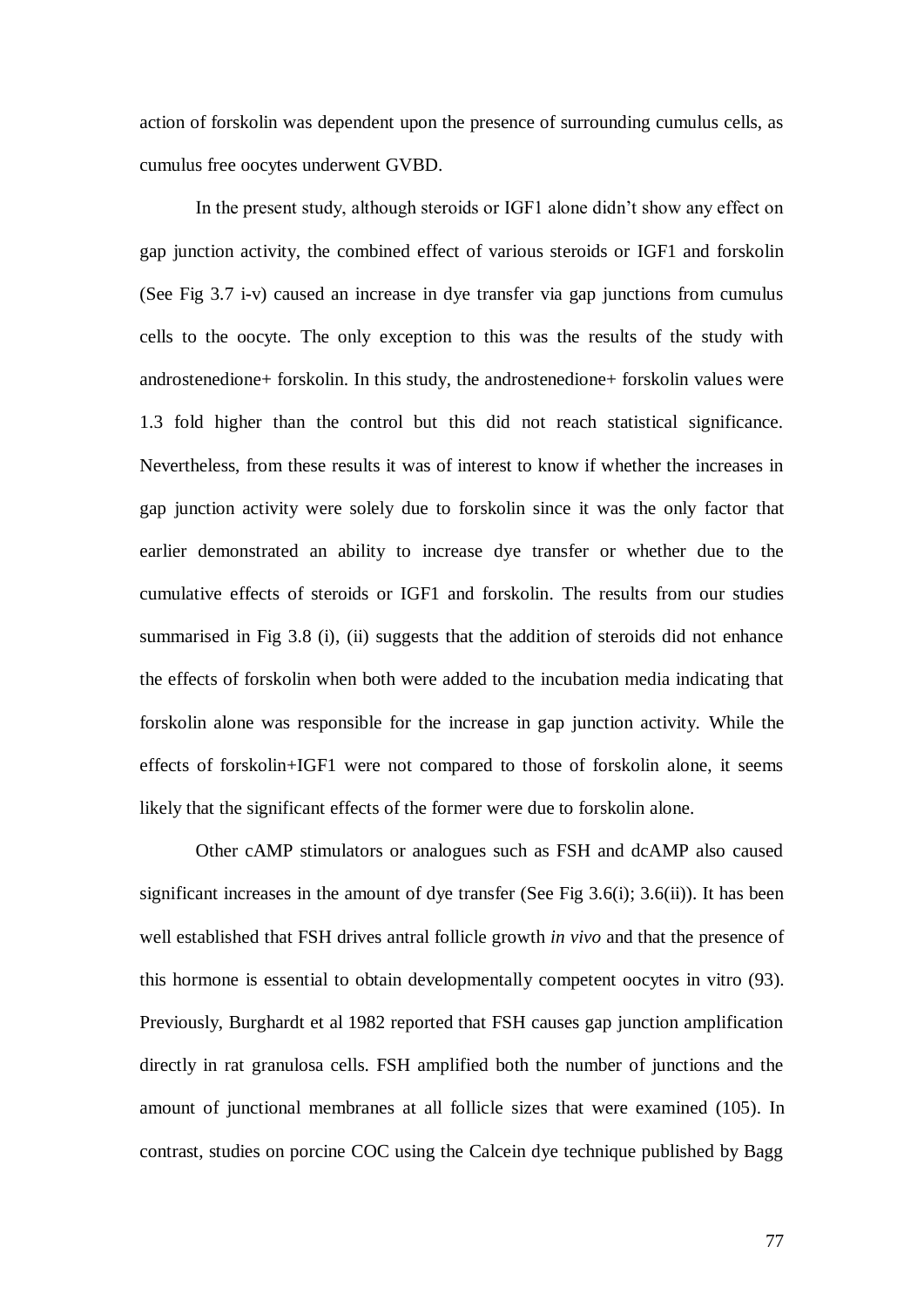et al 2009 were unable to demonstrate that exposure of COC to cAMP from either small or medium to large follicles increased gap junction *in vitro* over the first 6 h period. Significantly, at that time no significant difference was noted in the intraoocyte cAMP concentrations between the cAMP and non-cAMP treated groups (110). In that study there was no evidence that a PDE inhibitor was used. Perhaps the lack of effect on gap junction activity was the result of insufficient elevation of intra-COC concentrations of cAMP.

Our results with FSH or dbcAMP are consistent with those of forskolin and suggest that any agents that elevate cAMP intraoocyte levels are likely to cause an increase in dye or reagent transfer from cumulus cells to the oocyte by increasing gap junction activity (105, 107). Importantly, we only tested gap junction communication in COCs after four hours of incubation and did not investigate any other effects of cAMP modulating agents after this time period. With respect to exploring the improved efficacies for IVM, it will be important to investigate the effects of longer term exposure of COC to cAMP stimulators.

FSH stimulates cAMP by first binding to membrane receptors and activating G proteins in cumulus cells, which in turn activates adenylate cyclase activity leading to an increased synthesis of cAMP (108). Forskolin has also demonstrated its ability to increase intraoocyte cAMP levels, since it very rapidly activates the catalytic subunit of adenylate cyclase (91). It has been reported that an increase in intraoocyte cAMP levels causes increased intercellular gap junction communication most likely as a result of increased connexin RNA or protein levels (109). A previous study has demonstrated that cAMP can also increase gap junctional permeability by increasing assembly of Cx43 to plasma membrane gap junctional plaques (110).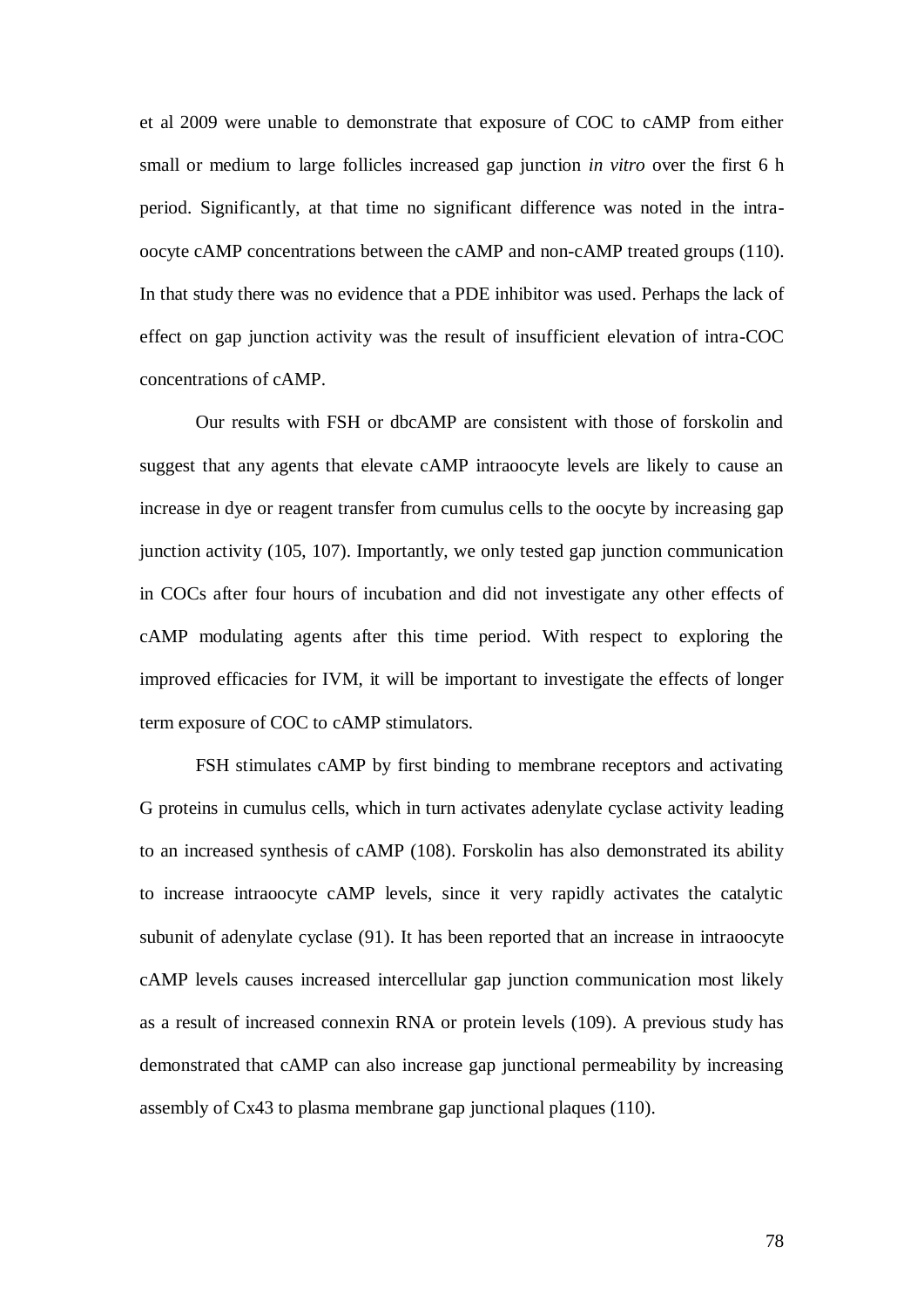It is well known that cAMP plays a crucial role in mammalian oocyte maturation. High levels of cAMP within the oocyte maintain oocyte meiotic arrest, whereas a fall in cAMP enables resumption of meiosis. Both forskolin and dcAMP display an inhibitory effect on oocyte maturation and this inhibitory effect is cAMP mediated (92, 111). In our study, it is suggested that forskolin, FSH and dcAMP stimulated cAMP production in the cumulus cells which is then transferred to the oocyte. This is consistent with previous results showing that higher levels of cAMP are present in oocytes derived from forskolin-stimulated COCs compared to similarly stimulated cumulus-free oocytes (112). It has been suggested that *in vivo* GVBD caused after the LH surge is cAMP mediated i.e. LH causes a rise in follicular cAMP in mural granulosa cells that luteinise leading to a progressive breakdown of gap junction communication across the ganulosa cell-cumulus cell syncytium (60). In the present *in vitro* studies the intra-oocyte cAMP levels that were generated as a result of forskolin, FSH and dcAMP treatments were unlikely during a 4 hour interval to have been high enough to interfere with intercellular communication as compared with the entire follicle *in vivo* where the cAMP produced by the whole follicle over a longer time interval is much greater.

In order to explain how cAMP modulating agents lead to an increase in gap junction activity, one possibility is that elevated cAMP levels restores or maintains pre-existing gap junction connections *in vitro*. Another possibility could be that elevated cAMP levels induce connexin gene expression and in turn this then leads to an increase in gap junction protein.

In the present study, the relative mRNA levels of Cx37 and Cx43 in COC after 0 and 240 min of incubation were examined. From our QPCR results (refer to Fig 3.9(i); (ii)) it can be observed that in both control and treatment groups, the relative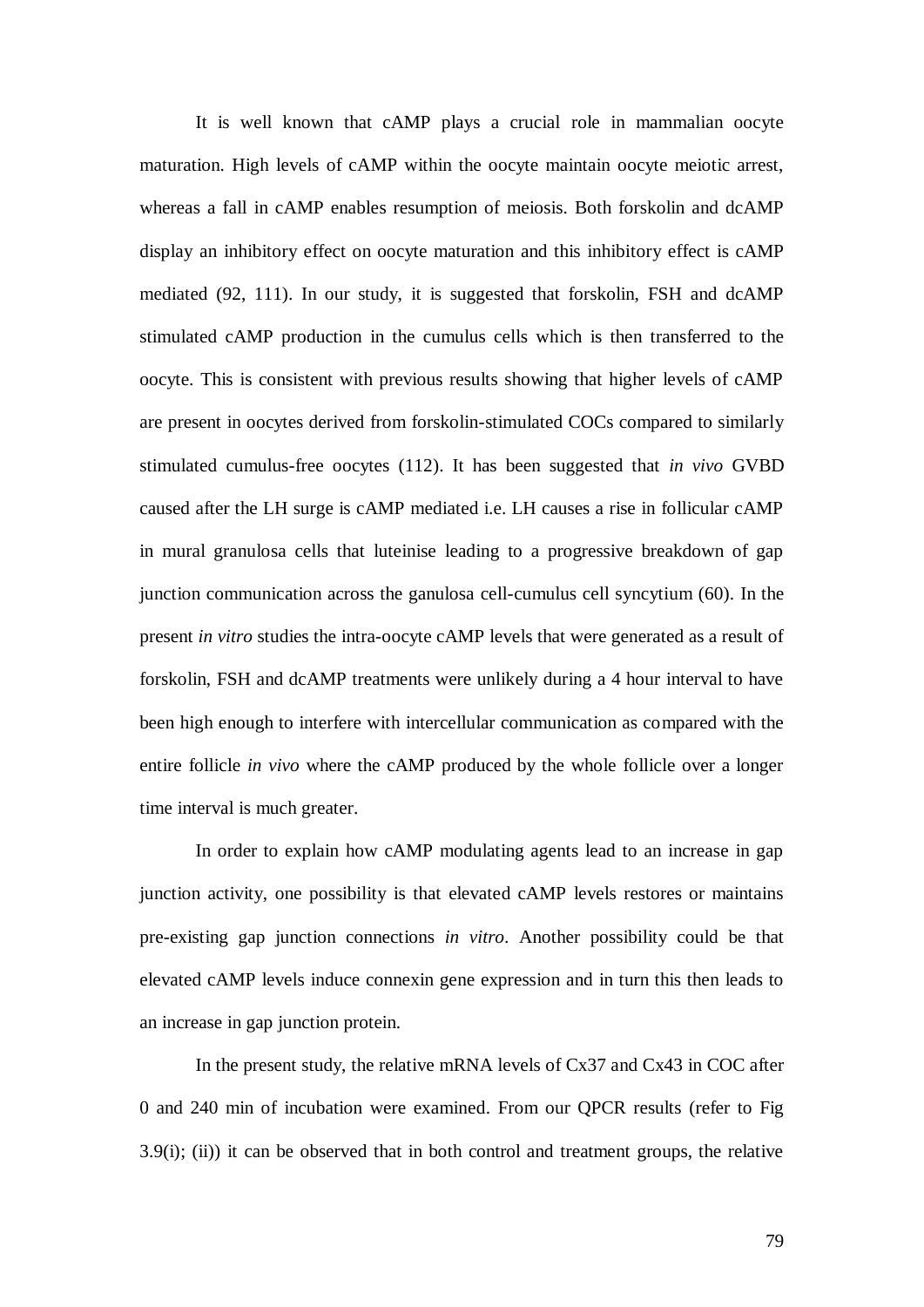levels of Cx37 mRNA increased over 240min of incubation. Moreover, treatment of COCs with forskolin caused a significant increase in Cx37 gene expression when compared with COCs without any treatment (control) at 240 min. In contrast, the relative Cx43 mRNA levels decreased after 240 min incubation and no difference was observed in gene expression levels of Cx43 when compared with the control group. Since Cx43 is present in cumulus cells and in order to prevent any variation caused by the number of cumulus cells attached to each oocyte examined, the data for Cx43 was corrected against the relative expression levels of the housekeeping gene (RPL19). Furthermore, since Cx37 levels were analysed in one individual oocyte per experiment, it isn't likely to have caused variation and in turn we didn't correct our Cx37 results with RPL19. A key issue to address here is the possibility that there may be some variation introduced by the housekeeping gene itself since it is present in both cumulus cells and the oocyte. However we selected for similar sized COCs and treated them with the same treatment i.e. forskolin, thereby it is unlikely to influence the results observed with Cx43.

It seems clear from these results that the elevated cAMP levels caused by forskolin increase the levels of Cx37 gene expression. However, further studies with respect to measures of Cx43 are required in order to examine changes when corrected with more localised housekeeping genes i.e. genes only present in cumulus cells and not within the oocyte.

Gap junction communication involves a sequence of events including connexin synthesis (transcription and translation), trafficking to plasma membrane and connexon assembly. It is likely that each event in this sequence is regulated by phosphorylation steps involving the cAMP mediated cascades. Therefore we propose that cAMP may lead to elevated or maintained connexin mRNA levels to thereby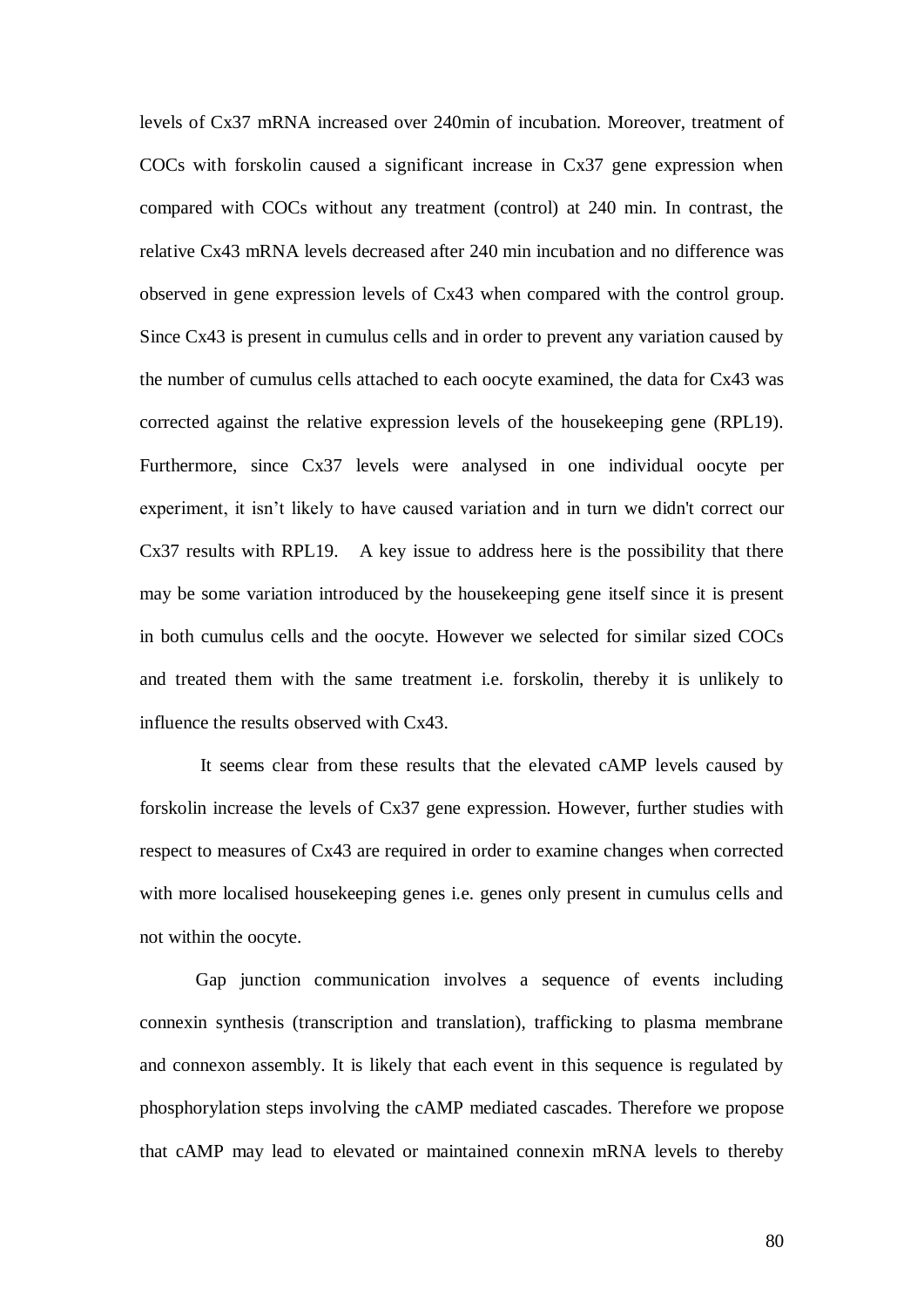promote gap junctional permeability. It has previously been reported that the upregulation of junctional communication can be induced by cAMP which facilitated an increase in gap junctional plaques recognized by freeze fracture analysis (113).

With respect to IVM, the inclusion of a specific PDE3 inhibitor such as milrinone and cAMP modulating agents in media are both likely to be important for enhancing the developmental potential of oocytes collected as COC from antral follicles not considered to have reached the preovulatory stage of maturation. We propose that the use of milrinone with forskolin or FSH or dcAMP will elevate intraoocyte cAMP, inhibit the resumption of meiosis and importantly promote gap junction communication thereby prolonging the opportunity for exchange of essential metabolites from the cumulus cells to the oocyte to advance cytoplasmic maturation in oocytes.

Important future directions include examining the effects of the oocytesecreted factors such as GDF9 and BMP15. As outlined earlier, both GDF9 and BMP15 have essential regulatory roles in ovarian follicular development (78). Studies have shown that when COCs are treated with exogenous GDF9 and BMP15, an improved oocyte developmental potential is observed (114). Such treatments were shown to cause a 50% increase in developmental competence as well as improved embryo quality. It has also been demonstrated that the addition of GDF9 in IVM media increases the embryo production efficiency in mice (114). Furthermore, analysing the effects of cAMP stimulators at various concentrations for longer time intervals together with further information on connexin 37 and 43 mRNA and protein synthesis as well as other culture/incubation media supplements would provide new insights into improving the applications of IVM in artificial reproductive technologies.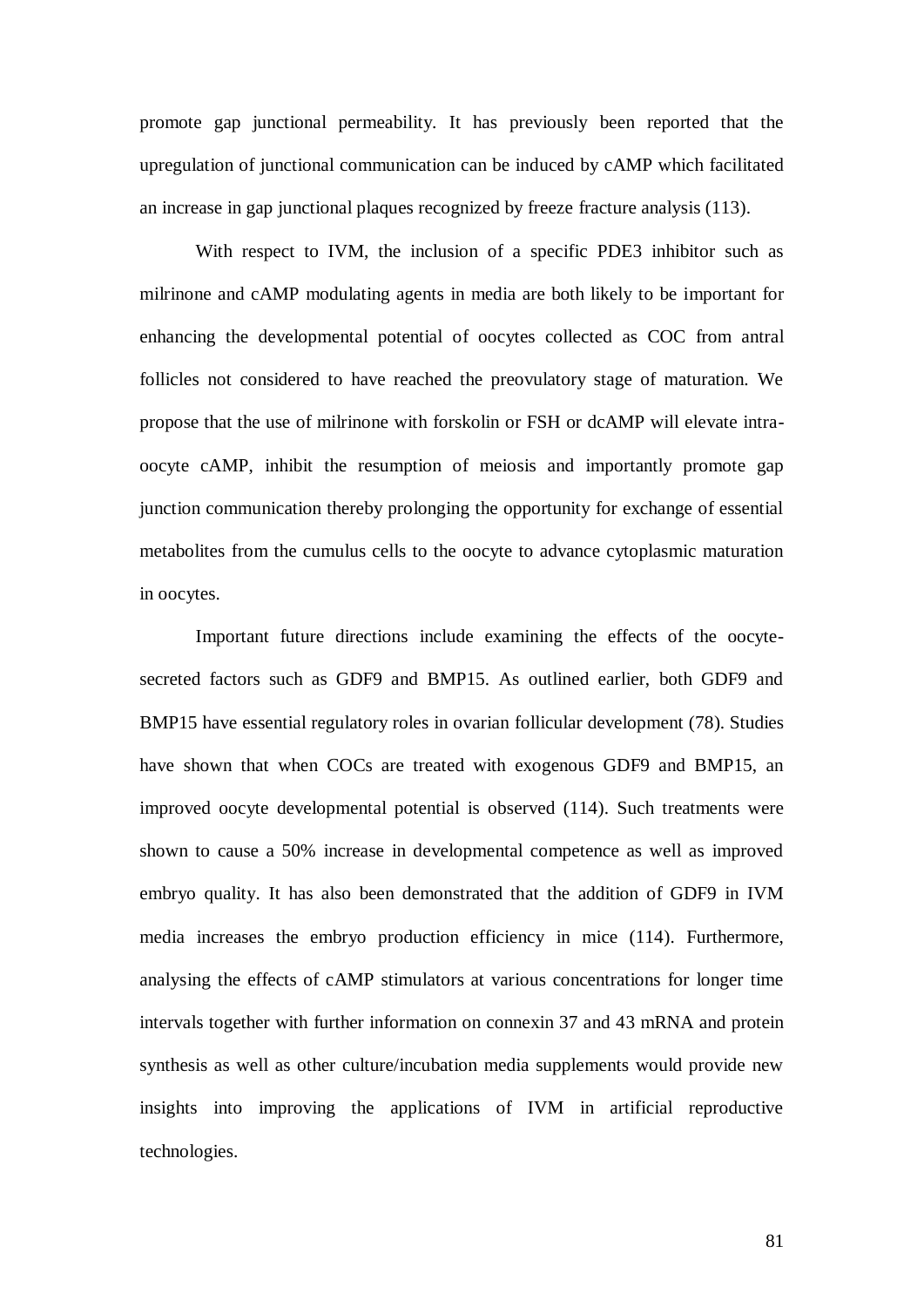## **CONCLUSION**

In this study, we determined the effects of various factors on the gap junction activity in rat COCs. Isolation of rat COC from their follicular microenvironment appears to impair gap junction activity within COCs as assessed by the measurement of dye transfer however this activity was recovered over time in vitro. Under *in vitro* conditions all cAMP stimulators i.e. forskolin, FSH, dcAMP together with milrinone caused an increase in gap junction activity between cumulus cells and the oocyte. Steroids and IGF1 alone didn"t show any effect on gap junction activity. Furthermore, forskolin caused an increase in the relative Cx37 gene expression levels after a four hour incubation period.

Together the findings from this study suggest that cAMP stimulators are important in terms of maintenance of gap junction permeability between cumulus cells and the oocyte in rats and in order to develop an in vitro maturation culture medium, it is vital to incorporate agents that elevate intraoocyte cAMP levels.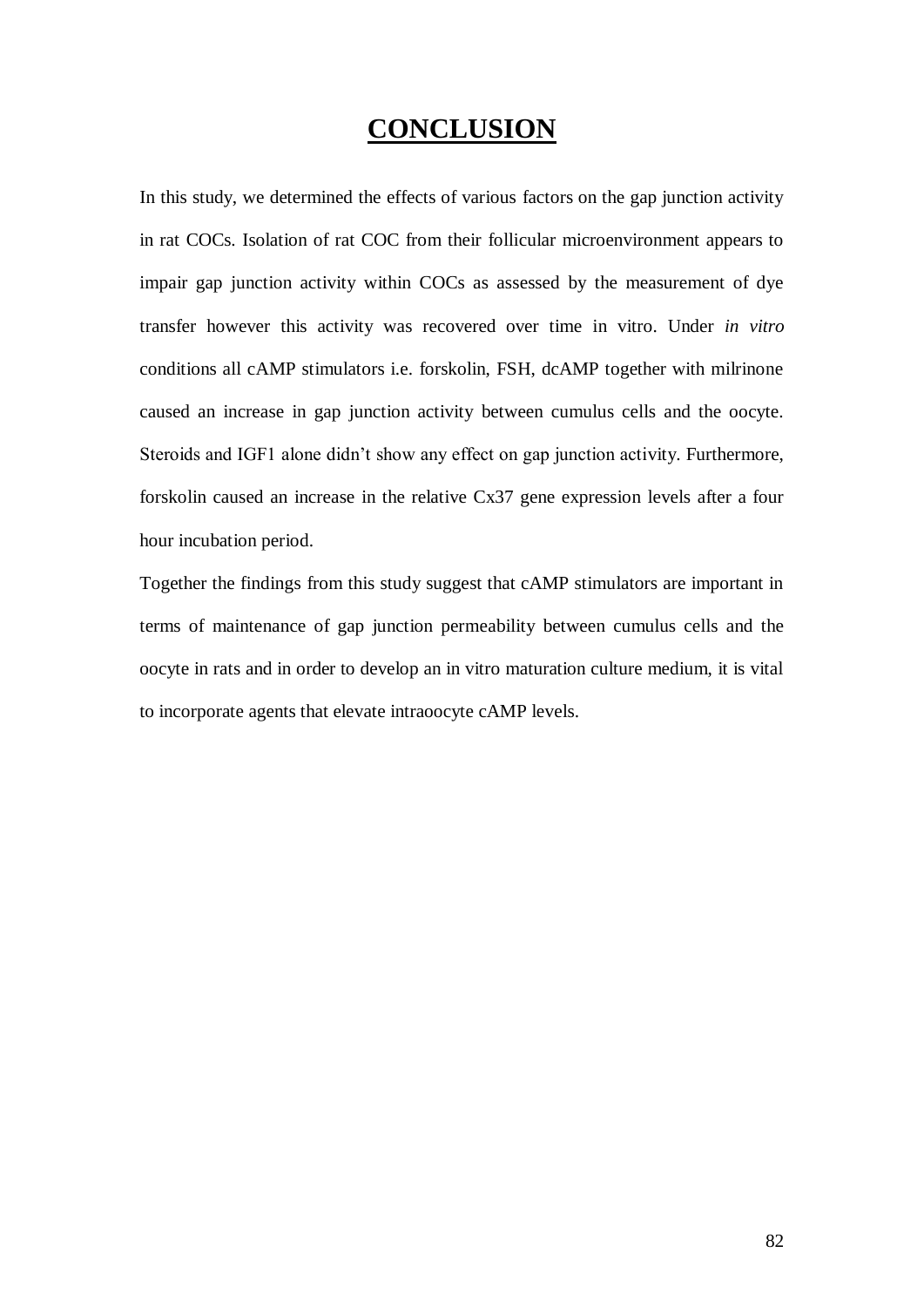#### **REFERENCES**

- 1) Suikkari, AM., Anttila, VS. (2007). In vitro maturation of eggs: is it really useful? Best Practice and Research of Clinical Obstetrics and Gynaecology, 21(1), 145-155.
- 2) Soderstrom- Anttila, V., Makinen, S., Tuuri, T. (2005). Favourable pregnancy results with insemination of in vitro matured oocytes from unstimulated patients. Human Reproduction, 20, 1534-1540.
- 3) Chian, RC., Buckett, WM., Tan, SL. (2004). In vitro maturation of human oocytes. Reproduction and Biomedical online, 8, 148-166.
- 4) Martikainen, H., Tiitinean, A., Tomas E. (2001). One versus two embryo transfer after IVF and ICSI: a randomized study. Human Reproduction, 16,1900-1903
- 5) Gilchrist, RB., Thomson, JG. (2007). Oocyte Maturation: emerging concepts and technologies to improve developmental potential in vitro. Theriogenology, 67, 6-15.
- 6) Thomas, RE., Armstrong, DT., Gilchrist, RB. (2004). Bovine cumulus celloocyte gap junctional communication during in vitro maturation in response to manipulation of cell specific cyclic adenosine 3'5'- monophosphate levels. Biology of Reproduction, 70, 548-556.
- 7) Elaine, N., Marieb, KH. (2006). Human Anatomy and Physiology. Benjamin-Cummings Publishing Co.
- 8) Baker, TG. (1972). Oogenesis and ovarian development. In: Reproductive Biology, Eds Balin, H., Glasser, Exerpta Medica, Amsterdam, pp398-437.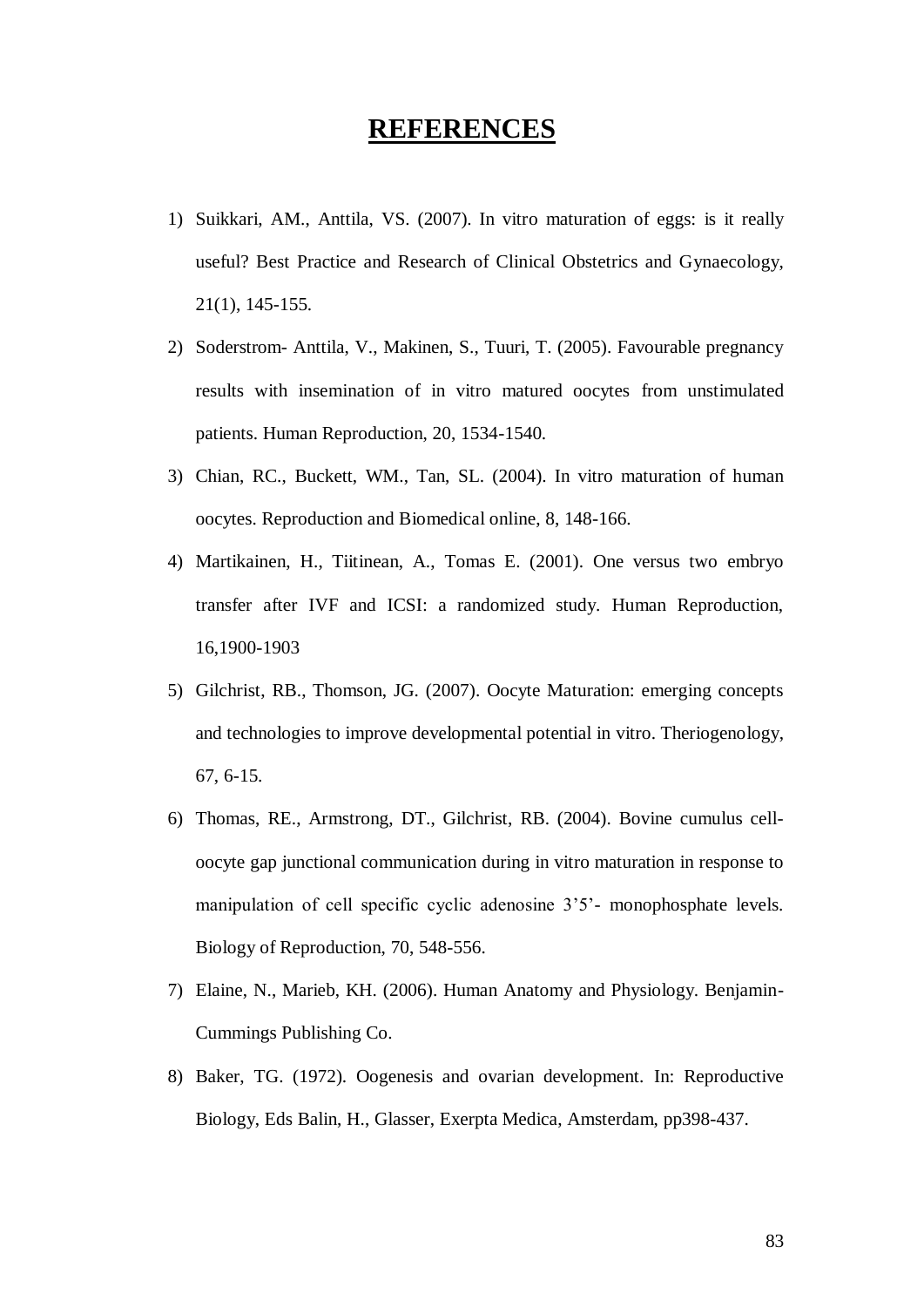- 9) The physiology of reproduction. Eds Knobil E., Neill, JD., Raven press, vol 1, pp150-172.
- 10) Sawyer, HR., Smith, P., Heath, DA., Juengel, JL., Wakefield, SJ., McNatty, KP. (2002). Formation of ovarian follicles during fetal development in sheep. Biology of Reproduction, 66, 1134-1150.
- 11) Eppig, JJ. (1991). Intercommunication between mammalian oocytes and companion somatic cells. BioEssays, 13(11).
- 12) Lundy, T., Smith, P., O"connell, A., Hudson, NL., McNatty, KP. (1999). Populations of granulosa cells in small follicles of the sheep ovary. Journal of Reproduction and Fertility, 115, 251-262.
- 13) Albertini, DF., Anderson, E. (1974). The appearance and structure of intercellular connections during the ontengeny of the rabbit ovarian follicle with particular reference to gap junctions. The Journal of Cell Biology, 63,234-250.
- 14) Gondos, B. (1970). Granulosa cells- germ cell relationship in the developing rabbit ovary. Journal of embryo and experimental morphology, 23, 419-426.
- 15) Peters, H., Byskov, AG., Himelstein, BR, Faber, M. (1975). Follicular growth: the basic event in the mouse and human ovary. Journal of Reproduction and Fertility, 45, 559-566.
- 16) Baker, TG., Hunter, RHF. (1978). Interrelationships between the oocyte and somatic cells within the graffian follicle of mammals. Annales.Biologie animale.Biochimie.Biophysica, 18(2B), 419-426.
- 17) Schwartz, WB., Hoffman, JC. (1972). Ovulation: Basic aspects. Excerpta Medica, Monograph on Reproductive Biology, 438-476.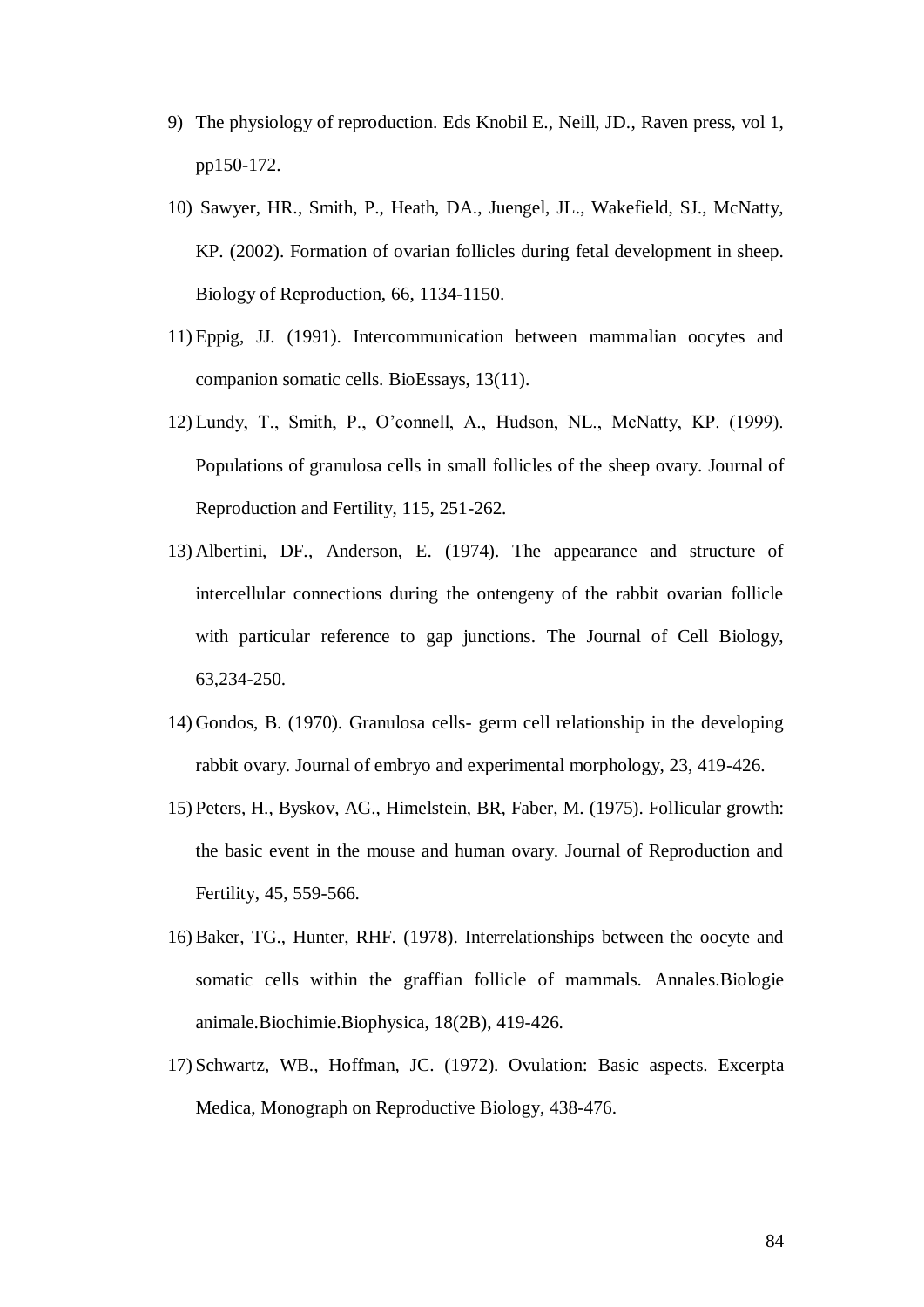- 18) Watkins P., Eddy R., Beck, AK. (1987). DNA sequence and regional assignment of the human follicle stimulating hormone beta-subunit gene to the short arm of the human chromosome 11. DNA, 6, 205-212.
- 19) McNatty, KP., Reeder, K., Smith, P., Heath, DA., Juengel, JL. (2006). Control of ovarian follicular development to the gonadotrophin dependent phase: a 2006 perspective. Reproduction in domestic Ruminants. Nothingham University Press, UK. 55-68.
- 20) Gilchrist RB., Lane, M., Thompson, JG. (2008). Oocyte secreted factors: regulators of cumulus cell function and oocyte quality. Human Reproduction Update, 14, 159-177.
- 21) Russell, DL., Robker, RL. (2007). Molecular mechanisms of ovulation: coordination through the cumulus complex. Human Reproduction Update, 13(3), 289-312.
- 22) Robker, Rl., Richards, JS. (1998). Hormone-induced proliferation and differentiation of granulosa cells: a coordinate balance of the cell cycle regulation cyclein D2 and P27 Kip1. Molecular Endocrinology, 12,924-940.
- 23) Whitelaw, P., Smyth, CD., Howles, CM. (1992). Cell specific expression of aromatase LH receptor mRNAs in rat ovary. Journal of Molecular Endocrinology, 9, 309-312.
- 24) Richards, J., Jonasses, JA., Rolfes, AI., Kersey, K., Reichert, LE. (1979). Adenosine 3' 5'- monophosphate, LH receptor and progestrone during granulosa cell differentiation: effects of oestradiol and FSH. Endocrinology, 104, 765-773.
- 25) Harman, SM., Louvet, JP., Ross, GT. (1975). Interaction of estrogen and gonadotrophins on follicular atresia. Endocrinology, 96, 1145-11525.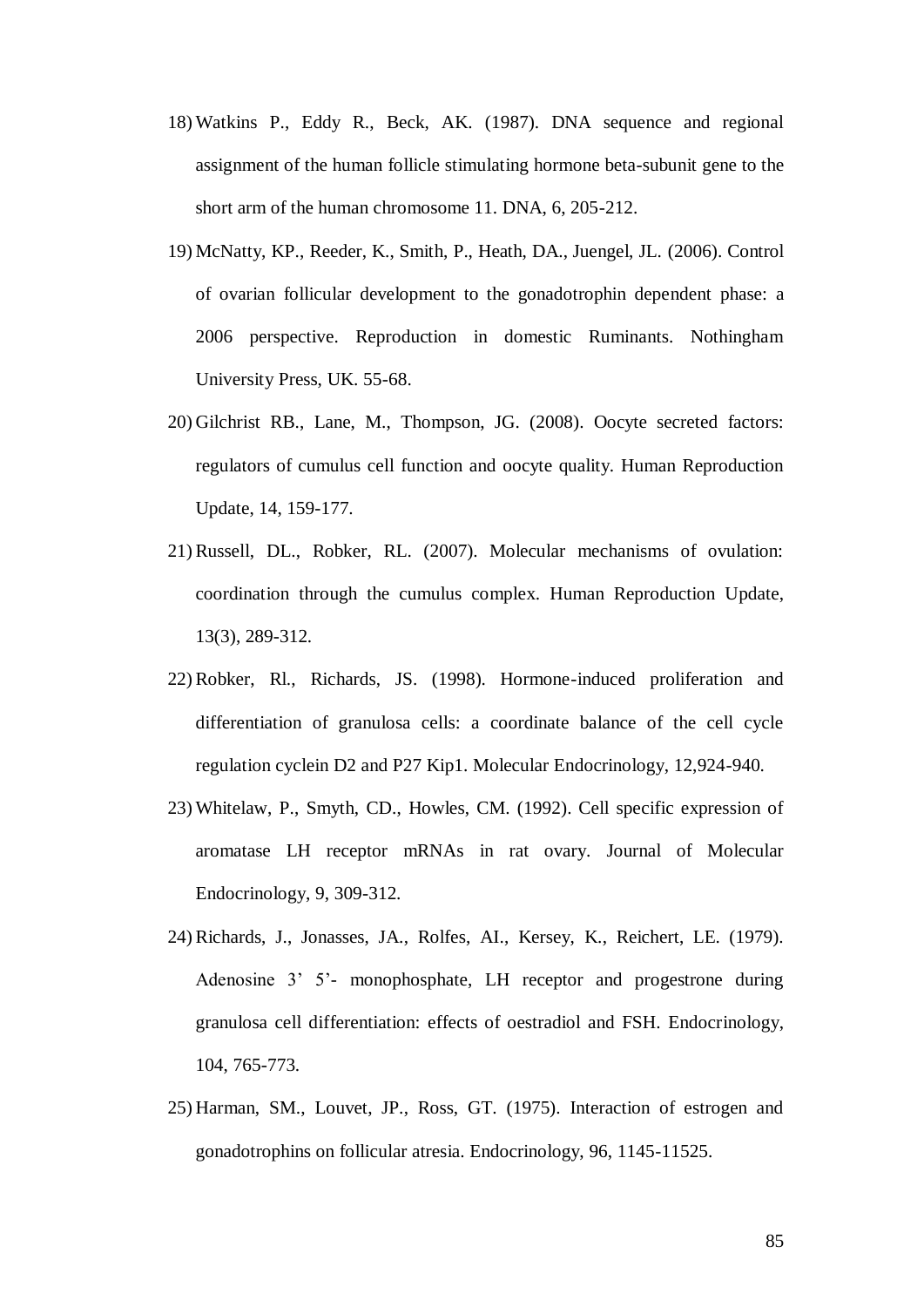- 26)Jones, RE. (1997). Human Reproductive biology (2 ed). Academic Press New York, pp121-180.
- 27) McNatty, KP., Neal, P., Baker, TG. (1976). Effect of prolactin on the production of progesterone by mouse ovaries in vitro. Journal of Reproduction and Fertility.
- 28) Wang, H., Andah, K., Hagiware, H., Xiaowei, L., Kikuchi, N., Abe, Y., Yamada, K., Fatima, R., Mizunuma, H. (2001). Effect of adrenal and ovarian androgens on type 4 follicles unresponsive to FSH in immature mice. Endocrinology, 142, 4930-4936.
- 29) Murray, AA., Gosden, RG., Allison, V., Spears, N. (1998). Effect of androgens on the development of mouse follicles growing in vitro. Journal of Reproduction and Fertility, 113, 27-33.
- 30) Hu, YC., Wang, PH., Yeh, S. (2004). Subfertility and defective folliculogenesis in female mice lacking androgen receptor. Proceedings of the National Academy of Sciences USA, 101, 11209-11214.
- 31) Krege, J., Hodgin, JB., Couse, JF., Enmark, E., Warne, M., Mahler, JF., Sar, M., Korach, KS., Gustafsson, Ja., Smithies, O. (1998). Generation and reproductive phenotypes of mice lacking oestrogen receptor beta. Proceedings of the National Academy of Sciences, 95, 15677-15682.
- 32) Couse, J., Yates, MM., Deroo, BJ., Korach, KS. (2005). Oestrogen receptor beta is critical to granulosa cell differentiation and the ovulatory response to gonadotrophins. Endocrinology, 146, 3247-3268.
- 33) Drummond, A., Findlay, JK. (1999). The role of oestrogen in folliculogenesis. Molecular and Cellular Endocrinology, 151, 57-64.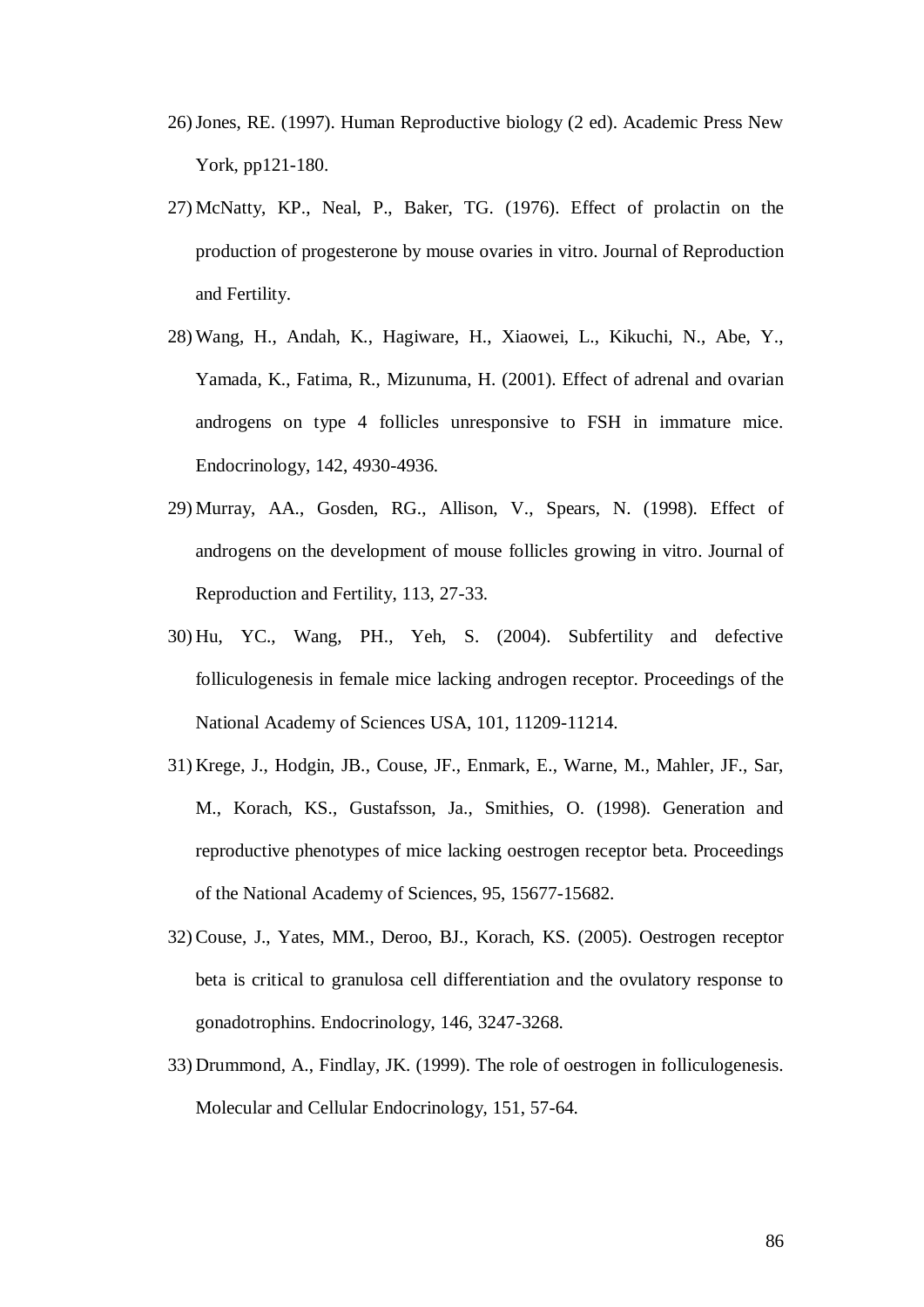- 34) Lieberman (1976). Oocyte meiosis in cultured rat follicles during inhibition of steroidogenesis. Endocrinology, 83, 151-157.
- 35) Smith, DM., Tenny, DY. (1980). Effects of steroids on mouse oocyte maturation in vitro. Journal of reproduction and fertility, 63, 331-338.
- 36) McGaughney, RW. (1977a). The culture of pig oocytes in minimal medium and the influence of progesterone and oestradiol 17 beta on meiotic maturation. Endocrinology, 100, 39-45.
- 37) Smith, DM., Tyler, JP., Erickson, GF. (1978). Effects of medium composition and progesterone on maturation in vitro of rabbit oocytes from grafian follicles of different sizes. Journal of Reproduction and Fertility, 54, 393-400.
- 38) Shae, BF., Baker, RD., Latour, JP. (1975). Human follicular oocytes and their maturation in vitro. Fertility and Sterility, 26, 1075-1082.
- 39) Kidder. GM., Mhawi, AA. (2002). Gap junctions and ovarian folliculogenesis. Reproduction, 123, 613-620.
- 40) Anderson, E., Albertini, DF. (1976). Gap junctions between the oocyte and the companion follicle cells in the mammalian ovary. Journal of cell Biology, 71, 680-686.
- 41) Albertini, DF., Combelles, CMN., Benecchi, E., Carabatsos, MJ. (2001). Cellular basis of paracrine regulation of ovarian follicle development. Reproduction, 121, 647-653.
- 42) Burghardt, RC., Matheson, RL. (1982). Gap junction amplification in rat ovarian granulosa cells. A direct response to follicle- stimulating hormone. Developmental Biology, 94, 206-215.
- 43) Loewenstein, WR. (1981). Junctional intercellular communication: the cell to cell membrane channel. Physiology Review, 61, 829-913.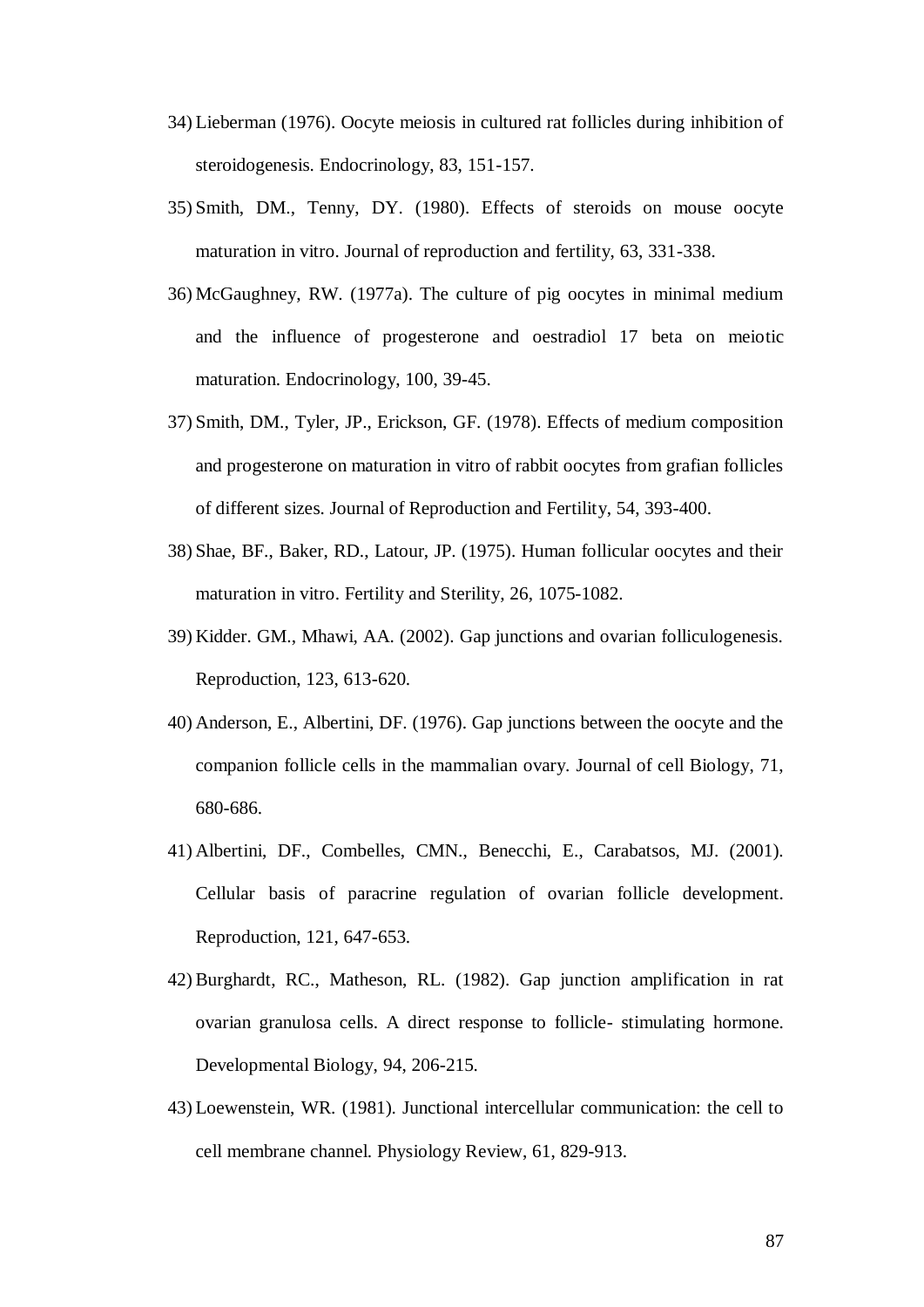- 44) Goodenough. DA., Paul, DL. (2003). Beyond the gap: functions of unpaired connexon channels. Nature Reviews of Molecular Cell Biology, 4, 285-295.
- 45) Simon, AM., Goodenough, DA., Li, E., Paul, DL. (1997). Female infertility in mice lacking connexin 37. Nature, 385, 525-529.
- 46) Bruzzone, R., White, TW., Goodenough, DA. (1996). The cellular internet: online with connexins. Bioessays, 18(9), 709-718.
- 47)Juneja, SE., Barr, KJ., Enders, GC., Kidder, GM. (1999). Defects in the germ line and gonads of mice lacking connexin 43. Biology of Reproduction, 60, 1263-1270.
- 48) Matzuk, MM., Burns, KH.., Vivveiros, MM., Eppig, J. (2002). Intercellular communication in the mammalian ovary: oocytes carry the conversation. Science, 296.
- 49) Biggers, JD., Whittingham, DG., Donahue, RP. (1967). The pattern of energy metabolism in the mouse oocyte and zygote. Proceedings of the National Academy of Sciences USA, 58, 560-567.
- 50) Downs, SM., Fagbohun, CF. (1991). Metabolic coupling and ligand stimulated meiotic maturation in the mouse cumulus- oocyte complex. Biology of Reproduction, 45, 851-859.
- 51) Eppig, JJ. (1993). Regulation of mammalian oocyte maturation. The Ovary, eds Adashi, EY., LOeung, PCK. Raven press New York. pp185-208.
- 52) Conti, M., Anderson, CB., Richard F., Mehats, C., Chun, SY., Horner, K., Jin, C., Tsafriri, A. (2002). Role of cyclic nucleotide signalling in oocyte maturation. Molecular and Cellular Endocrinology, 187, 153-159.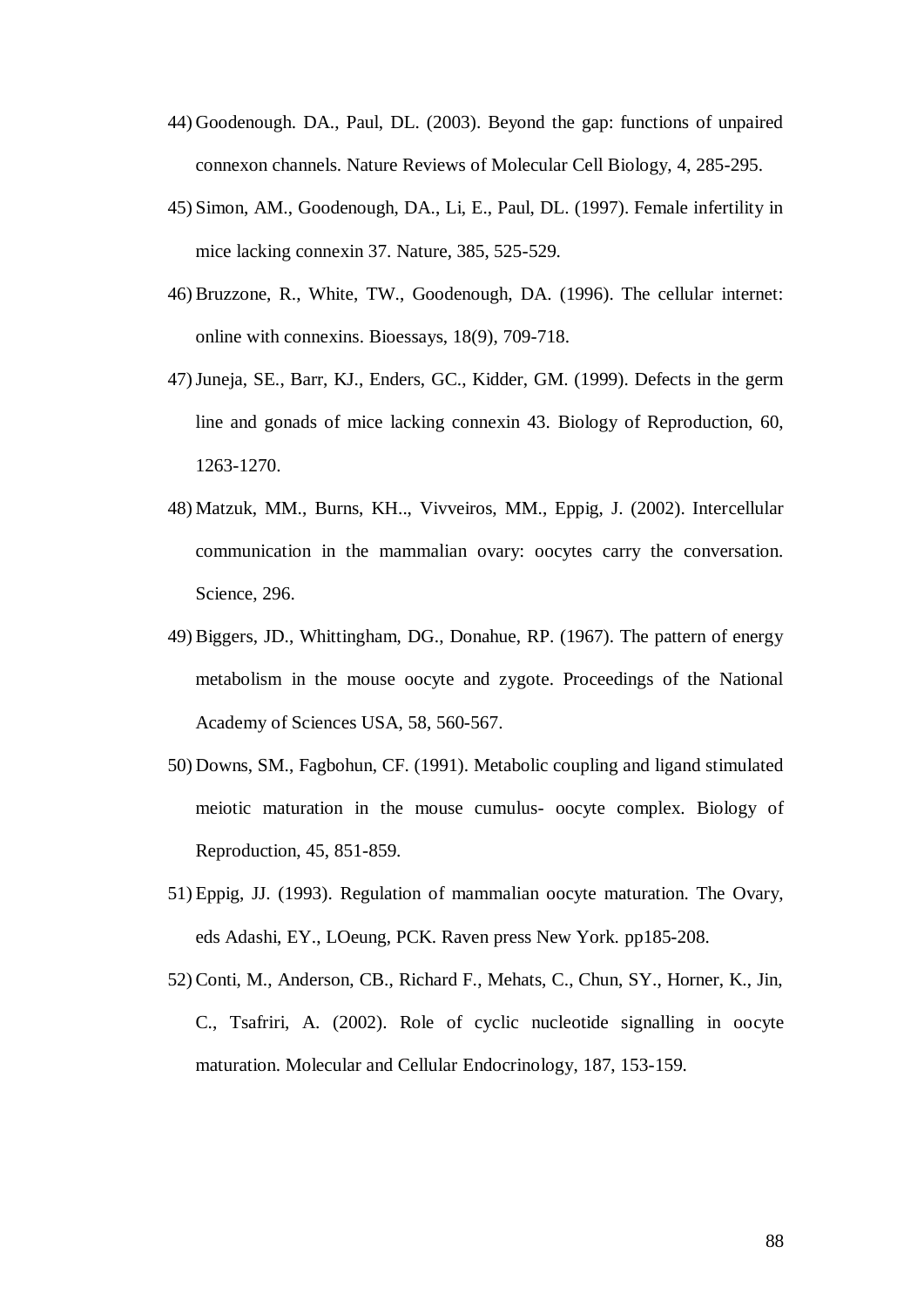- 53) Conti, M., Anderson, CB., Richard F., Shitsukawa, k., Tsafriri, A. (1998). Role of cyclic nucleotide phosphodiestrases in resumption of meiosis. Molecular and Cellular Endocrinology, 145, 9-14.
- 54) Tsafriri, A., Dekel, N. (1994). Molecular mechanisms in ovulation. In: Molecular Biology of female reproductive systems, Eds Findlay, JK., Academic press, San Diego, pp207-258.
- 55) Sorenson, RA., Wasserman, PM. (1976). Relationship between growth and meiotic maturation of the mouse oocyte. Developmental biology, 50, 531-536.
- 56) Mehlmann, LM. (2005). Stops and starts in mammalian oocytes: recent advances in understanding the regulations of meiotic arrest and oocyte maturation. Reproduction, 130, 791-799.
- 57) Pincus, G., Enzymann, EV. (1935). The comparative behaviour of mammalian eggs in vivo and in vitro. Journal of Experimental Medicine, 62, 665-675.
- 58) Peng, ZR., Hsueh, AJ., Lapolt, PS., Bjersing, L., Ny, T. (1991). Localisation of luteinising hormone receptor messenger ribonucleic acid expression in ovarian cell types during follicle development and ovulation. Endocrinology, 129, 3200-3207.
- 59) Eppig, JJ., Downs, SM. (1987). The effect of hypoxanthine on mouse oocyte growth and development in vitro: maintenance of meiotic arrest and gonadotrophin induced oocyte maturation. Developmental Biology, 119 (2), 313-321.
- 60) Dekel, N. (1988). Regulation of oocyte maturation: The role of cAMP. In vitro fertilisation and other assisted reproductive techniques. Academy of Science New York, 211-216.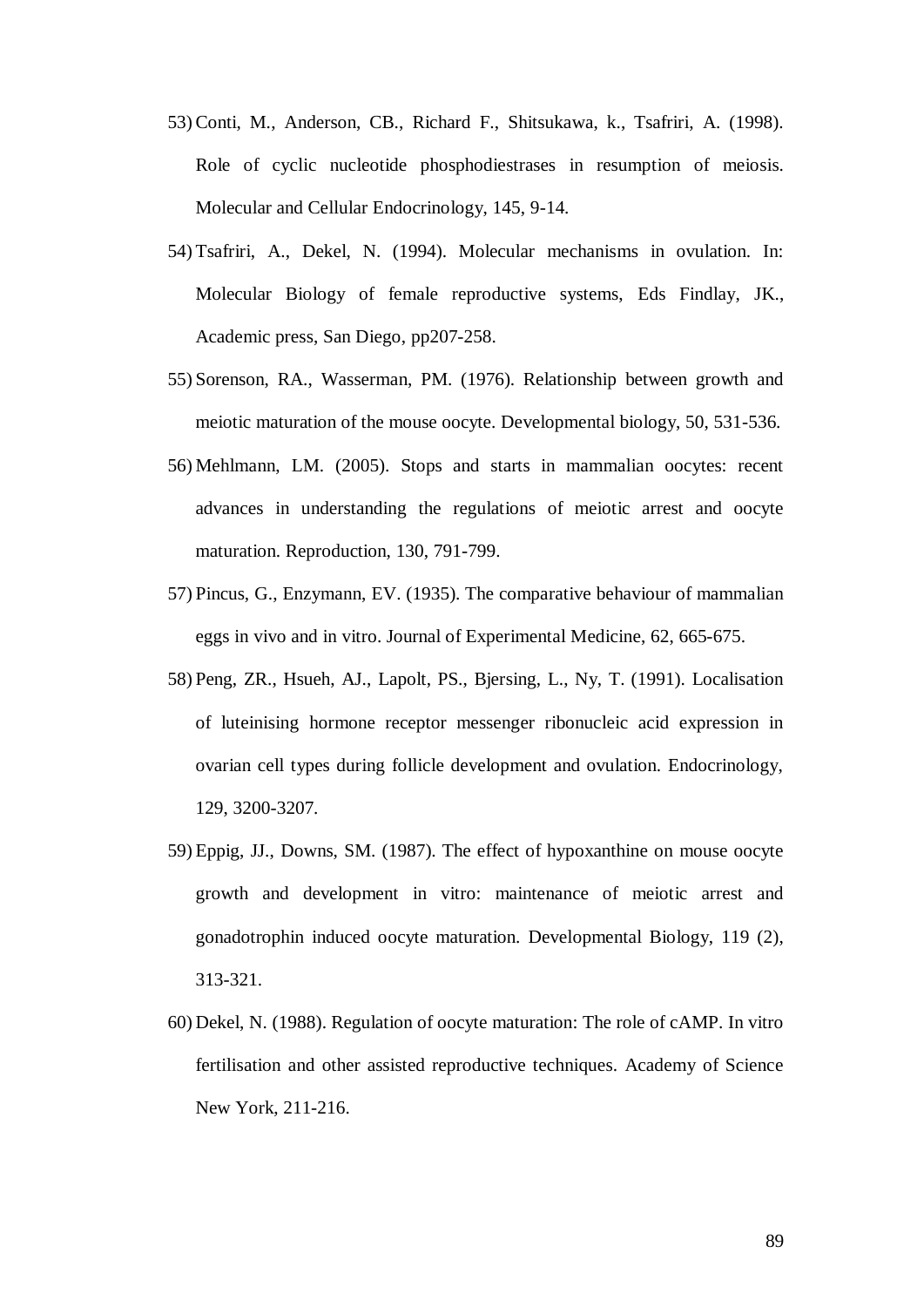- 61) Byskov, AG., Anderson, CY., Nordholm, L., Thogersen, H., Guoliang, X., Wassmann, O., Andersen, JV., Guddal, E., Roed, T. (1995). Chemical structure of steroids that affect oocyte meiosis. Nature, 374, 559-562.
- 62) Flores, JA., Velbhuis, JD., Leong, DA. (1990). Follicle stimulating hormone evokes an increase in intracellular free calcium ion concentrations in single ovarian cells. Endocrinology, 127, 3172-3179.
- 63) Powers, RD., Paleos, GA. (1982). Combined effects of calcium and dibutyryl cAMP on germinal vesicle breakdown in the mouse oocyte. Journal of Reproductive Fertilisation, 66, 1-8.
- 64) Larson, WJ., Wert, SE., Brunner, GD. (1986). A dramatic loss of cumuls cell gap junctions correlated with germinal vesicle breakdown in rat oocytes. Developmental Biology, 113, 517-521.
- 65) Gilula, NB., Epstein, ML., Beers, WH. (1978). Cell to cell communication and ovulation. A study of the cumulus oocyte complex. Journal of Cellular Biology, 78, 58-75.
- 66) Dekel, N., Kraicer, P., Phillips, D., Sanchez, R., Segel, S. (1978). Cellular associations in the rat oocyte- cumulus cell complex: morphology and ovulatory changes. Gamete Research, 1, 47-57.
- 67) Lindner, HR., Tsafriri, A., Lieberman, ME., Zor, U., Koch, Y., Bauminger, S., Barner, A. (1974). Gonadotrophin action on cultured grafian follicles induction of maturation division of the mammalian oocyte and differentiation of the luteal cell. Recent Progress in Hormonal Research, 30, 79-138.
- 68) Norris, RP., Freudzon, M., Mehlmann, LM., Conan, AE., Simon AM., Paul, DL., Lampe, PD., Jaffe, LA. Luteinizing homone causes MAP Kinese dependant phosphorylation and closure of connexis 43 gap junctions in mouse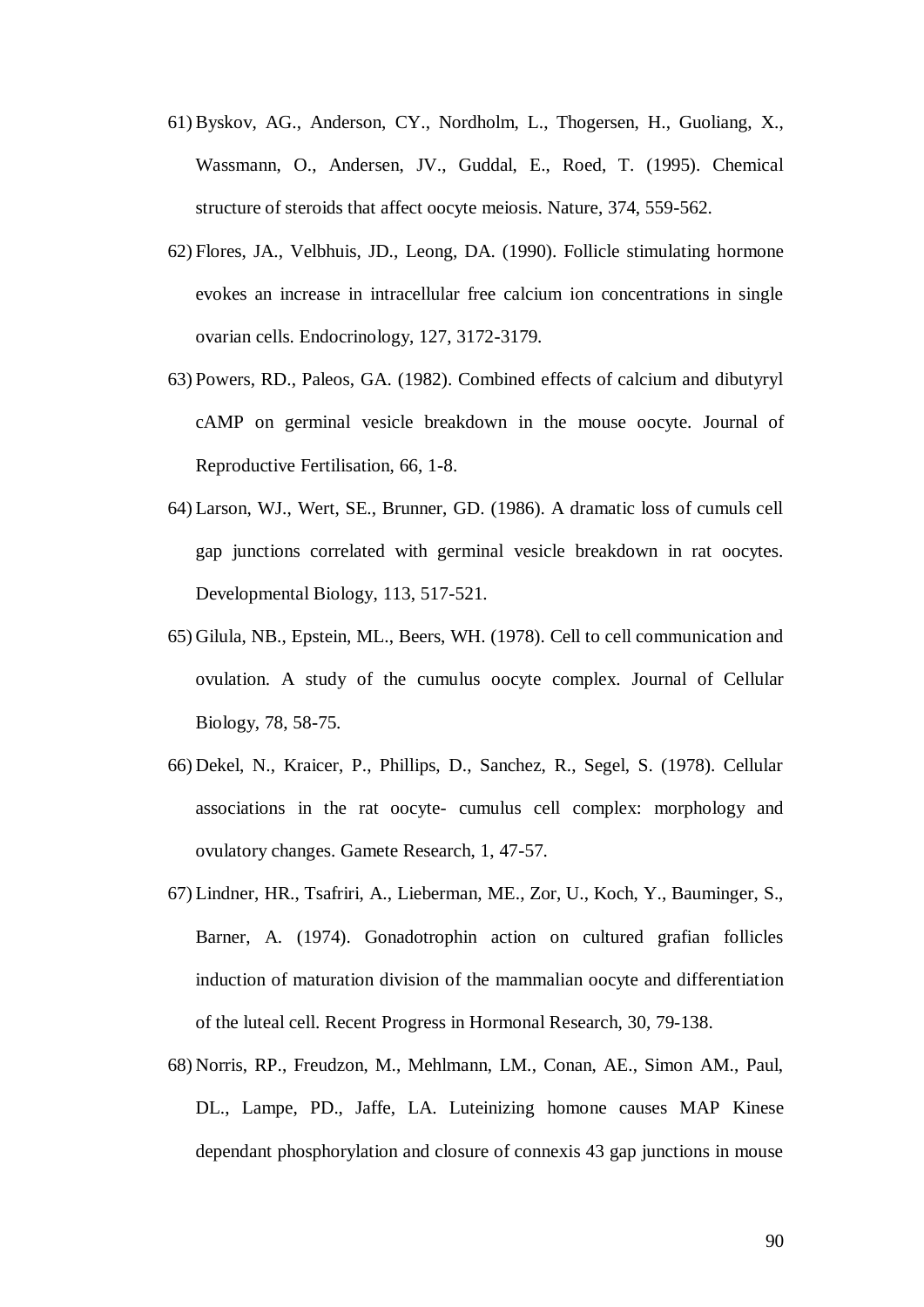ovarian follicle: one of the two paths to meiotic resumption. Developmental Biology, 135, 3229-3238.

- 69) Crelrrstein, S., Shapira, H., Doscel, N., Yekvel, R., Oron, Y. (1988). Is a decrease in cyclic AMP necessary and sufficient signal for maturation of amphibian oocytes? Developmental Biology, 127, 25-32.
- 70) Dekel, N. (2005). Cellular, biochemical and molecular mechanisms regulating oocyte maturation. Molecular and cellular endocrinology, 234, 19-25.
- 71) Sela-Abramovich, S., Edry, I., Galiani, D., Nevo, N., Dekel, N. (2006). Disruption of gap junctional communication within the ovarian follicle induces oocyte maturation. Endocrinology, 147(5),2280-2286.
- 72) Schultz, R., Montgomery, R., Belanoff, J. (1983). Regulation of mouse oocyte meiotic maturation: implication of a decrease in oocyte cAMP and protein dephoshorylation in commitment to resume meiosis. Developmental Biology, 97, 264-273.
- 73) Vivarelli, E., Conti, M., DeFelici, M., Siracusa, G. (1983). Meiotic resumption and intracellular cAMP levels in mouse oocytes treated with compounds which act on cAMP metabolism. Cell Differentiation, 12, 271-276.
- 74) Richards, JS. (1980). Maturationj of the ovarian follicles: actions and interactions of pituitary and ovarian hormones on follicular cell differentiation. Physiology, 60, 51-89.
- 75) Tsafriri, A., Chun, SY., Zhang, R., Hseueh, AJ., Conti, M. (1996). Oocyte maturation involves compartmentalisation and opposing changes of cAMP levels in follicular somatic and germ cells: studies using selective phosphodiestrase inhibitors. Developmental Biology, 178, 393-402.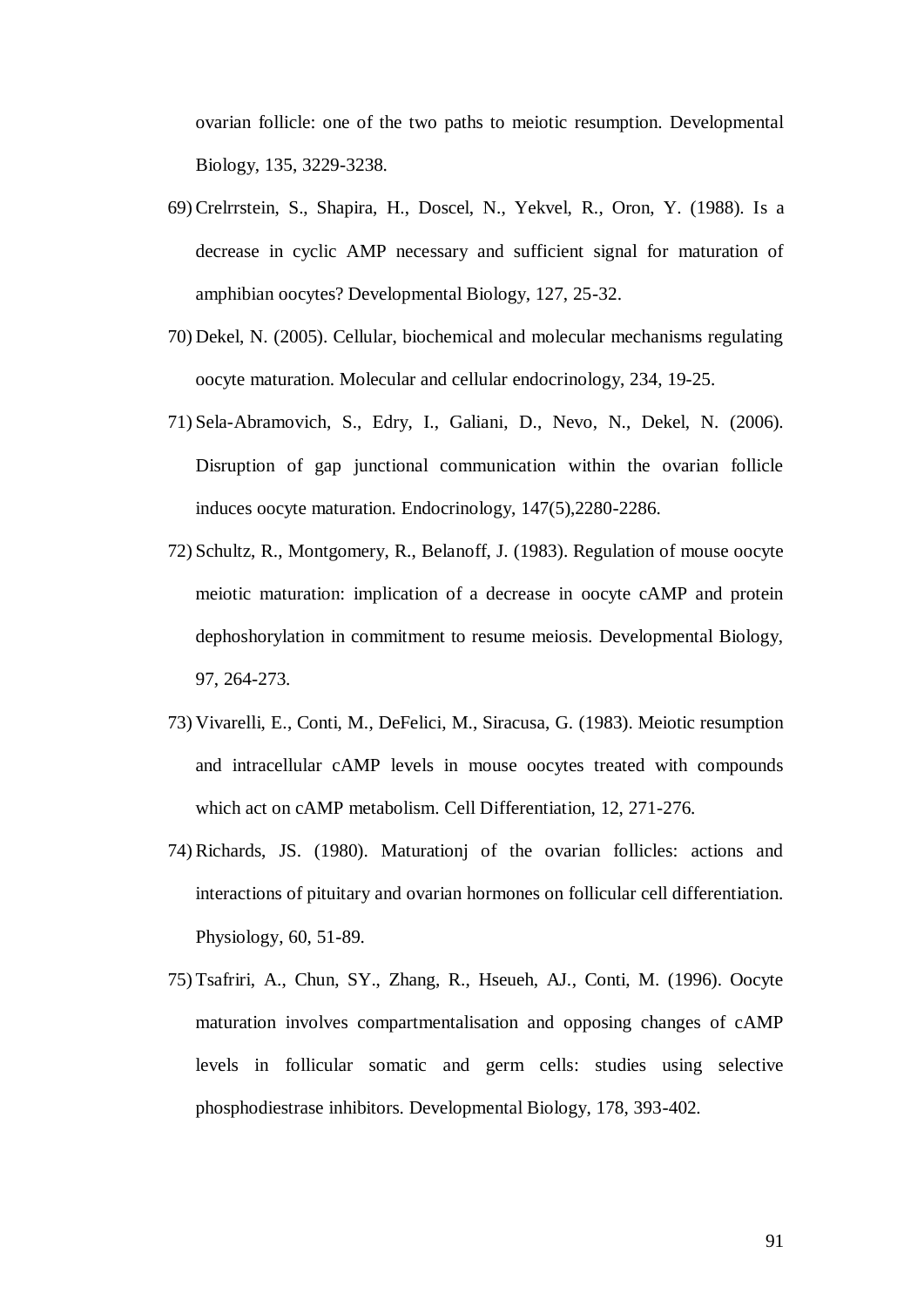- 76) Thomas, RE., Thompson, JG., Armstrong, DT., Gilchrist, RB. (2004). Effect of specific Phosphodiesterase isoenzyme inhibitors during in vitro maturation of bovine oocytes on meiotic and developmental capacity. Biology of Reproduction, 71, 4412-1149.
- 77) Wiersma, A., Hirsh, B., Tsafriri, A., Henssen, RJGM., Van de Kant, M., Kloosterboer, HJ., Conti, M., Hsueh, AJ. (1998). Suppression of oocyte maturation and fertility by phosphodiesterase 3 inhibitors in rodents. XI International workshop of Developmental Biology, pp30.
- 78) Gilchrist, RB., Ritter, LJ., Armstrong, DT. (2004). Oocyte- somatic cell interactions during follicle development in mammals. Animal Reproductive Science, 82-83, 431-446.
- 79) McPherron, AC., Lee, SJ. (1993). GDF3 and GDF9: two new members of the transforming growth factor beta superfamily containing a novel pattern of cysteins. Journal of Biological Chemistry, 268, 3444-3449.
- 80) Dube, JL., Wary, P., Elvin, J., Lyons, KM., Celeste, AJ., Matzuk, MM. (1998). The bone morphogenetic protein 15 gene is X linked and expressed in oocytes. Molecular Endocrinology, 12, 1809-1817.
- 81)Juengel, JL., Bodenstein, KJ., Heath, Da., Hudson, NL., Moeller, CL., Smith, P., Galloway, SM., Davis, GH., Sawyer, HR., McNatty, KP. (2004). Physiology of GDF9 and BMP15 signalling molecules. Animal Reproductive Science. 82-83, 447-460.
- 82) Dong, J., Albertini, DF., Nishimori, K., Kumar, TR., Lu., N., Matzuk, MM. (1996). Growth differentiation factor 9 is required during early ovarian folliculogenesis. Nature, 383, 531-535.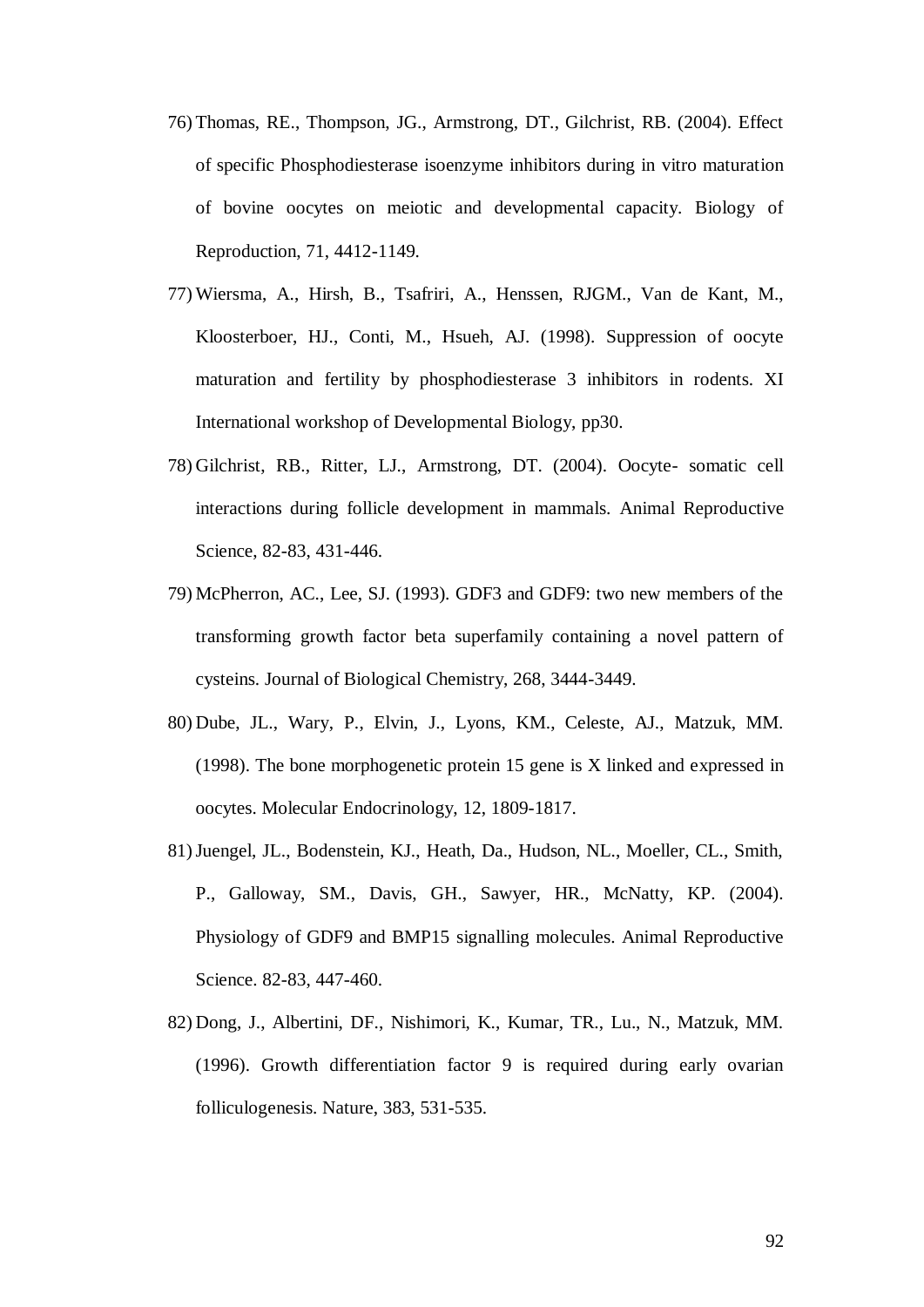- 83) Solloway, M., Dudley, AT., Bikoff, EK., Lyons, KM., Hogan, BL., Robertson, EJ. (1998). Mice lacking BMP6 function. Developmental Genetics, 22, 321- 339.
- 84) Galloway, S., Mcnatty, KP., Cambridge, LM., Laitinen, MP., Juengel, JL., Jokiranta, TS., McLaren, RJ., Luiro, K., Dodds, KG., Montgomery, GW. (2000). Mutations in an oocyte derived growth factor gene (BMP15) cause increased ovulation rate and infertility in a dosage sensitive manner. Nature Genetics, 25, 279-283.
- 85)Juengel, JL., McNatty, KP. (2005). The roles of proteins of the transforming growth factor beta superfamily in the intraovarian regulation of follicular development. Human Reproduction Update, 11, 143-160.
- 86) Vitt, VA., Hayashi, M., Klein, C., Hsueh, AJ., (2000). Growth differentiation factor 9 stimulates proliferation but suppresses the follicle stimulating hormone-induced differentiation of cultured granulosa cells from small antral and pre Ovulatory rat follicles. Biology of Reproduction, 62, 370-377.
- 87) Eppig, J. (2001). Oocyte control of ovarian follicular development and function in mammals. Reproduction, 122, 829-838.
- 88) Shimasaki, S., Moore, RK., Otsuka, F., Erickson, GF. (2004). The bone morphogenetic protein system in mammalian reproduction. Endocrine Reviews, 25, 72-101.
- 89) Park, JY., Richard, F., Chun, SY. (2003). Phosphodiestrases regulation is critical for the differentiation and pattern of gene expression in granulosa cells of the ovarian follicles. Molecular Endocrinology, 17, 1117-1130.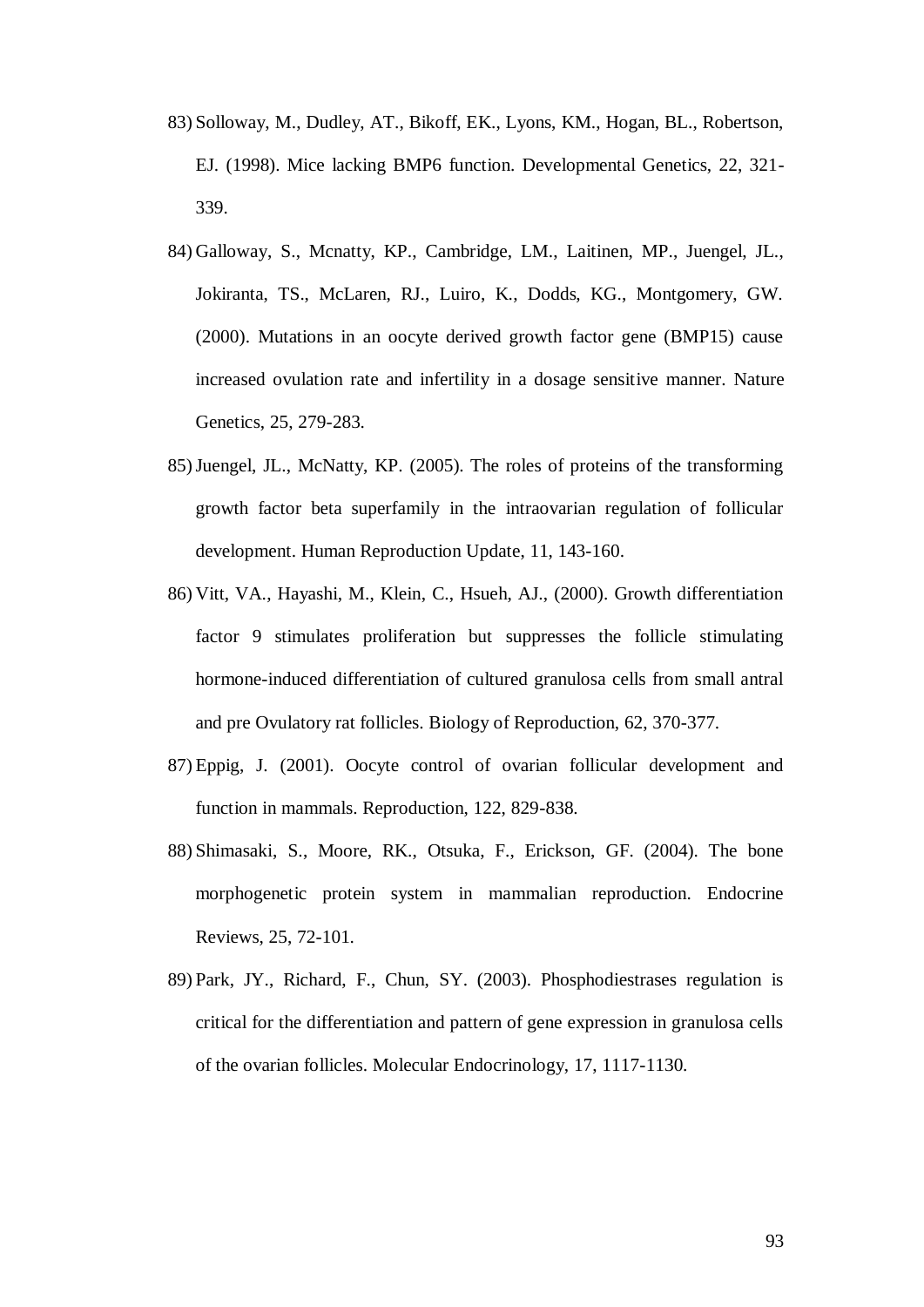- 90) Downs, PM. (1995). Control of the resumption of meiotic maturation in mammalian oocytes. Gametes-the oocyte, Cambridge University Press, Cambridge UK, 150-192.
- 91) Seamon, KB., Padgett, W., Daly, JW. (1981). Forskolin: unique diterpene activator of adenylate cyclises in membranes and in intact cells. Biochemistry, 78(6), 3363-3367.
- 92) Dekel, N., Aberdam, E., Sherizly, I. (1984). Spontaneous maturation in vitro of cumulus enclosed rat oocytes is inhibited by forskolin. Biology of Reproduction, 31, 244-250.
- 93) Adriaens, I., Cortvrindt, R., Smithz, J. (2004). Differential FSH exposure in preantral follicle culture has marked effects on folliculogenesis and oocyte developmental competence. Human Reproduction, 19, 398-408.
- 94) Eppig, JJ., Hosoe, M., o"Brien, MJ., Pendola, FM., Requena, A., Watanebe, S. (2000). Conditions that affect acquisition of developmental competence by mouse oocytes in vitro: FSH, insulin, glucose and ascorbic acid. Molecular and Cellular Endocrinology, 163, 109-116.
- 95) Ullrich, A., Gray, A., Tam, AW., Yang-Feng, T., Tsubokawa, M., Collins, C., Henzel, W., Lebon, T., Kathuria, S., Chen, E., Jacobs, S., Francke, U., Ramachandran, J., Fujita-Yamaguchi, Y. (1986). Insulin like growth factor1 receptor primary structure: comparisons with insulin receptor suggest structural determinants that define functional specificity. Journal Endocrinology and Molecular Biology, 5, 2503.
- 96) Adashi, E., Resnick, CE., Hernandez, ER., Hurwitz, A., Rosenfeld, RG. (1990). Follicle stimulating hormone inhibits the constitutive release of insulin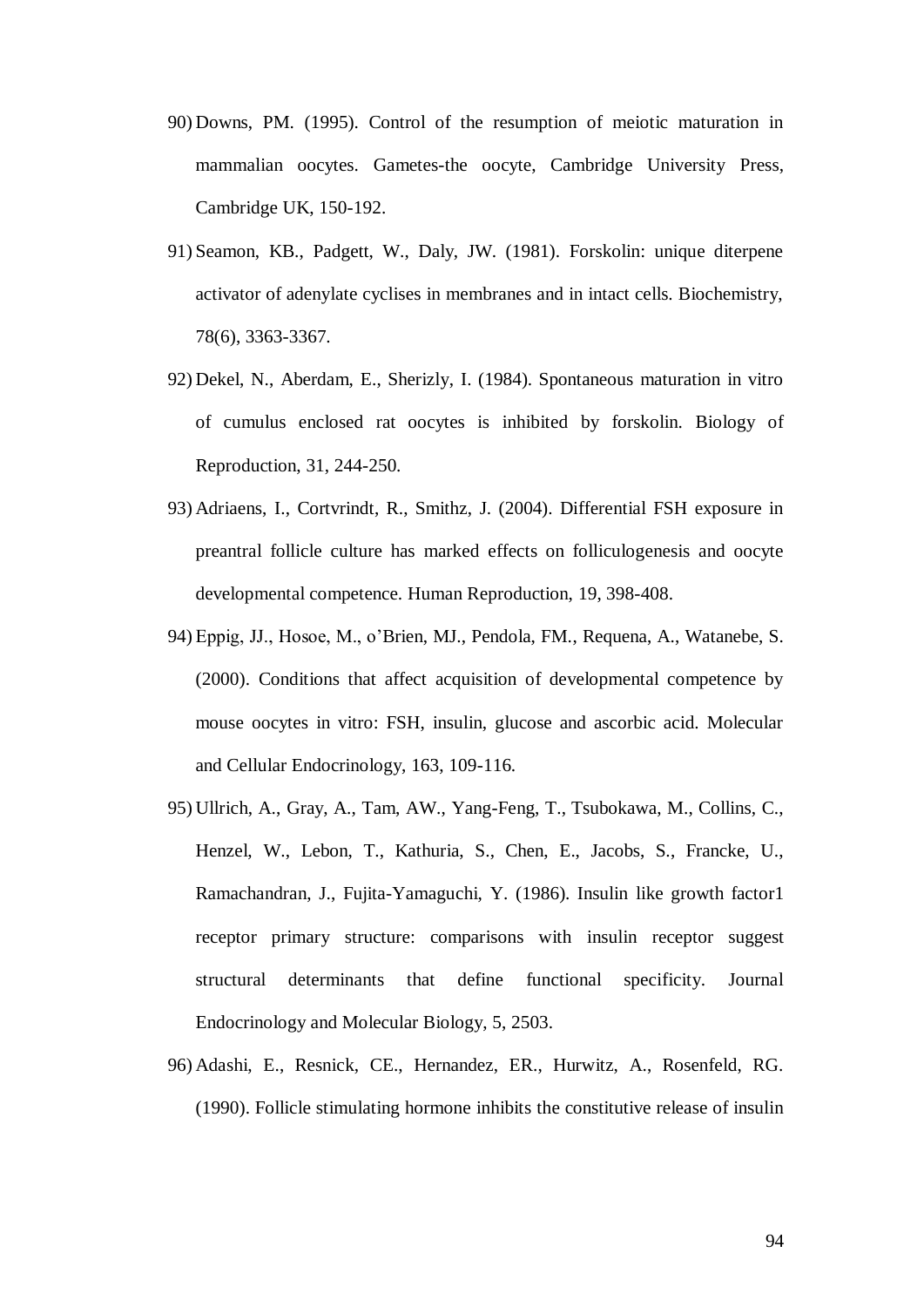like growth factor binding proteins by cultured rat ovarian granulosa cells. Endocrinology, 126, 1305-1307.

- 97) Adashi, E., Resnick, CE., Brodie, AMH., Svoboda, ME., VanWyk, JJ. (1985). Somatomedin-C mediated potentiation of follicle stimulating hormone induced aromatiase activity of cultured rat granulosa cells. Endocrinology, 117, 2313-2320.
- 98) Zhao, J., taverne, MAM., Van der Weijden, GC., Bevers, MM., Van der Hurk, R. (2001). IGF1 stimulates the development of cultured rat preantral follicles. Molecular Reproduction and Development, 58, 287-296.
- 99) Yoshimura, Y., Ando, M., Nagamatsu, M. (1996). Effects of IGF1 on follicle growth, oocyte maturation and ovarian steroidogenesis and plasminogen activator activity in rabbit. Biology of Reproduction, 55, 152-160.
- 100) Bagg, MA., Nottle, MB., Armstrong, DT., Grupen, CG. (2009). Effect of follicle size and dibutyryl cAMP on the cAMP content and gap junctional communication of porcine prepubertal cumulus-oocyte complexes during IVM. Reproduction, Fertility and Development, 21, 796-804.
- 101) McNatty, KP., Hunter, WM., MacNeilly, AS., Sawers, RS. (1975) Changes in the concentration of pituitary and steroids hormones in the follicular fluid of human grafian follicles throughout the menstrual cycle. Journal of Endocrinology, 64(3), 555-571.
- 102) McNatty, KP. (1978). Cyclic changes in antral fluid hormone concentration in humans. Clinics in Endocrinology and Metabolism, 7(3).
- 103) McNatty, KP., Baird, DT. (1978). Relationship between follicle stimulating hormone, androstenedione and oestrdial in human follicular fluid. Journal of Endocrinology, 76, 527.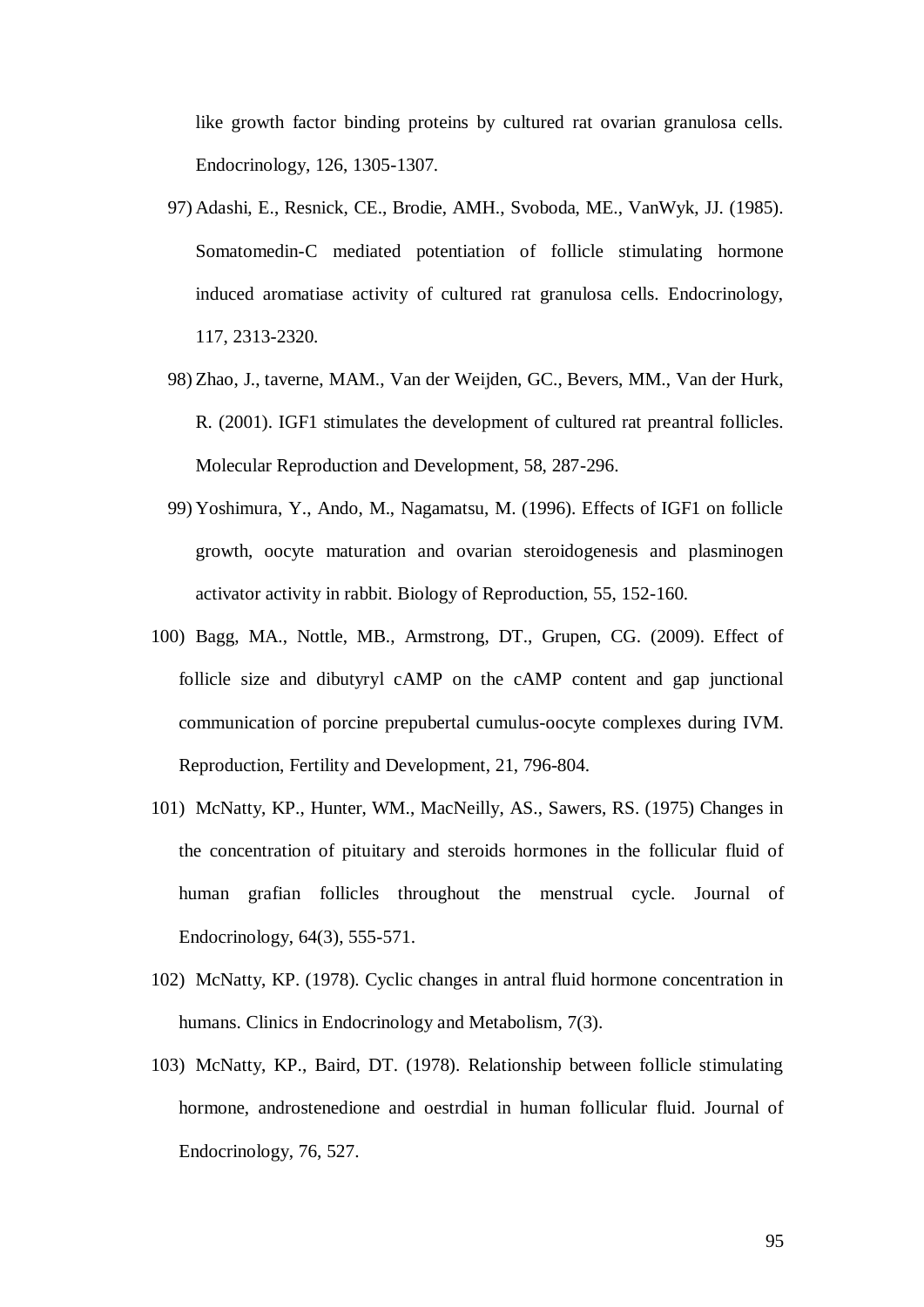- 104) Wiesen, JF., Midgley, AR. (1994). Expression of connexin 43 gap junction messenger ribonucleic acid and protein during follicular atresia. Biology of Reproduction, 50, 336-348.
- 105) Burghardt, RC., Matheson, RL. (1982). Gap junction amplification in rat ovarian granulosa cells. I**.** A direct response to follicle stimulating hormone. Developmental Biology, 94, 206-215.
- 106) Moor, RM. (1978). Role of steroids in the maturation of ovine oocytes. Ann Biol Anim Biochemistry Biophysics, 18(2B), 477-482.
- 107) Amsterdam, A., Knecht, M., Catt, KJ. (1981). Hormonal regulation of cytodifferentiation and intercellular communication in cultured granulosa cells. Proceedings of National Academy of Sciences USA, 78, 3000-3004.
- 108) Webb, RJ., Marshall, F., Swann, K., Carroll, J. (2002). Follicle stimulating hormone induces gap junction dependent dynamic change in cAMP and protein Kinase A in mammalian oocytes. Developmental Biology, 246, 441-454
- 109) Modina, S., Luciano, AM., Vassera, K., Baraldi Seesi, L., Lauria, A., Gandolfi, F. (2001). Oocyte developmental competence after in vitro maturation depends on the persistence of cumulus oocyte communication which are linked to the intracellular concentration of cAMP. Italian Journal of Anatomy and Embryology, 106,241-248.
- 110) Burghardt, RC., Barhoumi, R., Sewall, TC., Bowen, JA. (1995). Cyclic AMP induces rapid increases in gap junction permeability and changes in the cellular distribution of connexin 43. Journal of Membrane Biology, 148, 243-253.
- 111) Cho, WK., Stern, S., Biggers, BD. Inhibitory effect of dibutyryl cAMP on mouse oocyte maturation in vitro. Journal of Experimental Zoology, 187, 383- 386.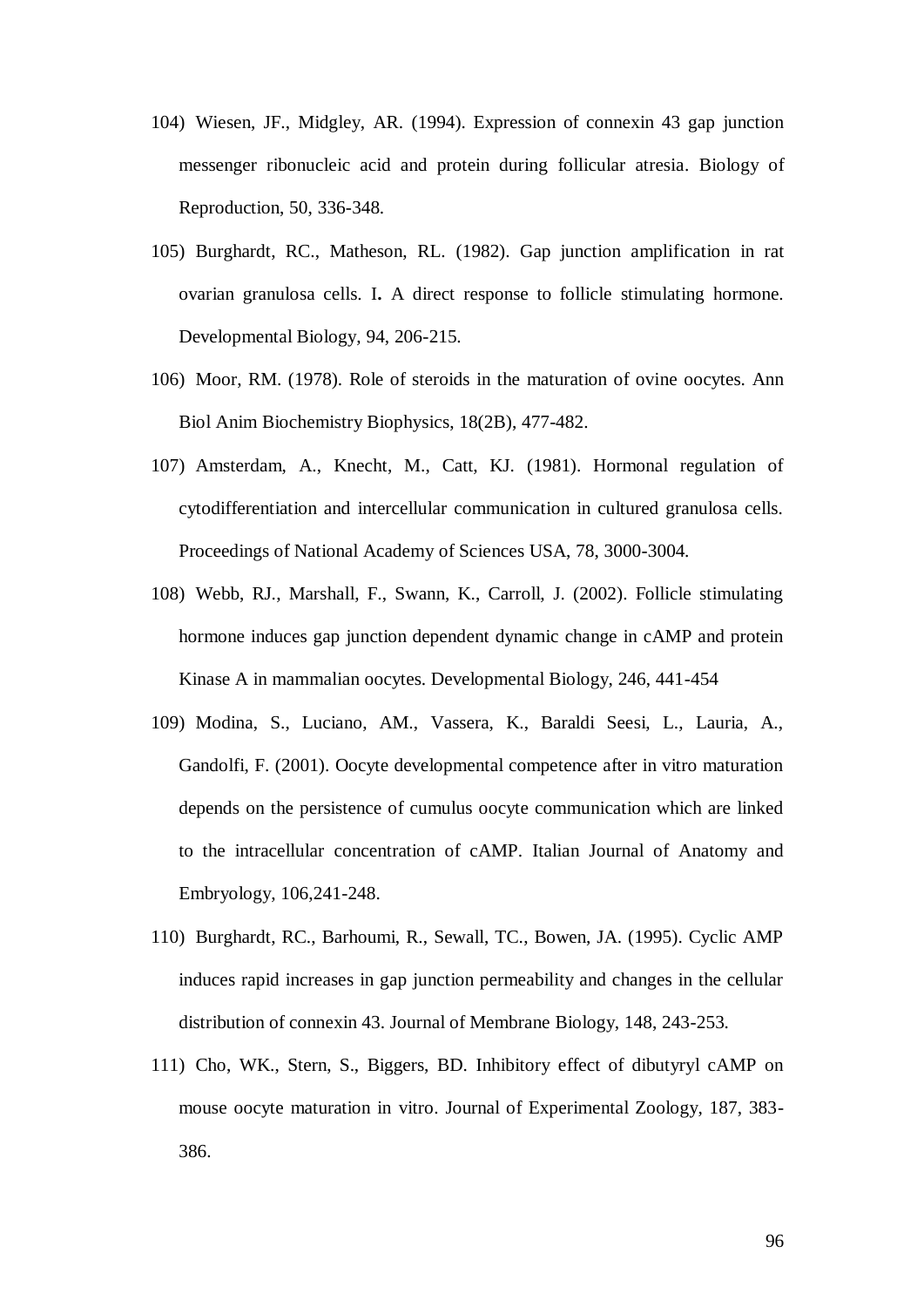- 112) Dekel, N. (1987). Interaction between the oocyte and the granulosa cells in the preovulatory follicle. Endocrinology and Physiology of Reproduction, 197-209.
- 113) Newton, JL., Dahl, G., Loewenstein, WR. (1981). Cell junction and cyclic AMP: Upregulation of junctional membrane permeability and junctional membrane particles by administration of cyclic nucleotide or phosphodiesterase inhibitor. Journal of Membrane Biology, 63, 105-121.
- 114) Hussein, TS., Thompson, JG., Gilchrist, RB. (2006). Oocyte secreted factors enhance oocyte developmental competence. Developmental Biology, 296, 514- 521.
- 115) Van Wagenen, G., Simpson, ME. (1965). Embryology of the ovary and testis Homo sapiens and Macaca mulatta. Yale University Press, New Haven, pp 6-31.